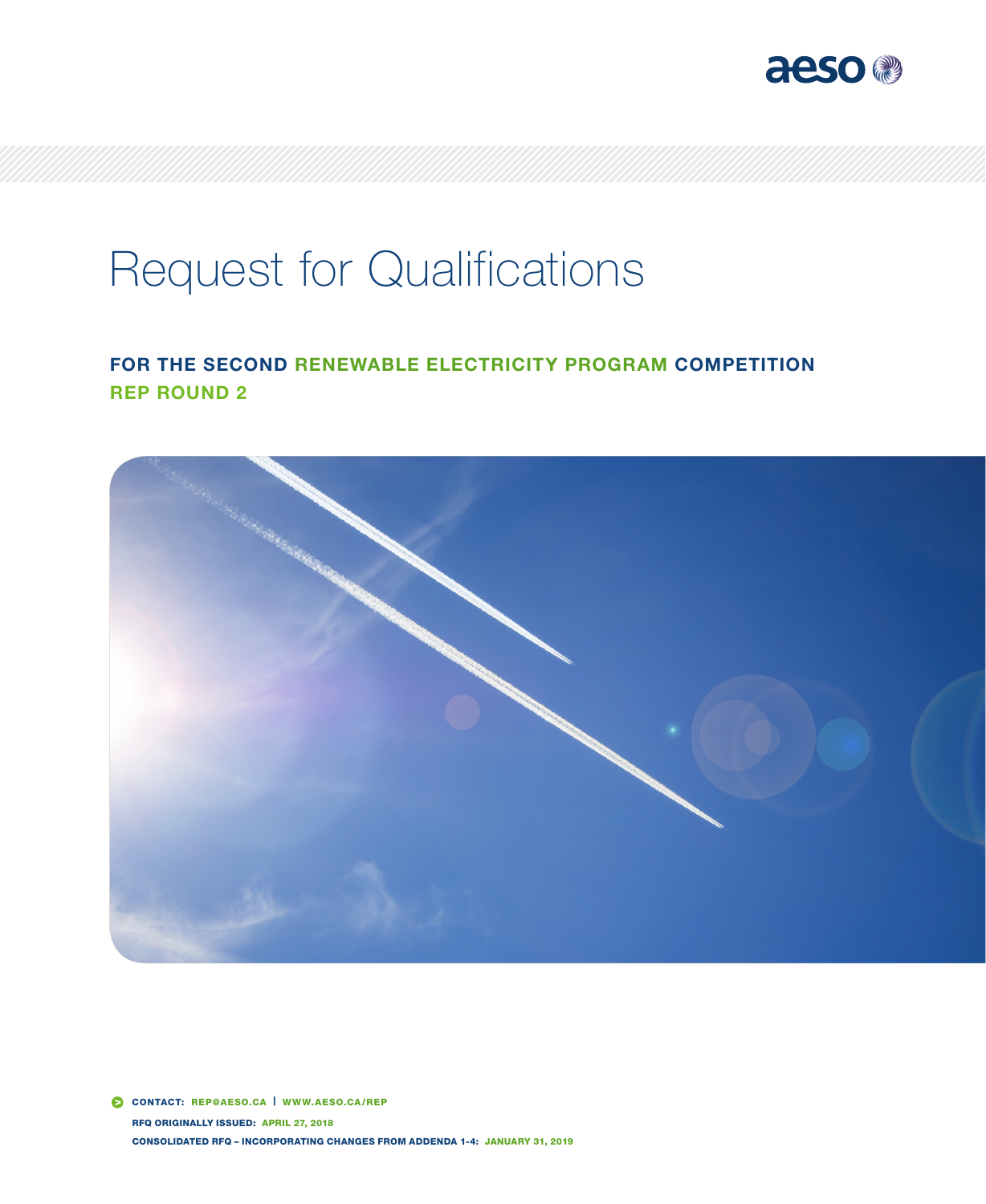

## **ALBERTA ELECTRIC SYSTEM OPERATOR**

## **REQUEST FOR QUALIFICATIONS**

## **REP Round 2**

**RFQ Issued: April 27**, **2018**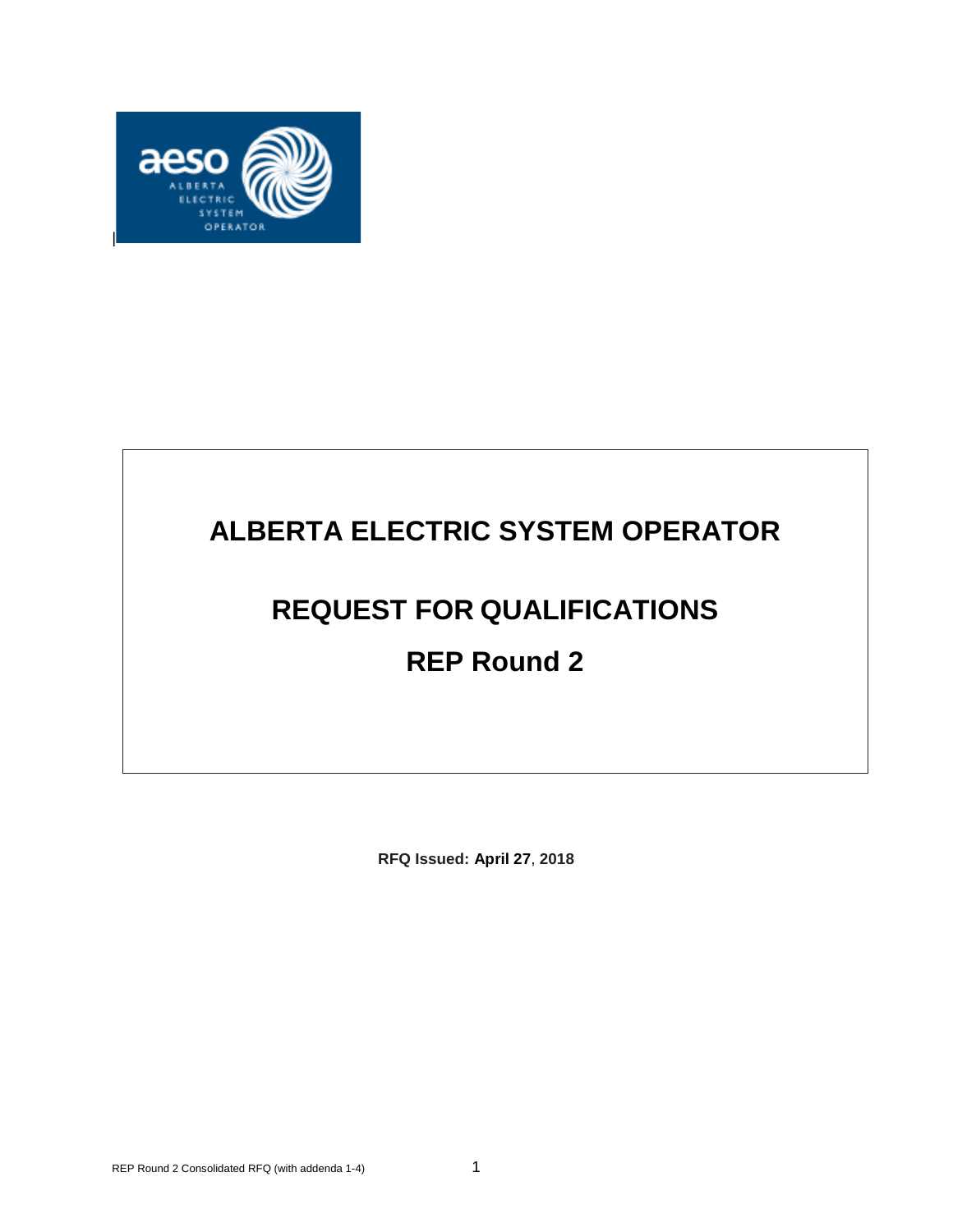#### **Part A: Terms and Conditions**

| $\mathbf{1}$   |            |             |  |  |  |
|----------------|------------|-------------|--|--|--|
|                | 1.1        |             |  |  |  |
|                | 1.2        |             |  |  |  |
|                | 1.3        |             |  |  |  |
|                | 1.4        |             |  |  |  |
|                | 1.5        |             |  |  |  |
|                | 1.6        |             |  |  |  |
|                | 1.7        |             |  |  |  |
| $\overline{2}$ |            |             |  |  |  |
|                | 2.1        |             |  |  |  |
|                | 2.2        |             |  |  |  |
|                | 2.3        |             |  |  |  |
| 3              |            |             |  |  |  |
|                | 3.1        |             |  |  |  |
|                | 3.2        |             |  |  |  |
|                | 3.3        |             |  |  |  |
|                | 3.4        |             |  |  |  |
|                | 3.5        |             |  |  |  |
|                | 3.6<br>3.7 |             |  |  |  |
| 4              |            |             |  |  |  |
|                | 4.1        |             |  |  |  |
|                | 4.2        |             |  |  |  |
|                | 4.3        |             |  |  |  |
|                | 4.4        |             |  |  |  |
|                | 4.5        |             |  |  |  |
|                | 4.6        |             |  |  |  |
| 5              |            |             |  |  |  |
|                |            |             |  |  |  |
|                |            | 5.2 Addenda |  |  |  |
|                | 5.3        |             |  |  |  |
|                | 5.4        |             |  |  |  |
|                | 5.5        |             |  |  |  |
|                | 5.6        |             |  |  |  |
|                | 5.7<br>5.8 |             |  |  |  |
|                | 5.9        |             |  |  |  |
|                |            |             |  |  |  |
| 6              |            |             |  |  |  |
|                |            |             |  |  |  |
|                | 6.1        |             |  |  |  |
|                | 6.2        |             |  |  |  |
|                | 6.3        |             |  |  |  |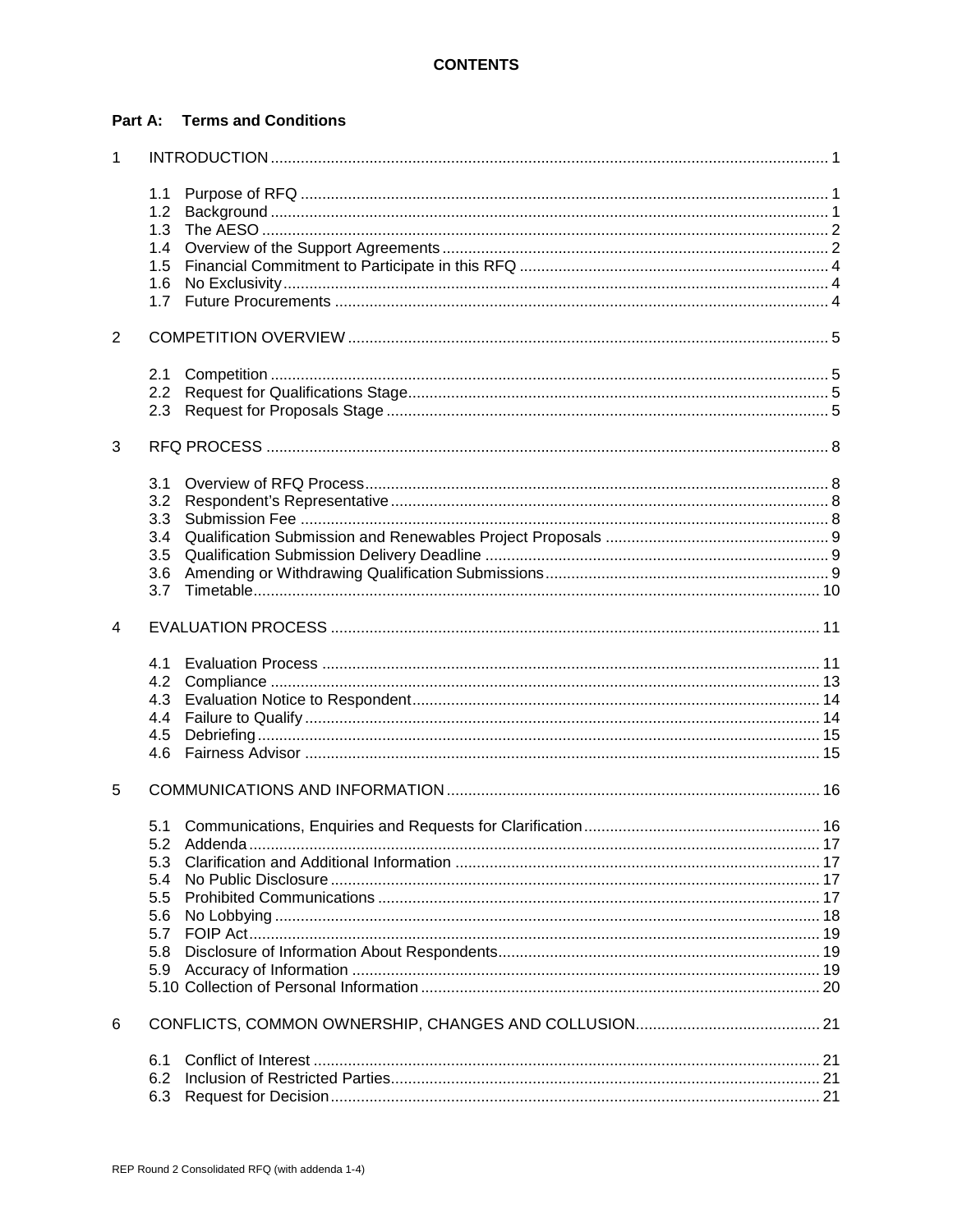#### **CONTENTS**

|                | 6.5        |                                                                           |     |  |  |  |
|----------------|------------|---------------------------------------------------------------------------|-----|--|--|--|
|                | 6.6        |                                                                           |     |  |  |  |
|                | 6.7        |                                                                           |     |  |  |  |
| $\overline{7}$ |            |                                                                           |     |  |  |  |
|                | 7.1        |                                                                           |     |  |  |  |
|                | 7.2        |                                                                           |     |  |  |  |
|                | 7.3        |                                                                           |     |  |  |  |
|                | 7.4        |                                                                           |     |  |  |  |
|                | 7.5        |                                                                           |     |  |  |  |
|                | 7.6        |                                                                           |     |  |  |  |
|                | 7.7<br>7.8 |                                                                           |     |  |  |  |
|                | 7.9        |                                                                           |     |  |  |  |
|                |            |                                                                           |     |  |  |  |
|                |            |                                                                           |     |  |  |  |
|                |            |                                                                           |     |  |  |  |
|                |            |                                                                           |     |  |  |  |
| Part B:        |            | Qualification Submissions - Instructions and Requirements                 |     |  |  |  |
|                |            |                                                                           |     |  |  |  |
| 1              |            |                                                                           |     |  |  |  |
| 2              |            |                                                                           |     |  |  |  |
|                | 2.1        |                                                                           |     |  |  |  |
|                | 2.2        |                                                                           |     |  |  |  |
|                | 2.3        |                                                                           |     |  |  |  |
|                | 2.4        |                                                                           |     |  |  |  |
|                | 2.5<br>2.6 |                                                                           |     |  |  |  |
|                |            |                                                                           |     |  |  |  |
| 3              |            | QUALIFICATION SUBMISSION - RENEWABLES PROJECT PROPOSALS REQUIREMENTS 36   |     |  |  |  |
|                | 3.1        |                                                                           |     |  |  |  |
|                | 3.2        |                                                                           |     |  |  |  |
|                | 3.3        |                                                                           |     |  |  |  |
|                | 3.4        |                                                                           |     |  |  |  |
|                | 3.5        |                                                                           |     |  |  |  |
|                | 3.6        |                                                                           |     |  |  |  |
|                | 3.7        |                                                                           |     |  |  |  |
|                | 3.8        | Renewables Project Proposal - Financial Strength and Equity Commitment 42 |     |  |  |  |
|                |            | QUALIFICATION SUBMISSION - TANGIBLE NET WORTH REQUIREMENTS                | .45 |  |  |  |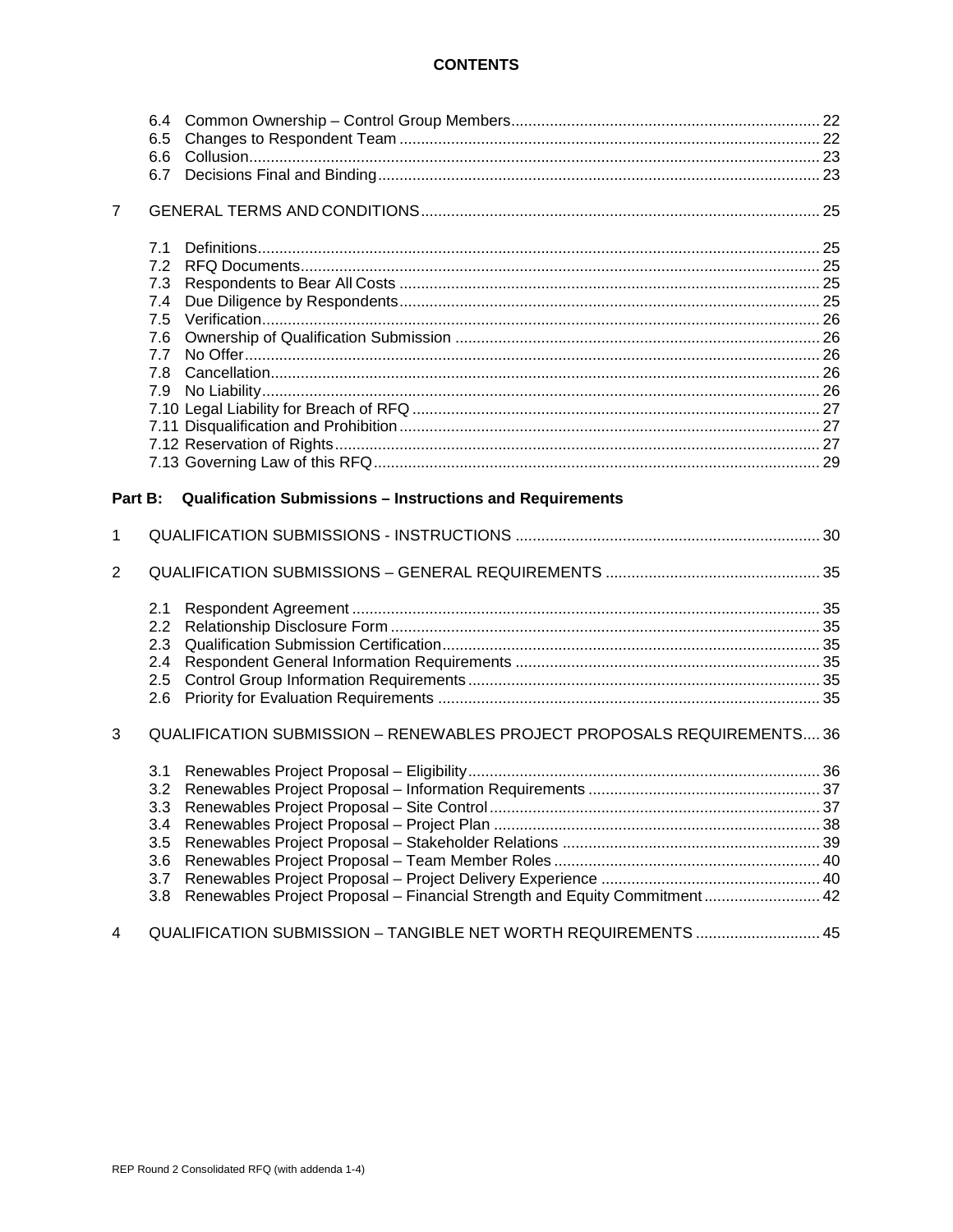- APPENDIX A GLOSSARY OF TERMS AND RFQ INTERPRETATION PROVISIONS
- APPENDIX B RESPONDENT AGREEMENT
- APPENDIX C RELATIONSHIP DISCLOSURE FORM
- APPENDIX D QUALIFICATION SUBMISSION CERTIFICATION
- APPENDIX E PRESCRIBED FORM RESPONDENT INFORMATION
- APPENDIX F PRESCRIBED FORM CONTROL GROUP INFORMATION
- APPENDIX G PRESCRIBED FORM PRIORITY FOR EVALUATION
- APPENDIX H PRESCRIBED FORM RESPONDENT DECLARATIONS
- APPENDIX I PRESCRIBED FORM RENEWABLES PROJECT PROFILE
- APPENDIX J PRESCRIBED FORM SOLICITOR'S CONFIRMATION OPINION RESPECTING SITE **CONTROL**
- APPENDIX K PRESCRIBED FORM COMPARABLE FACILITY EXPERIENCE
- APPENDIX L PRESCRIBED FORM RENEWABLES PROJECT FINANCIAL INFORMATION
- APPENDIX M FORM OF DRAFT RESA
- APPENDIX N REPRESENTATIVE ACTIVITIES
- APPENDIX O PRESCRIBED FORM COMMITMENT LETTER
- APPENDIX P PRESCRIBED FORM QUALIFICATION SUBMISSION WITHDRAWAL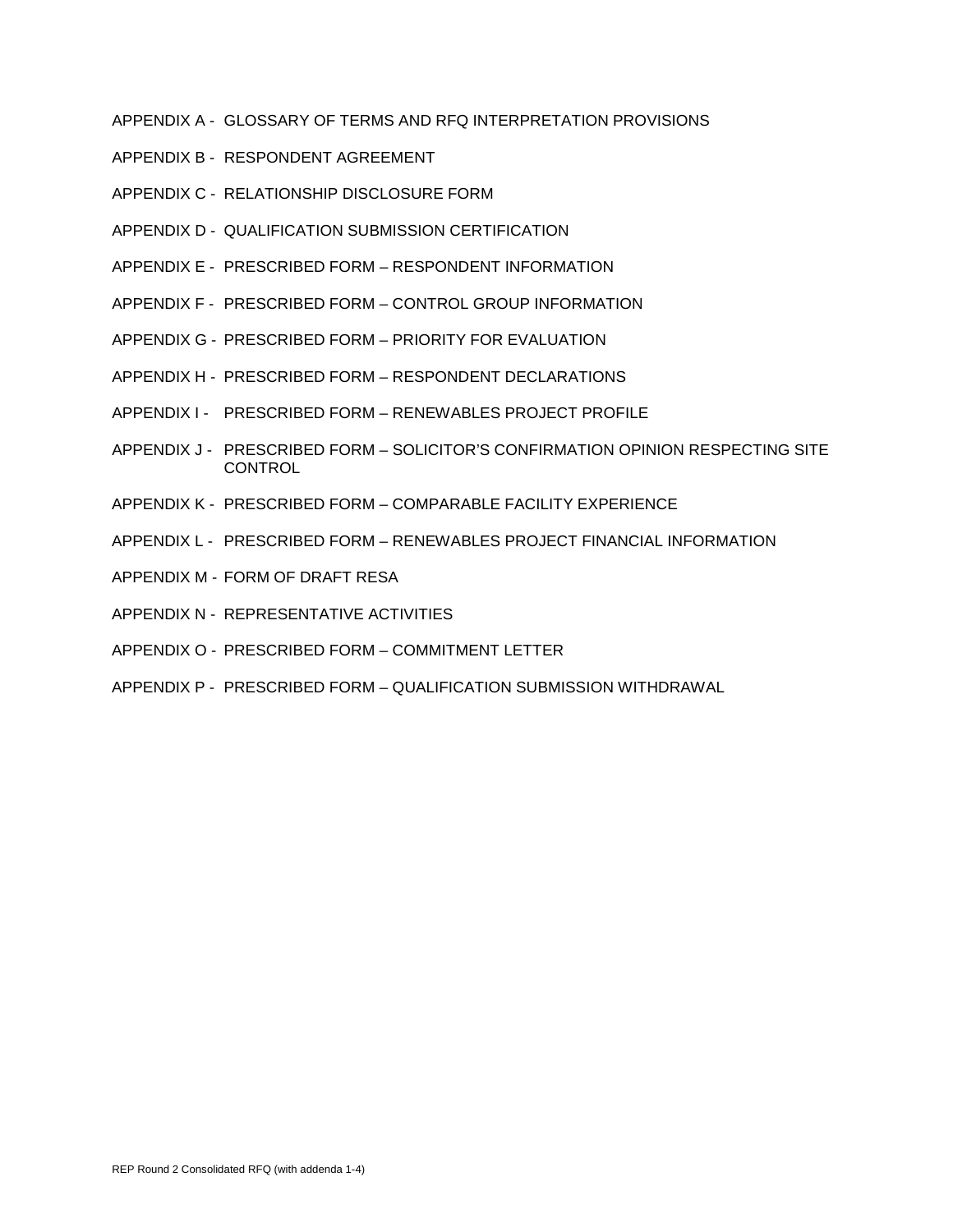## **REQUEST FOR QUALIFICATIONS**

### **PART A: TERMS AND CONDITIONS**

#### <span id="page-5-1"></span><span id="page-5-0"></span>**1 INTRODUCTION**

#### 1.1 **Purpose of RFQ**

The purpose of this RFQ for the second Renewable Electricity Program competition is to invite interested parties to provide their qualifications to develop, finance, build, own, operate and maintain Renewables Projects referred to in this RFQ and described in Renewables Project Proposals contained in Qualification Submissions.

In order to advance the Government of Alberta's commitment to work with Indigenous peoples and communities to support their participation in Alberta's broader electricity sector, at least twenty-five per cent of the Economic Interest in respect of each owner of a Renewables Project awarded a RESA under REP Round 2 must be held by one or more Qualifying Indigenous Communities or Qualifying Indigenous Entities.

The objective of soliciting and evaluating Qualification Submissions pursuant to this RFQ is to establish a list of Respondents to the RFQ that will become eligible to participate as Proponents in the RFP for REP Round 2 and to receive support payments under a RESA. Respondents may, subject to the terms of this RFQ, include Individuals, Corporations and Unincorporated Associations.

On March 29, 2018 the AESO issued an REOI to assist the AESO in identifying interested parties who may wish to participate in REP Round 2 and to provide key details of the second Renewable Electricity Program competition. All information issued during the REOI stage is available on the AESO website [\(www.aeso.ca/rep\)](http://www.aeso.ca/rep/).

Capitalized terms and acronyms used in this RFQ have the meanings given those capitalized terms and acronyms in the Glossary of Terms contained in Appendix A.

#### <span id="page-5-2"></span>1.2 **Background**

The *Renewable Electricity Act* (Alberta) came into force in March, 2017 in furtherance of the Government of Alberta's Climate Leadership Plan. The REA establishes the target that by 2030 at least 30 per cent of electric energy produced in Alberta be from renewable sources, and authorizes the Minister to direct the AESO to develop Renewable Electricity Programs, including this Competition.

The AESO concluded the first Renewable Electricity Program ("**REP Round 1**") in December of 2017. Under REP Round 1, the AESO procured nearly 600 MW of renewable generation.

On February 2, 2018, the Minister directed the AESO to develop a competition proposal for REP Round 2 that leveraged the success of REP Round 1 and reflected, among other things, the Government of Alberta's commitment to work with Indigenous peoples and communities to support their participation in Alberta's broader electricity sector and the development of Renewable Electricity. Pursuant to the REA, on March 27, 2018 the Minister approved REP Round 2 to promote the development of large-scale Renewable Electricity generation in Alberta and has authorized a procurement target of up to 300 MW in respect of REP Round 2. This RFQ represents the second stage of REP Round 2.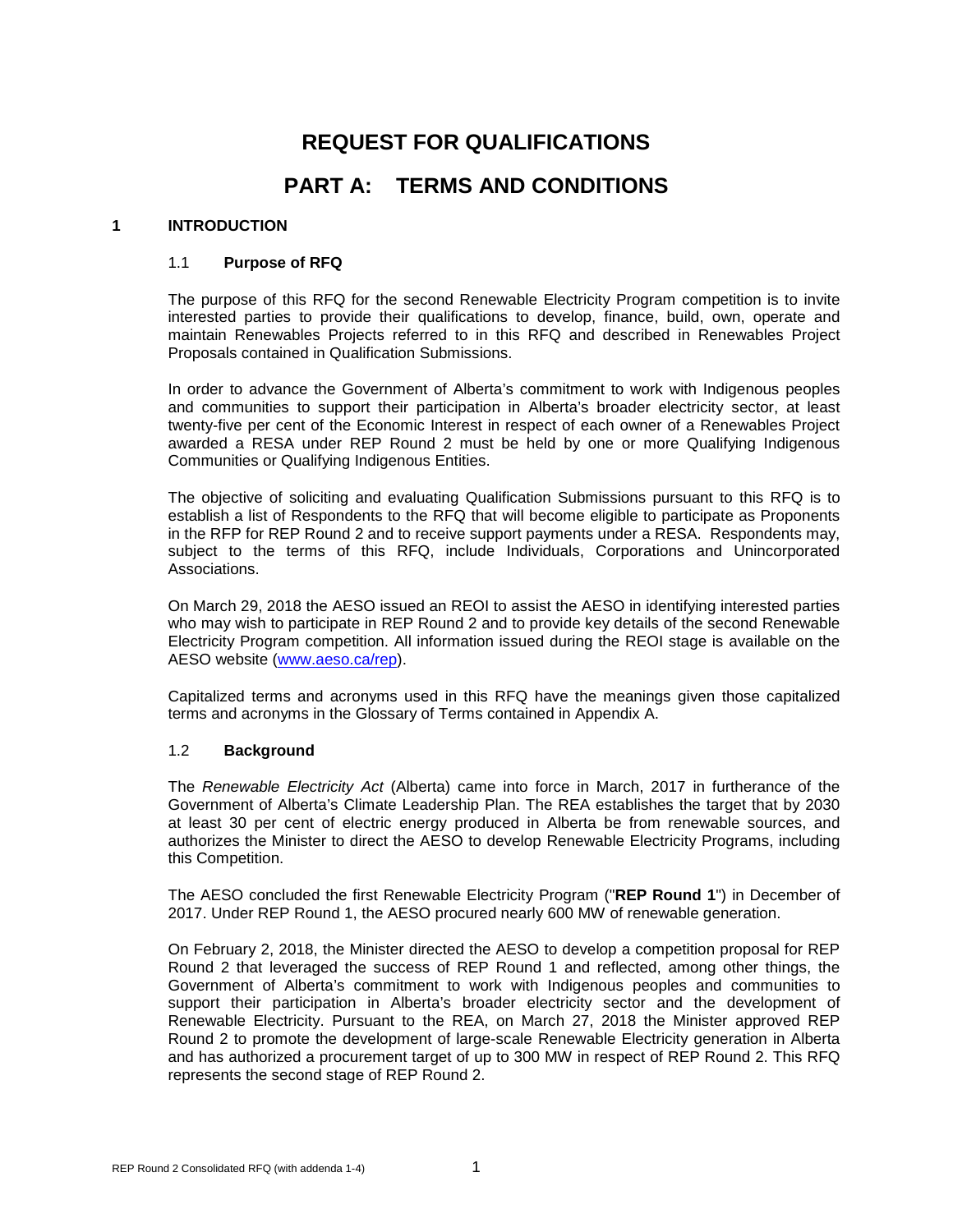Concurrently with the direction in respect of REP Round 2, the Minister directed the AESO to develop the third Renewable Electricity Program ("**REP Round 3**"). Similar to REP Round 2, REP Round 3 is intended to select a party, or parties, to enter into RESAs to develop, finance, build, own, operate and maintain projects which produce Electricity from renewable energy resources. Unlike REP Round 2, REP Round 3 will not have an Indigenous Participation Requirement. Pursuant to the REA, the Minister has approved REP Round 3 to promote the development of large-scale Renewable Electricity generation in Alberta and has authorized a procurement target of up to 400 MW in respect of REP Round 3.

The REP Round 2 and REP Round 3 competitions will run in parallel.

#### <span id="page-6-0"></span>1.3 **The AESO**

The AESO's mandate is derived from the EUA and related regulations. The AESO is governed by its Board. Each Member of the Board must be independent of any person having a material interest in the Alberta electric industry.

The AESO is responsible for a broad range of duties, responsibilities and functions with respect to the electricity industry including:

- operating Alberta's fair, efficient and openly competitive energy-only market for Electricity;
- designing and implementing the addition of a capacity market to the current Electricity market and administering such capacity market;
- determining the order of dispatch of electric energy and ancillary services;
- providing system access service on the Transmission System;
- directing the safe, reliable and economic operation of the AIES;
- planning the capability of the Transmission System to meet future needs;
- developing, implementing and administering Renewable Electricity Programs; and
- administering load settlement.

Further information on the AESO and its legislative mandate is available at [www.aeso.ca.](http://www.aeso.ca/)

#### <span id="page-6-1"></span>1.4 **Overview of the Support Agreements**

Pursuant to this RFQ and based on lowest bid Strike Prices, the AESO will, under REP Round 2, potentially acquire, on behalf of the Government of Alberta, the Renewable Attributes associated with up to 300 MW of Renewables Projects and provide support payments for them under the terms of RESAs. Each RESA: (i) obligates the Counterparty to develop, finance, construct, own, operate and maintain the applicable Renewables Project and (ii) will have a support period of twenty (20) years from the later of April 1, 2020 and the Commercial Operation Date of such Renewables Project, provided it achieves Commercial Operation on or before the Target COD of June 30, 2021. Neither the AESO nor the Government of Alberta will be acquiring Electricity or other electric energy through the RESA, but the AESO will (on behalf of the Government of Alberta) acquire all of the Renewable Attributes associated with each MWh of Electricity produced by a Renewables Project.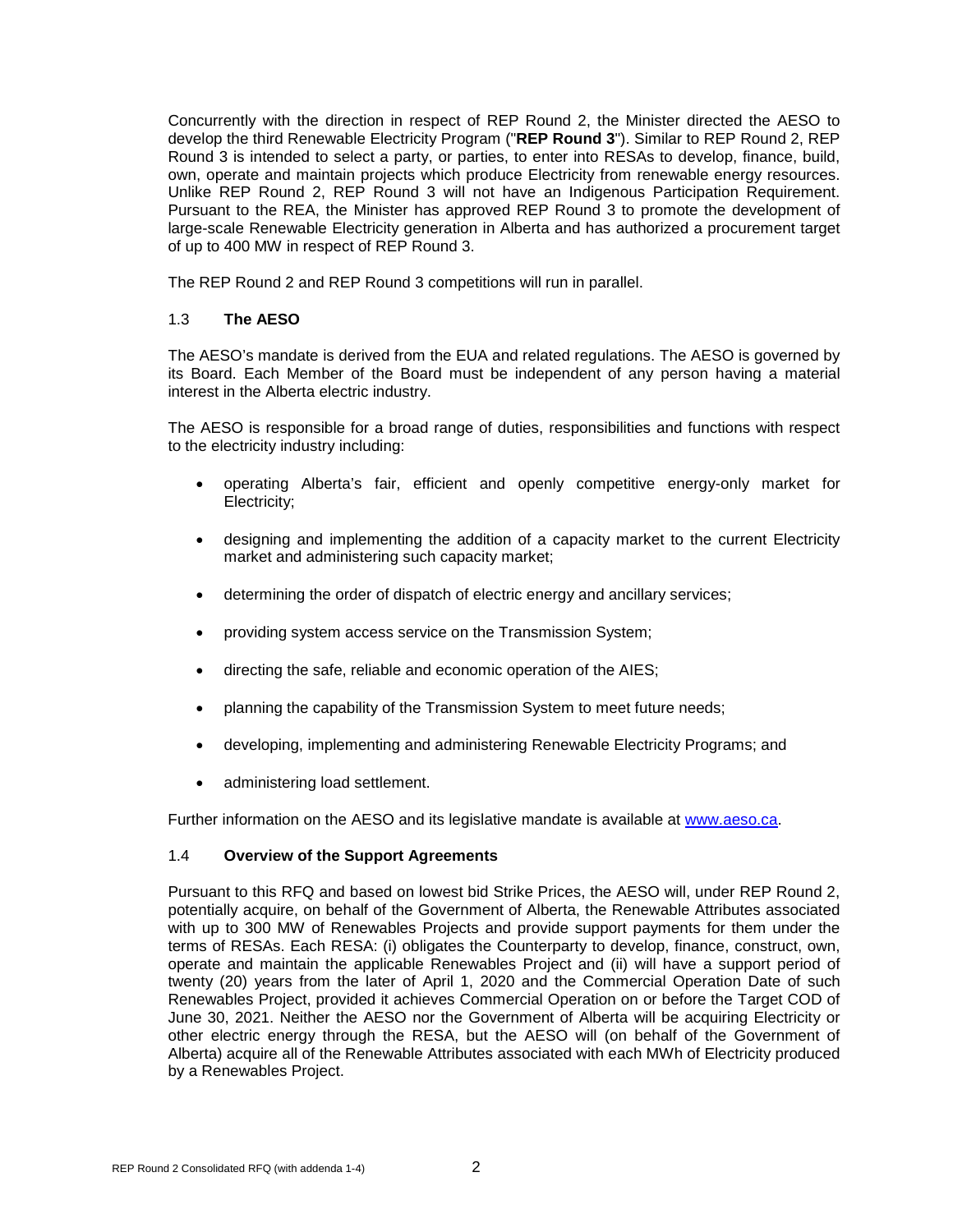The draft form of the RESA is attached as Appendix M. Respondents are strongly advised to review, in consultation with legal counsel, the form of the RESA in its entirety for a detailed and complete description of the parties' respective rights and obligations thereunder.

Owners of Renewables Projects awarded RESAs will not be entitled to sell or distribute Electricity other than through the Power Pool during the Term.

No Electricity from Renewables Projects may be sold under bi-lateral or other arrangements, nor may the Counterparty seek or obtain other funding or incentives in respect of such project from the Government of Alberta, whether in relation to generation or to reduction of emission credits. The Counterparty will, however, be able to seek additional government funding or incentives from other governmental authorities. If the Counterparty receives any such funding or incentives under an Incentive Program, and does not have knowledge that it will be receiving same until after the RFP submission date, then such funding or incentive will be shared 50/50 with the AESO. This sharing requirement applies only to the Counterparty, and not to the other Respondent Team Members.

Payments under the RESA will be based on an indexed renewable energy credit mechanism with the Pool Price as the reference price. For any hour of production in which the Pool Price is less than the Strike Price, the AESO will be required to pay the Counterparty an amount equal to the metered Electricity generated by the applicable facility (up to an amount equal to the Contract Capacity multiplied by an hour) multiplied by the difference between the Strike Price and the Pool Price. For any hour of production in which the Pool Price exceeds the Strike Price, the Counterparty will be required to pay the AESO an amount equal to metered Electricity generated by the applicable facility (up to an amount equal to the Contract Capacity multiplied by an hour) multiplied by the difference between the Pool Price and the Strike Price. The Counterparty will also, for each hour of production, receive the Pool Price through the AESO operated Power Pool for all metered Electricity generated by the applicable facility during such hour. All amounts payable under the RESA to the Counterparty will be subject to set-off and Pool Price net settlement.

The AESO will recover the implementation costs of the Renewable Electricity Program from Counterparties through a \$0.75 per MWh fee applied to each megawatt hour of Electricity (up to Contract Capacity) produced from Renewables Projects over the first three (3) years following the Commercial Operation Date for such projects. The AESO will recover administration costs of the Renewable Electricity Program from Counterparties through a \$0.30 per MWh fee applied to each megawatt hour of Electricity (up to Contract Capacity) produced from Renewables Projects over the Term.

The AESO and the Counterparty will share the risk of Forgone TC Energy, with the Counterparty bearing the risk, without compensation, in an amount equal to 200 hours multiplied by the Contract Capacity in each year and with the AESO bearing the risk and compensating the Counterparty for all Forgone TC Energy in excess of such annual threshold. The potential generation capability of the Renewables Project will be taken into account in any Forgone TC Energy calculations, and, for greater certainty, the Counterparty will not be compensated for Electricity not generated relating to:

- Renewables Project outages or derates;
- transmission or connection outages which result in the Renewables Project not being synchronized with the AIES;
- the application of the ISO Rules respecting supply surplus when the supply of Electricity available at zero dollar (\$0) offers exceeds system load, as set forth in ISO Rule 202.5;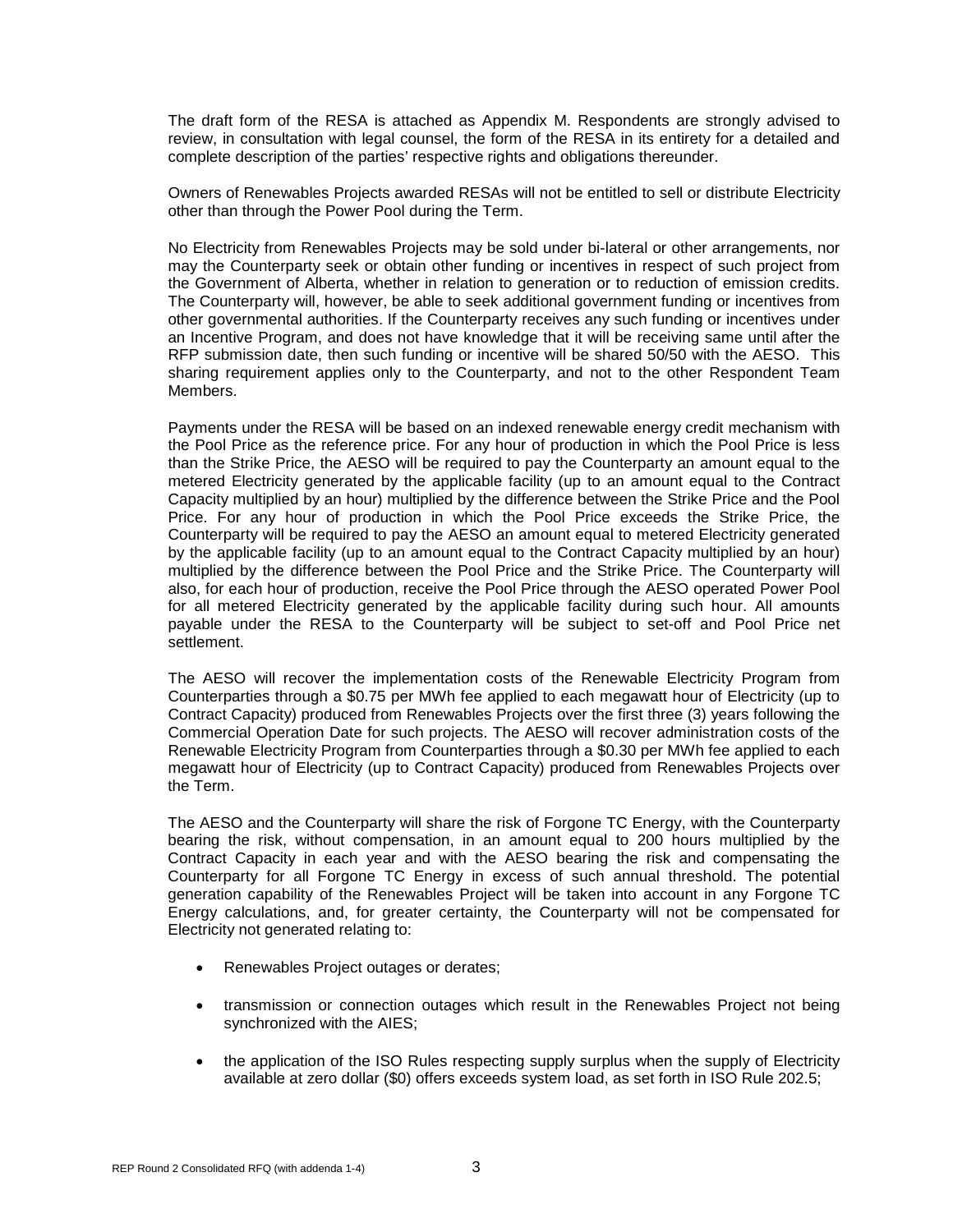- the wind power management ramp up rules set forth in ISO Rule 304.3; or
- any "remedial action scheme" (as such term is defined in the AESO's *Consolidated Authoritative Document Glossary*).

RESAs, if any, will be awarded based on lowest Strike Prices bid. The award of RESAs will be subject to the approval of the Minister as contemplated by the REA.

Under the REA, the Government of Alberta is required to fund support payments which will be available to Counterparties. The AESO and the Government of Alberta have entered into the REFA, which sets out the details respecting the manner in which the Government of Alberta will fund support payments to be provided to the Counterparty by the AESO.

The AESO has a corporate credit rating of AA–/Stable from S&P Global Ratings.

Information about the Government of Alberta's credit rating is available at *www.finance.alberta.ca/business/investor-relations/credit-ratings*.

#### <span id="page-8-0"></span>1.5 **Financial Commitment to Participate in this RFQ**

Other than the Submission Fee, no financial commitment by the Respondent is required with the delivery of a Qualification Submission. Only those interested parties that have delivered a Qualification Submission and the Submission Fee to the AESO, and that are determined to be Proponents in accordance with the criteria set out in this RFQ, will be permitted to participate in the next steps of the Competition.

#### <span id="page-8-1"></span>1.6 **No Exclusivity**

The AESO is not obliged, pursuant to this RFQ, to deal exclusively with a single Respondent. The AESO may, at its sole and absolute discretion, deal with one or more Respondents. In submitting a Qualification Submission, each Respondent will be deemed to have acknowledged that the AESO may contract with others in relation to Renewables Project(s) and the Procurement Target.

#### <span id="page-8-2"></span>1.7 **Future Procurements**

Information about support by the AESO for future Renewables Projects will be posted on the AESO's website [\(https://www.aeso.ca/rep\)](https://www.aeso.ca/rep) if and when it is available.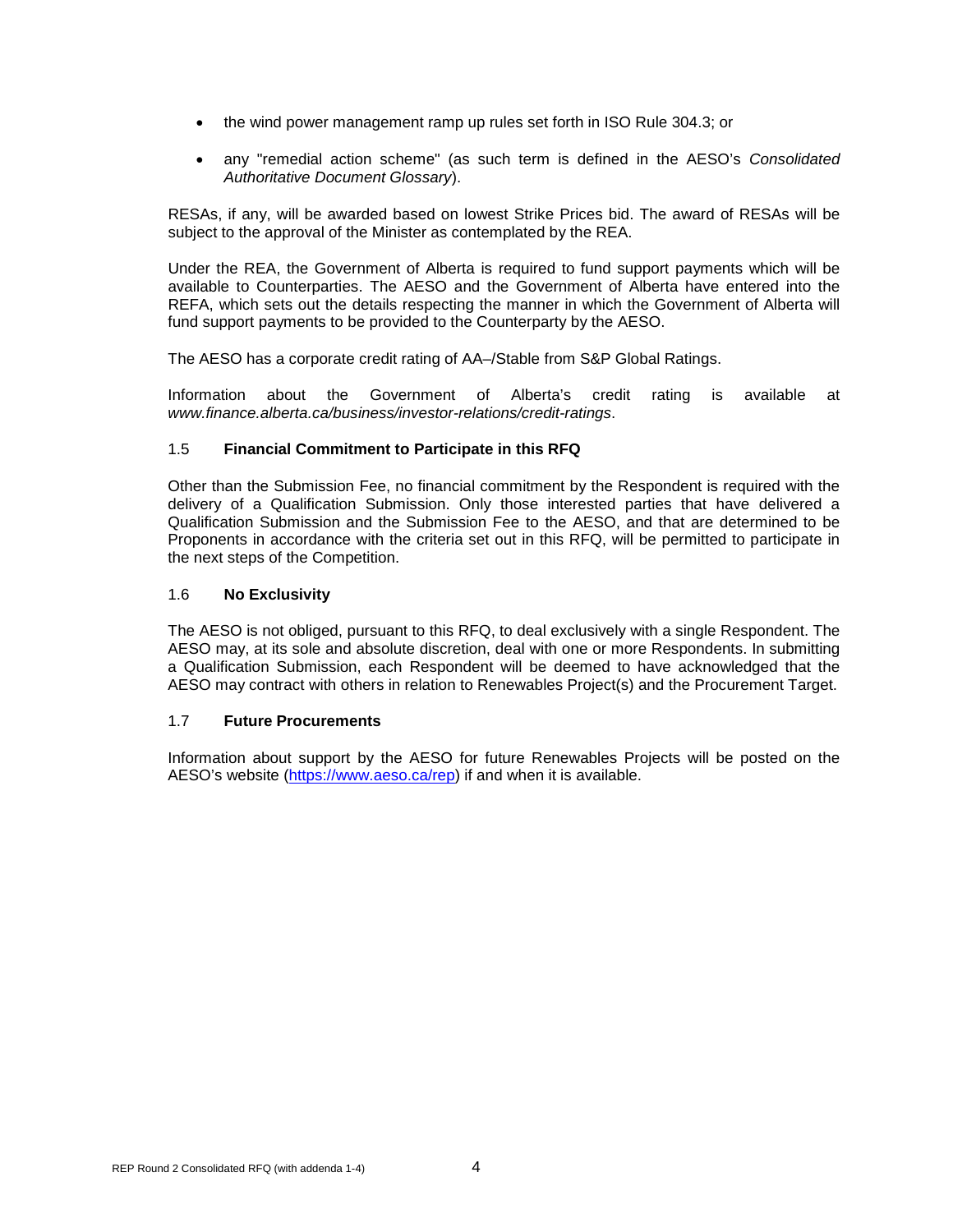#### <span id="page-9-1"></span><span id="page-9-0"></span>**2 COMPETITION OVERVIEW**

#### 2.1 **Competition**

The AESO's Competition for this REP Round 2 procurement consists of three stages: (i) the previously completed REOI stage, (ii) this RFQ stage; and, (iii) an RFP stage.

The AESO may cancel this RFQ at any time and may or may not, for any or no reason, proceed with an RFP in REP Round 2.

#### <span id="page-9-2"></span>2.2 **Request for Qualifications Stage**

The objective of this RFQ is, as set out in further detail below, to select Proponents who will be invited to participate in the RFP stage. This RFQ contains (in Part B) substantial information delivery requirements that need to be fulfilled by Respondents to allow the AESO to determine which Renewables Project Proposals will be qualified for the RFP.

Subject to Conflict of Interest and Common Ownership limitations described below and the Indigenous Participation Requirement, any Person or group of Persons may be a Respondent or a Respondent Team Member for this RFQ. Respondents may submit a Qualification Submission that contains one or more Renewables Project Proposals.

This RFQ is designed, in particular, to allow a group of investors, developers, Indigenous communities, and others to form a team of Control Group Members that will, along with other Respondent Team Members jointly submit one Qualification Submission, which submission may include multiple Renewables Project Proposals.

Each Qualification Submission, and each Renewables Project Proposal contained within it, will be evaluated for compliance with the requirements of this RFQ.

#### <span id="page-9-3"></span>2.3 **Request for Proposals Stage**

The purpose of the RFP stage of the Competition will be to: (i) invite Proponents to provide certain confirmations in respect of their qualifications relating to Renewables Projects proposed and qualified during the RFQ, (ii) invite Proponents to confirm that they satisfy the Indigenous Participation Requirement, (iii) invite Proponents to offer a Strike Price to the AESO in respect of each such Renewables Project; and (iv) identify, based on lowest submitted Strike Prices, Selected Proponent(s) who will be awarded a RESA(s) in respect of selected Renewables Project(s), subject to Ministerial approval under the REA and the transmission capacity assessment to be conducted during such RFP stage.

The following provides a high level summary of the RFP stage of the Competition. Such summary is for information purposes only, and the terms of the RFP will prevail over any descriptive inconsistencies contained in this RFQ:

- If a Qualification Submission and one or more of its associated Renewables Project Proposals are not Disqualified in the RFQ stage, the Proponent will be invited in the RFP stage, in respect of each such Renewables Project Proposal, to:
	- provide a Strike Price bid;
	- certify that the ownership of the applicable SPV complies with the Indigenous Participation Requirement;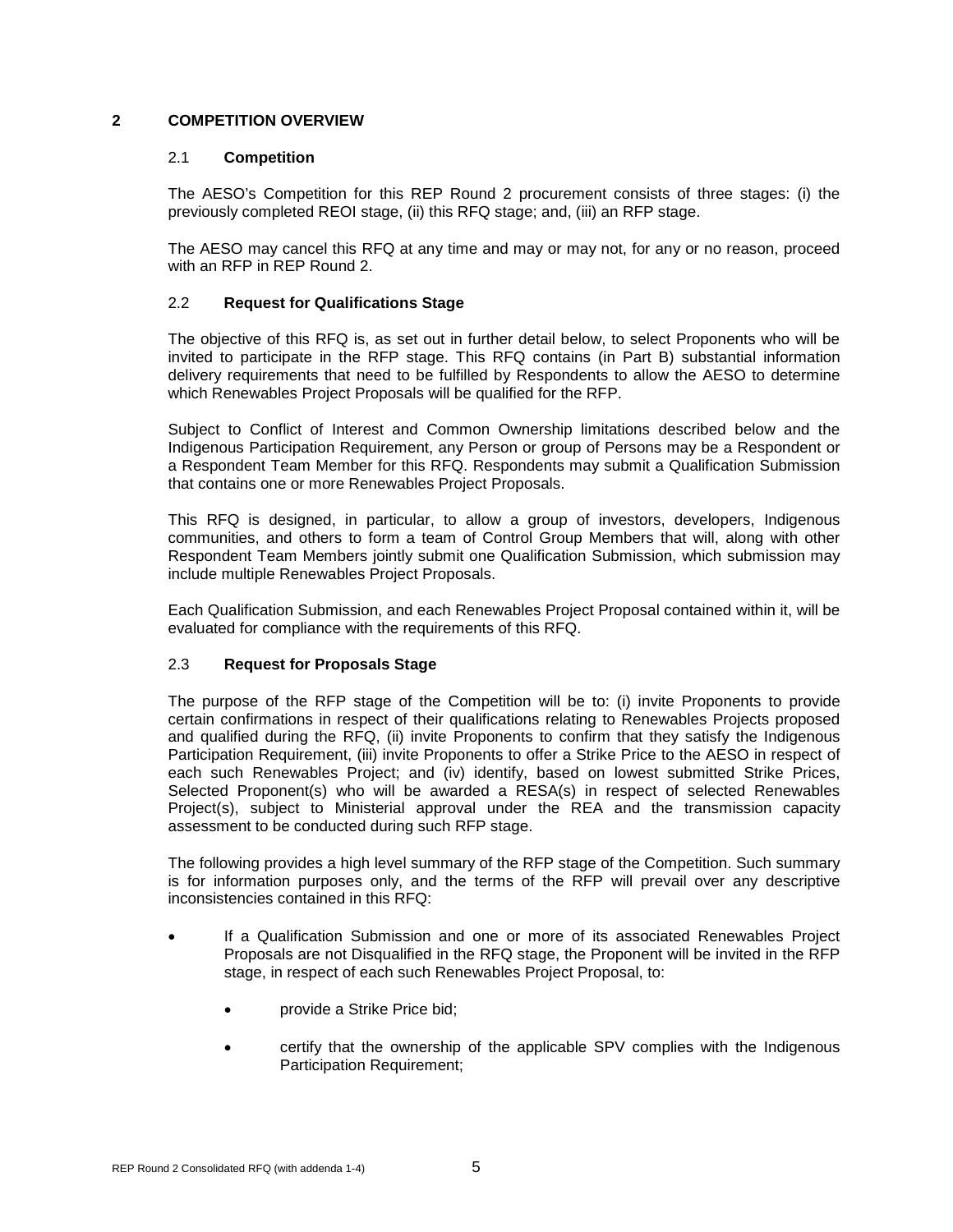- in respect of any portion of such Renewables Project located on First Nation Land, confirm (to the extent not previously confirmed in the RFQ stage) that:
	- o an appropriate First Nation Land Designation has been obtained in respect of such First Nation Land;
	- o the Respondent has obtained either:
		- a lease from the Crown (or a sub-lease, or an option/agreement to acquire a lease or sub-lease) in respect of such First Nation Land; or
		- each of the following: (i) a binding agreement with the applicable First Nation which sets forth the terms and conditions upon which the SPV will enter into a lease with the Crown (or a sublease, or an option/agreement to acquire a lease or sub-lease) in respect of such First Nation Land, subject only to the approval of (or such changes as may be required by) the Crown and (ii) evidence of a band council resolution authorizing the reserve land manager to request the Crown to finalize a lease which incorporates the terms and conditions of such binding agreement; and
	- o the Respondent has obtained a waiver from the applicable First Nation, in favour of the AESO, of its rights under Section 89 of the Indian Act in relation to the Renewables Project, which waiver shall only become effective upon the execution of a RESA; and
- in respect of any of portion of such Renewables Project located on Métis Land, confirm (to the extent not previously confirmed in the RFQ stage) that the Respondent has obtained a lease from the applicable Settlement Council (or a sub-lease, or an option/agreement to acquire a lease or sub-lease) in respect of such Métis Land, which is only conditional upon the enactment of a settlement bylaw authorizing a lease term which is longer than 10 years (and which expires no earlier than the end of the term of the RESA).
- Each RFP submission will require the Proponent to confirm the continuing status quo of the applicable members of Respondent's team (Changed as permitted) and the applicable Renewables Project Proposal, failing which the RFP submission and its associated Renewables Project Proposal will be rejected and the applicable Strike Price bid will not be considered by the AESO; provided that the Respondent may update and change the following items in its RFP submission in respect of the applicable Renewables Project Proposal (and such updates or changes will not result in the rejection of the RFP submission): (i) the Capacity Factor set out in the applicable Prescribed Form – Respondent Declarations and Section 2(g) of the applicable Prescribed Form – Renewables Project Profile (provided that an independent professional engineer, duly qualified and licenced to practice in the Province of Alberta, confirms the reasonableness of such amended Capacity Factor); (ii) the anticipated number of generating units and aggregate Contract Capacity set out in Section 2(h) of the applicable Prescribed Form – Renewables Project Profile (provided that, for clarity, the Contract Capacity must be between ninety-five and one hundred per cent of the Contract Capacity provided at RFQ); (iii) the location of equipment in the Site Diagram referred to in Section 3(b) of the applicable Prescribed Form – Renewables Project Profile (provided that, for clarity, the Site may not be altered); (iv) the single line diagram referred to in Section 4(d) of the applicable Prescribed Form – Renewables Project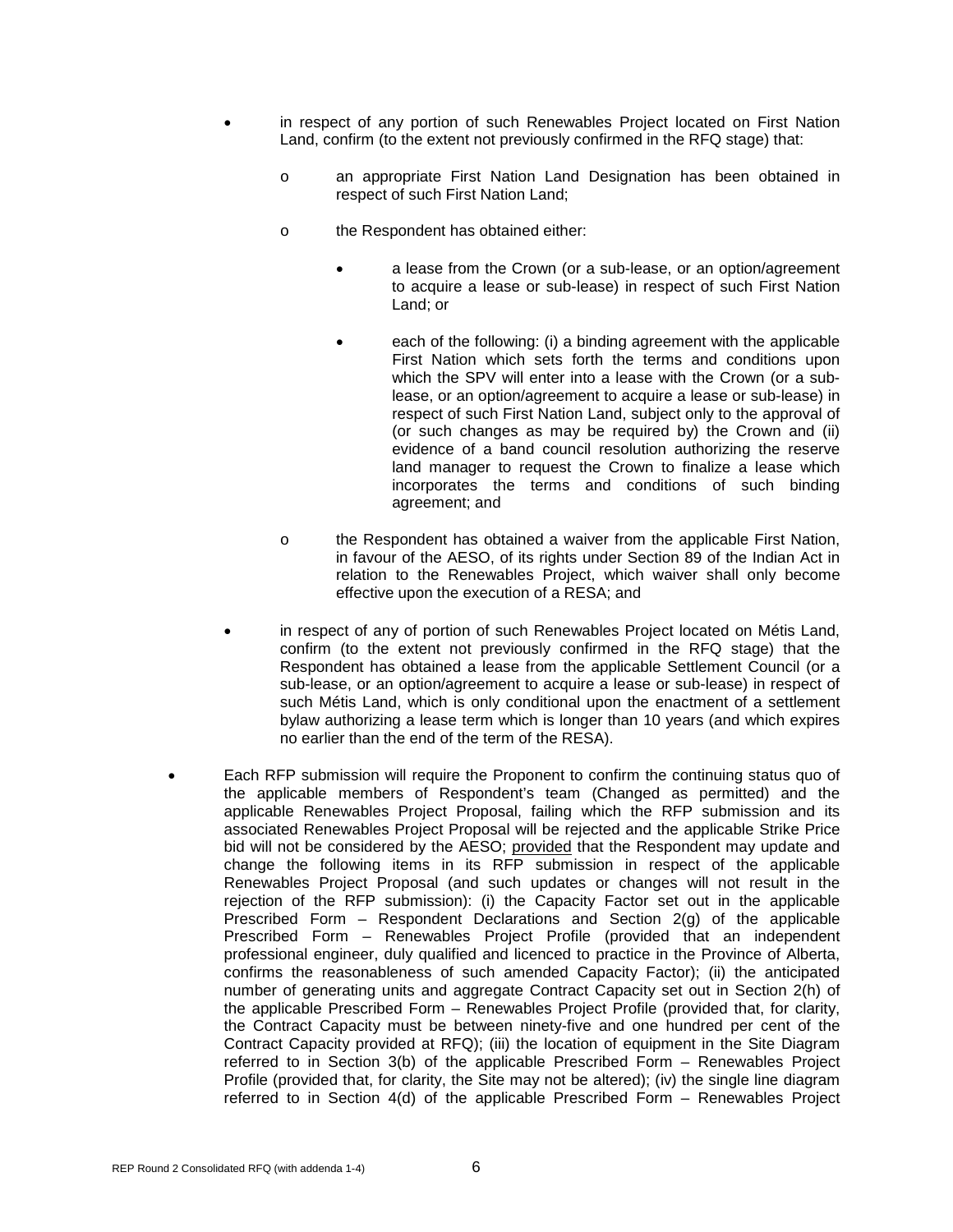Profile, but only to the extent necessary to reflect and implement the changes described in items (i) – (iii) above; (v) the Total Equity for a Renewables Project set out in Section 2(e) of the applicable Prescribed Form – Renewables Project Financial Information; and (vi) the Total Cost for a Renewables Project set out in Section 2(d) of the applicable Prescribed Form – Renewables Project Financial Information.

• At the RFP stage of the Competition, the AESO will conduct a second connection capacity assessment (in addition to the initial connection capacity assessment described in Section 4.1 of Part A) in respect of each Renewables Project included in a REP Round 2 RFP submission (the "**RFP Connection Assessment**"). Such assessment will assess whether the applicable Renewables Project, when ranked according to its Strike Price bid, can be connected to the Transmission System without an expansion thereof, having regard to all REP Round 2 Renewables Project Proposals which propose to connect at the same substation, line, or region and which have lower Strike Price bids. If such assessment determines that a Renewables Project cannot be connected to the Transmission System without an expansion thereof, the RFP submission associated with such Renewables Project will be deemed to be ineligible for purposes of the RFP. For greater certainty, such RFP Connection Assessment with not take into account any Renewable Generating Facilities submitted in the REP Round 3 competition.

Proponents who are invited to make submissions in the RFP stage will be required to provide bid security to the AESO in the amount of \$25,000 per MW of Contract Capacity of each Renewables Proiect Proposal for which a Strike Price bid is submitted in the RFP stage. Such bid security will be returned to the Proponent if it does not become a Selected Proponent in respect of such Renewables Project Proposal(s) or if the AESO, either before or after evaluation of RFP submissions, cancels the RFP. If the Proponent becomes a Selected Proponent in respect of a Renewables Project and the applicable Counterparty fails to execute the RESA and provide performance security in the amount of \$50,000 per MW of Contract Capacity of such project (the performance security to be held until the COD of such project, or until forfeited to the AESO under the terms of the RESA) as and when required, such bid security will be forfeited to the AESO without limiting any of the AESO's other rights. If the Counterparty duly executes the RESA and provides the performance security, the bid security will be returned to the Selected Proponent.

At the AESO's discretion, a Counterparty that fails to execute a RESA or provide performance security as and when required or that fails to achieve Commencement of Construction or Commercial Operation by the applicable Longstop Date may, together with the other Control Group Members associated with such Counterparty, be prohibited from participating in any future competition by the AESO carried out under the REA.

Under the REA, the Minister must approve the aggregate capacity of the Renewables Projects to be awarded RESAs, and it is therefore possible that the AESO may not acquire the Procurement Target.

With the approval of the Minister under the REA, the AESO may (but will not be required to), procure in excess of the Procurement Target.

Notwithstanding the evaluation of RFP submissions by the AESO, no RESAs will be awarded following RFP evaluation without approval of the Minister in accordance with Section 7(3) of the REA.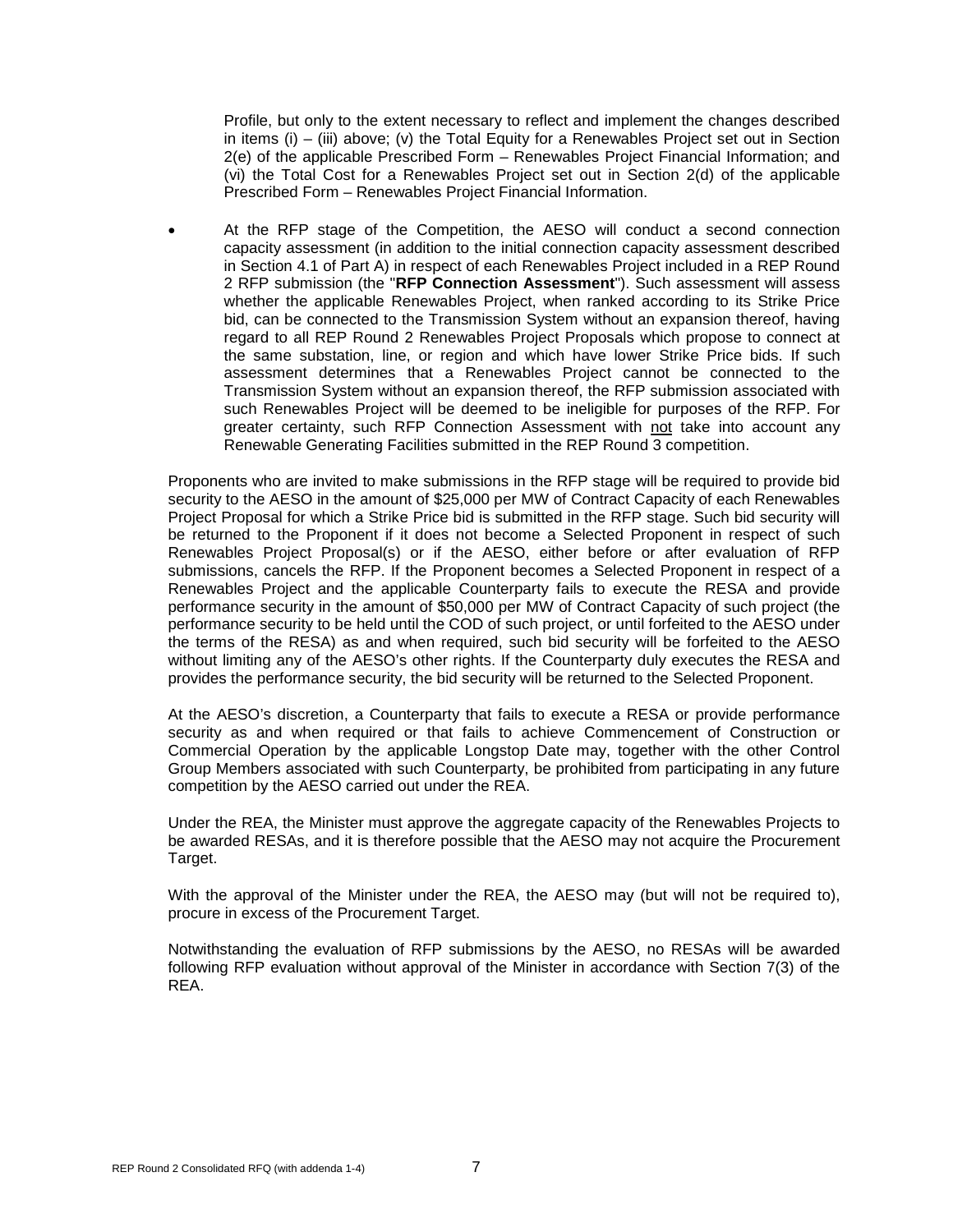#### <span id="page-12-1"></span><span id="page-12-0"></span>**3 RFQ PROCESS**

#### 3.1 **Overview of RFQ Process**

The AESO is seeking Qualification Submissions from interested parties for Renewables Projects that can deliver Electricity to the AIES (either transmission connected or distribution connected) and be commercially operational by June 30, 2021. Accordingly, the requirements of this RFQ have been formulated to identify those interested parties with project plans and with the Project Delivery experience and resources to deliver Renewables Projects in accordance with the AESO's requirements.

#### <span id="page-12-2"></span>3.2 **Respondent's Representative**

The Respondent's Representative identified in the Respondent Agreement (referenced in Section 2.1 of Part B) will be the sole contact for all communications from the AESO to the Respondent regarding this RFQ. The Respondent's Representative will be responsible for all communications on behalf of the Respondent to the AESO. The AESO will be entitled to rely on any communication from the Respondent's Representative as having been duly authorized and given by the Respondent and all its Respondent Team Members.

A Respondent may change its Respondent's Representative only by a notice to the AESO through the REP Bonfirehub Site signed either by the previous Respondent's Representative or by an officer of the Respondent whose authority to do so and to bind all Respondent Team Members in that regard is affirmed to the satisfaction of the AESO.

#### <span id="page-12-3"></span>3.3 **Submission Fee**

Each Respondent must, prior to the Qualification Submission Deadline, provide the AESO with a Submission Fee that should be in the amount applicable to such Qualification Submission, plus GST. The Submission Fee is non-refundable, save only if the AESO cancels this RFQ, in which case the Submission Fee (plus GST) will be refunded to the Respondent. The AESO's GST registration number is R886914357 RT0001.

| Number of<br><b>Renewables</b><br>Project<br><b>Proposals</b> | <b>Size</b><br>(MW)                | <b>MW Fee</b><br>(min \$10,000/<br>max \$50,000) | <b>Additional</b><br><b>Project Fee</b> | <b>Submission</b><br><b>Fee</b><br>(before GST) | <b>Submission</b><br><b>Fee</b><br>(with GST) |
|---------------------------------------------------------------|------------------------------------|--------------------------------------------------|-----------------------------------------|-------------------------------------------------|-----------------------------------------------|
| 1                                                             | 9                                  | \$10,000                                         | n/a                                     | \$10,000                                        | \$10,500                                      |
| 2                                                             | $5 + 5$<br>$(10 \text{ total})$    | \$10,000                                         | \$2500                                  | \$12,500                                        | \$13,125                                      |
| 3                                                             | $10 + 10 + 7$<br>$(27$ total)      | \$27,000                                         | \$5,000                                 | \$32,000                                        | \$33,600                                      |
| 1                                                             | 75                                 | \$50,000                                         | n/a                                     | \$50,000                                        | \$52,500                                      |
| 3                                                             | $85 + 90 +$<br>75<br>$(250$ total) | \$50,000                                         | \$5,000                                 | \$55,000                                        | \$57,750                                      |

#### **Submission Fee Example:**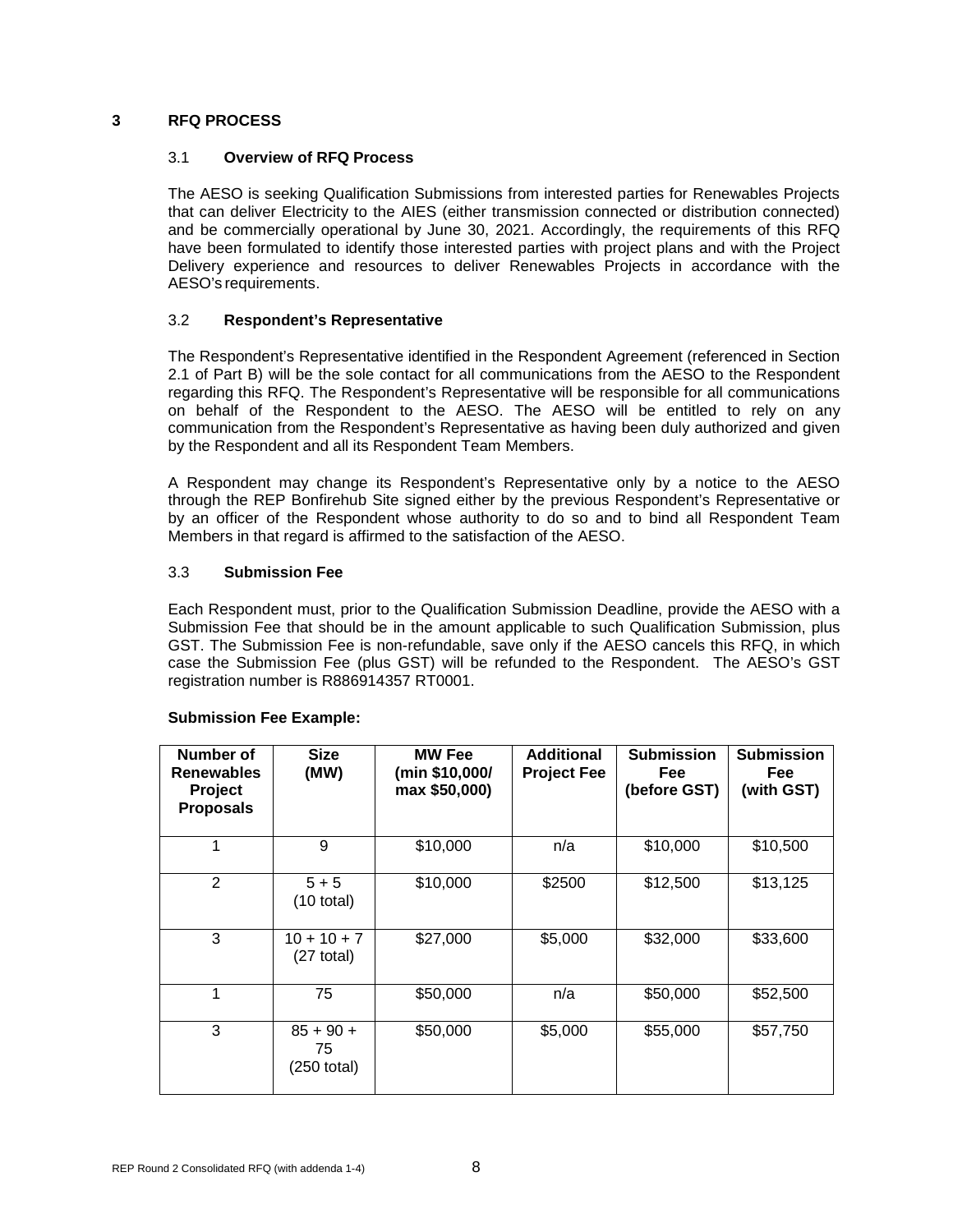#### <span id="page-13-0"></span>3.4 **Qualification Submission and Renewables Project Proposals**

Each Respondent must submit one (but no more than one) Qualification Submission in respect of REP Round 2 to the AESO containing one or more (separately metered) Renewables Project Proposals for Renewables Projects, which Qualification Submission and Renewables Project Proposal(s) should be prepared and submitted in accordance with requirements and instructions stipulated in Part B. For clarity, each Respondent may submit more than one Renewables Project Proposal in its REP Round 2 Qualification Submission.

A Renewable Generating Facility must not be submitted as part of a project proposal in both REP Round 2 and REP Round 3. If a Renewable Generating Facility is submitted as part of a project proposal in both REP Round 2 and REP Round 3, the AESO will Disqualify the Renewables Project Proposal associated with such facility unless the REP Round 3 project proposal in respect of such facility is withdrawn within five (5) Business Days of the AESO's Request for Clarification with respect thereto.

Each Renewables Project Proposal in a Qualification Submission will be evaluated separately by the AESO in accordance with this RFQ to determine if the Respondent is selected to be a Proponent in respect of such Renewables Project Proposal; provided that, if there is more than one Renewables Project Proposal in a Qualification Submission, for purposes of the Tangible Net Worth assessment described in Section 4 of Part B, the AESO will assess the Tangible Net Worth of each of the Respondent's Designated Equity Providers across all Renewables Project Proposals (which have not otherwise been Disqualified) for which that Person is a Designated Equity Provider. Such assessment will ensure that each of the Respondent's Designated Equity Providers has sufficient Tangible Net Worth to support all of its Equity Commitments across all such proposals. If the AESO's assessment finds that a Designated Equity Provider has sufficient Tangible Net Worth for some, but not all, relevant Renewables Project Proposals, the AESO will Disqualify Renewables Project Proposals in the priority stipulated by the Priority for Evaluation until the Tangible Net Worth of such Person is sufficient for the remaining Renewables Project Proposals for which it is a Designated Equity Provider.

#### <span id="page-13-1"></span>3.5 **Qualification Submission Delivery Deadline**

The Respondent's Qualification Submission must be received by the AESO through the REP Bonfirehub Site before the Qualification Submission Deadline of June 21, 2018, 3:00 p.m. MDT.

#### <span id="page-13-2"></span>3.6 **Amending or Withdrawing Qualification Submissions**

At any time prior to the Qualification Submission Deadline, a Respondent may withdraw, and if it desires, amend and resubmit, its Qualification Submission. If the Respondent withdraws and does not resubmit its Qualification Submission prior to the Qualification Submission Deadline, it will receive a refund of its Submission Fee, if already paid. The AESO will not review or evaluate Qualification Submissions prior to the Qualification Submission Deadline.

At any time after the Qualification Submission Deadline, a Respondent may withdraw a submitted Qualification Submission, but will not receive a refund of its Submission Fee. A Respondent may withdraw its Qualification Submission after the Qualification Submission Deadline by submitting such withdrawal in the Prescribed Form - Qualification Submission Withdrawal in Appendix P. For greater clarity, this form does not need to be provided if the Qualification Submission is withdrawn prior to the Qualification Submission Deadline.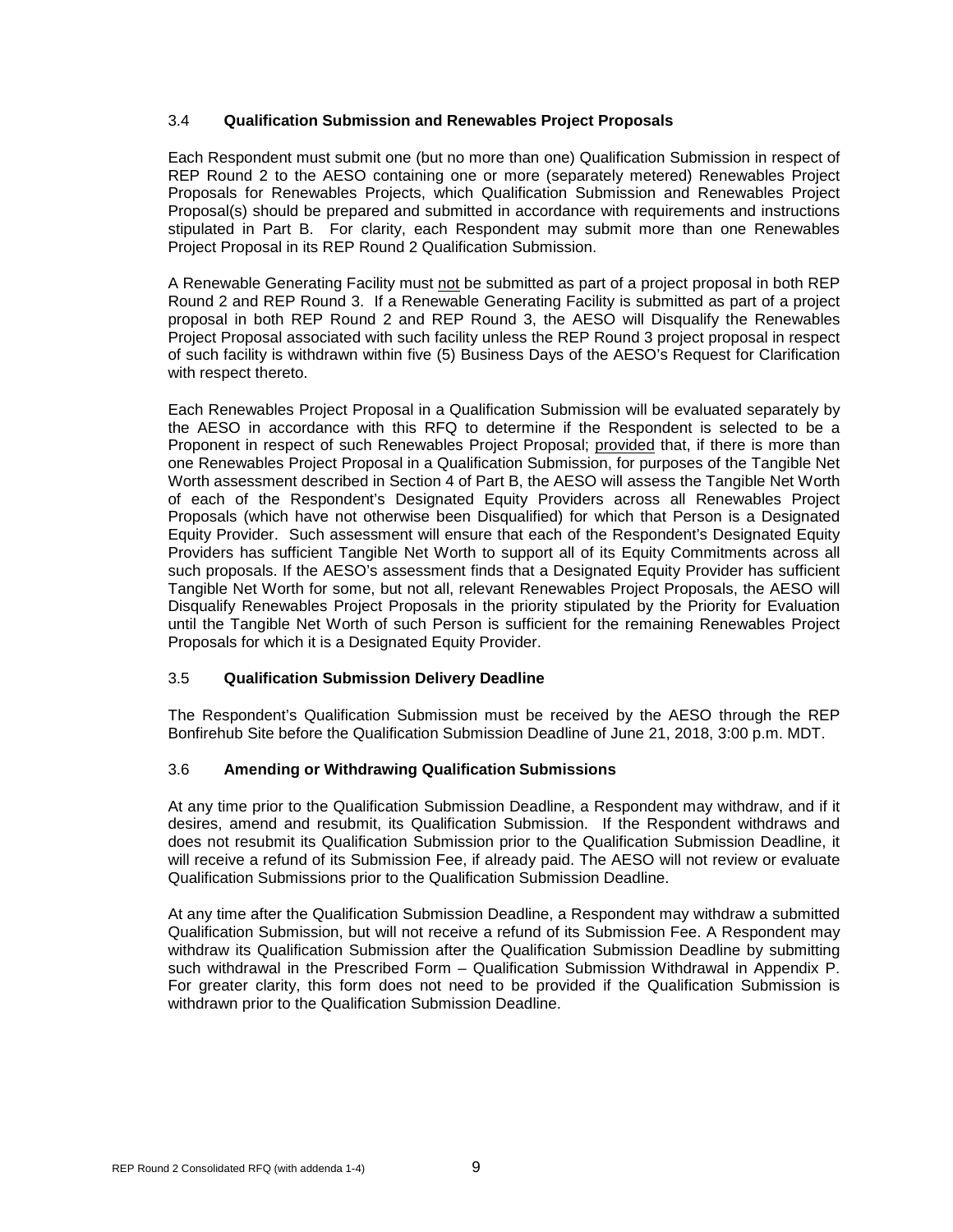#### <span id="page-14-0"></span>3.7 **Timetable**

The Timetable with respect to the entire process for this RFQ is set out below.

| Release of RFQ                           | April 27, 2018               |  |  |
|------------------------------------------|------------------------------|--|--|
| Deadline For Enquiries                   | June 8, 2018, 10:00 a.m. MDT |  |  |
| <b>Qualification Submission Deadline</b> | June 21, 2018 3:00 p.m. MDT  |  |  |
| Release of RFP to Proponents             | September 17, 2018           |  |  |

The AESO reserves the right to accelerate or postpone any of the dates set out in the Timetable. The acceleration or postponement of any date set out in the Timetable prior to the Qualification Submission Deadline shall be made by way of Addendum to those interested parties who have subscribed to the REP Bonfirehub Site and submitted a BAPA. The acceleration or postponement of the date for release of the RFP to Proponents following the Qualification Submission Deadline shall be made by way of Addendum through the REP Bonfirehub Site to Respondents only.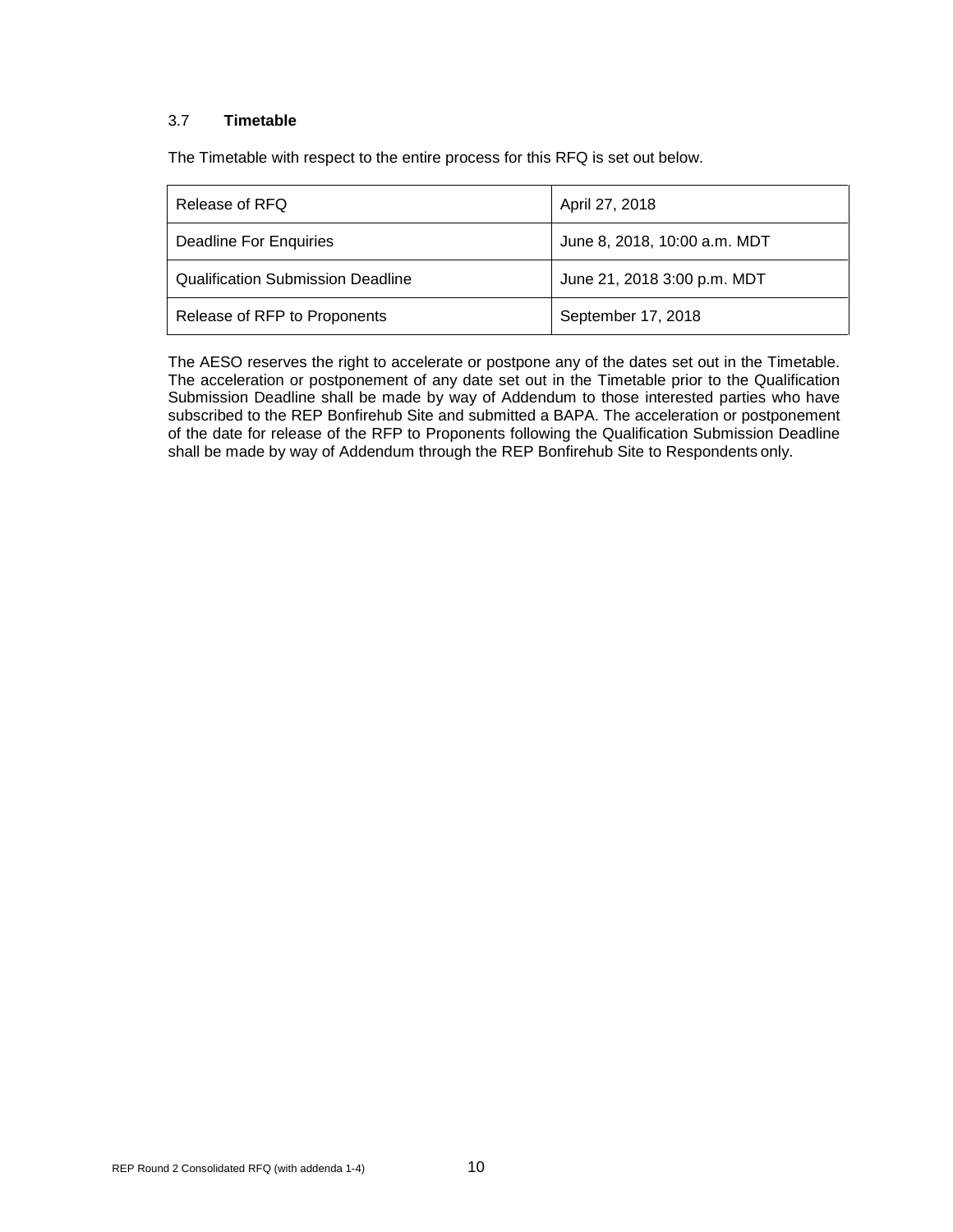#### <span id="page-15-1"></span><span id="page-15-0"></span>**4 EVALUATION PROCESS**

#### 4.1 **Evaluation Process**

The evaluation of REP Round 2 Qualification Submissions and their associated Renewables Project Proposals will be conducted by the AESO as follows:

• **Qualification Submission Completeness:** The AESO will assess, on a complete/incomplete basis, whether the Qualification Submission and its associated Renewables Project Proposals comply with this RFQ, including whether the Qualification Submission and associated Renewables Project Proposals (as applicable) contain or include the required Submission Fee (plus GST) and Prescribed Forms, Narrative Statements and other items to be submitted in accordance with the following provisions of Part B: Sections 2.1 to 2.6, inclusive, 3.1 to 3.8, inclusive and Section 4. In assessing compliance in relation to completeness the AESO will also consider, *inter alia*, whether the Qualification Submission and associated Renewables Project Proposals comply with the instructions contained in this RFQ or on a Prescribed Form and includes a content submission for each applicable component of each applicable Prescribed Form and Narrative Statement and includes in or attaches, as applicable, any substantiating evidence or documents specified in the Prescribed Form or Narrative Statement and methodology or item otherwise required by Part B.

Qualification Submissions that are assessed by the AESO to be incomplete in respect of any of the requirements contained in Sections 2.1 to 2.6, inclusive, of Part B will be Disqualified. If a Qualification Submission is Disqualified on this basis, all of its associated Renewables Project Proposals will also be automatically Disqualified and cannot be included in the RFP stage of the Competition.

Renewables Project Proposals that are assessed by the AESO to be incomplete in respect of any of the requirements contained in Sections 3.1 to 3.8, inclusive, or Section 4 of Part B will be Disqualified. If a Renewables Project Proposal is Disqualified on this basis, such Disqualification will not result in the automatic Disqualification of the applicable Respondent's Qualification Submission (if it contains more than one Renewables Project Proposal) or other Renewables Project Proposals.

- **Renewables Project Proposal Compliance Requirement:** In respect of each Renewables Project Proposal included in a Qualification Submission, the AESO will determine whether:
	- (a) the content submissions of the applicable items of (and required by) each Prescribed Form and Narrative Statement (and as included in or attached to such form or statement the substantiating evidence or documents specified in the Prescribed Form or Narrative Statement); and
	- (b) the methodologies and other items otherwise required by Part B;

demonstrate to the AESO's satisfaction that the Renewables Project Proposal meets the Eligibility Criteria and complies with and demonstrates the Renewables Project Proposal requirements stipulated in Section 3 of Part B of this RFQ, and to the extent applicable to the Renewables Project Proposal, Section 2 of Part B of this RFQ.

In making this determination, the AESO may make a judgment as to the reasonableness of the Total Cost and Total Equity in respect of any Renewables Project Proposal based on information of project cost and financing structure typically observed in markets for projects of comparable technology, size and complexity.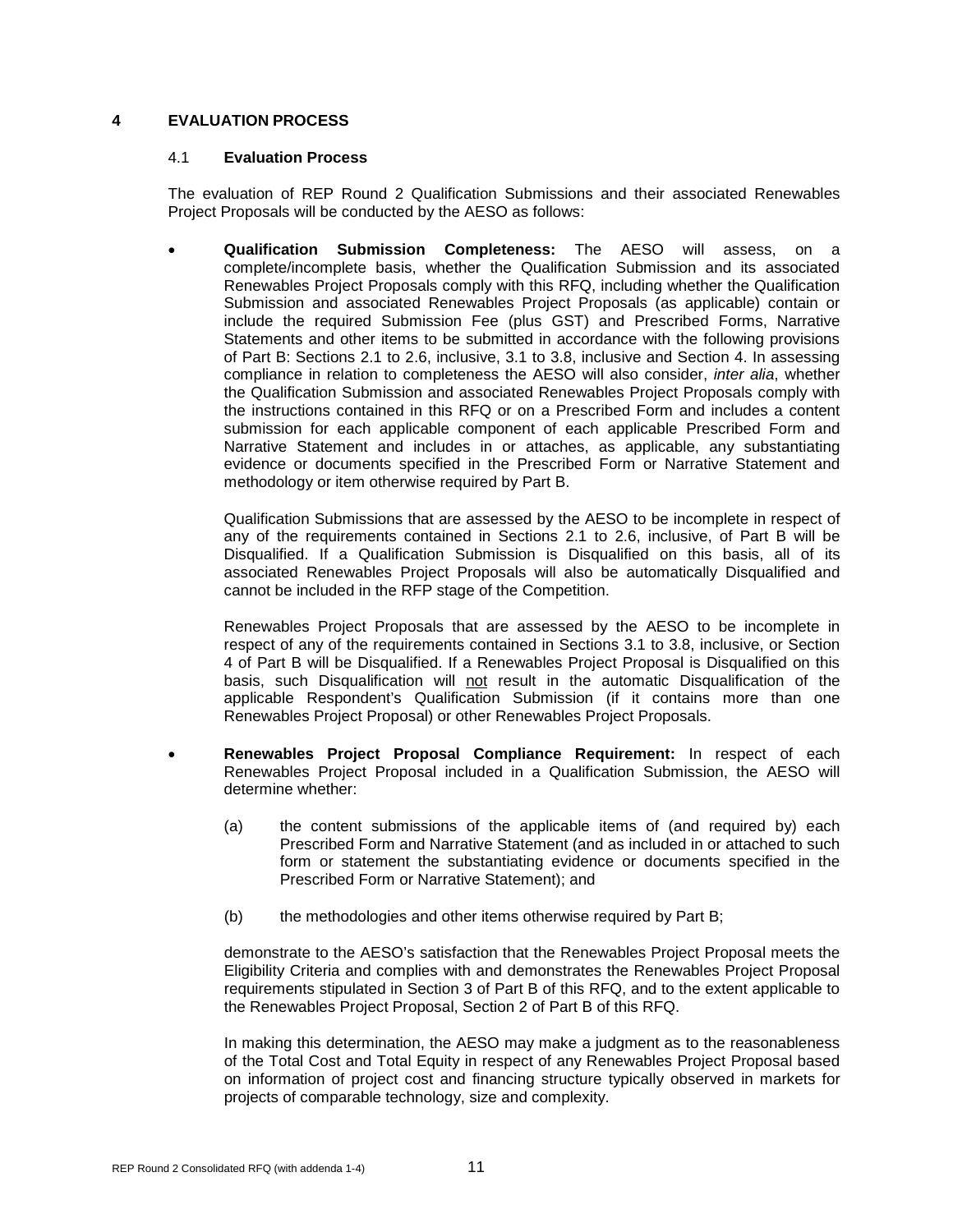Renewables Project Proposals that do not meet the Eligibility Criteria or do not comply with and demonstrate the Renewables Project Proposal requirements will be Disqualified and cannot be included in the RFP stage of the Competition.

• **Tangible Net Worth Compliance Requirement:** The AESO will determine whether the TNW Requirement in Section 4 of Part B is met for a Renewables Project Proposal, including by way of assessing compliance of the TNW Methodology of each Designated Equity Provider with the definition of Tangible Net Worth.

Renewables Project Proposals for which the TNW Requirement is not met will be Disqualified and cannot be included in the RFP stage of the Competition.

#### **Initial Connection Capacity Assessment**

The AESO will conduct an initial connection capacity assessment at the RFQ stage of the Competition with respect to each Renewables Project Proposal, pursuant to which the AESO will assess, based on a base case, whether or not the Transmission System has available capacity to accommodate the full Contract Capacity of such Renewables Project (at the substation, line, or region connection location identified in the applicable Prescribed Form – Renewables Project Profile included in the Respondent's Qualification Submission) without an expansion of the Transmission System. For clarity, the development and construction of the facilities required to connect a Renewables Project to the Transmission System will not constitute an expansion of the Transmission System for the purposes of this assessment.

If, in the initial RFQ connection capacity assessment, a Renewables Project is assessed on the base case as not able to deliver its full Contract Capacity to the Transmission System irrespective of all other Renewables Project Proposals (and irrespective of all other project proposals in REP Round 3) proposing connection at the same substation, line, or region then such project will be Disqualified and cannot be included in the RFP stage of the Competition.

As described in Section 2.3 of Part A, at the RFP stage of the Competition, Renewables Projects submitted in RFP submissions will also be subject to an RFP Connection Assessment, which assessment will take into account other Renewables Projects included in REP Round 2 RFP submissions. Such RFP Connection Assessment in respect of REP Round 2 will be carried out before, and take precedence over, the corresponding RFP connection capacity assessment to be carried out in respect of REP Round 3. As a result, Renewables Projects assessed in the REP Round 2 RFP Connection Assessment will be given priority over projects participating in the equivalent REP Round 3 connection capacity assessment (all, subject to, and as will be further described in, the terms of the RFP).

For purposes of the initial RFQ connection capacity assessment, the "base case" against which a Renewables Project Proposal will be assessed relative to connection to the substation, line, or region identified for it and will be comprised of the following assumptions:

#### *Transmission System*

• The Transmission System will be considered to be operating normally with all elements in service.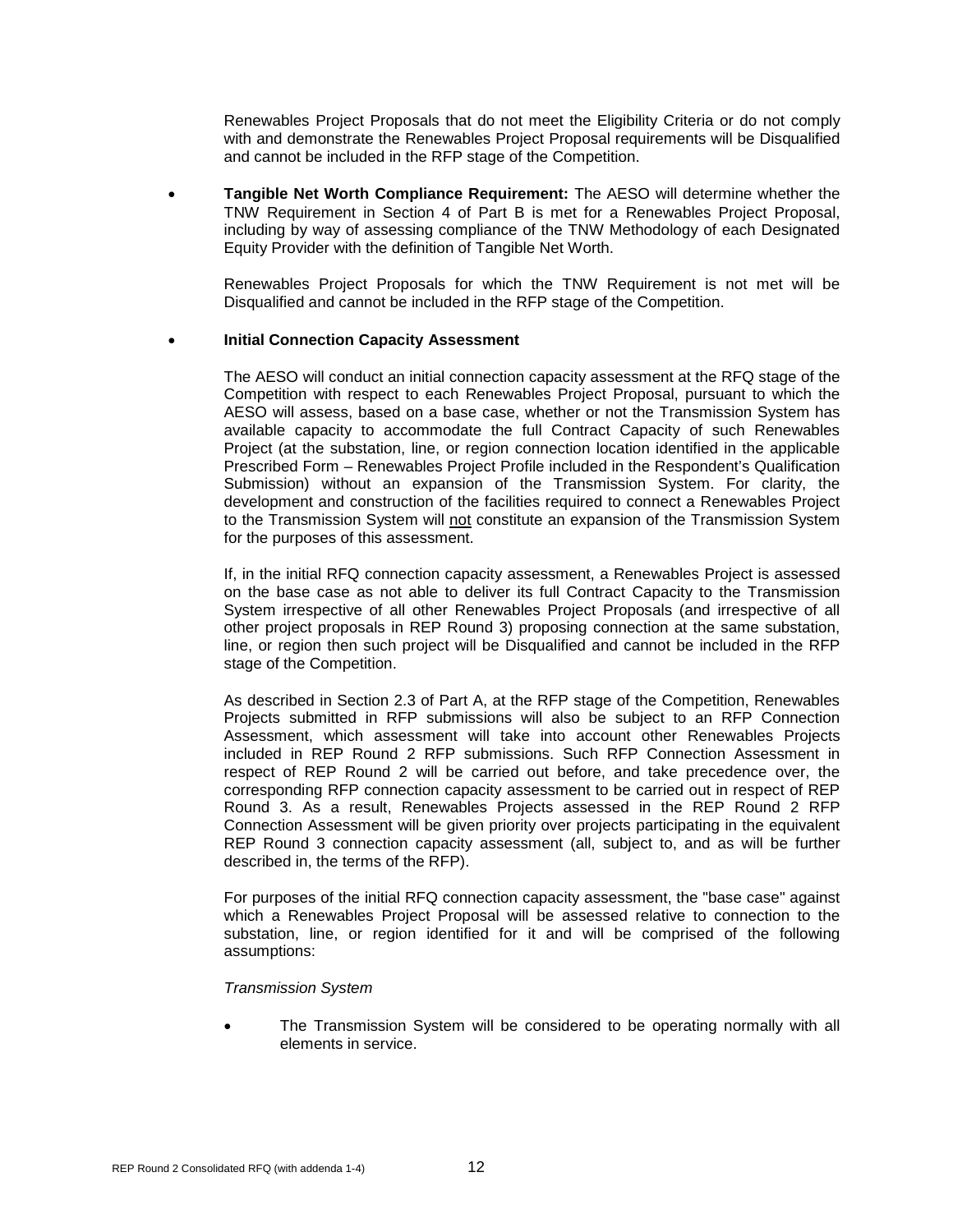• The topology of the Transmission System will be that of the AIES as of June 21, 2018 plus all approved Transmission System projects expected to be energized by June 30, 2021.

#### *Generation*

- That generation being delivered to the Transmission System includes:
	- o All generation existing as of June 21, 2018.
	- o All generation projects, excluding those that are participating in REP Round 2 and REP Round 3, that have, on or before June 21, 2018: (i) paid the Generating Unit Owner's Contribution (as such term is defined in ISO Tariff, Section 10) and/or begun construction of their transmission connection facilities, and (ii) a stated in-service date prior to June 30, 2021.
	- o All generation projects awarded RESAs pursuant to REP Round 1.
- Generation will be dispatched as per the AESO's forecast of generation production based upon an economic dispatch methodology and renewable generation being dispatched to 100 per cent of its individual capacity.

#### *Load*

- That load on the Transmission System will include:
	- o Load as forecasted for the year of 2021 according to the 2017 AESO Long-term Outlook.
	- o All load requesting system access that have received a permit and licence under the *Hydro and Electric Energy Act* (Alberta) and an inservice date prior to June 30, 2021.
- Load allocation to each point of delivery will be in accordance with the AESO's current business practice.

A Respondent that submits a Qualification Submission that is not Disqualified as incomplete and includes one or more Renewables Project Proposals which are not Disqualified pursuant to any of the foregoing provisions will be qualified to participate in the RFP stage and will be selected as a Proponent for those Renewables Project Proposals which have not been Disqualified. For certainty, the Disqualification of a Respondent's Renewables Project Proposal in accordance with any of the forgoing provisions will not result in the automatic Disqualification of such Respondent's other Renewables Project Proposals (if any) which have not otherwise been<br>Disqualified. For example, if a Respondent's Qualification Submission includes three For example, if a Respondent's Qualification Submission includes three Renewables Project Proposals, the Disqualification of one of the Renewables Project Proposals would not prevent the Respondent's other two Renewables Project Proposals from being qualified (and each of the other two Renewables Project Proposals will be evaluated on their own merits, and qualified or Disqualified, in accordance with this Section 4.1 of Part A).

#### <span id="page-17-0"></span>4.2 **Compliance**

In addition to the AESO's other rights in this RFQ relating to Qualification Submissions, Renewables Project Proposals and the evaluation of same, if, in the sole and absolute discretion of the AESO, a Qualification Submission or any Renewables Project Proposal does not comply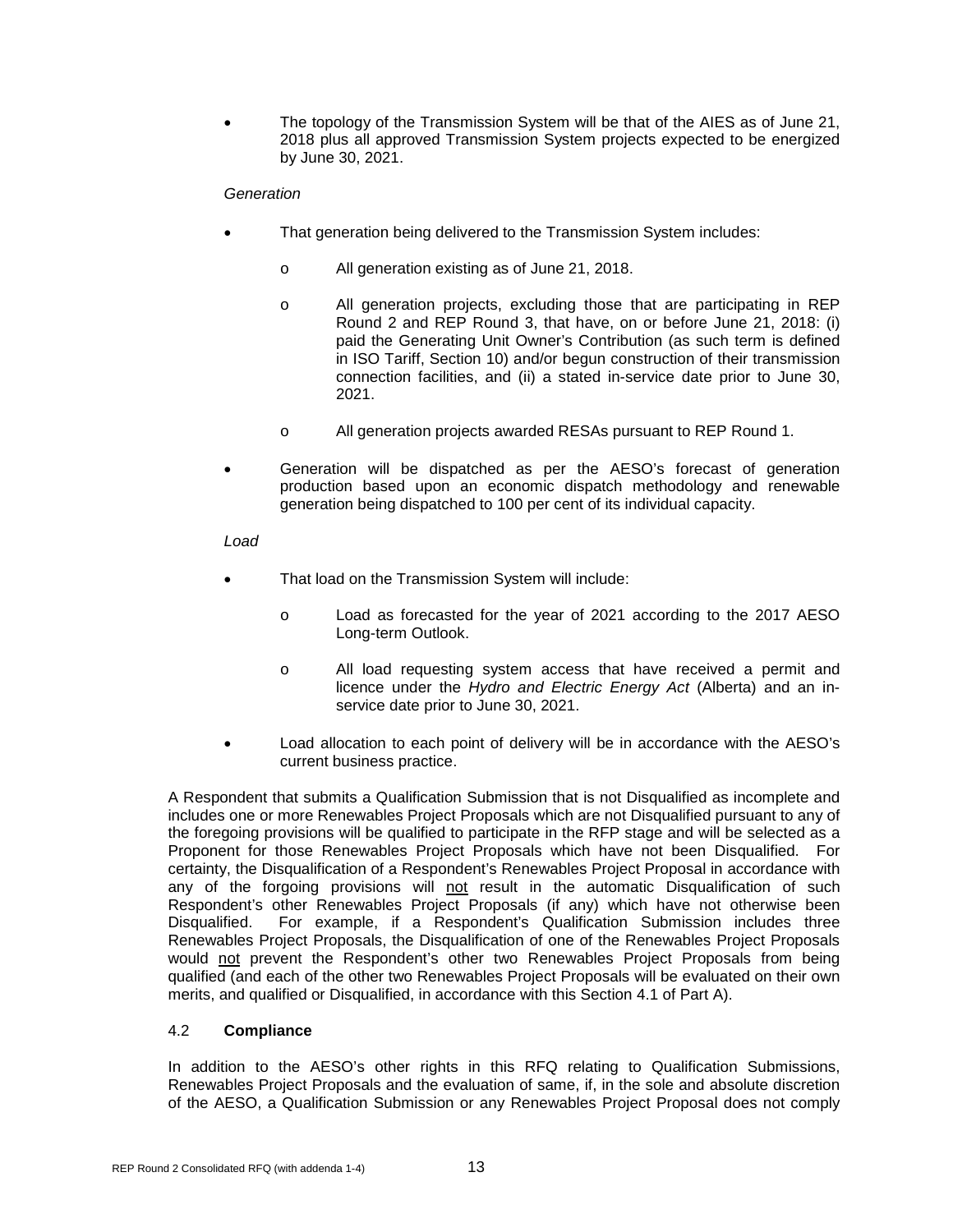with, meet or satisfy the terms of this RFQ, the AESO may, but will not be required to, do one or more of the following: (i) Disqualify, but will not be required to Disqualify, such Qualification Submission or Renewables Project Proposal (as applicable) without liability, cost or penalty, (ii) request additional information from the applicable Respondent respecting any deviation from the requirements or terms of this RFQ which, in its opinion, is not a Material Deviation and incorporate the Respondent's response into the applicable Qualification Submission and/or Renewables Project Proposal, (iii) request that the Respondent correct or remedy any deviation, error, omission or failure to comply that, in the AESO's sole and absolute discretion, does not constitute a Material Deviation and incorporate the Respondent's corrected or remedied submissions into the applicable Qualification Submission and/or Renewables Project Proposal or (iv) waive any failure to comply that, in the AESO's sole and absolute discretion, does not constitute a Material Deviation. In addition, the AESO shall determine, in its discretion, whether or not a Prescribed Form has been completed.

For purposes of this RFQ:

- a) "**comply**" and "**compliance**" means that the Qualification Submission or Renewables Project Proposal (as applicable) conforms to the requirements or terms of the RFQ without Material Deviation;
- b) "**must**" when used in connection with a submission requirement, means a requirement that must be met in order for the Qualification Submission or Renewables Project Proposal (as applicable) to receive further consideration, and the failure to satisfy same will result in a determination that such Qualification Submission or Renewables Project Proposal (as applicable) is Disqualified; and
- c) "**should**" when used in connection with a submission requirement, means a requirement that has a significant degree of importance to the objective of the RFQ, and failure to satisfy same may result in a determination that the Qualification Submission or Renewables Project Proposal (as applicable) is Disqualified.

Each Respondent acknowledges and agrees that the AESO's evaluation of compliance with this RFQ is not an evaluation of absolute compliance.

#### <span id="page-18-0"></span>4.3 **Evaluation Notice to Respondent**

Following the AESO's completion of its evaluations of the Qualification Submissions and their associated Renewables Project Proposals, the AESO will give notice to each Respondent (by giving notice to Respondent's Representative) informing the Respondent of whether or not it has become a Proponent in respect of a Renewables Project Proposal(s).

A notice from the AESO advising a Respondent that it has become a Proponent will be deemed delivered to the Respondent's Representative and the Respondent twenty-four (24) hours following the time, in the records of the AESO, at which the AESO sends such notice via the REP Bonfirehub Site to the Respondent's Representative.

#### <span id="page-18-1"></span>4.4 **Failure to Qualify**

Respondents that have not been qualified at RFQ in respect of one or more of their Renewables Project Proposals, or have been otherwise Disqualified, will not be eligible to participate in any future steps in REP Round 2 (but may be eligible to participate in future procurement rounds, other than REP Round 3, conducted by the AESO pursuant to the REA).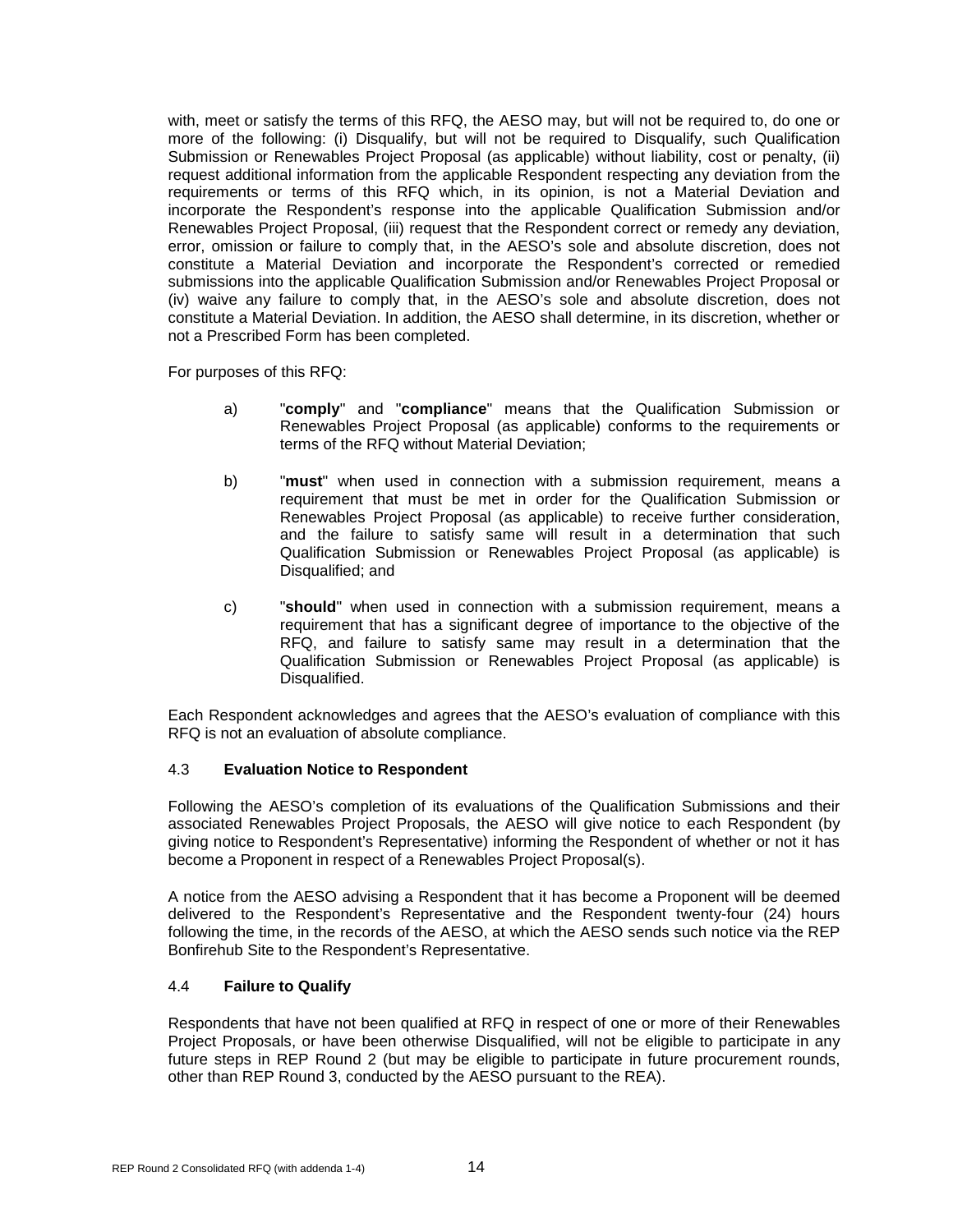#### <span id="page-19-0"></span>4.5 **Debriefing**

Respondents who did not become Proponents may request a debriefing after being notified by the AESO under Section 4.3 of Part A. The AESO will hold a single debriefing meeting for each such Respondent in which they can discuss any of their Renewables Project Proposals which were not qualified. Requests must be made in writing through the REP Bonfirehub Site and must be made within thirty (30) days of such notification. The sole purpose of the debriefing session is to assist the Respondent in presenting better Renewables Project Proposals in subsequent procurements by AESO. Debriefing is not available for the purpose of providing an opportunity to challenge the AESO's evaluations or this Competition.

#### <span id="page-19-1"></span>4.6 **Fairness Advisor**

The AESO has appointed a Fairness Advisor for this Competition. The Fairness Advisor will review and comment on the evaluation process for the RFQ for purposes of identifying potential fairness issues, and will monitor all stages of the Competition to ensure that they are carried out in a fair and transparent manner, and in a manner that is consistent with the REP Round 2 terms and conditions. The Fairness Advisor will be provided with full access to any documents it may need and to all meetings. The Fairness Advisor will provide a written report of its findings, which report will be made public by the AESO at the end of the Competition.

If a Respondent wishes to make direct contact with the Fairness Advisor, it must make such a request in writing to the AESO through the REP Bonfirehub Site. The AESO will discuss all such requests for direct contact with the Fairness Advisor and, if the Fairness Advisor agrees that direct contact with the Respondent is appropriate, the Respondent will be notified and the Fairness Advisor will initiate the arrangements for the direct contact, as it determines appropriate.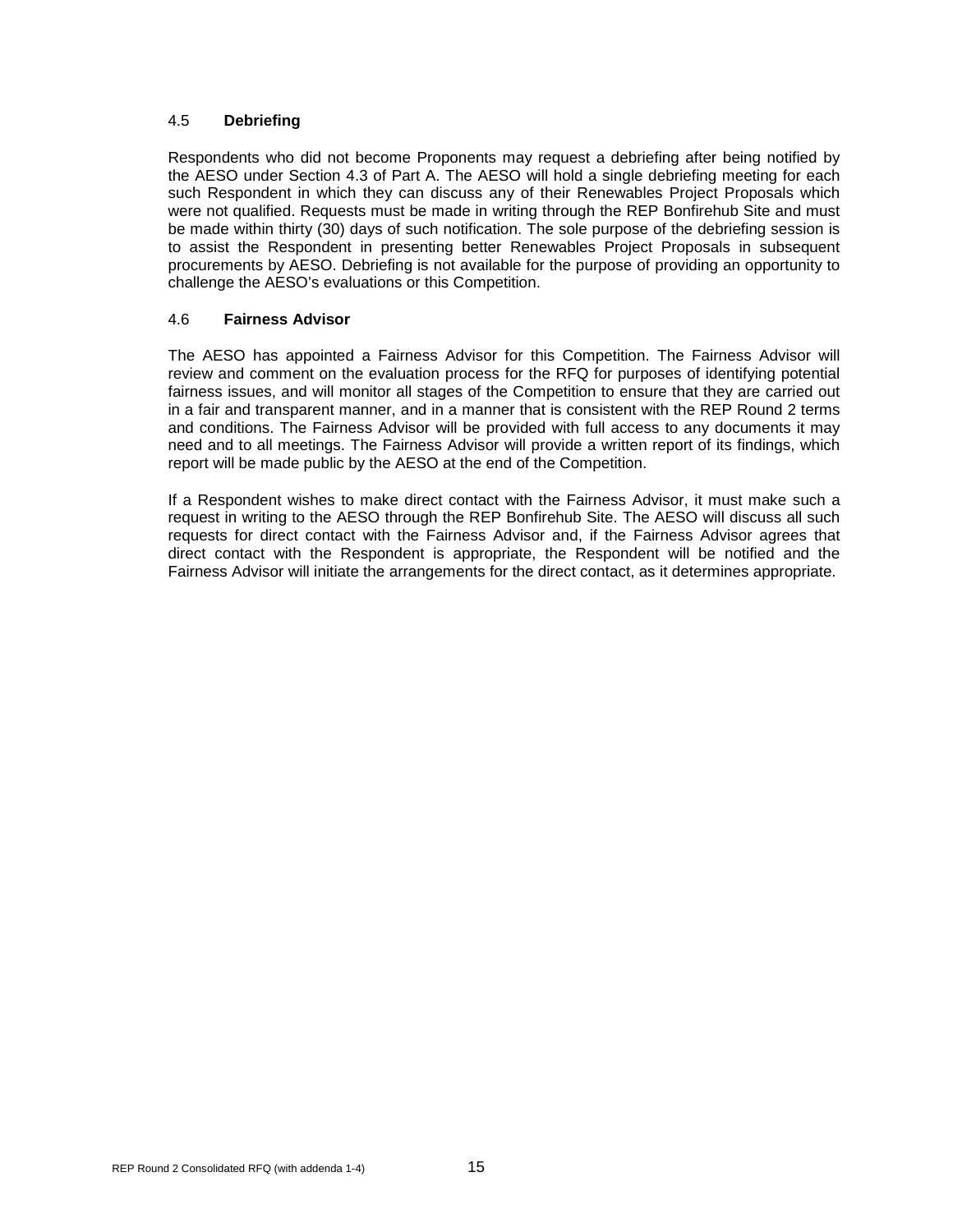#### <span id="page-20-1"></span><span id="page-20-0"></span>**5 COMMUNICATIONS AND INFORMATION**

#### 5.1 **Communications, Enquiries and Requests for Clarification**

Except as otherwise set out in this RFQ, communications, Clarifications and Enquiries from the Respondent related to this RFQ should be submitted to the AESO through the REP Bonfirehub Site. Except as otherwise set out in this RFQ, all communications, responses, Requests for Clarification and Addenda from the AESO to a Respondent will be made through the REP Bonfirehub Site. The REP Bonfirehub Site user account through which the AESO receives a Respondent's Qualification Submission will be deemed to be such Respondent's REP Bonfirehub Site user account (the "**Respondent's Account**"). All communications made by the AESO through such Respondent's Account, whether before or after the AESO's receipt of such Qualification Submission, will be deemed to be communications provided by the AESO to the Respondent's Representative. All communications received by the AESO through the Respondent's Account, whether before or after the AESO's receipt of such Qualification Submission, will be deemed to be communications provided to the AESO by the Respondent's Representative. No communications may be provided to the AESO by the Respondent other than through the REP Bonfirehub Site. It is the Respondent's responsibility to continually check the REP Bonfirehub Site for updates and communications.

The AESO may, but will not be obligated to, respond to any communications or Enquiry but if it does so, it may respond at such time as it determines.

All Enquiries in respect of this RFQ or Qualification Submissions must be submitted to the AESO by the Deadline for Enquiries set out in Section 3.7 of Part A. A Respondent may, if it believes that its Enquiry relates to commercially sensitive matters, request the Enquiry be kept confidential by setting out such request in the Enquiry and by clearly marking the Enquiry as "Commercial in Confidence".

The AESO may, in its discretion, respond to the Enquiry submitted as "Commercial in Confidence" or not as it determines in its discretion. If the AESO concludes, in its discretion and including for purposes of fairness in the Competition, that the AESO should not respond to an Enquiry on a confidential basis, the AESO will endeavour to notify the Respondent who submitted the Enquiry marked "Commercial in Confidence" of same within three (3) Business Days of such Enquiry being submitted to the AESO. The Enquiry will be deemed withdrawn within two (2) Business Days of the AESO's notice.

Despite any other part of this RFQ, and despite any matter being identified by a Respondent as "Commercial in Confidence", the AESO may issue one or more communications, Addenda or other responses to all Respondents if the AESO, in its discretion, considers the matter to be a matter of substance that should be brought to the attention of all Respondents for purposes of fairness in or maintaining the integrity of the Competition.

The following provisions will apply to any communications with the AESO, or the delivery of documents to the AESO through the REP Bonfirehub Site where such communications or deliveries are permitted by the terms of this RFQ:

a) the AESO does not assume any risk or responsibility or liability whatsoever to any Respondent for ensuring that the REP Bonfirehub Site is in good working order, able to receive transmissions, or not engaged in receiving other transmissions such that a Respondent's transmission cannot be received, or if a permitted communication or delivery is not received by the AESO or received in less than its entirety, within any time limit specified by this RFQ, or that a Respondent's transmission is not subject to being intercepted or that the confidentiality of such transmission will not be otherwise comprised during transit; and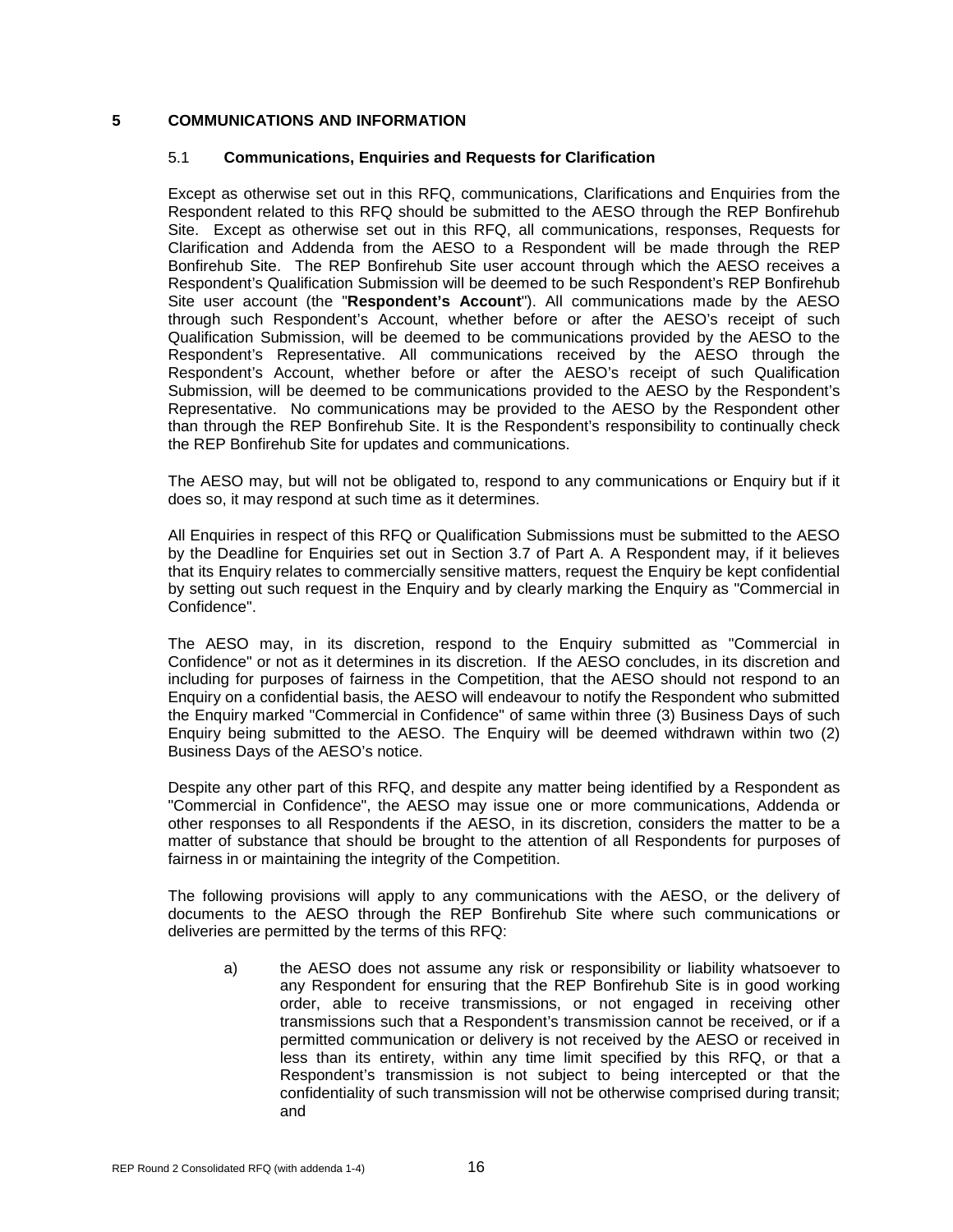b) all permitted communications with, or delivery of documents to, the AESO will be deemed as having been received by the AESO on the dates and times indicated on the REP Bonfirehub Site.

#### <span id="page-21-0"></span>5.2 **Addenda**

This RFQ may be amended by Addenda in accordance with this Section 5.2 of Part A. If the AESO, for any reason, determines that it is necessary to provide additional information adding to or relating to this RFQ, such information will be communicated by posting an Addendum on the REP Bonfirehub Site.

Each Addendum may contain important information, including significant changes to this RFQ, and interested parties are responsible for visiting the REP Bonfirehub Site as often as is necessary to ensure that they obtain all of the Addenda to this RFQ and other notices issued by the AESO from time to time.

#### <span id="page-21-1"></span>5.3 **Clarification and Additional Information**

The AESO may in its sole discretion request additional information from or make a Request for Clarification to any Respondent before or after the delivery of the Qualification Submission of that Respondent has been received. Respondents are to submit the additional information or Clarifications to the REP Bonfirehub Site, or as otherwise stipulated by the AESO, within the time limit specified by the AESO.

#### <span id="page-21-2"></span>5.4 **No Public Disclosure**

No communication about or disclosure of any information included in its Qualification Submission, shall be issued or made by any Respondent, any of its Respondent Team Members, or any of its or their Affiliates either during or after the Competition without first obtaining the prior written consent of the AESO.

Each Respondent shall ensure that all of its Respondent Team Members and its and their Affiliates comply with this provision. Any breach of this provision may result in Disqualification of the Respondent from the Competition.

#### <span id="page-21-3"></span>5.5 **Prohibited Communications**

The AESO does not wish to prevent essential or appropriate communications with third parties in respect of the Respondent's Qualification Submission and Renewables Project Proposals for the purposes of assessing connection availability or conducting feasibility studies, Site selection and control, community engagement or support, engagement of stakeholders, permitting, licensing, engineering and project planning and development, equipment supply, regulatory compliance (including compliance with the ISO Rules), any AESO initiated consultation and compliance with the requirements of this RFQ (collectively, the "**Permitted Purposes**"). Therefore, Respondents are advised that the following communications rules apply with respect to this RFQ and the Qualification Submission:

- a) communications must be only for the Permitted Purposes and for no other purposes;
- b) permitted communications include such communications with government officials, mayors, municipal officials, municipal administrative staff, regulatory officials or the management or staff of the AESO, any transmission or distribution system owner or members of the public; and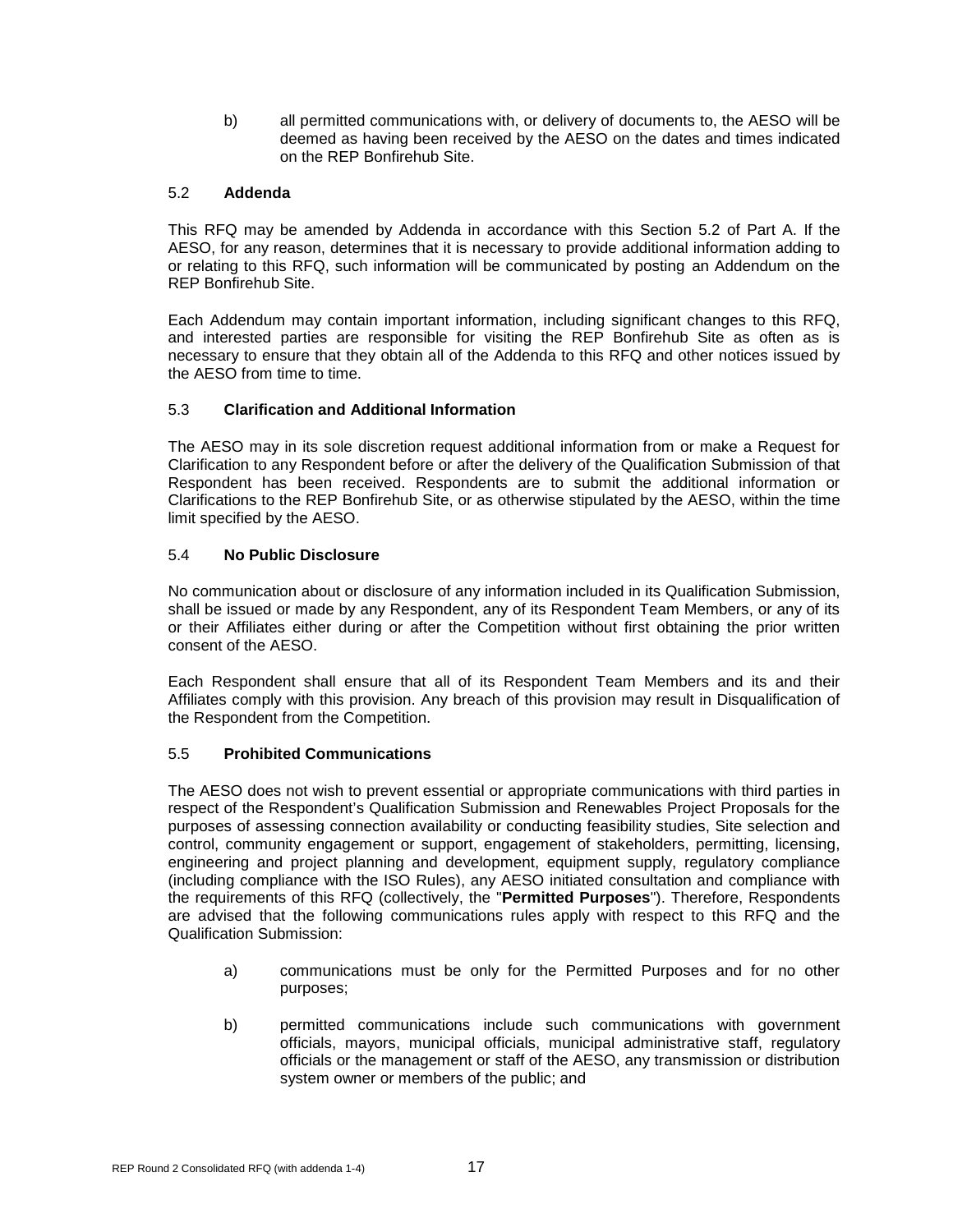- c) communications may not be for the purposes of:
	- i) obtaining or attempting to obtain an unfair advantage in respect of the RFQ or other stage of this Competition or REP Round 3;
	- ii) influencing or attempting to influence the outcome of the RFQ or other stage of this Competition or REP Round 3;
	- iii) influencing or attempting to influence government officials or the management or staff of the AESO with respect to changes to laws, regulations, rules, policies, or guidelines (including the ISO Rules) directly or indirectly affecting the RFQ or REP Round 3, but excluding applications for permits, approvals or technical arrangements;
	- iv) denying any other Person fair, open and impartial consideration in REP Round 2 or REP Round 3; or
	- v) impairing or attempting to impair confidence of the public or any governmental official in the process or outcome of this RFQ or any other stage of this Competition or REP Round 3

(collectively, the "**Excluded Purposes**").

If a Respondent or any Respondent Team Member has any questions regarding the appropriateness of specific communications, they are advised to seek advice from the AESO through the REP Bonfirehub Site.

The AESO shall have the right to request and obtain from a Respondent, and the Respondent shall if so requested promptly provide to the AESO, information regarding any communications by such Respondent or any of its Respondent Team Members with respect to the Competition, its Qualification Submission (including any Renewables Project Proposal included in such submission) or REP Round 3 after the issuance of this RFQ. The Respondent shall provide all information reasonably necessary or appropriate to allow the AESO to assess whether such communications are or were for Permitted Purposes or Excluded Purposes.

In cases of breach of the foregoing communications rules, the AESO may, in its sole and absolute discretion, without any liability, cost or penalty, and in addition to any other remedies available to it at Law, Disqualify the Respondent and Disqualify any Qualification Submission (including one or more of the Renewables Project Proposals included in such submission) proposed to be submitted or actually submitted by the Respondent.

#### <span id="page-22-0"></span>5.6 **No Lobbying**

Other than in respect of communications for Permitted Purposes, Respondents and Respondent's Team Members are strictly prohibited from communicating with any officer, member or employee of the AESO, the Government of Alberta or any of its departments, any Restricted Party, or any other Person involved in development, administration or evaluation activities in respect of the RFQ or the potential RFP with an aim to influence the outcome of either the RFQ or RFP process. Failure to comply with this provision may result in Disqualification of such Respondent from the RFQ process or, if the AESO becomes aware of the breach of this provision after an RFP has been issued, from the RFP process.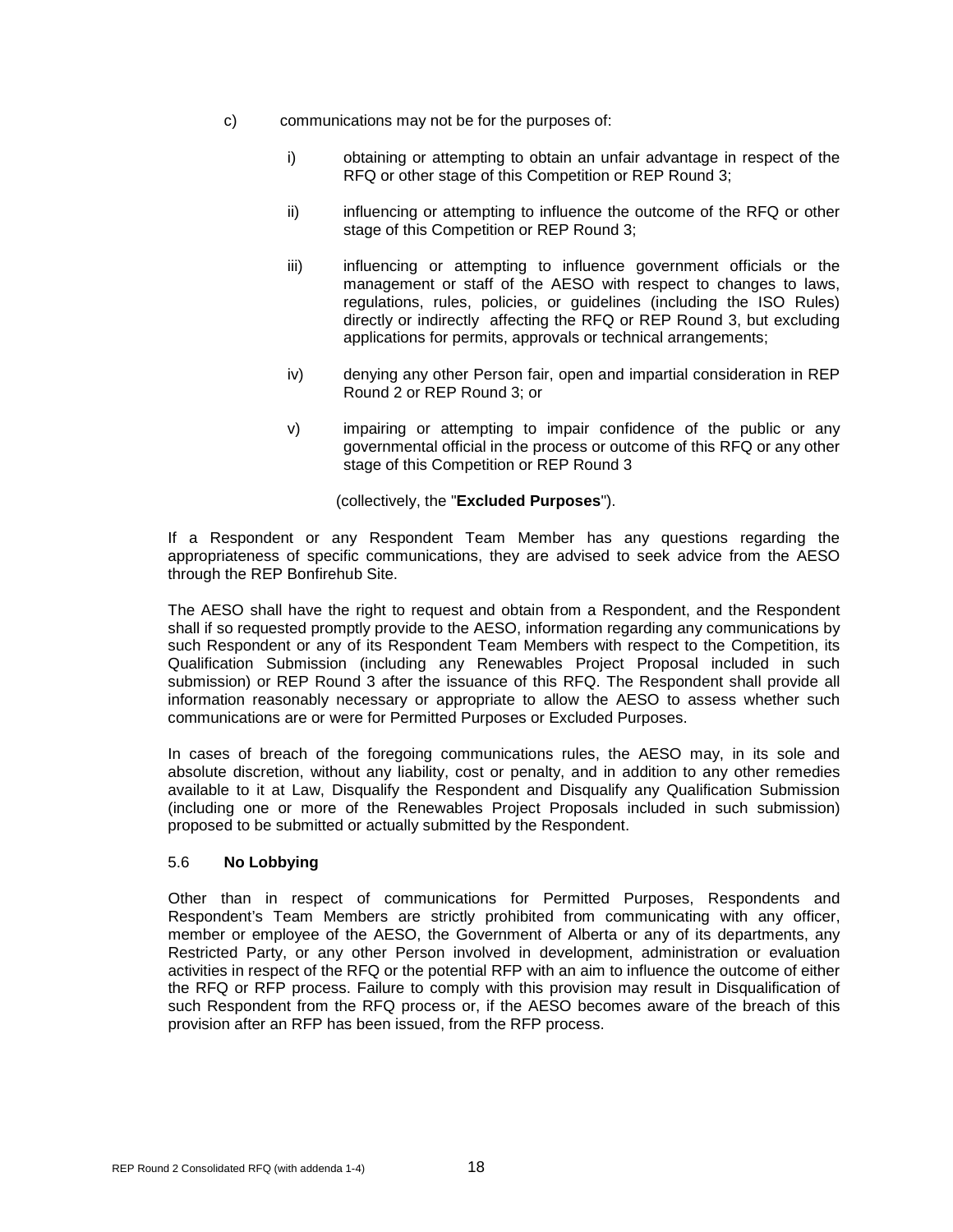#### <span id="page-23-0"></span>5.7 **FOIP Act**

The AESO is a public body subject to the provisions of Alberta's *Freedom of Information and Protection of Privacy Act* ("**FOIP**"). FOIP provides broad access to information rights to the public, however it does include mandatory exceptions that prohibit the disclosure of certain third party information supplied explicitly or implicitly in confidence, when disclosure could reasonably be expected to, among other things, significantly harm the business interests of a third party or when disclosure would unreasonably invade individual privacy.

Information provided by a Respondent is subject to, and may be released in accordance with, the provisions of FOIP. Respondents should clearly understand that despite marking portions of the Qualification Submission as confidential, the AESO may be required to disclose some or all of that information, where that information is not protected from disclosure through an exemption in FOIP or other applicable legislation. Respondents should not assume that such an exemption is available.

#### <span id="page-23-1"></span>5.8 **Disclosure of Information About Respondents**

Qualification Submissions will, as deemed necessary or appropriate by the AESO, be disclosed on a confidential basis to the evaluation team, the AESO's Fairness Advisor, the AESO's counsel and other advisors retained in connection with the Competition.

Notwithstanding anything else in this RFQ and except as restricted by law, the AESO may choose to, and will be entitled to, publish or otherwise disclose Respondents' names, aggregated information or data regarding Qualification Submissions, Renewables Project Proposals and Respondents, and other specific information in respect of the Competition (which information does not specifically identify Respondents or the Renewables Project Proposals they have submitted), including:

- the number of Respondents and Qualification Submissions;
- number of Renewables Project Proposals submitted or qualified; and
- the Contract Capacity (both range and aggregate total) of the Renewables Project Proposals submitted or qualified; and
- a breakdown of any of the foregoing information by type of Renewable Fuel.

In all events, any and all information provided by Respondents, including Qualification Submissions and Renewables Project Proposals, may be required to be disclosed to the Government of Alberta under applicable Law.

#### <span id="page-23-2"></span>5.9 **Accuracy of Information**

While the information in this RFQ and all other information provided by the AESO (including any information provided on the AESO website (www.aeso.ca) has been prepared in good faith, the AESO does not represent such information to be accurate, comprehensive or to have been independently verified. The information and materials provided to Respondents by the AESO, including reports, maps, analyses, and other materials, through the REP Bonfirehub Site or otherwise in connection with the Competition, may have been originally produced by the AESO, or by a third party or originally produced by a third party and altered, varied or summarised by the AESO. All such information and material is used by each Respondent Team on an "as is" basis and entirely at its or their own risk. The AESO neither represents nor warrants nor guarantees that the same constitute all or correct or complete or current versions thereof or of all Laws, standards and other materials applicable to a Respondent, Proponent or related Proponent,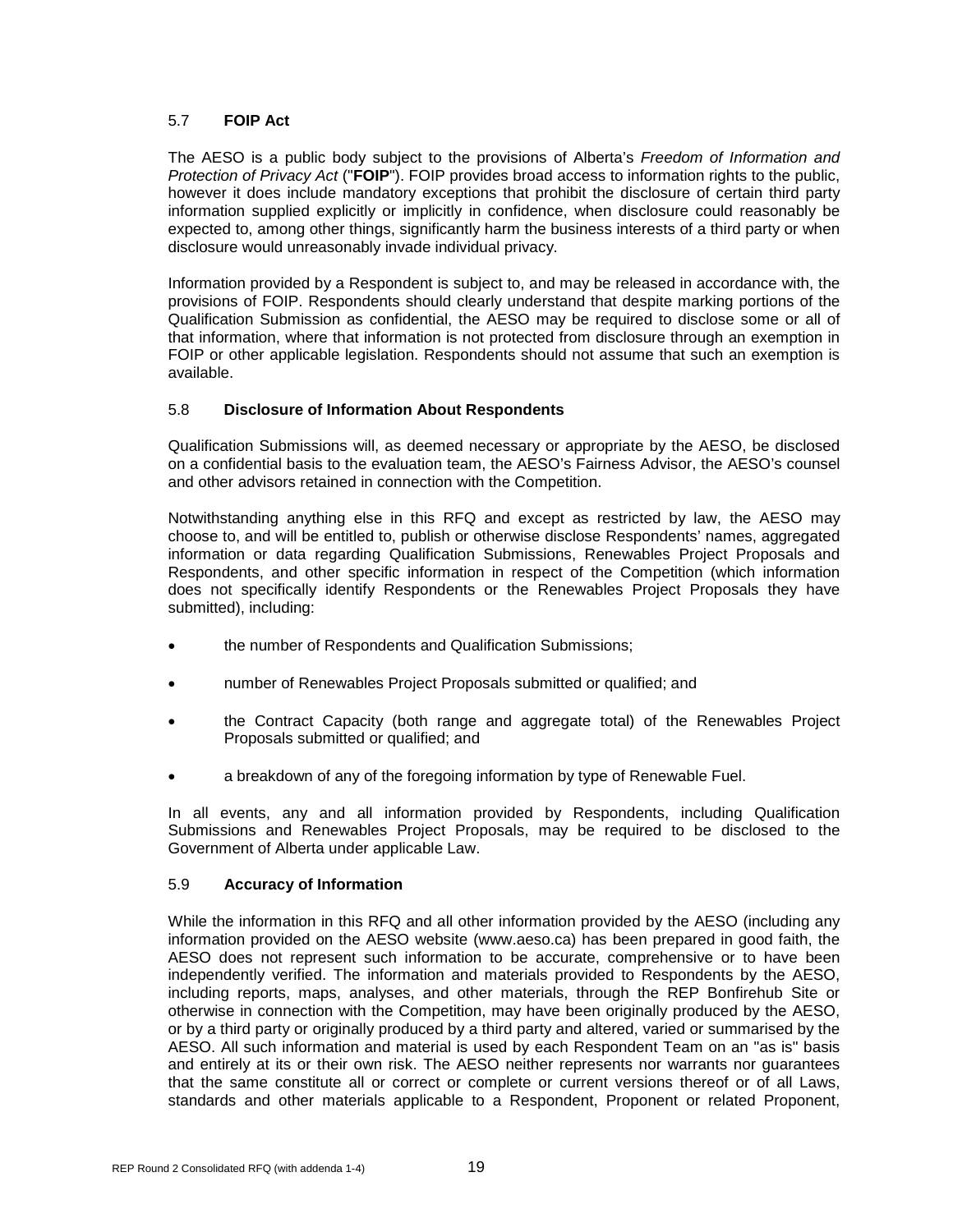Renewables Projects or this Competition and the AESO makes no representation of any kind (express or implied) with respect thereto. Each Respondent and Respondent Team Member is solely responsible for becoming familiar with, and is required to satisfy itself as to, all Laws, standards and other information, materials and matters applicable to it in relation to Renewables Projects and this Competition. All such information and materials are provided by the AESO without, and the AESO expressly disclaims, warranty, representation or guarantee of any kind or nature (including express or implied) and none of same may be relied upon in any way by the Respondent and the Respondent Team and none of them shall have any recourse to the AESO nor any third party who has provided information (and the Respondent and Respondent Team will not pursue any Claim against any such third party in relation to such information), nor shall the AESO or any such third party have any liability (all of which is disclaimed) to any of them, in respect thereof.

All information provided whether by the AESO or a third party for purposes of this RFQ is intended to be used solely by the Respondent and Respondent Team in relation to this Competition. No such information may be used for any other purpose whatsoever, including commercial gain. The AESO may add, remove or alter information and other materials to, from or in the REP Bonfirehub Site at any time and from time to time as it sees fit in relation to this RFQ and throughout the Competition. It is the responsibility of each Respondent to remain current with respect to information and other materials in the REP Bonfirehub Site. The AESO at no time accepts responsibility to inform (nor shall it have any liability for not informing) any Respondent of any such additions, removals or alterations to the REP Bonfirehub Site. For absolute clarity, a Respondent uses material and information provided by the AESO at its own risk and must rely entirely on its own investigations and diligence with respect to the Competition and Renewables Projects.

#### <span id="page-24-0"></span>5.10 **Collection of Personal Information**

The Respondent must advise (and must ensure each Respondent Team Member advises) Respondent Team Members who are Individuals and other individuals that all personal information disclosed to the AESO about each in conjunction with the Competition is being collected for the purpose of evaluating the Respondent's Qualification Submission. Those Individuals (and all other individuals) must also be advised that should they have any questions regarding this collection they may contact the AESO through the REP Bonfirehub Site. It is the Respondent's responsibility to obtain each such Individual's authorization to include such personal information in the Qualification Submission and authorization for the AESO to do reference checks. Respondents must, if so requested by the AESO, supply evidence demonstrating that such authorizations have been properly obtained.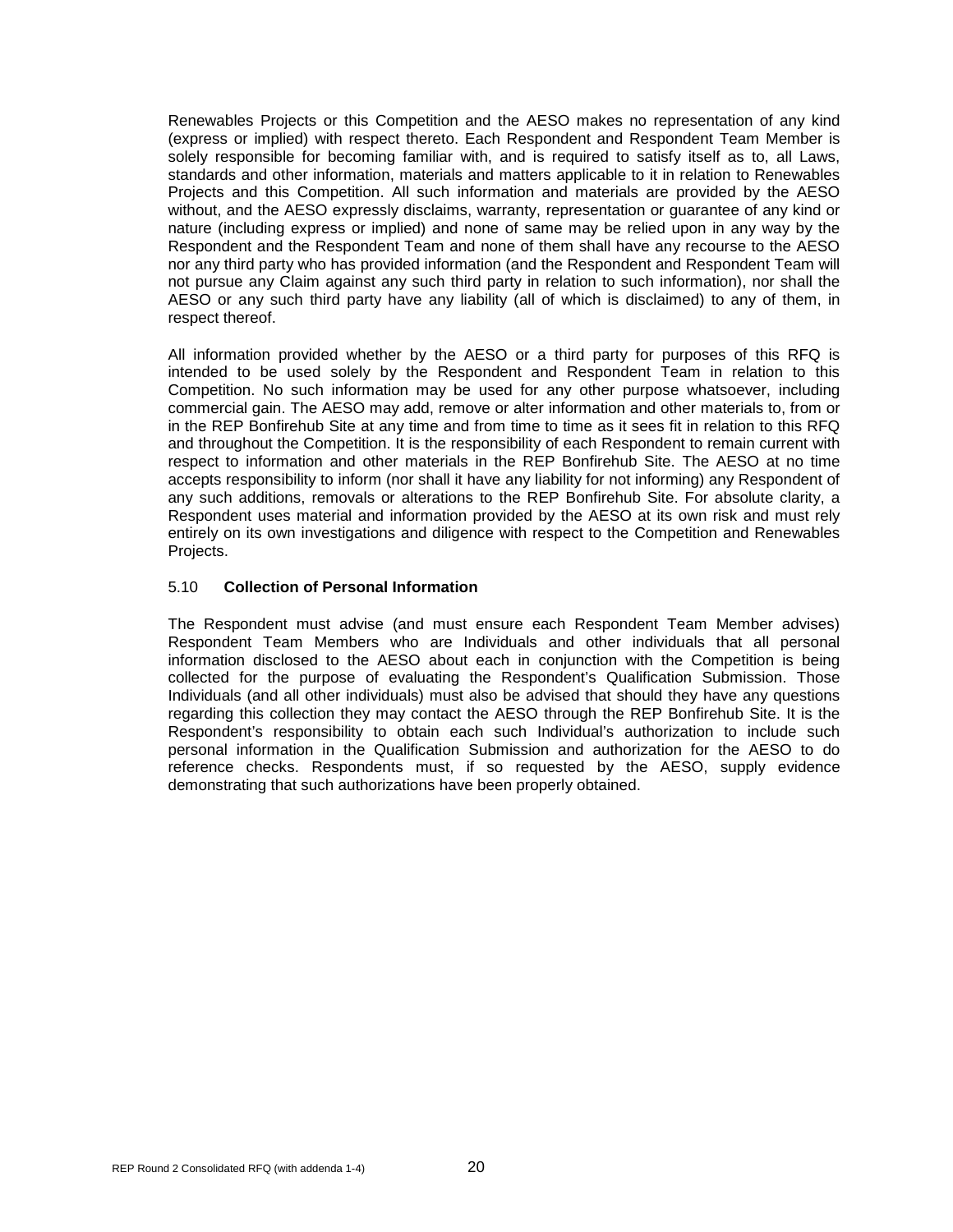#### <span id="page-25-1"></span><span id="page-25-0"></span>**6 CONFLICTS, COMMON OWNERSHIP, CHANGES AND COLLUSION**

#### 6.1 **Conflict of Interest**

A Respondent must not, without the consent of the AESO, conduct itself in a manner that creates or is likely to create a Conflict of Interest or perception of Conflict of Interest nor include among its Respondent Team any Person who is, or is associated in a material way in relation to the Competition with, a Restricted Party including any of the following:

- a) AESO's financial advisor KPMG LLP;
- b) AESO's legal counsel Norton Rose Fulbright Canada LLP;
- c) Fairness Advisor P1 Consulting Inc.; and
- d) AESO Board members, consultants, and staff, any former AESO Board members, and all former AESO staff and other Individuals who, in the sole opinion of the AESO, were principally involved in the development or implementation of REP Round 2 (including as evaluation panel members) or are in possession of non-public information, the disclosure of which to anyone would give a potential participant in the Competition any material advantage in REP Round 2.

Failure to comply with this provision may result in Disqualification of the Respondent from the Competition.

#### <span id="page-25-2"></span>6.2 **Inclusion of Restricted Parties**

If the Respondent includes a Restricted Party or any Person who is associated with a Restricted Party as contemplated by Section 6.1 of Part A, among its Respondent Team, the AESO may, nonetheless and in its discretion, permit the Respondent to continue in the Competition subject to such conditions as the AESO may consider to be in the interests of the Competition.

#### <span id="page-25-3"></span>6.3 **Request for Decision**

A Respondent or a current or prospective Respondent Team Member who has concern regarding whether it or a current or prospective employee, advisor or Respondent Team Member of that Respondent is, or may be, a Restricted Party, or has concern about any Conflict of Interest or any unfair advantage it may have or be perceived to have, is encouraged to request a decision or advance decision from the AESO by submitting the following information:

- a) name and contact information of the Person about which the decision is requested;
- b) a description of the relationship that raises the possibility or perception of a Conflict of Interest or unfair advantage;
- c) a description of the steps taken to date, and future steps proposed to be taken, to mitigate the Conflict of Interest, perception of Conflict of Interest or unfair advantage; and
- d) copies of any relevant documentation.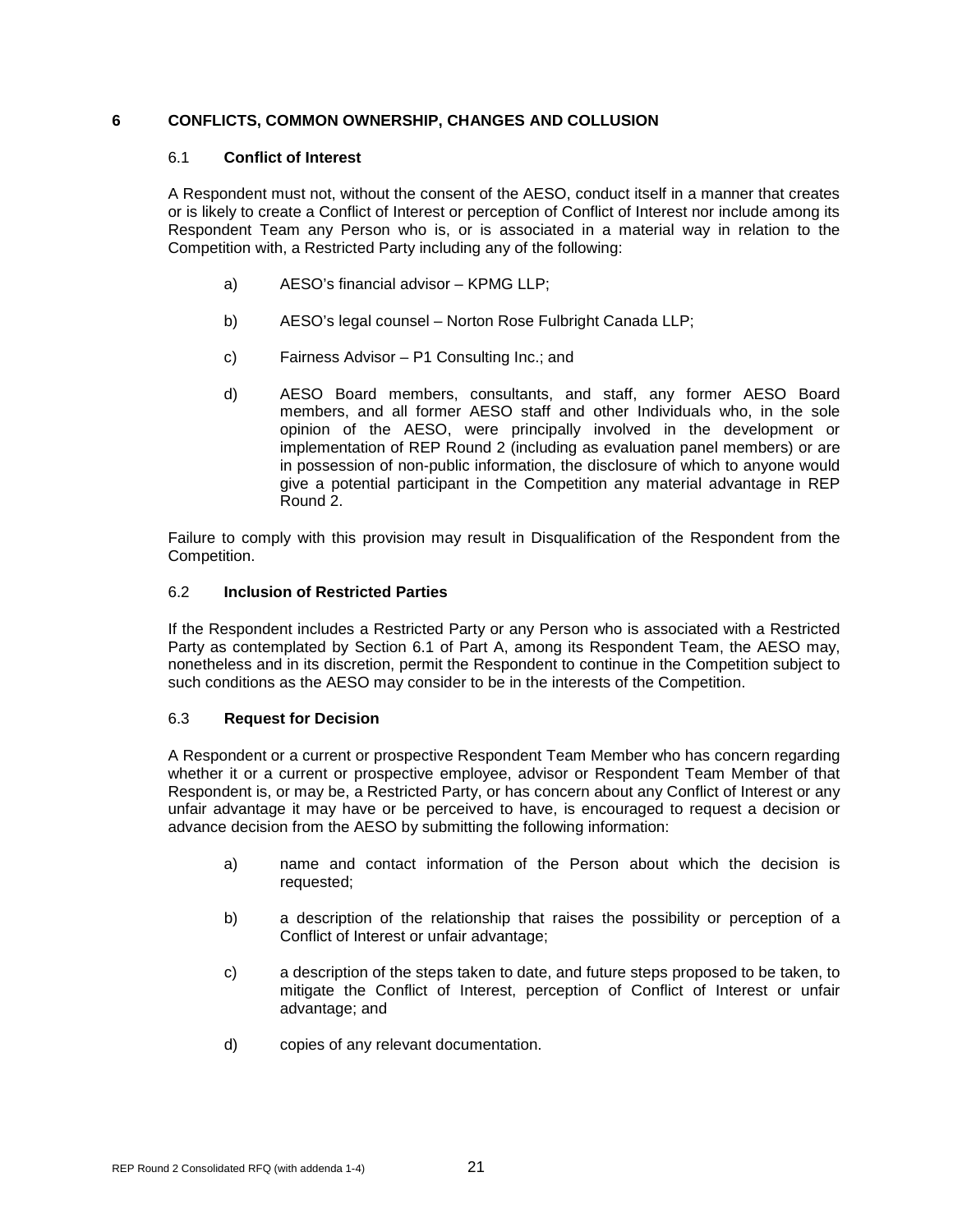If a Respondent or prospective Respondent Team Member or advisor becomes a Restricted Party, it may be listed in an Addendum, or in subsequent Competition documents, as a Restricted Party.

#### <span id="page-26-0"></span>6.4 **Common Ownership – Control Group Members**

Unless permitted by the AESO in its discretion, there may be no Common Ownership; that is, Control Group Members of a Respondent Team may only participate as Control Group Members of that Respondent Team and not as Control Group Members of any other Respondent Team in REP Round 2. For clarity, the foregoing restriction does not prevent a Control Group Member in REP Round 2 from participating as a member of any control group in REP Round 3.

A Designated Equity Provider or Project Team Lead of a Respondent which withdraws or is Disqualified from this RFQ may only become a Control Group Member of another Respondent with approval of AESO in its discretion.

If there is Common Ownership as between two or more Respondent Teams, the AESO reserves the right to Disqualify any or all affected Respondents, or may permit any or all such Respondents to continue and impose such conditions as may be required by the AESO. Each Respondent is responsible, and bears the onus, to ensure that its Designated Equity Providers and its Project Team Leads and their respective Affiliates do not contravene the foregoing.

Any Respondent, which has concerns regarding whether participation by it or one of its Respondent Team Members or the Affiliate of any of them in more than one Respondent Team does or will constitute Common Ownership is encouraged to request a decision or an advance decision from the AESO by submitting its request, and the following information:

- a) names and contact information of current or prospective Respondent, Designated Equity Provider, Project Team Lead or Affiliate about whom the decision is being requested;
- b) a description of the relationship or potential relationship that gives rise to the possible breach of the above requirement; and
- c) copies of any relevant documentation.

The AESO may require additional information or documentation to demonstrate to the satisfaction of the AESO in its discretion that no breach of the above requirement exists or, if it does or might, that measures satisfactory to the AESO in its discretion have been or will be implemented to eliminate or mitigate any risk to the competitiveness or integrity of the Competition.

#### <span id="page-26-1"></span>6.5 **Changes to Respondent Team**

If for any reason, a Respondent wishes to implement a Change to its Respondent Team after the Qualification Submission Deadline, it must submit a notice of its desire to make such Change. Within five (5) Business Days thereafter, the AESO may provide notice to the Respondent through the REP Bonfirehub Site that the AESO will not permit such Change, or that the AESO's permission for such change is required and in the latter case the Respondent must submit to the AESO the following information:

- a) the reason for the proposed Change;
- b) a comprehensive description of the proposed Change; and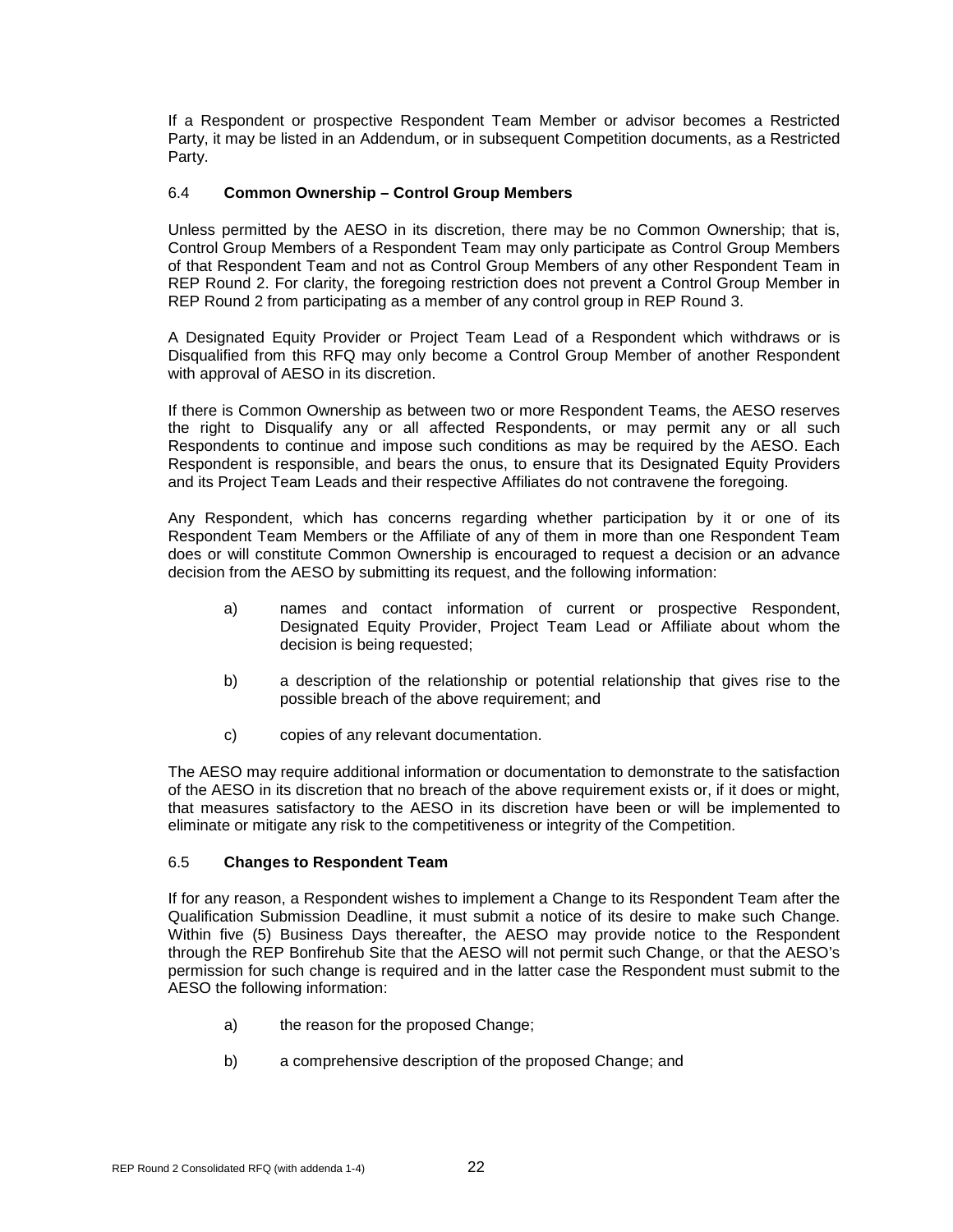c) sufficient information and documentation, including the impact of the proposed Change upon the suitability, knowledge, skills, resources, experience, qualifications and abilities of the Respondent and its Respondent Team, to demonstrate that the proposed Change, if permitted, would result in the Respondent and its Respondent Team (in each case considered as a whole and considered separately) retaining at least (in the opinion of the AESO) the suitability, qualifications, experience, abilities and financial capability of the Respondent and its Respondent Team (considered as a whole and considered separately) before the proposed Change.

The Respondent must provide such further information and documentation as the AESO may require in the AESO's discretion for the purpose of considering any such request for a Change.

The AESO may, in its discretion, by notice refuse or permit the proposed Change in respect of which its permission is required, and any permission of the AESO may be on such terms and conditions as the AESO may in its discretion consider appropriate. Implementation of any Change without the prior permission of the AESO may result in Disqualification of the Respondent.

In the event the AESO does not provide either of the above notices to the Respondent within the five (5) Business Day period referred to above, the AESO will be deemed to have provided its permission on an unconditional basis.

#### <span id="page-27-0"></span>6.6 **Collusion**

Respondents must ensure that their participation in this RFQ is conducted in compliance with the Non-Collusion Requirements and without fraud or anti-competitive behaviour on their part or the part of any of their Respondent Team Members. Respondents and their Respondent Team Members, as regards the preparation and submission of their Qualification Submissions, shall not engage in discussions or other communications with any other Respondents or their Respondent Team Members or any team participating in REP Round 3 (except in the case where all members of the Respondent Team and the team participating in REP Round 3 are the same). Breach of this provision may result in Disqualification of the Respondent from the RFQ process.

In the event a Respondent or its Respondent Team Members have, or may have, business relationships or business or other exchanges outside the scope of the Competition and, particularly this RFQ, with any other Respondent or its Respondent Team Members or any participants in REP Round 3, and any of them is concerned that such relationships or exchanges might be viewed by the AESO as being non-compliant with the Non-Collusion Requirements, or providing an opportunity for fraud or anti-competitive behaviour, then they may request a decision or advance decision from the AESO in respect thereof and the terms of Section 6.4 of Part A relating to a request to the AESO for a decision or advance decision in the case of a Common Ownership concern will apply in the same manner, with necessary changes, to the assessment of such relationships or exchanges.

#### <span id="page-27-1"></span>6.7 **Decisions Final and Binding**

The decision of the AESO in any of the matters in Sections 6.2, 6.3, 6.4, 6.5 and 6.6 of Part A, as applicable, is final and binding on the Persons requesting the ruling and all other Persons including all Respondents, their Respondent Team Members and the AESO. The AESO reserves the discretion to establish relevant processes, from time to time, relating to any of the foregoing including identifying any circumstances in which a decision may be reconsidered.

The AESO may provide any circumstances and information relating to any decision, and the decision by it, regarding any of the foregoing to all Respondents if the AESO, in its discretion,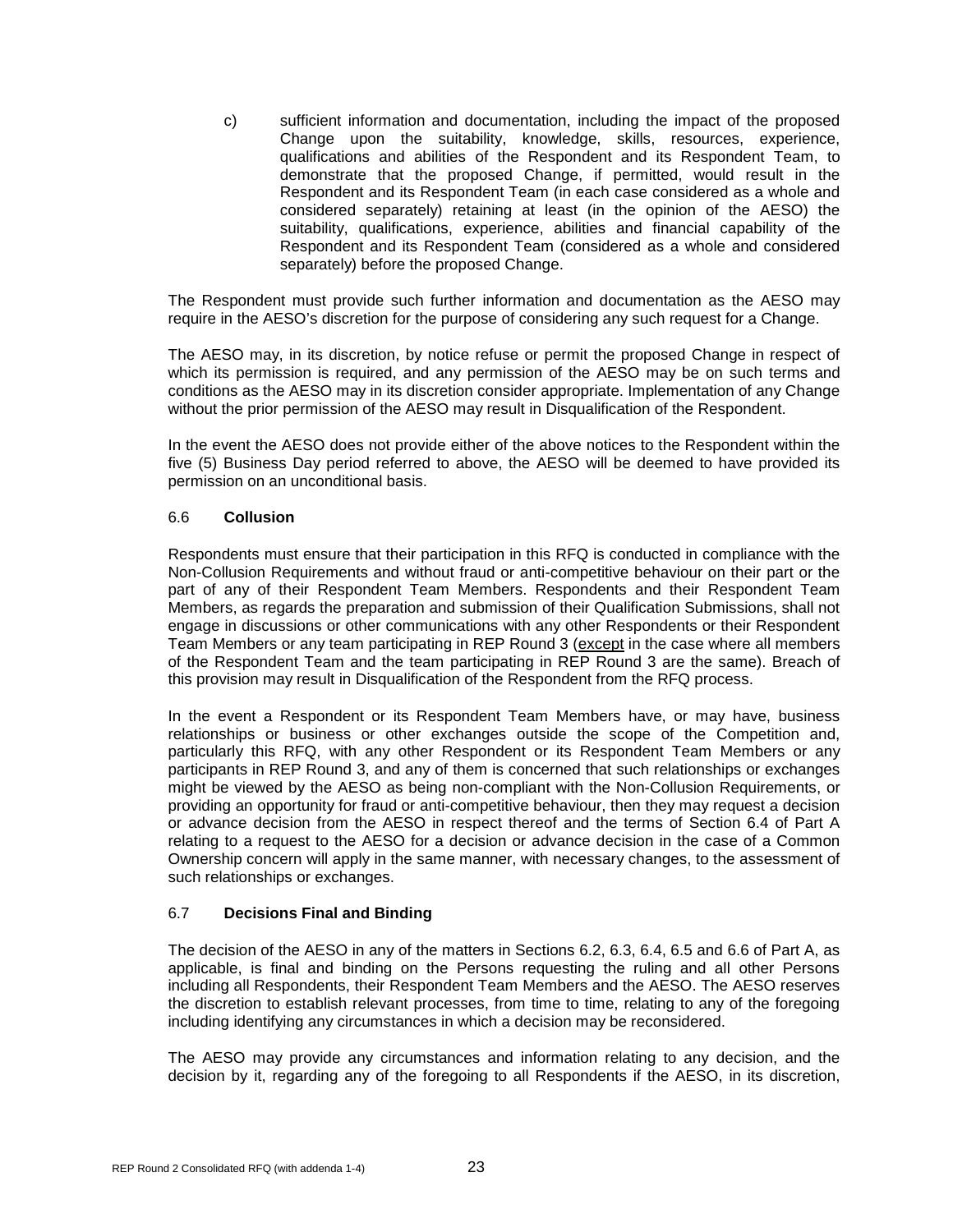determines that the decision is of general application or such is in the interests of a fair and transparent Competition.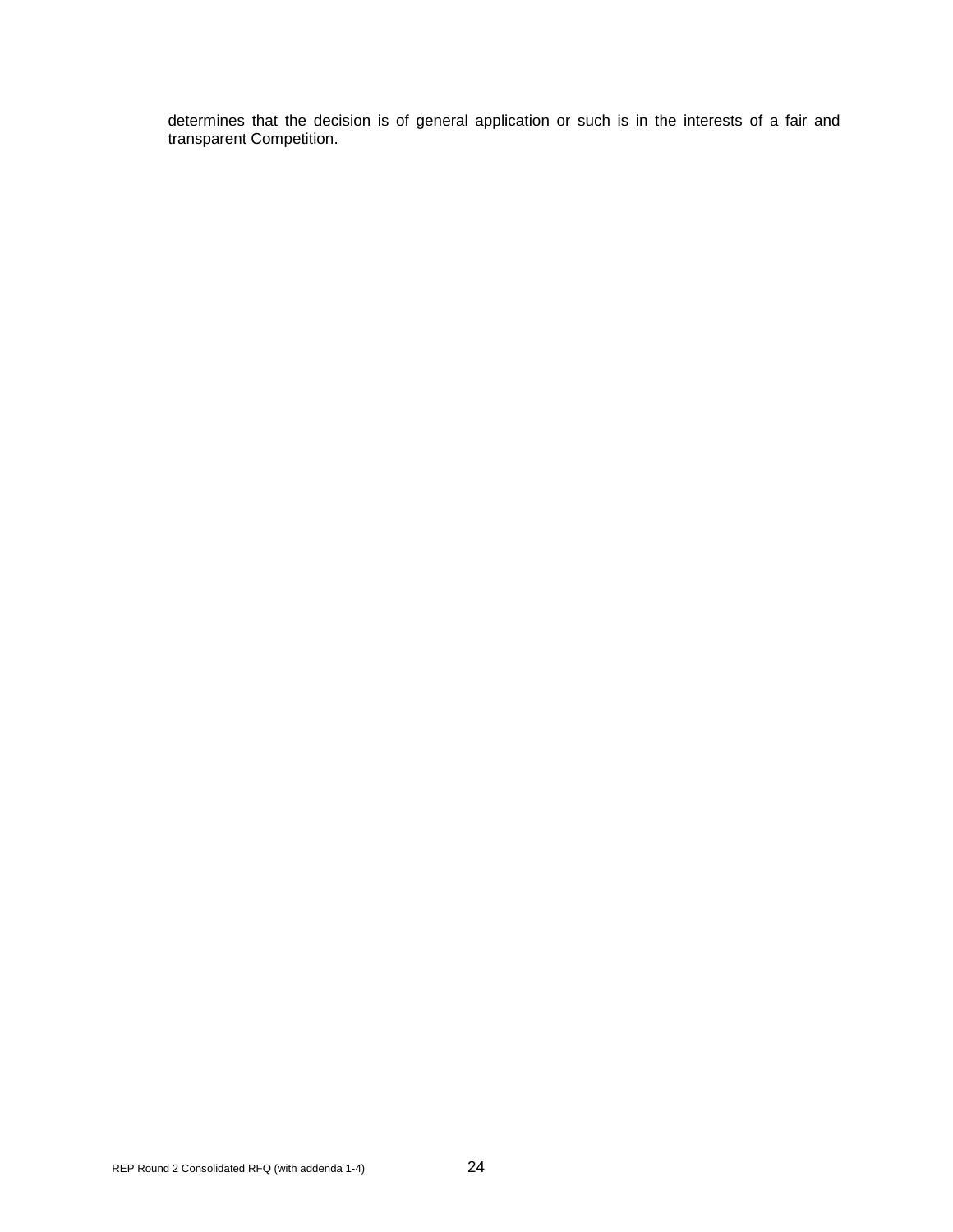#### <span id="page-29-1"></span><span id="page-29-0"></span>**7 GENERAL TERMS AND CONDITIONS**

#### 7.1 **Definitions**

Capitalized terms and acronyms used in this RFQ have the respective meanings ascribed to them in the Glossary of Terms set out in Appendix A. Unless otherwise indicated, references to Sections, Parts and Appendices are references to sections, parts and appendices in this RFQ.

#### <span id="page-29-2"></span>7.2 **RFQ Documents**

The following materials form part of, and are incorporated into, this RFQ:

- a) the body of this RFQ;
- b) all Appendices hereto; and
- c) all Addenda.

Any conflict or inconsistency between the body of this RFQ, the Appendices and any Addenda shall be resolved by interpreting the documents and information in the following order from highest priority to lowest priority:

- a) Addenda;
- b) Part A;
- c) Part B; and
- d) the Appendices.

All other information and materials (including responses to questions or Enquiries, information on the AESO website [\(www.aeso.ca\)](http://www.aeso.ca/) and information provided otherwise) are provided for information purposes only, do not form part of this RFQ and are not binding on the AESO.

#### <span id="page-29-3"></span>7.3 **Respondents to Bear All Costs**

Respondents will bear all costs and expenses in connection with their participation in this RFQ, including any costs incurred in the review of this RFQ and any expert advice required in responding to this RFQ. The AESO and its advisors shall not be liable to pay any Respondent costs under any circumstances. In particular, the AESO will not (except and to the extent provided in Section 3.3 of Part A) reimburse any Respondent in any manner whatsoever in the event of Disqualification of its Qualification Submission or any Renewables Project Proposals or in the event of the cancellation of this RFQ. By submitting a Qualification Submission in response to this RFQ, the Respondent irrevocably and unconditionally waives any claims against the AESO and its advisors relating to the Respondent's costs and expenses. Further, the AESO will not, and is under no obligation to, reimburse any interested Person that becomes a Respondent, whether or not such Respondent submitted a Qualification Submission.

#### <span id="page-29-4"></span>7.4 **Due Diligence by Respondents**

Respondents are required to conduct their own due diligence in relation to all aspects of this RFQ and the Competition. Respondents are responsible for carrying out any independent investigations, surveys, and studies which they consider necessary or appropriate in connection with satisfying their due diligence responsibilities, at their own cost.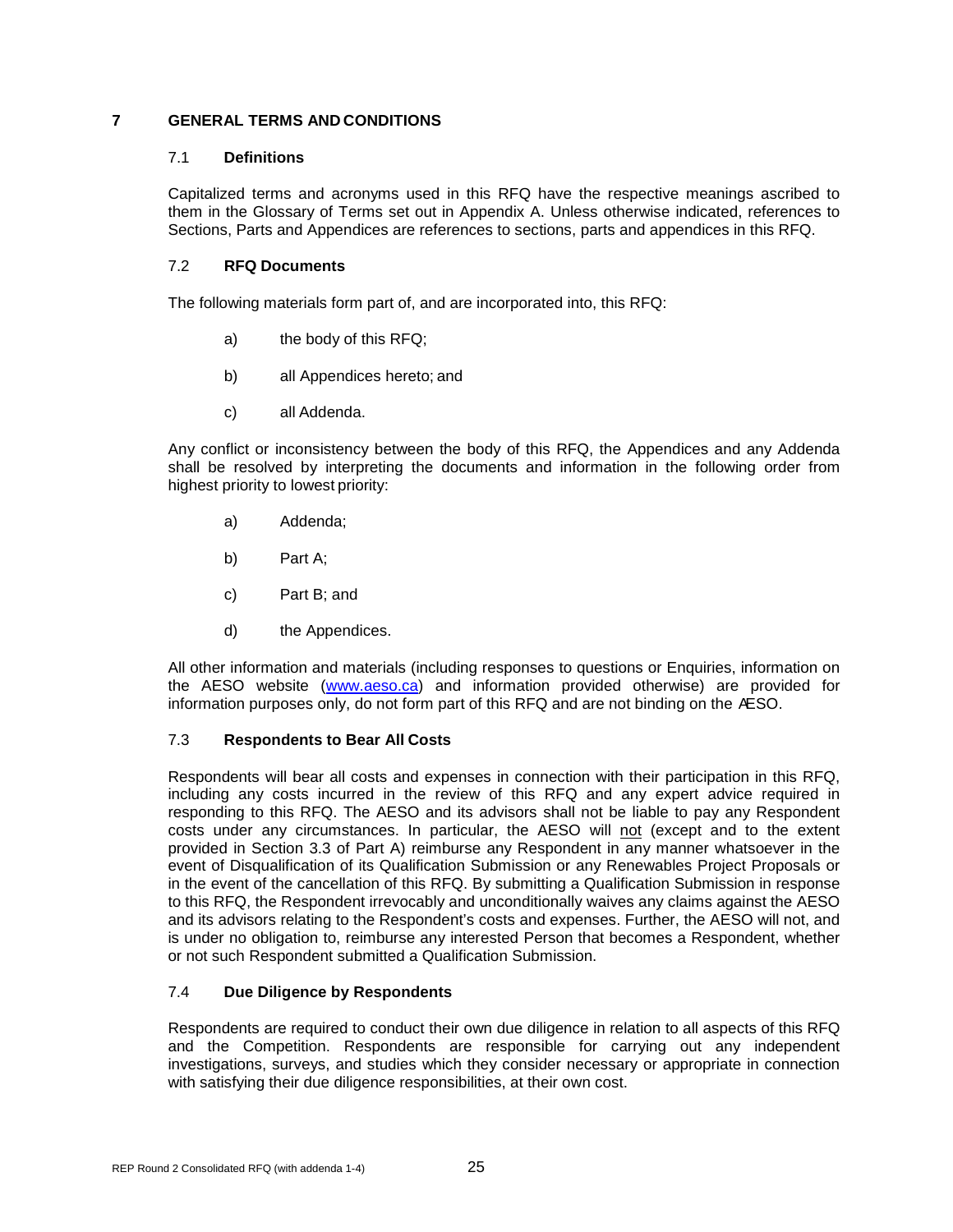#### <span id="page-30-0"></span>7.5 **Verification**

All statements, information and documentation submitted as part of the Qualification Submission are subject to verification in accordance with the terms of this RFQ. If such statements, information or documentation are determined by the AESO to be incorrect or misleading, the AESO reserves the right to re-evaluate the Respondent's compliance with this RFQ and to revise the Qualification Submission's status, and Disqualify the Respondent, thereafter.

#### <span id="page-30-1"></span>7.6 **Ownership of Qualification Submission**

Each and every Qualification Submission and Renewables Project Proposal submitted to the AESO becomes the property of the AESO immediately upon receipt by the AESO and, subject to the terms of this RFQ and all applicable Laws, rules, regulations and demands of authorities, will be held along with other information provided by the Respondent in confidence by the AESO.

#### <span id="page-30-2"></span>7.7 **No Offer**

This RFQ does not constitute an offer of any kind. No contract of any kind is formed under, or arises from, this RFQ including as a result of the submission of a Qualification Submission and no contract is entered into in connection with this RFQ, save and except pursuant to the BAPA. This RFQ does not commit or make the AESO responsible in any way, whether in contract, tort or otherwise to proceed with an RFP stage, select a Proponent or proceed with any other part of the Competition.

#### <span id="page-30-3"></span>7.8 **Cancellation**

Although it is the current intention of the AESO to issue an RFP and select Selected Proponents and to enter into RESAs, the AESO may in its discretion, at any time prior to the execution of any RESA for any reason or no reason cancel the Competition including this RFQ by delivering a Cancellation Notice to all Respondents.

In the event that the AESO cancels this RFQ, the AESO may issue a new request for qualification for Renewables Projects. In that event, the AESO may proceed through a new competition in such manner as the AESO in its discretion considers appropriate.

#### <span id="page-30-4"></span>7.9 **No Liability**

The AESO does not, by issuing this RFQ or by any communication or documentation made or provided in connection with this RFQ, incur any duty of care or contractual obligation to anyone including Respondents, Respondent Team Members or other Persons, and expressly disclaims any liability or obligation to anyone including all of the foregoing in connection with this RFQ and shall have no liability to any Person in connection with any Claim made in relation to this RFQ. Statements in this RFQ of the AESO's expectation in relation to the Renewables Projects and the Competition are relied upon or acted upon by all Persons solely at their own risk.

The AESO and its officials, employees, representatives, agents, consultants and advisors, including the Fairness Advisor will have no responsibility, obligations or liability whatsoever in contact, tort, or otherwise, for reimbursement, costs, liabilities, expenses, damages or losses, including loss of profits or loss of opportunity, incurred or suffered in any way by any Respondent, any Respondent Team Member or any other Person whatsoever in connection with, relating to or arising howsoever from the Competition or the cancellation thereof at any time, or any part or parts thereof, or any departure whether material or otherwise from the terms of this RFQ or the Competition.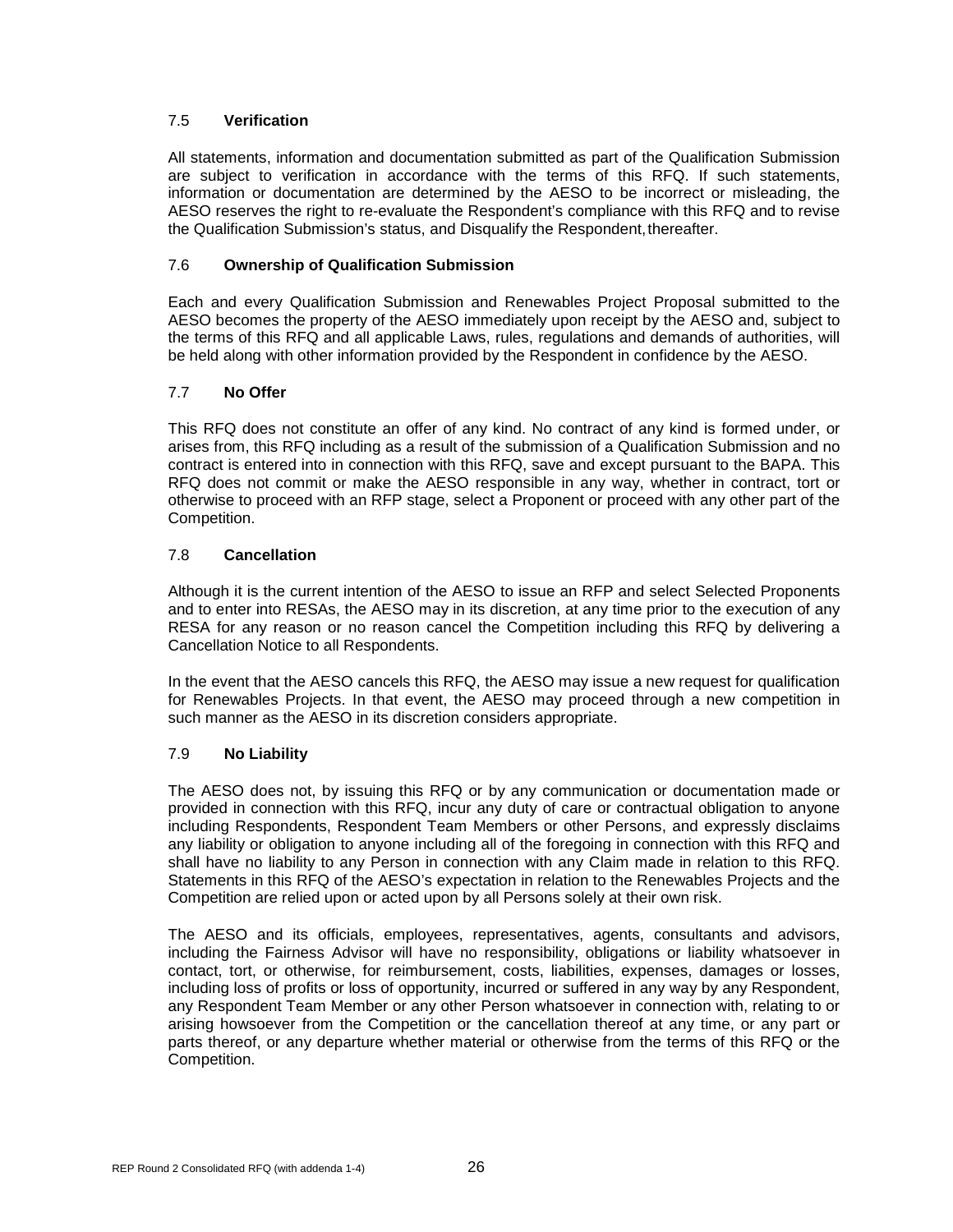#### <span id="page-31-0"></span>7.10 **Legal Liability for Breach of RFQ**

Without limiting the terms of Section 7.9 of Part A, if a court of competent jurisdiction finds that the AESO is liable to the Respondent for any reason, the Respondent agrees the aggregate amount of damages recoverable against the AESO for any such liability, whether based upon an action or claim in contract, warranty, equity, negligence, intended conduct or otherwise, including any action or claim arising from the acts or omissions, negligent or otherwise, of the AESO, shall be no greater than the Submission Fee.

#### <span id="page-31-1"></span>7.11 **Disqualification and Prohibition**

In addition to Disqualification of a Respondent otherwise set out in this RFQ, the AESO may Disqualify a Respondent if it determines any of the following have occurred:

- a) the Respondent, or a Respondent Team Member, has committed a material breach of the RFQ;
- b) the Respondent, or a Respondent Team Member, has knowingly provided false or misleading information to the AESO in its Qualification Submission;
- c) there is a material intentional misrepresentation of information in the Respondent's Qualification Submission;
- d) the Respondent, or a Respondent Team Member, has colluded with one or more other Respondents in preparing the Qualification Submission; or
- e) the Respondent, or a Respondent Team Member, has engaged in anticompetitive behaviour, as determined by the AESO in its discretion, with respect to the Competition.

If Disqualified, a Respondent will not be permitted to continue to participate in REP Round 2 and will not receive a refund of its Submission Fee, if already paid.

If a Respondent is Disqualified or, at the RFP stage, the Counterparty for a RESA fails to provide security for or execute the RESA as required, then the AESO may, in its discretion:

- a) prohibit the Respondent and any of its Control Group Members from participation in some or all future competitions to promote Electricity from renewable energy resources under the REA, and
- b) prohibit the inclusion of some or all Sites included in Renewables Project Proposals identified in such Respondent's Qualification Submission in any submissions made in furtherance of such future competitions.

#### <span id="page-31-2"></span>7.12 **Reservation of Rights**

The AESO reserves the right to do any or all of the following at its sole and absolute discretion:

a) request a Clarification from any Respondent and incorporate a Respondent's response to that Request for Clarification into the Respondent's Qualification Submission and/or applicable Renewables Project Proposal provided that such response shall not be incorporated to the extent it contains, in the AESO's opinion, material additions, variations or alterations to the Qualification Submission or any Renewables Project Proposal;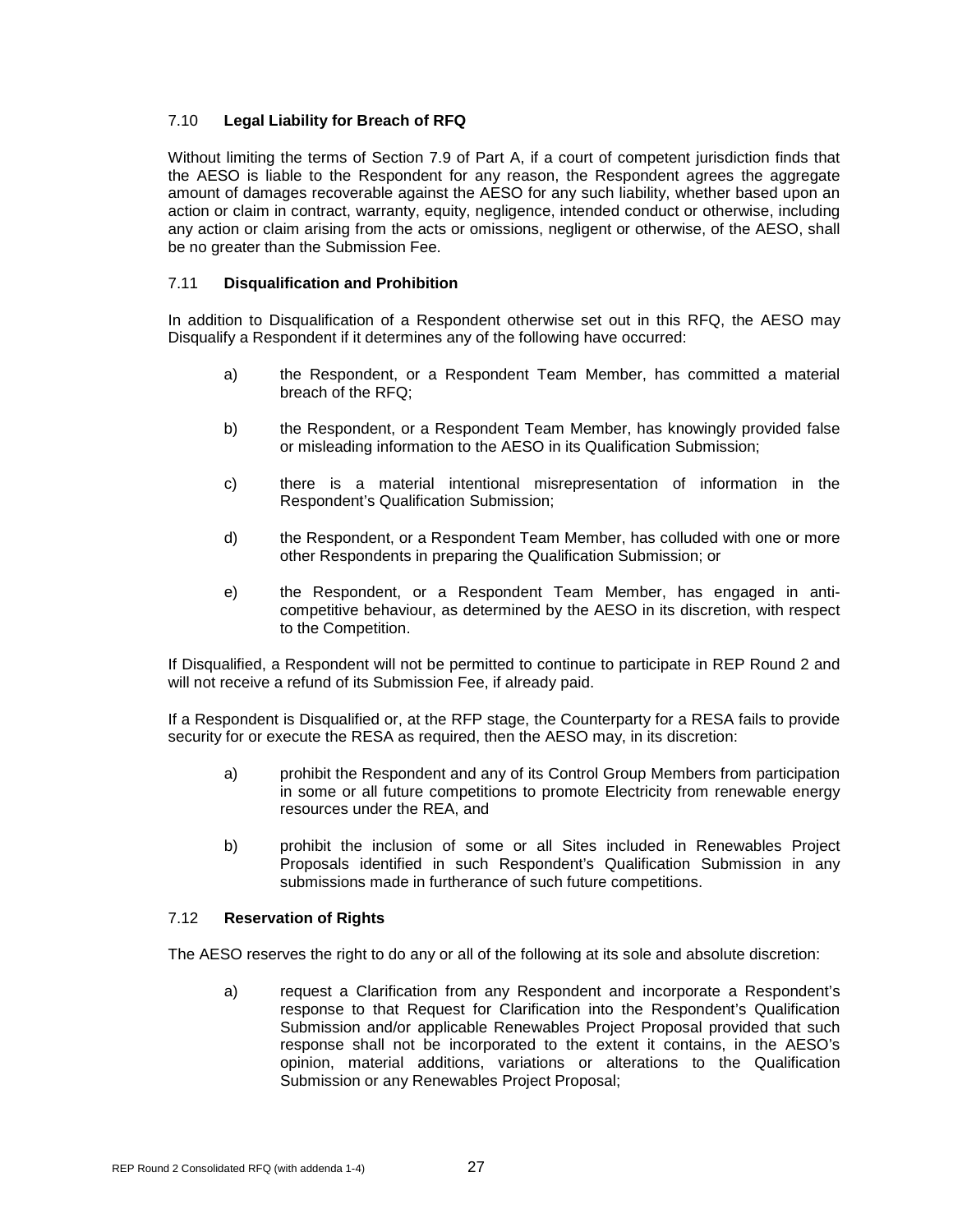- b) request additional information from any Respondent and incorporate a Respondent's response to that request into the Respondent's Qualification Submission and/or applicable Renewables Project Proposal provided that such response shall not be incorporated to the extent it contains, in the AESO's opinion, material additions, variations or alterations to the Qualification Submission or any Renewables Project Proposal;
- c) request that the Respondent correct or remedy any deviation, error, omission or failure to comply that, in the AESO's sole and absolute discretion, does not constitute a Material Deviation (including, for example, inadvertently submitting a REP Round 2 submission through the link on the REP Bonfirehub Site for REP Round 3, and *vice versa*) and incorporate the Respondent's corrected or remedied submissions into the Respondent's Qualification Submission and/or applicable Renewables Project Proposal;
- d) rely on information provided as part of any qualification submission for REP Round 3 in order to determine whether the Qualification Submission and any Renewables Project Proposal complies with the terms of this RFQ;
- e) meet with some or all Respondents to discuss aspects of their Qualification Submissions;
- f) seek a Respondent's acknowledgment of the AESO's interpretation of the Qualification Submission or any part of the Qualification Submission;
- g) contact any or all references supplied by a Respondent to verify and validate any information submitted by them, and contact any other Person who may have information about the Respondent's ability to deliver the Renewables Project(s) in order to verify or validate any information submitted by the Respondent;
- h) verify with any Respondent, or with a third party, any information set out in a Qualification Submission;
- i) contact any Designated Equity Provider or Equity Support Person, and obtain information on such party whether directly from the party or a third party;
- j) Disqualify a Respondent or Proponent, and Disqualify any Qualification Submission of such Respondent, if such Respondent or Proponent, or any of its Respondent Team Members or any of its or their employees, agents, contractors or representatives, breaches the provisions of this RFQ;
- k) waive any informality or irregularity or defect, including any alteration, qualification, omission, inaccuracy or misstatement, non-compliance, nonconformity (including in form, content and substance) or irregularity in a Qualification Submission which is not material;
- l) postpone, or suspend, temporarily or otherwise, this RFQ process;
- m) cancel the RFQ process;
- n) cancel the issuance of any RFP;
- o) qualify one, some or all Renewables Project Proposals in a Qualification Submission;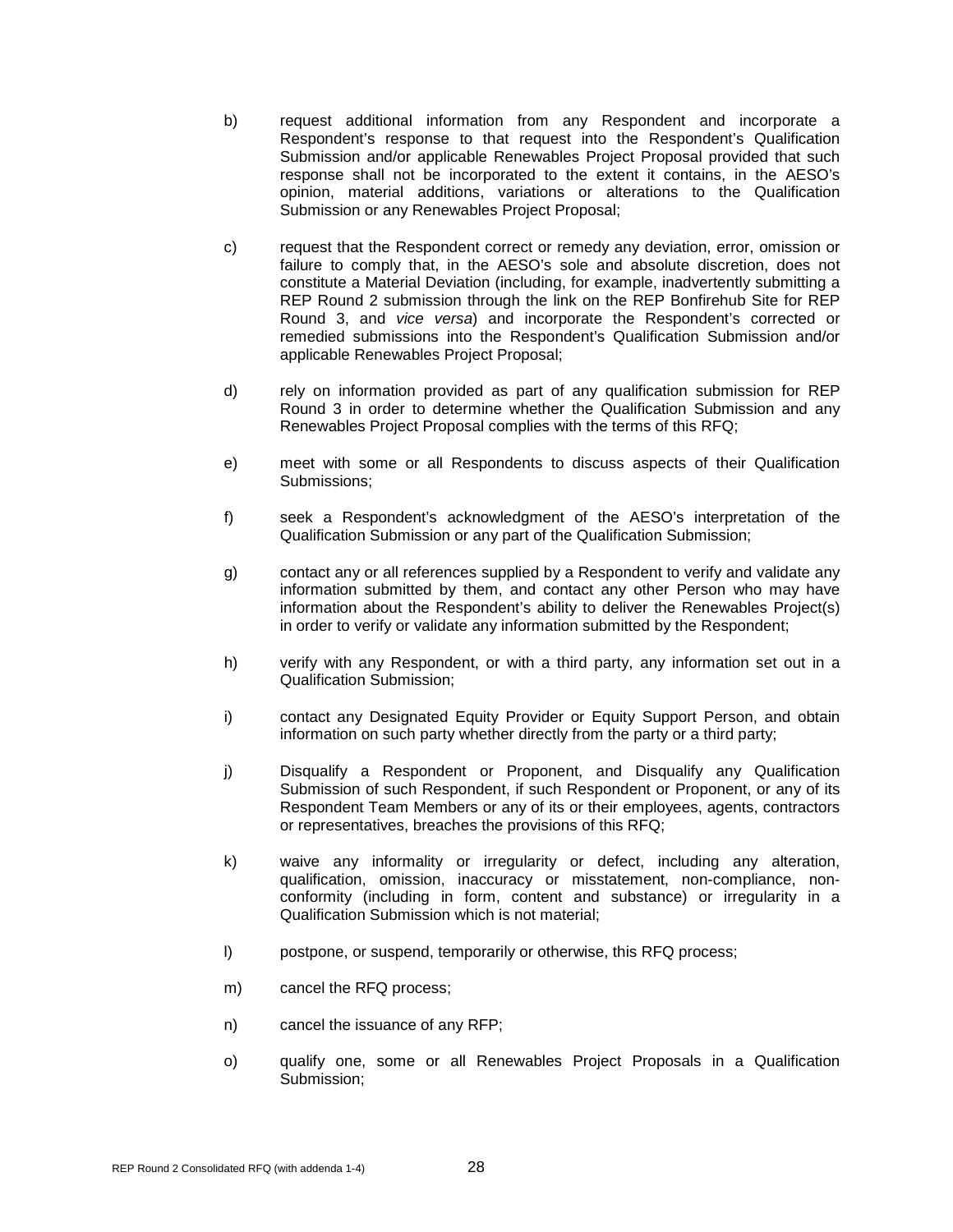- p) if only one Qualification Submission is received, elect to qualify or Disqualify it; or
- q) request the delivery of an original hardcopy of any document delivered or submitted to it electronically.

and these reserved rights are in addition to any other express rights or any other rights which may be implied in the circumstances, and the AESO shall not be liable for any expenses, costs, losses or any direct or indirect damages incurred or suffered by any Respondent, Respondent Team Member or any third party resulting from the AESO exercising any of its express or implied rights under this RFQ.

The AESO, in particular, reserves the right, in its sole discretion, to allow changes to the Prescribed Form – Solicitor's Confirmation Opinion Respecting Site Control of any Respondent which changes are required by the solicitor of the Respondent in order to permit such solicitor to issue such opinion and which are satisfactory to the AESO in its sole discretion.

The AESO is not obligated to seek Clarification or verification of any aspect of a Qualification Submission or any statement by a Respondent, including an ambiguity in a Qualification Submission or in a statement made by a Respondent.

By submitting its Qualification Submission, the Respondent authorizes the collection by the AESO of any information that the AESO elects to collect in exercising its rights reserved in this Section 7.12 of Part A.

#### <span id="page-33-0"></span>7.13 **Governing Law of this RFQ**

This RFQ shall be governed by and construed in accordance with the laws of the Province of Alberta and the federal laws of Canada applicable therein. Each Respondent submits to the exclusive jurisdiction of the Courts of the Province of Alberta situated in Calgary.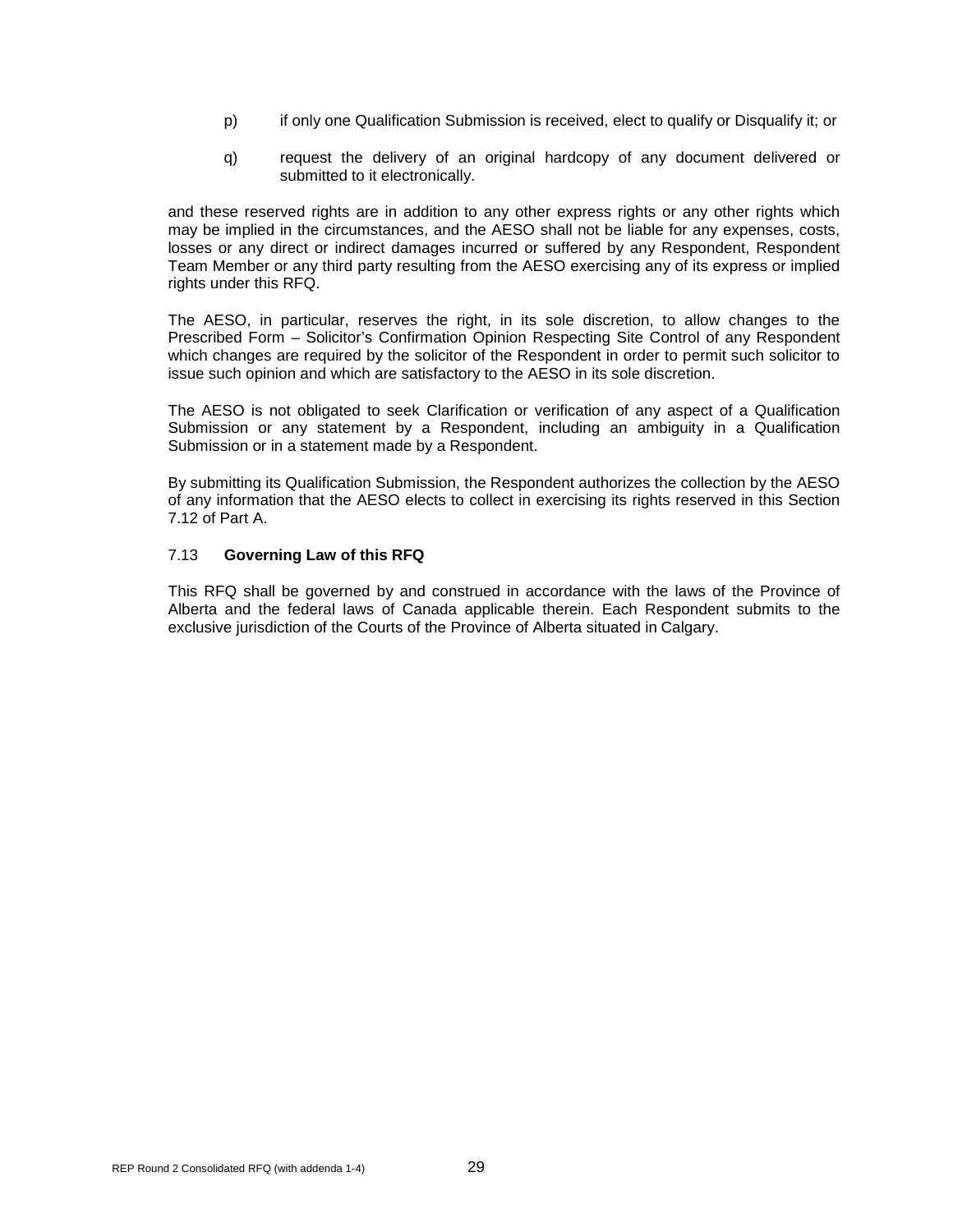### **REQUEST FOR QUALIFICATIONS**

### **PART B: QUALIFICATION SUBMISSIONS – INSTRUCTIONS AND REQUIREMENTS**

#### <span id="page-34-0"></span>**1 QUALIFICATION SUBMISSIONS - INSTRUCTIONS**

- (a) **General Instructions.** The Qualification Submission:
	- (i) must (other than in respect of the Submission Fee) be submitted through the REP Bonfirehub Site on or before the Qualification Submission Deadline. A Qualification Submission submitted after the Qualification Submission Deadline will not be considered. The Qualification Submission delivered through the REP Bonfirehub Site must be fully transmitted and fully received prior to the Qualification Submission Deadline. The AESO will only review information submitted through the REP Bonfirehub Site. The calendar and clock within the REP Bonfirehub Site, whether accurate or not, will establish the time of delivery of the Qualification Submission (other than the Submission Fee);
	- (ii) in respect of the Submission Fee (plus GST), should be payable by way of certified cheque or bank draft and must be delivered by hand or courier to the Delivery Address on or before the Qualification Submission Deadline. The certified cheque, bank draft or attached cover letter should clearly indicate the Respondent's name and that the Submission Fee is being provided in respect of REP Round 2. If the Submission Fee is not delivered to the Delivery Address on or before the Qualification Submission Deadline, the corresponding Qualification Submission will not be considered. The calendar and clock at the Delivery Address, whether accurate or not, will establish the time of delivery of the Submission Fee;
	- (iii) must be in English;
	- (iv) must (other than in respect of the Submission Fee) include pdf format signature pages of any and all Prescribed Forms and other submissions requiring the signature of an Individual whether in his or her own capacity or on behalf of any Entity;
	- (v) should be clearly titled "AESO REP Round 2, Qualification Submission" and indicate the Respondent's name;
	- (vi) should be electronically searchable and printable, except for pdf format signature pages of any Prescribed Forms, which are not required to be searchable;
	- (vii) should include the Prescribed Forms, Narrative Statements and other information and documents to be provided by the Respondent separately foldered and subfoldered as stipulated in "Table – Submission Folders" below, and as otherwise set out in this Part B;
	- (viii) should use Canadian Dollars when providing financial information and if converting from another currency, identify the method and date of conversion where applicable;
	- (ix) should, when historical information is requested to be provided for a period with reference to a stipulated number of prior years, reckon such period from the date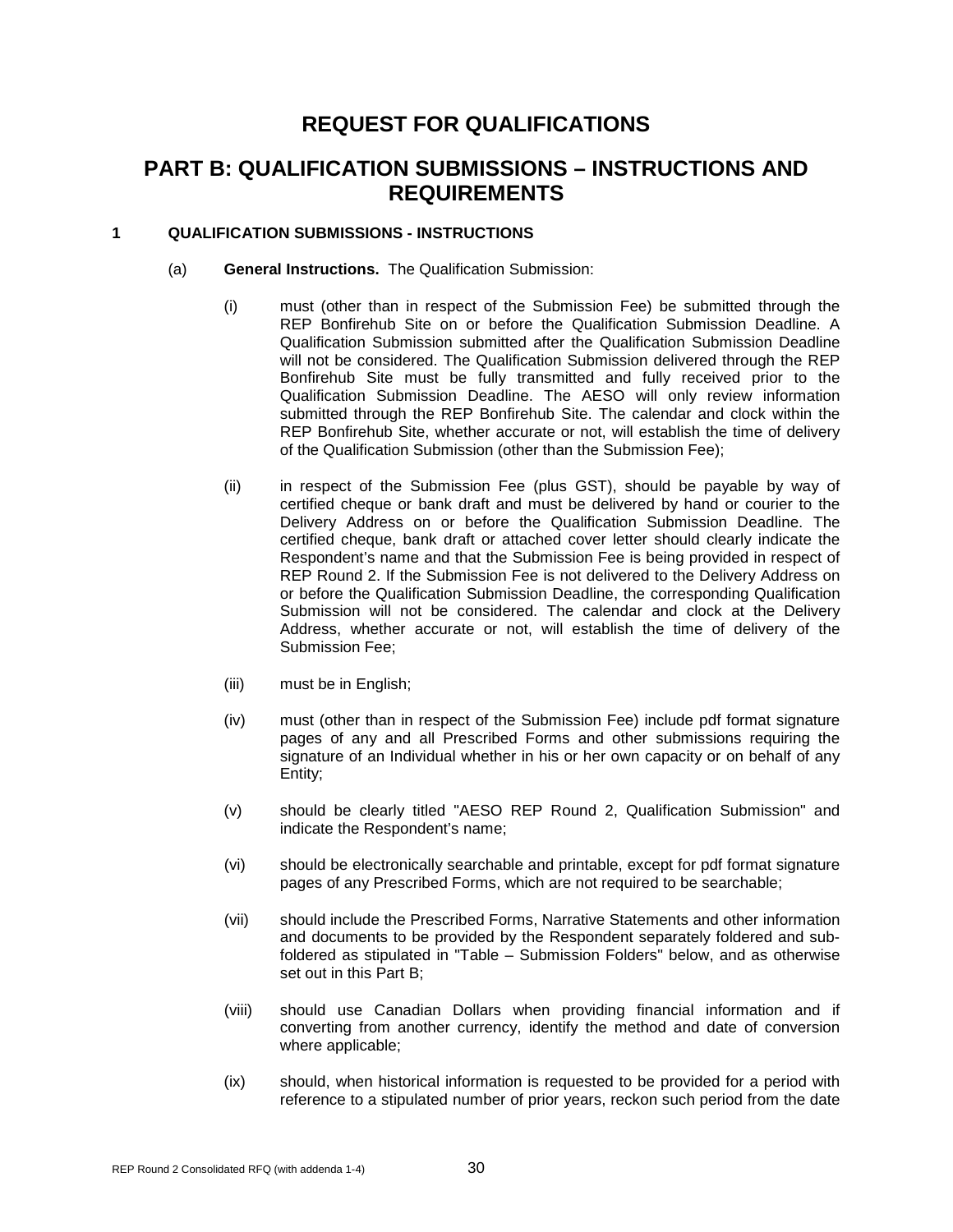the Qualification Submission and its Renewables Project Proposals are delivered to the AESO;

- (x) should ensure that Prescribed Forms and Narrative Statements which are submitted in Word format (or PDF documents created from Word documents), are, or are formatted for, 8.5" x 11" paper, having text with 1.5 line spacing and minimum 11 point font size (for clarity this requirement does not apply to Gantt timelines and other materials the Respondent might submit which are not provided in Word format) or as PDF documents created from Word documents; and
- (xi) should be prepared having regard to this RFQ, including the Glossary of Terms set out in Appendix A and the representative activities set out in Appendix N.
- (b) If any Narrative Statement or other document delivered as part of a Qualification Submission has a page limit for it stipulated in this RFQ or in such document, and if pages in excess of the limit are submitted for such document, the submission of such excess pages will not result in Disqualification of the Qualification Submission, but the pages exceeding the limit will be removed by the AESO from the Qualification Submission or Renewables Project Proposal and the pages removed will not be considered or evaluated by the AESO.
- (c) The Submission Fee (plus GST) may be delivered to the AESO either before, concurrent with or after delivery of the remainder of the Qualification Submission but must, in all events, be delivered to the AESO prior to the Qualification Submission Deadline.

#### (d) **Specific Instructions for Prescribed Forms and Narrative Statements.**

- (i) Prescribed Forms submitted with the Qualification Submission must comply with the instructions set out in the Prescribed Form and in Sections 2, 3 and 4 of Part B and include in or attach to such forms, as applicable, any substantiating evidence or documents specified in the Prescribed Form.
- (ii) If any Prescribed Form as set out in the Appendices to this RFQ contains an insufficient number of rows or columns within which to provide information requested, then the Respondent may add rows or columns as needed to ensure a sufficient number are available to provide the information requested or required.
- (iii) The pages of Prescribed Forms should be kept together in the Qualification Submission.
- (iv) Apart from the completion of any blanks, bullets or similar uncompleted information in the Prescribed Forms or the addition of rows or columns as contemplated by clause (d)(ii) above, a Respondent should not make amendments to the pre-printed wording of the Prescribed Forms (unless the wording in such forms is intended and designed to be deleted).
- (v) Any amendments made to the Prescribed Forms, whether on the face of such forms or contained elsewhere in the Qualification Submission, if they constitute Material Deviations, may result in the Disqualification of the Qualification Submission or any of its Renewables Project Proposal(s).
- (vi) All Prescribed Forms requiring signature of the Respondent must be signed by the Respondent's Representative.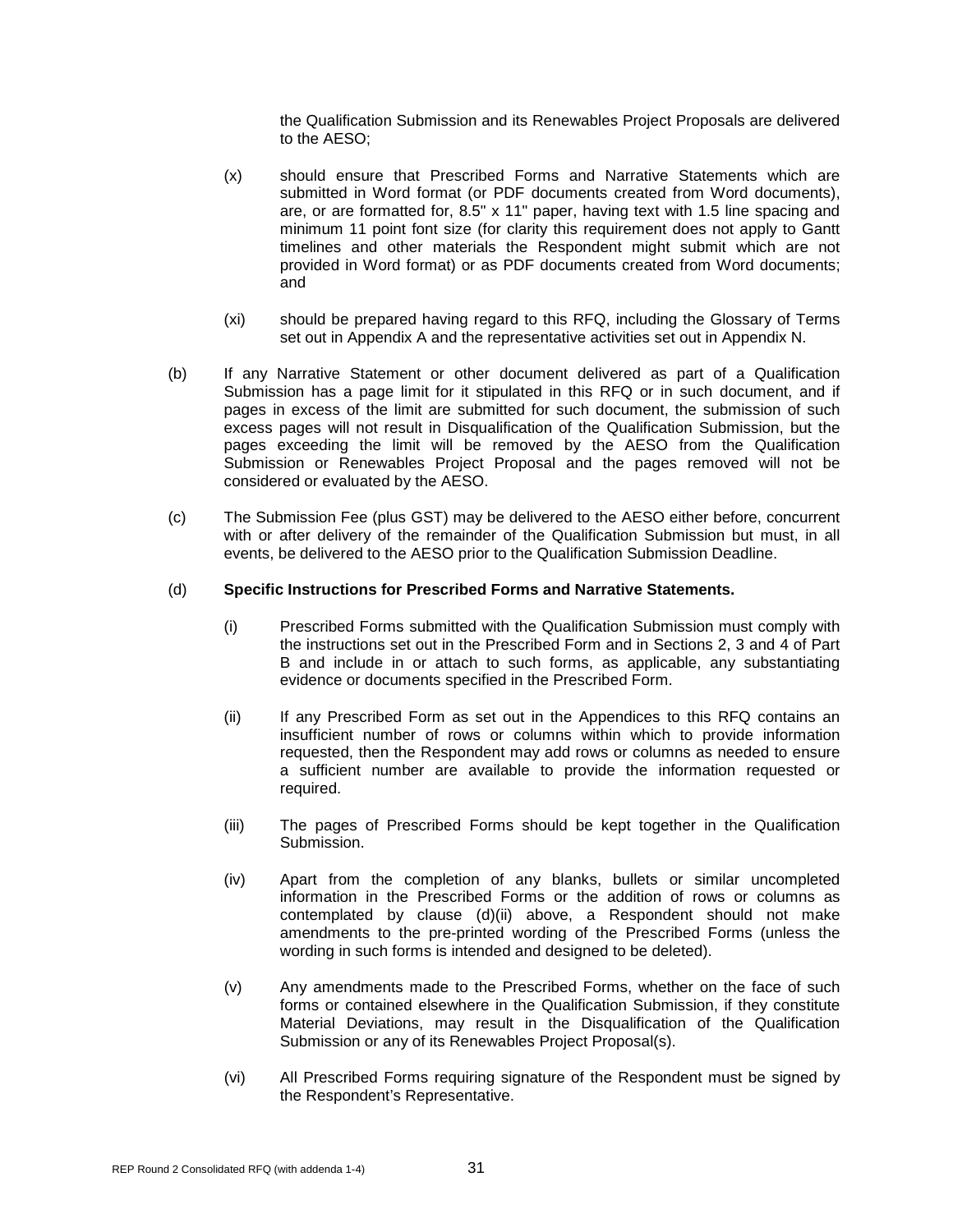(vii) In instances where there are discrepancies or inconsistencies between the statements or declarations in the Prescribed Forms and those otherwise in the Qualification Submission or any of its Renewables Project Proposal(s), the AESO may, but shall not be required to, Disqualify the Respondent or may seek Clarification from the Respondent if such discrepancies or inconsistencies do not represent Material Deviations.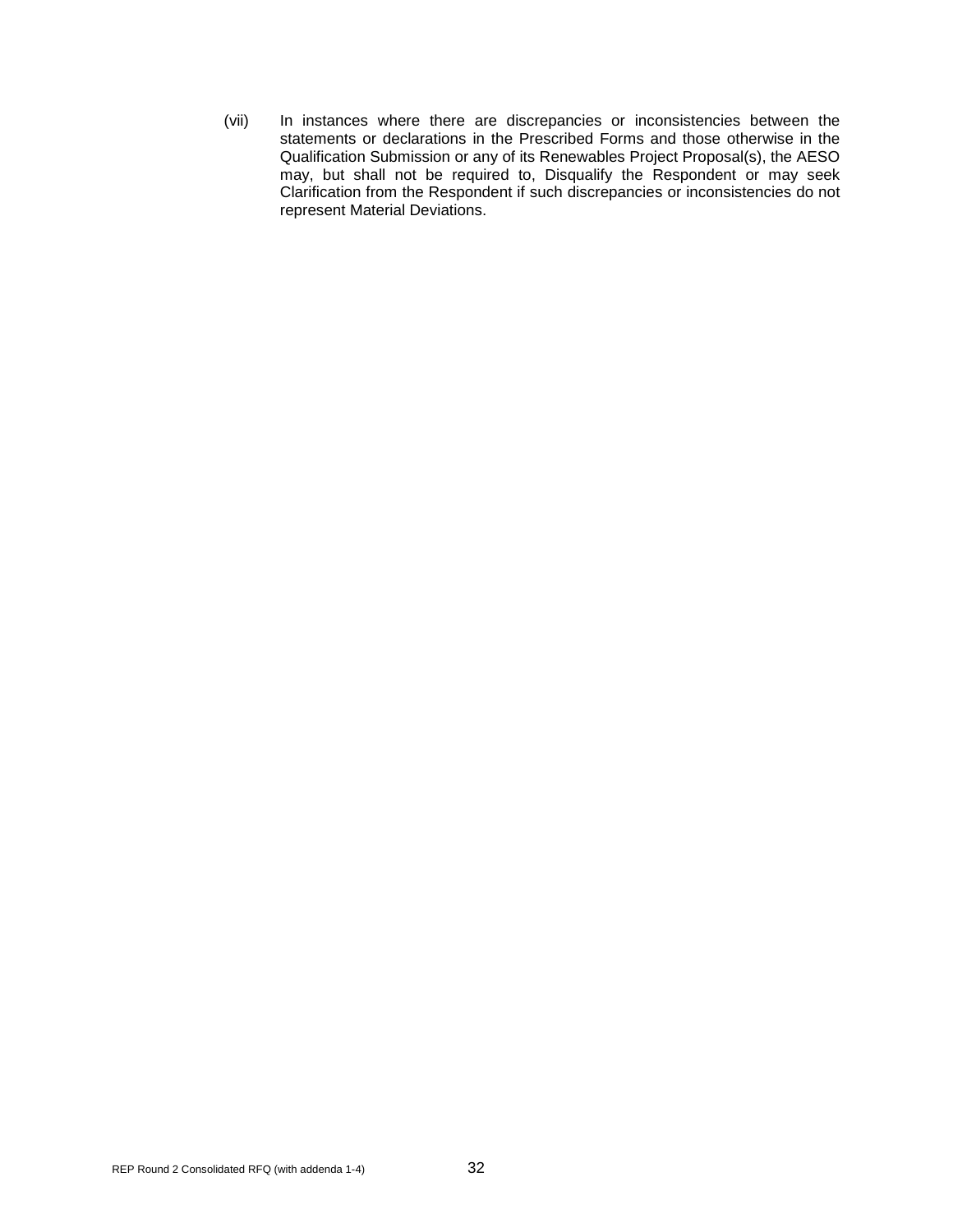# **Table – Submission Folders**

| <b>Folder</b>                                                                                      | <b>Sub-Folders</b>                               | <b>Contents Requirements</b>                                                               |
|----------------------------------------------------------------------------------------------------|--------------------------------------------------|--------------------------------------------------------------------------------------------|
|                                                                                                    |                                                  | Provide the following in the Qualification Submission - Section 2 of Part B:               |
| General                                                                                            | Respondent<br>Agreement                          | Appendix<br>B<br>completed<br>signed<br>by the<br>Respondent's<br>and<br>Representative    |
|                                                                                                    | Relationship<br><b>Disclosure</b><br>Form        | Appendix C completed<br>signed<br>by the<br>Respondent's<br>and<br>Representatives         |
|                                                                                                    | Qualification<br>Submission<br>Certificate       | D completed<br>Appendix<br>and<br>signed<br>the<br>Respondent's<br>by<br>Representative    |
| Respondent<br>Information                                                                          | General<br>Information                           | Prescribed Form - Respondent Information - Appendix E                                      |
|                                                                                                    | Control<br>Group<br>Information                  | Prescribed Form - Control Group Information - Appendix F                                   |
|                                                                                                    | Priority<br>for<br>Evaluation                    | Prescribed Form - Priority for Evaluation - Appendix G                                     |
|                                                                                                    |                                                  | Provide the following for each Renewables Project Proposal - Section 3 of Part B:          |
| Renewables                                                                                         | Eligibility                                      | Prescribed Form - Respondent Declarations - Appendix H                                     |
| Project<br>Proposal<br>(note:<br>submit a<br>separate<br>folder<br>clearly<br>labelled for<br>each | Renewables<br>Project<br>Proposal<br>Information | Prescribed Form - Renewables Project Profile - Appendix I                                  |
|                                                                                                    | <b>Site Control</b>                              | Prescribed Form - Solicitor's Confirmation Opinion Respecting Site<br>Control - Appendix J |
| Renewables<br>Project                                                                              | <b>Project Plan</b>                              | <b>Project Plan Narrative</b>                                                              |
| Proposal)                                                                                          | Stakeholder<br>Relations                         | <b>Stakeholder Relations Narrative</b>                                                     |
|                                                                                                    | Respondent<br>Team Member<br>Roles               | <b>Team Member Roles Narrative</b>                                                         |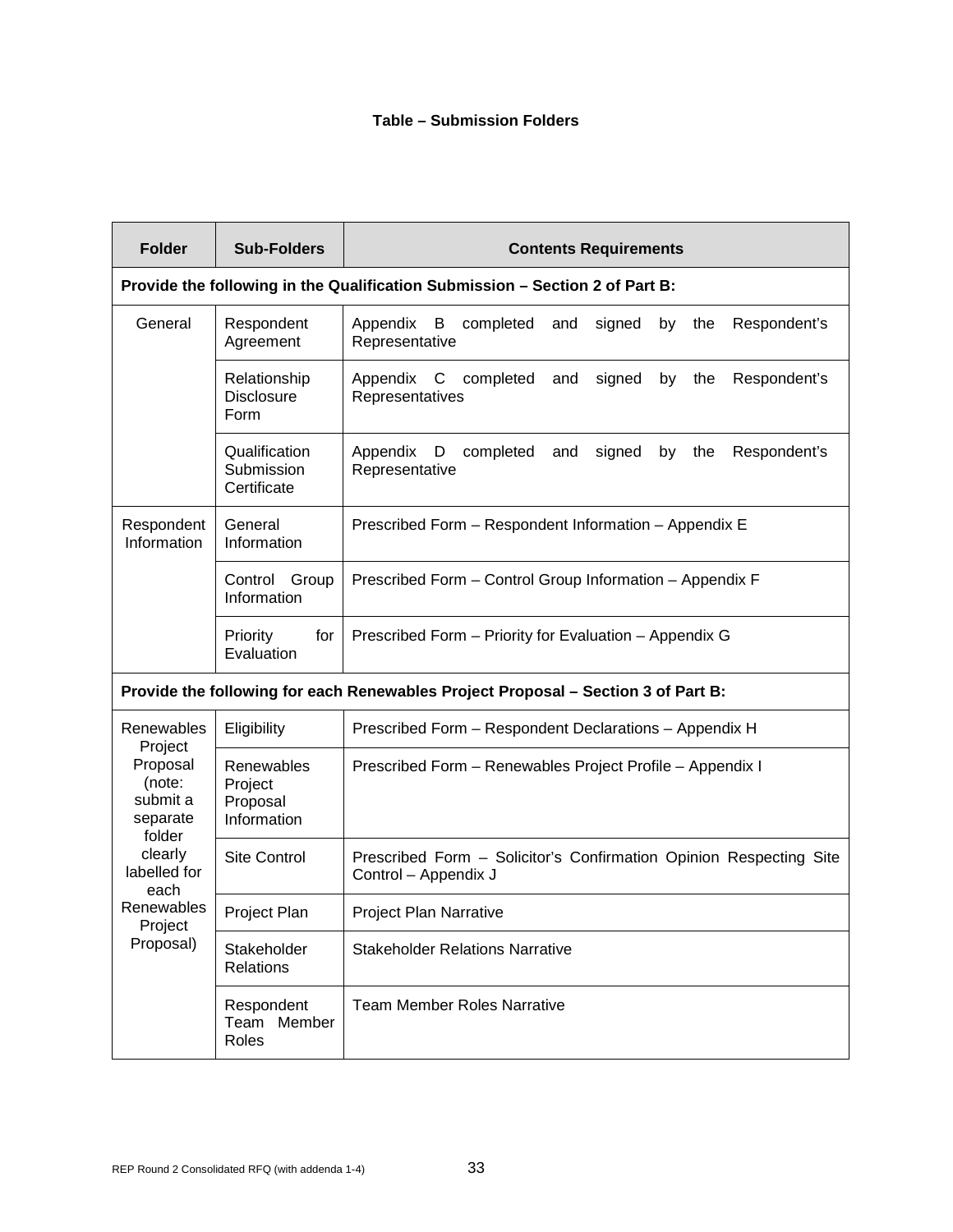| <b>Folder</b>                                                       | <b>Sub-Folders</b>                                                         | <b>Contents Requirements</b>                                                                                                                                                                                                                     |  |
|---------------------------------------------------------------------|----------------------------------------------------------------------------|--------------------------------------------------------------------------------------------------------------------------------------------------------------------------------------------------------------------------------------------------|--|
|                                                                     | <b>Project Delivery</b><br>Experience                                      | Prescribed Form - Comparable Facility Experience for each<br>Comparable Facility used to satisfy the Project Delivery Experience<br>Requirement for the applicable Renewables Project Proposal -<br>Appendix K                                   |  |
|                                                                     | Financial<br>$\boldsymbol{\mathsf{R}}$<br>Strength<br>Equity<br>Commitment | Prescribed Form - Renewables Project Financial Information<br>$\bullet$<br>– Appendix L<br>Prescribed Form - Commitment Letter from each Designated<br>$\bullet$<br>Equity Provider - Appendix O<br><b>Financing Plan Narrative</b><br>$\bullet$ |  |
| Provide the following for Tangible Net Worth - Section 4 of Part B: |                                                                            |                                                                                                                                                                                                                                                  |  |
| Tangible<br>Net Worth                                               | Financial<br><b>Statements</b>                                             | For each Designated Equity Provider, financial statements for<br>$\bullet$<br>the last two (2) fiscal years<br>For each Designated Equity Provider, financial statements for<br>$\bullet$                                                        |  |
|                                                                     |                                                                            | the most recently completed interim fiscal period                                                                                                                                                                                                |  |
|                                                                     | <b>TNW</b><br>Methodology                                                  | TNW Methodology for each Designated Equity Provider                                                                                                                                                                                              |  |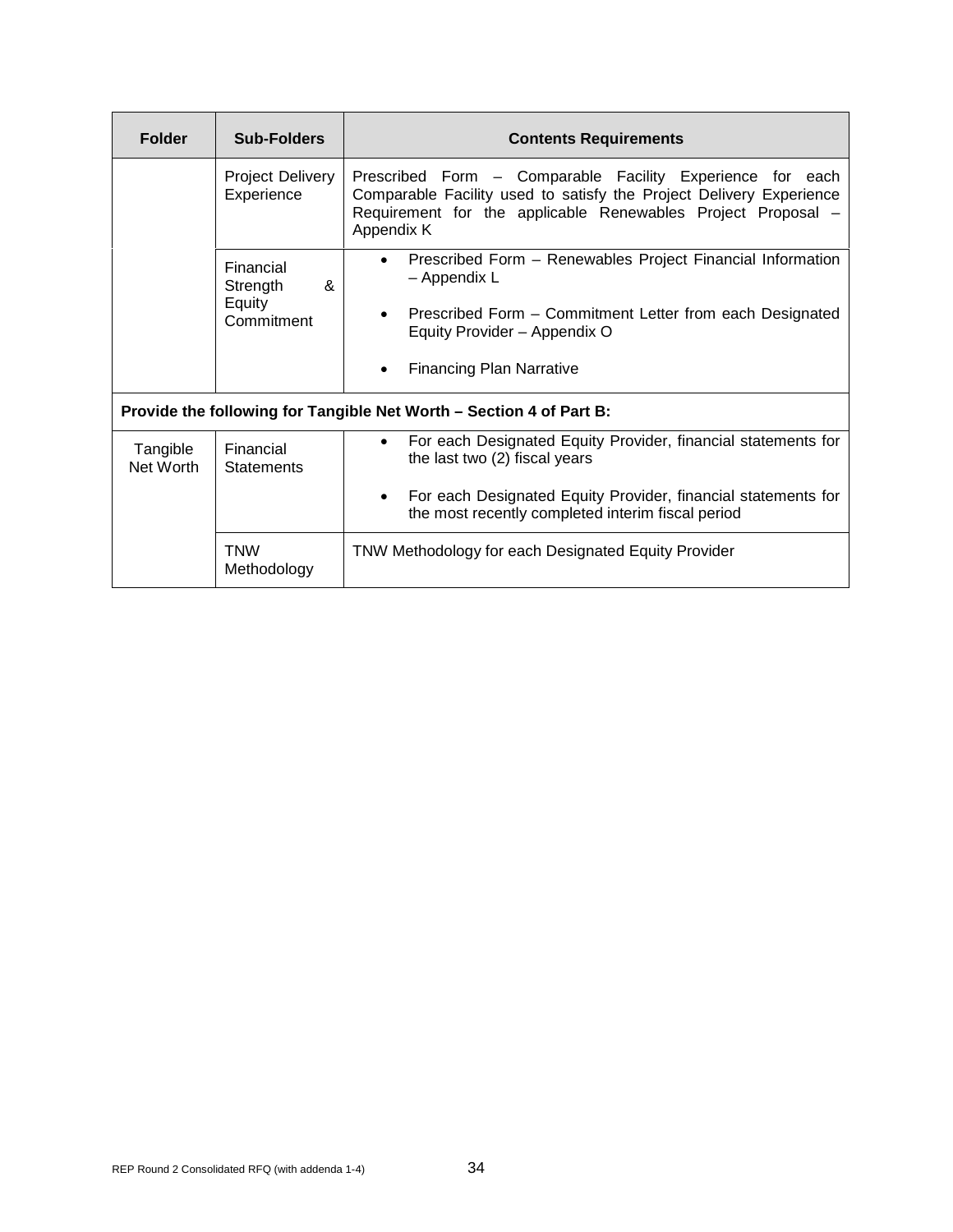## **2 QUALIFICATION SUBMISSIONS – GENERAL REQUIREMENTS**

A Respondent must, prior to the Qualification Submission Deadline, provide the AESO with a Submission Fee that should be in the amount applicable to such Qualification Submission, plus GST. The form of payment should be a certified cheque or bank draft payable to Alberta Electric System Operator. The Submission Fee must be delivered by hand or courier to the Delivery Address. The Respondent must include as part of its Qualification Submission:

# 2.1 **Respondent Agreement**

A completed Prescribed Form – Respondent Agreement signed by the Respondent's Representative, which form is attached hereto as Appendix B.

### 2.2 **Relationship Disclosure Form**

A completed Prescribed Form – Relationship Disclosure Form signed by the Respondent's Representative, which form is attached hereto as Appendix C.

#### 2.3 **Qualification Submission Certification**

A completed Prescribed Form – Qualification Submission Certification signed by the Respondent's Representative, which form is attached hereto as Appendix D.

#### 2.4 **Respondent General Information Requirements**

A completed Prescribed Form – Respondent Information, which form is attached hereto as Appendix E.

#### 2.5 **Control Group Information Requirements**

A completed Prescribed Form – Control Group Information, which form is attached hereto as Appendix F.

#### 2.6 **Priority for Evaluation Requirements**

A completed Prescribed Form – Priority for Evaluation, which form is attached hereto as Appendix G.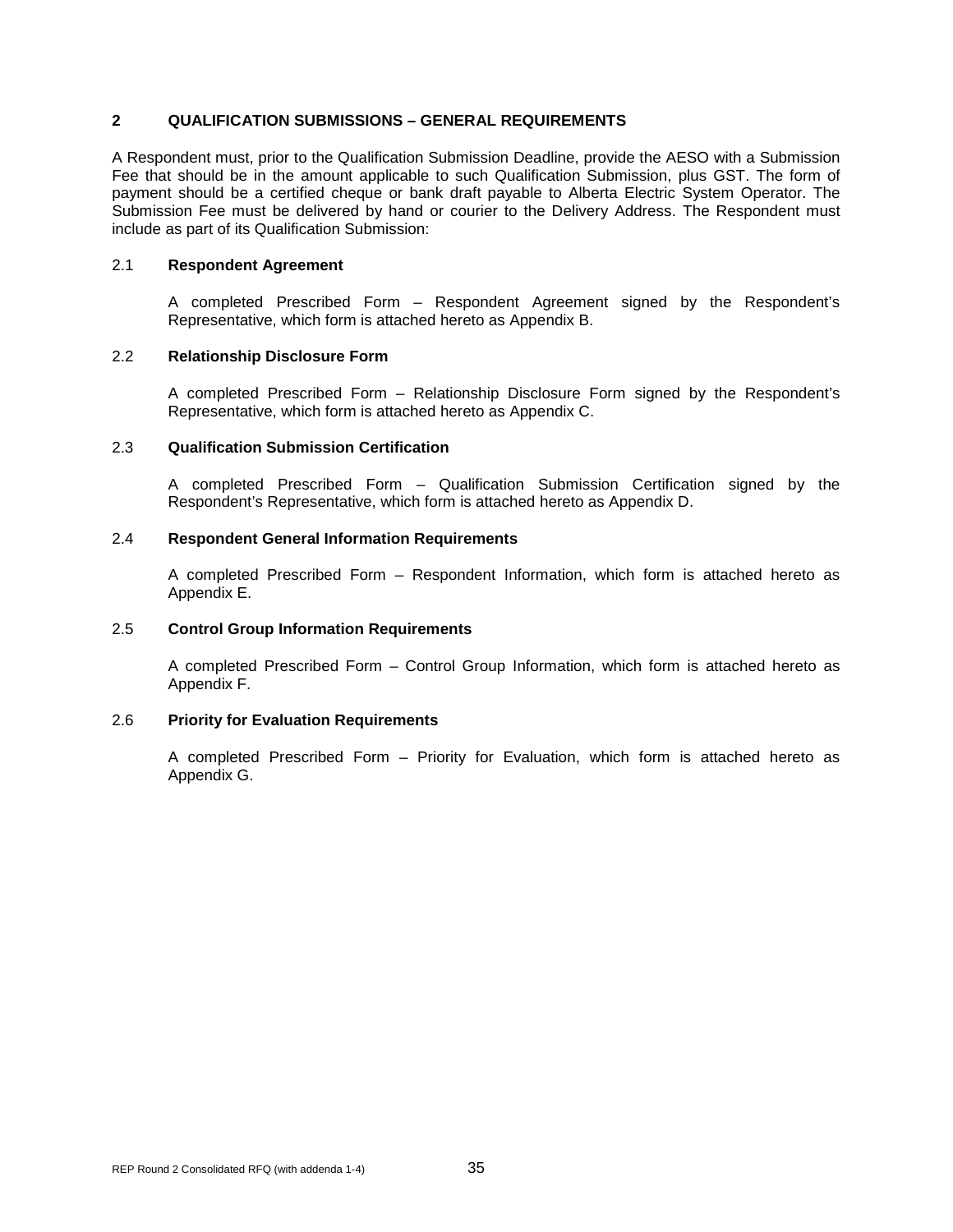# **3 QUALIFICATION SUBMISSION – RENEWABLES PROJECT PROPOSALS REQUIREMENTS**

The Respondent must, as part of its Qualification Submission but **SEPARATELY IN RESPECT OF EACH RENEWABLES PROJECT PROPOSAL**, satisfy the requirements and submit the information and Prescribed Forms and Narrative Statements set out in Sections 3.1 through Section 3.8 of Part B, inclusive (such requirements, information, Prescribed Forms and Narrative Statements provided in a Qualification Submission in respect of a Renewables Project shall constitute the "**Renewables Project Proposal**" for such Renewables Project).

# 3.1 **Renewables Project Proposal – Eligibility**

Each Renewables Project described in a Renewables Project Proposal must meet the following criteria ("**Eligibility Criteria**"):

- (a) Have a proposed Contract Capacity of equal to or greater than 5 MW.
- (b) Not have a proposed Contract Capacity that is greater than the Procurement Target.
- (c) Be located in the Province of Alberta.
- (d) Be a single facility, separately metered.
- (e) Be a New Build or be an Expansion. For absolute clarity, a Renewables Project referred to in a Renewables Project Proposal that is an Expansion is eligible under this RFQ only with respect to the Contract Capacity relating to the Expansion, separately metered.
- (f) Not be the subject of a physical or financial power, or capacity contract or derivative, or purchase, premium, support or other contract relating to Electricity generated by, or Renewable Attributes produced from, the Renewables Project.
- (g) Be reasonably expected to attain Commercial Operation on or before the Target COD.
- (h) Be able to connect to the existing AIES and be located where the available capacity of the line, substation or region of the AIES to which the facility will connect, under system normal conditions, can accept 100% of the Renewables Project's Contract Capacity.
- (i) Utilize one or more Renewable Fuels as the sole source(s) of fuel to generate Electricity (except in the case of a Renewables Project utilizing Sustainable Biomass to generate Electricity).
- (j) Have a design life equal to at least the Term.
- (k) Have assured Site Control.
- (l) Its applicable Respondent Team Members must be in compliance with the terms and conditions of any Government of Alberta funding as it relates to their participation in REP Round 2, if applicable.

Each Renewables Project Proposal must include a completed Prescribed Form – Respondent Declarations, which form is attached hereto as Appendix H. The Prescribed Form – Respondent Declarations should, in respect of the applicable Renewables Project, evidence compliance with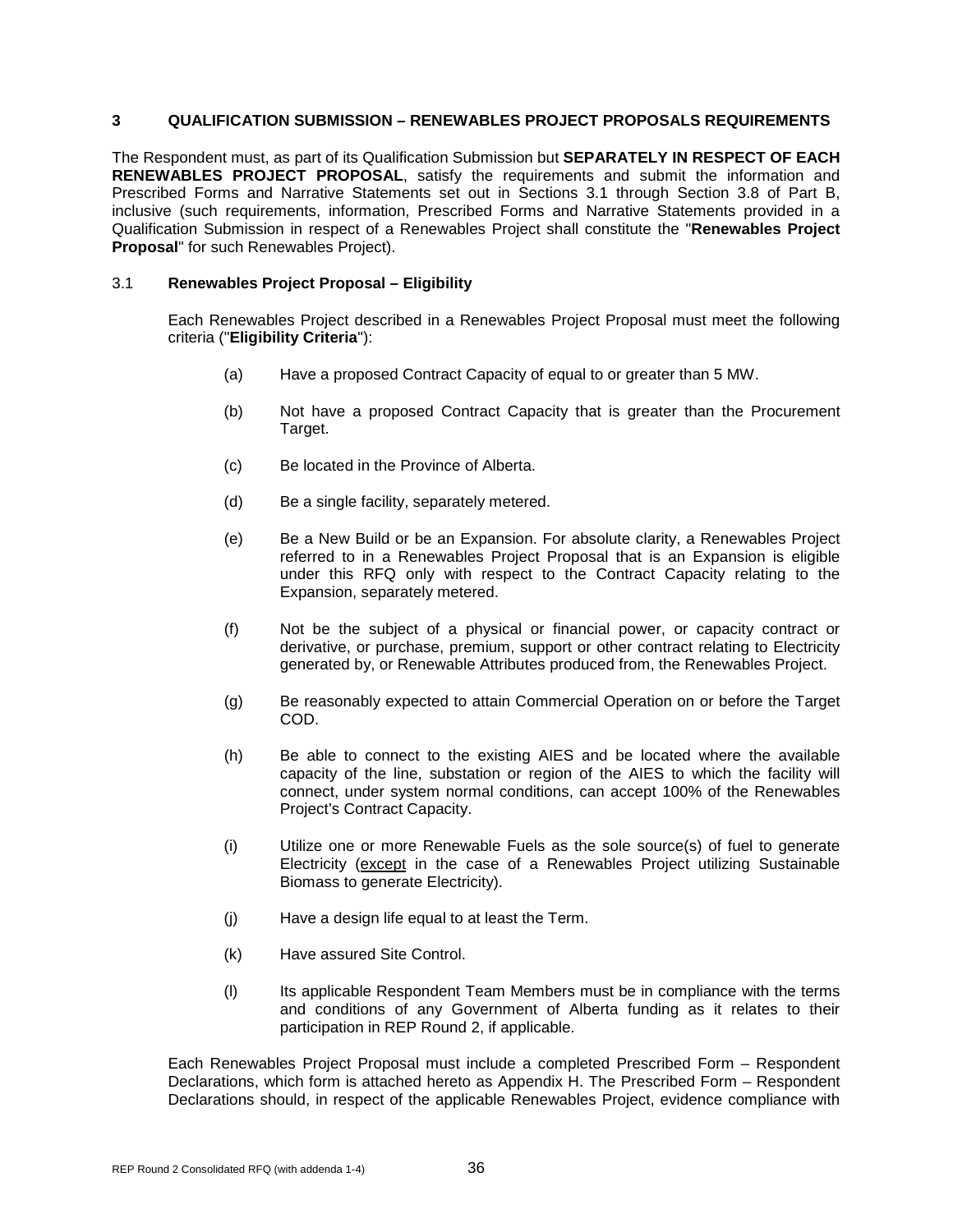the Eligibility Criteria (except in respect of item (h) above which will be determined by the AESO in the connection capacity assessment described in Section 4.1 of Part A).

# 3.2 **Renewables Project Proposal – Information Requirements**

Each Renewables Project Proposal must include a completed Prescribed Form – Renewables Project Profile, which form is attached hereto as Appendix I.

# 3.3 **Renewables Project Proposal – Site Control**

For each Renewables Project Proposal, the Respondent should have site control for the Site by way of the following ("**Site Control**"):

- (a) title, or option/agreement that provides right to acquire title; and/or
- (b) a lease or an option/agreement to lease, that provides the Counterparty with the right to construct, operate and maintain the Renewables Project, which lease has, or will have, a term that is no less than the Term of the RESA; and/or
- (c) in the case of Common Interest Lands, a lease or sublease or an option/agreement to lease or sublease, as applicable, that provides the Counterparty with the right to construct, operate and maintain the Renewables Project, which lease or sublease has, or will have, a term that is no less than the Term of the RESA; and/or
- (d) in the case of Substation Lands, any of Section 3.3(a) or (b) above either exclusively in favour of the Counterparty, or in favour of the Counterparty jointly with others; and/or
- (e) in the case of any portion of the Site that is located on First Nation Land, either:
	- (i) (A) a lease from her Majesty the Queen in Right of Canada, or a sublease thereof, or an option or other agreement to acquire such a lease or sublease in respect of such portion of the Site that will provide the Counterparty with the right to construct, operate and maintain the Renewables Project for a term that is no less than the term of the RESA; and (B) a First Nation Land Designation which confirms that such portion of the Site has been designated in a manner which permits a lease or sublease of the type and term contemplated in sub-section  $(A)$ ; or
	- $(i)$  the Site Diagram referred to in Section 3(b) of the applicable Prescribed Form  $-$ Renewables Project Profile; and/or
- (f) in the case of any portion of the Site that is located on Métis Land, either:
	- (i) a lease from the applicable Settlement Council, or a sublease thereof, or an option or other agreement to acquire such a lease or sublease; or
	- $(i)$  the Site Diagram referred to in Section 3(b) of the applicable Prescribed Form Renewables Project Profile.

For clarity, the Respondent is not required to demonstrate Site Control in respect of lands (including road allowances) upon which only collection system assets (and no other Renewables Project assets or Generating Equipment) will be located. In addition: (i) the Site of each Renewables Project Proposal contained in a Qualification Submission must be separate and distinct from the Site of each other Renewables Project Proposal contain in such Qualification Submission, and from the site of each project which is part of a project proposal in REP Round 3,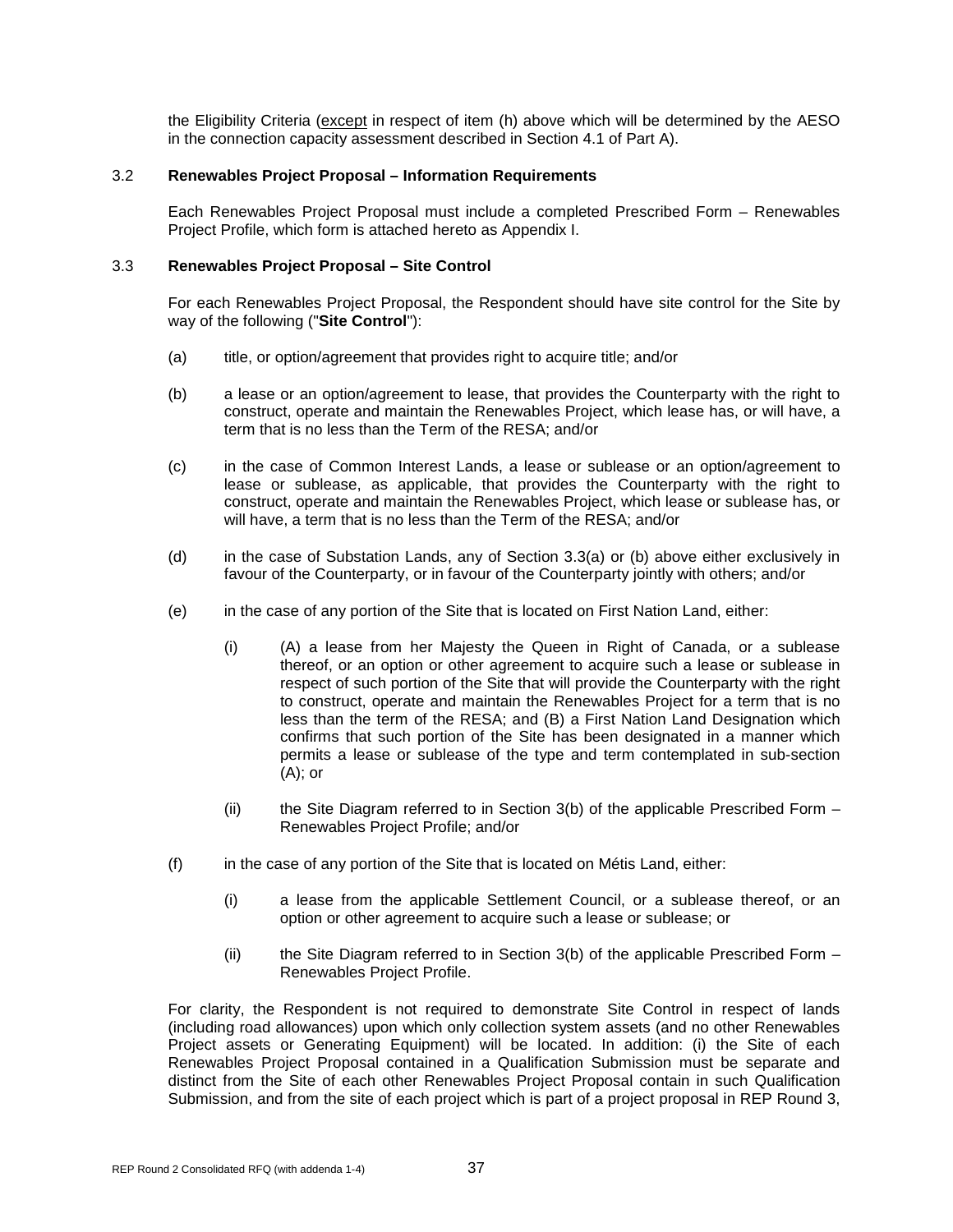save and except for Substation Lands to the extent permitted by ISO Rules (ii) the Respondent must demonstrate exclusive and independent Site Control with respect to each Renewables Project Proposal contained in its Qualification Submission and may not submit multiple Renewables Project Proposals for overlapping Sites (or which overlap the site of any project which is part of a project proposal in REP Round 3), save and except for Substation Lands to the extent permitted by ISO Rules.

Each Renewables Project Proposal must include a completed Prescribed Form – Solicitor's Confirmation Opinion Respecting Site Control, which form is attached hereto as Appendix J. The submission of a completed Prescribed Form – Solicitor's Confirmation Opinion Respecting Site Control for each Renewables Project Proposal will evidence the Site Control requirement in respect of the applicable Renewables Project.

### 3.4 **Renewables Project Proposal – Project Plan**

Each Renewables Project Proposal must include a plan and information related to the Delivery of the Renewables Project which will satisfy the AESO that the Renewables Project can reasonably be expected to attain Commercial Operation by the Target COD (the "**Project Plan Requirement**"). In addressing the Project Plan Requirement, Respondents should relate their relevant experiences (as provided through the applicable Prescribed Form – Comparable Facility Experience included in the Respondent's Qualification Submission) to their project plan and Respondents are encouraged to refer to Appendix N – Representative Activities.

The Respondent must, in respect of each Renewables Project, address the Project Plan Requirement by submitting a narrative not exceeding twelve (12) pages in length (inclusive of Gantt and other charts, lists, timelines, tables and other diagrams) describing the required information, and including Gantt and other charts, lists, timelines, tables or other diagrams (the "**Project Plan Narrative**").

The Project Plan Requirement will, in respect of the Renewables Project Proposal, be evidenced by the submission of information and material related to the Renewables Project, which must at a minimum include:

- (a) an overall project plan for Delivery of the Renewables Project;
- (b) an outline (which should be in table format) of the key risks or challenges that may impact the critical path(s) to achieving Commercial Operation on or before the Target COD, as well as a discussion of applicable actions or steps which may mitigate such risks or challenges;
- (c) a detailed list of all Approvals related to the Renewables Project (including any which have already been attained) and:
	- (i) a concise description of activities associated with attaining such Approvals, and an indication of their current status;
	- (ii) a description of the approach to securing outstanding Approvals associated with the Renewables Project, including in respect of any previously attained Approvals that are likely to require amendments; and
	- (iii) a table outlining any issues of concern or specific risks related to attaining such Approvals that may adversely impact achievement of Commercial Operation by the Target COD, and any contingency plans to mitigate such concerns and risks;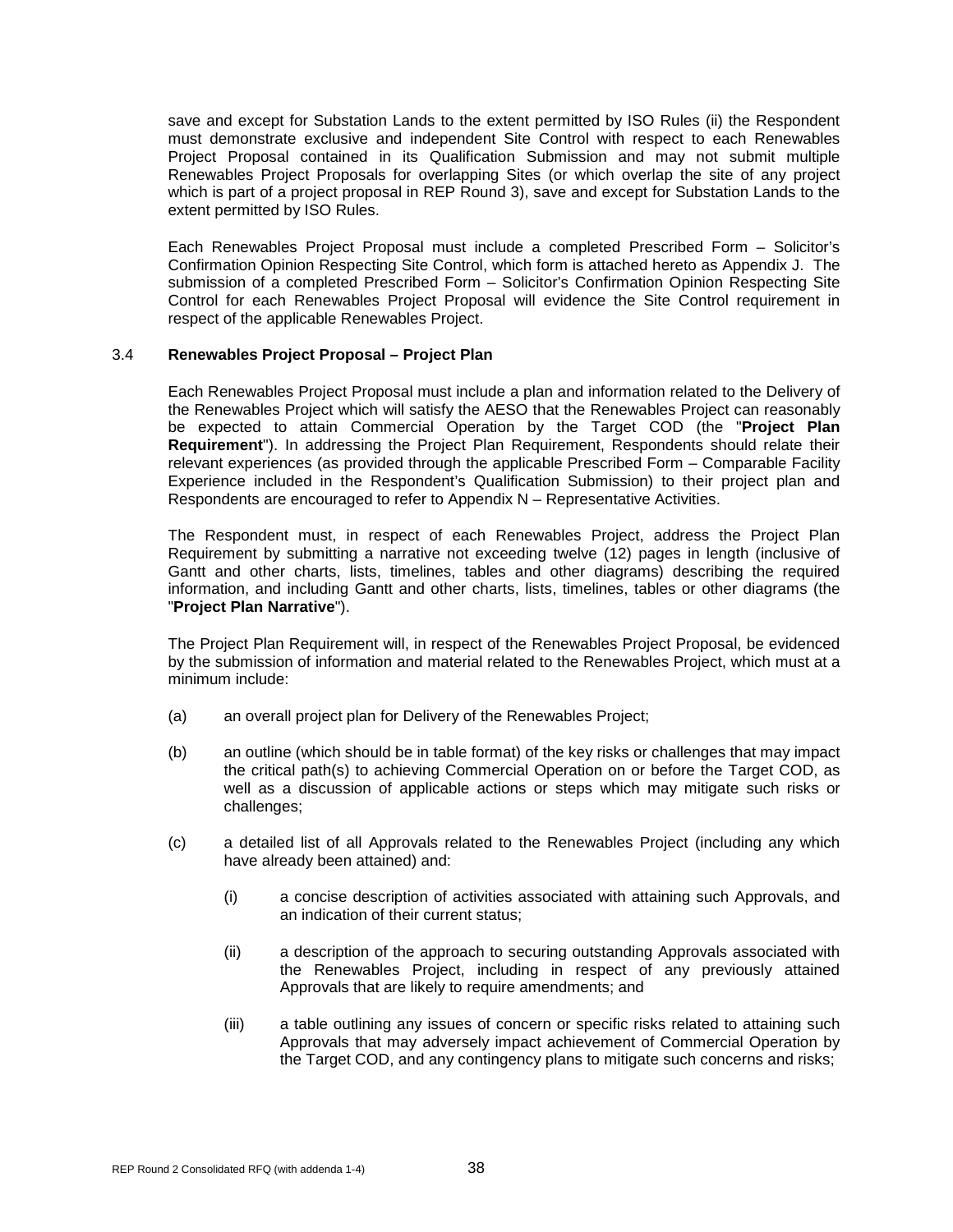- (d) information with respect to any electrical connection applications, Approvals and agreements required to achieve energization of the Renewables Project and deliver Electricity to the AIES, which information should, at a minimum:
	- (i) identify and describe in a table any necessary connection Approvals or agreements, including any which have already been attained;
	- (ii) provide concise descriptions of the processes and activities associated with attaining such Approvals/agreements, and indicate their current status;
	- (iii) identify the connecting authority and transmission or distribution facility owner involved with such activities, and
	- (iv) describe the approach to securing outstanding connection Approvals/agreements, including any attained connection Approvals/permits that are likely to require amendments; and
- (e) a timeline to COD (by including a Gantt chart, or similar schedule diagram) considering such things as road bans, breeding season limitations and other limitations which might be imposed, including start/end dates, and durations of key activities and the dates of major milestones, which timeline must:
	- (i) include key activities/major milestones that have been completed to date and indicate the current status of the Renewables Project's progress along the timeline;
	- (ii) identify the critical path(s) within such timeline and the major milestones that form each critical path, (including environmental studies, construction permits, procurement lead times for critical equipment, etc.) and each key element to be completed, addressed or achieved within the critical path;
	- (iii) to the extent not already addressed in item (ii) above:
		- (A) a critical path schedule for securing the Approvals referenced in Section 3.4(c) of Part B above, including anticipated timelines and milestone dates; and
		- (B) and critical path schedule for securing the connection Approvals/agreements referenced in Section 3.4(d) of Part B above; and
	- (iv) a concise supporting narrative describing the basis for expectations and rationale for such timeline.

### 3.5 **Renewables Project Proposal – Stakeholder Relations**

Each Renewables Project Proposal must include information with respect to outreach and engagement with relevant stakeholders and should relate their relevant experience, as provided through the applicable Prescribed Form – Comparable Facility Experience included in the Respondent's Qualification Submission, to their intentions for outreach and engagement such that the AESO will be satisfied that stakeholders will be appropriately engaged (the "**Stakeholder Relations Requirement**"), and which information must, at a minimum:

(a) describe the approach to outreach and engagement with stakeholders and affected parties;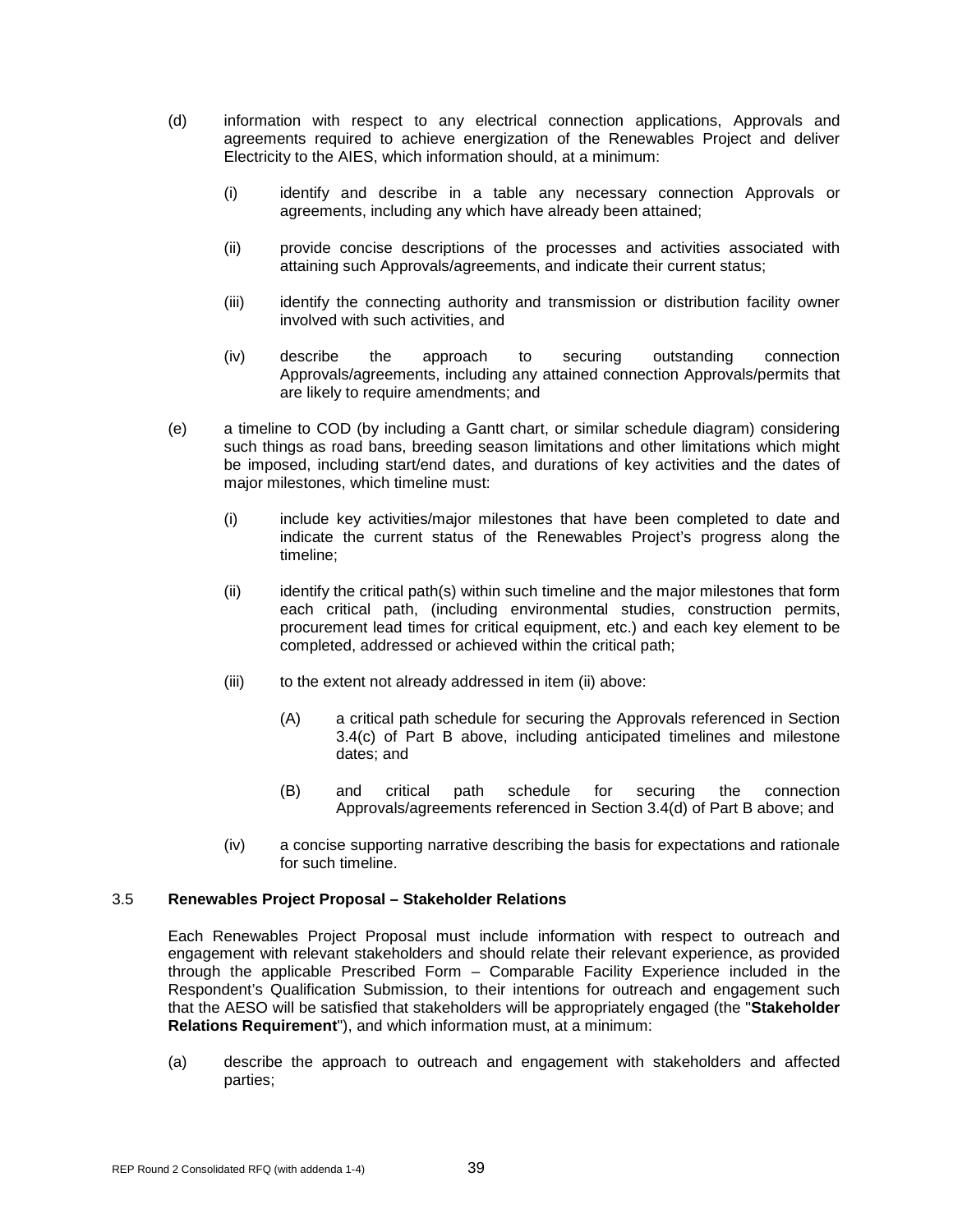- (b) describe (in a table) activities conducted to date and critical milestones achieved toward robust stakeholder engagement;
- (c) if First Nation Land or Métis Land makes up all or a portion of the Site, describe activities conducted, undertaken, and achieved to date in respect of First Nation or Métis community engagement relating to obtaining leases, sub-leases or options to lease such lands;
- (d) describe activities conducted, undertaken and achieved to date in respect of Indigenous engagement; and
- (e) describe activities conducted, undertaken and achieved to date in furtherance of satisfying the Indigenous Participation Requirement.

The Respondent must, in respect of the Renewables Project, address the Stakeholder Relations Requirement by submitting a narrative not exceeding six (6) pages in length (inclusive of tables, lists, charts, diagrams and other materials) describing the required information, which narrative may include tables, lists, charts, diagrams or other materials (the "**Stakeholder Relations Narrative**").

### 3.6 **Renewables Project Proposal – Team Member Roles**

Each Renewables Project Proposal must, having reference to the Project Plan Narrative included in the Respondent's Qualification Submission, include information about the roles that Respondent Team Members will have in Delivery of the Renewables Project (the "**Team Member Roles Requirement**"), which information should, at a minimum:

- (a) describe the key considerations, activities, and functions required in the performance of each stage of Delivery;
- (b) describe the roles and responsibilities of each applicable Respondent Team Member in relation to the performance of each stage of Delivery.

Such information should not reference Respondent Team Members who are Individuals.

The Respondent must, in respect of the Renewables Project, evidence the Team Member Roles Requirement by submitting a narrative not exceeding two (2) pages in length (inclusive of tables, lists, charts, diagrams and other materials) describing the required information and relating their relevant experience, which narrative may include tables, lists, charts, diagrams or other materials (the "**Team Member Roles Narrative**").

### 3.7 **Renewables Project Proposal – Project Delivery Experience**

Respondent must, in respect of each Renewables Project, provide information which will satisfy the AESO that the Respondent, through Project Delivery, has sufficient relevant experience (which it relates to and in the Project Plan, Stakeholders Relations Narrative, Team Members Roles Narrative, Financial Strength and Equity Commitment Requirements and Financing Plan Narrative) to bring the Renewables Project to Commercial Operation by the Target COD (the "**Project Delivery Experience Requirement**"). To address the Project Delivery Experience Requirement, Respondent must, for the Renewables Project (and relating such experience as noted):

(a) demonstrate experience in each stage of Project Delivery (in demonstrating and describing experience with Project Delivery, Respondents are encouraged to refer to the representative activities listed in Appendix N) with at least two (2), but no more than eight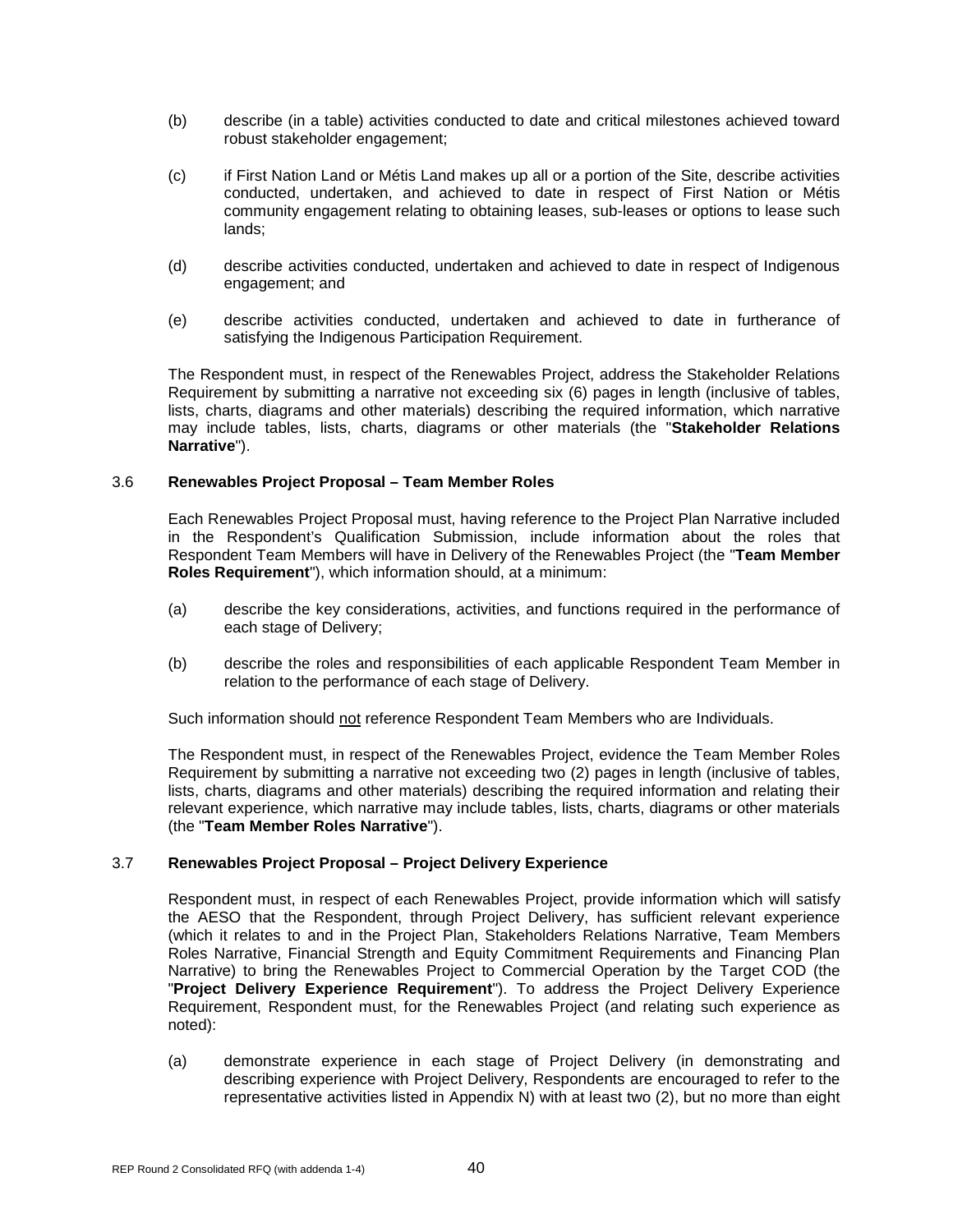(8) comparable facilities, each of which is a Generation Facility, with a nameplate capacity of not less than 50% of the Contract Capacity of such Renewables Project (each a "**Comparable Facility**"); provided that:

- (i) experience with each stage of Project Delivery must be evidenced with not less than two (2) Comparable Facilities;
- (ii) the maximum limit of eight (8) Comparable Facilities applies in respect of all (if more than one) Renewables Project Proposals included in the Qualification Submission as well as in respect of a single Renewables Project Proposal; that is, in no event may the Respondent make reference to more than eight (8) Comparable Facilities across all Renewables Project Proposals;
- (iii) experience described must have been gained no more than ten (10) years prior to the date of the Qualification Submission;
- (iv) each Comparable Facility identified in relation to described experience must have been in commercial operation for at least a one (1) year period;
- (v) the Respondent can draw on past experience of all of the Respondent Team Members to the extent necessary to evidence the experience requirements;
- (vi) experience in all stages of Project Delivery need not have been attained with the same Comparable Facility;
- (vii) at least one (1) example of the Development stage must be demonstrated with a Comparable Facility that uses the same Renewable Fuel(s) as the Renewables Project;
- (viii) at least one (1) example of the Development stage of Project Delivery must be demonstrated with a Comparable Facility that is located in North America; and
- (ix) at least one (1) Comparable Facility must have a similar connection configuration (i.e. connection to the transmission system or distribution system, as applicable) to that of the Renewables Project;
- (b) identify and explain the nature of the roles and responsibilities held by the applicable Respondent Team Member(s) in respect of such Comparable Facilities (with reference to the representative activities set out in Appendix N); provided that:
	- (i) in the case of a Respondent Team Member that is an Entity, Respondent may use experience attained through an Affiliate of such Entity. If a Respondent Team Member is relying on the experience of Affiliates to evidence experience with a Comparable Facility, it must provide a description of the manner in which the Respondent is affiliated with such Affiliate, and include an organization chart detailing the relationships, including the level of economic and controlling interest among the applicable Entities; and
	- (ii) in the case of a Respondent Team Member that is an Individual:
		- (A) the Project Delivery experience must have been attained in a Managerial Capacity rather than in carrying out subordinate functions;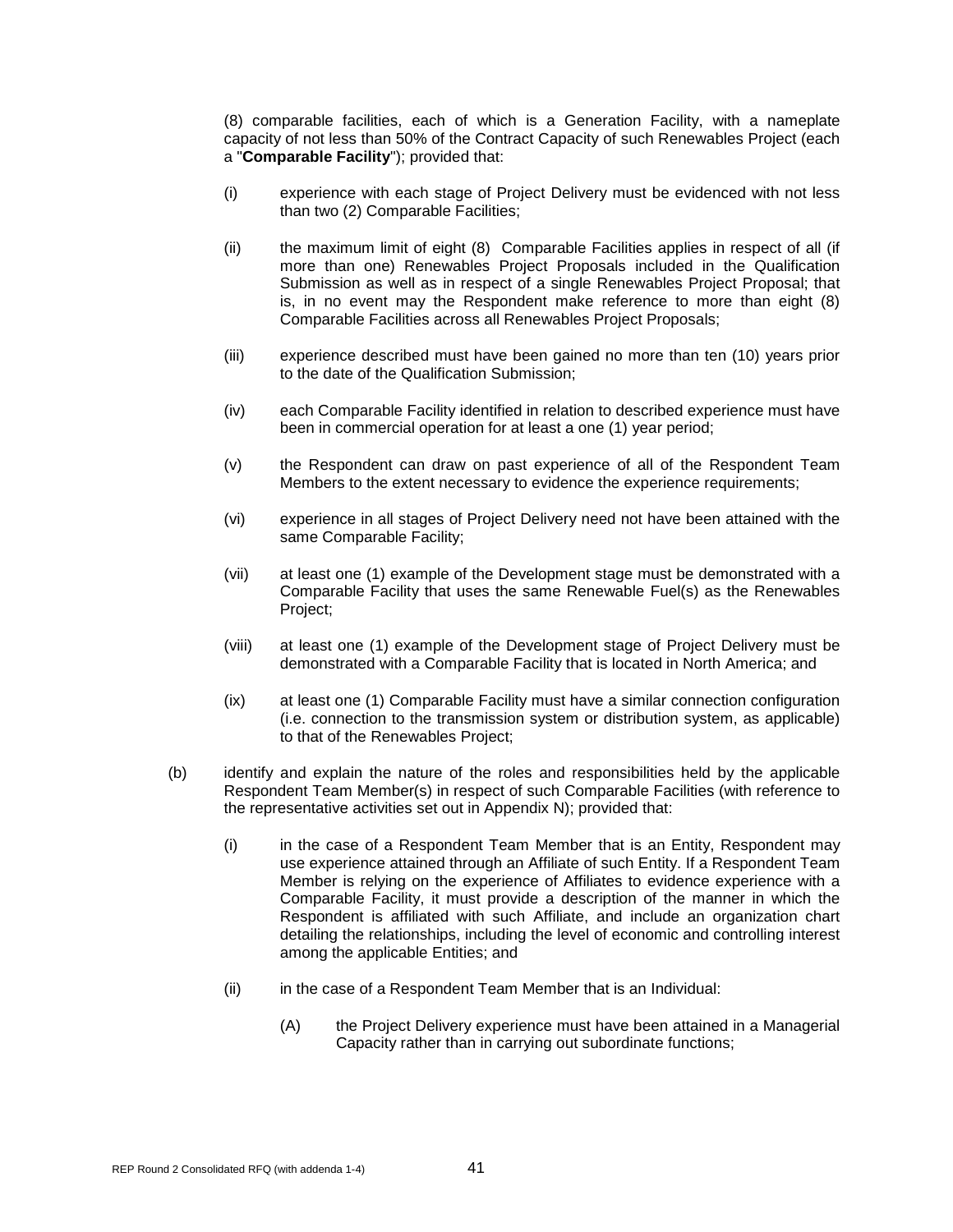- (B) experience attained while such Individual was employed with an entity that is not the Individual's current employer is permitted as long as such Individual's relevant prior employer is identified; and
- (C) the experience of such Individual does not need to have been attained with the Respondent Team or its Affiliates.

The involvement of the Respondent or Respondent Team Members in the Project Delivery of Comparable Facilities used to evidence this requirement must have been in circumstances where, as applicable, the Respondent or its Respondent Team Members had primary responsibility for the applicable stage of Project Delivery in respect of which such Comparable Facilities are used to evidence Project Delivery experience.

The Project Delivery Experience Requirement for the Renewables Project must be addressed by the submission of a completed Prescribed Form – Comparable Facility Experience, which form is attached hereto as Appendix K, for each Comparable Facility used to address the Project Delivery Experience Requirement for such Renewables Project.

# 3.8 **Renewables Project Proposal – Financial Strength and Equity Commitment**

Each Renewables Project Proposal must include all necessary information to evidence to the AESO that the Respondent has access to sufficient financial resources and has by reference to related experience set out in the applicable Prescribed Form – Comparable Facility Experience included in the Respondent's Qualification Submission and the relevance of such experience to Financing of the Renewables Project, sufficient financing experience and financial robustness, and a financing plan, to satisfy the AESO that the Respondent can finance the Delivery of the Renewables Project described in the Renewables Project Proposal, such that the AESO can reasonably expect the Renewables Project(s) to achieve Commercial Operation by the Target COD and continue to operate during the term of the RESA (the "**Financial Strength and Equity Commitment Requirement**"). To address the Financial Strength and Equity Commitment Requirement, Respondent must, for each Renewables Project included in the Qualification Submission:

- (a) identify the Designated Equity Provider(s) and its Committed Equity, for such Renewables Project;
- (b) procure from the Designated Equity Provider(s) to the Renewables Project, confirmation of an Equity Commitment (in aggregate, if applicable) equal to the Designated Equity of the Renewables Project;
- (c) demonstrate sufficient financing experience to satisfy the AESO that the Respondent can finance the Delivery of the Renewables Project described in the Renewables Project Proposal, such that the AESO can reasonably expect the Renewables Project to achieve Commercial Operation by Target COD and continue to operate during the terms of the RESA; and
- (d) demonstrate sufficient financial robustness to satisfy the AESO that the Respondent can finance the Delivery of the Renewables Project described in the Renewables Project Proposal, such that the AESO can reasonably expect the Renewables Project to achieve Commercial Operation by the Target COD and continue to operate during the term of the RESA.

The Financial Strength and Equity Commitment Requirement for the Renewables Project must be addressed by: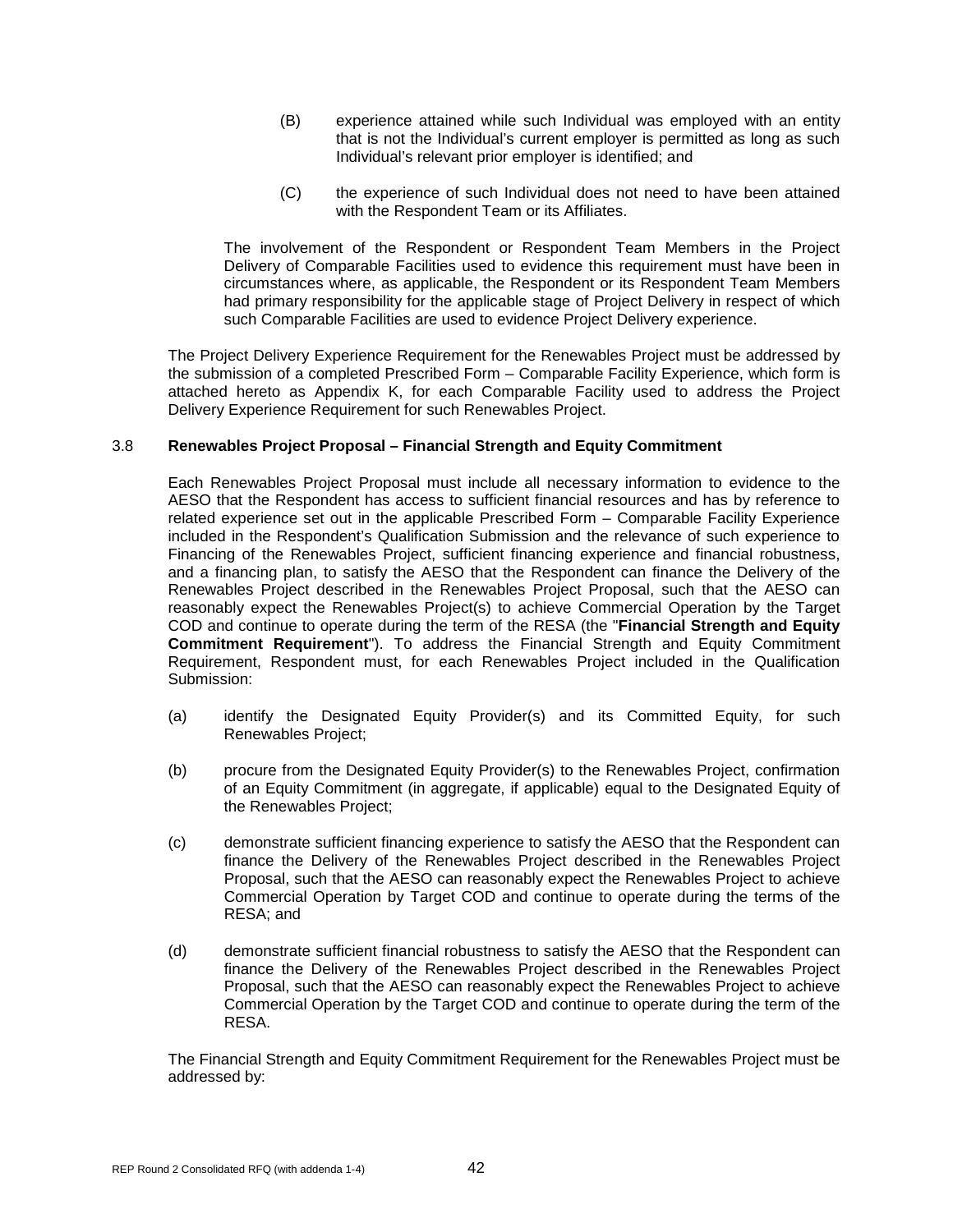- (e) the submission of a completed Prescribed Form Renewables Project Financial Information, which form is attached hereto as Appendix L;
- (f) the submission of a Commitment Letter from each Designated Equity Provider and Equity Support Person (as applicable) materially in the form of the Prescribed Form – Commitment Letter, which form is attached hereto as Appendix O, that:
	- (i) indicates the specified amount of the Equity Commitment, which percentage should match the percentage stated in the Prescribed Form – Renewables Project Financial Information, submitted in respect of such Renewables Project;
	- (ii) confirms that the Equity Commitment has been approved by the board of directors, investment committee or other management group with authority to approve participation in the Renewables Project Proposal by the Designated Equity Provider and the Equity Commitment and is signed by a senior officer of the Designated Equity Provider (or the Designated Equity Provider if the Designated Equity Provider is an Individual);
	- (iii) provides details of any material off-balance sheet financing arrangements currently in place; or provides confirmation of no material off-balance sheet financing arrangements;
	- (iv) confirms that since the date of the latest financial statements provided to the AESO in respect of the Designated Equity Provider, no facts or circumstances have arisen that are reasonably expected to materially adversely affect the Designated Equity Provider's financial condition as set out in the financial statements;
	- (v) to the extent there are facts or circumstances that would materially adversely affect the Designated Equity Provider's financial condition as set out in such financial statements, then and in lieu of providing the confirmation required under subsection (iv) above, provides confirmation from a senior officer of the Designated Equity Provider stating, in detail:
		- (A) the facts or circumstances that are reasonably expected to materially adversely affect the Designated Equity Provider's financial condition as set out in the financial statements submitted in response to this requirement; and
		- (B) the revised value of the Designated Equity Provider's Tangible Net Worth, estimated reasonably and in accordance with GAAP having regard to the facts and circumstances set out in response to this subsection (v), together with the calculations supporting such revised value of the Designated Equity Provider's Tangible Net Worth;
	- (vi) provides details of any bankruptcy, insolvency, companies creditors arrangements or other insolvency proceedings in the last two (2) fiscal years, and any material litigation or other material adverse proceeding (such as arbitration or other alternative dispute resolution proceedings or regulatory investigations or proceedings) that has occurred in the past two (2) years or that remain outstanding and that may affect its ability to perform its obligations in respect of the Renewables Project, or provide confirmation that no such proceedings or investigations exist; and
	- (vii) is on letterhead of the Designated Equity Provider, if an Entity; and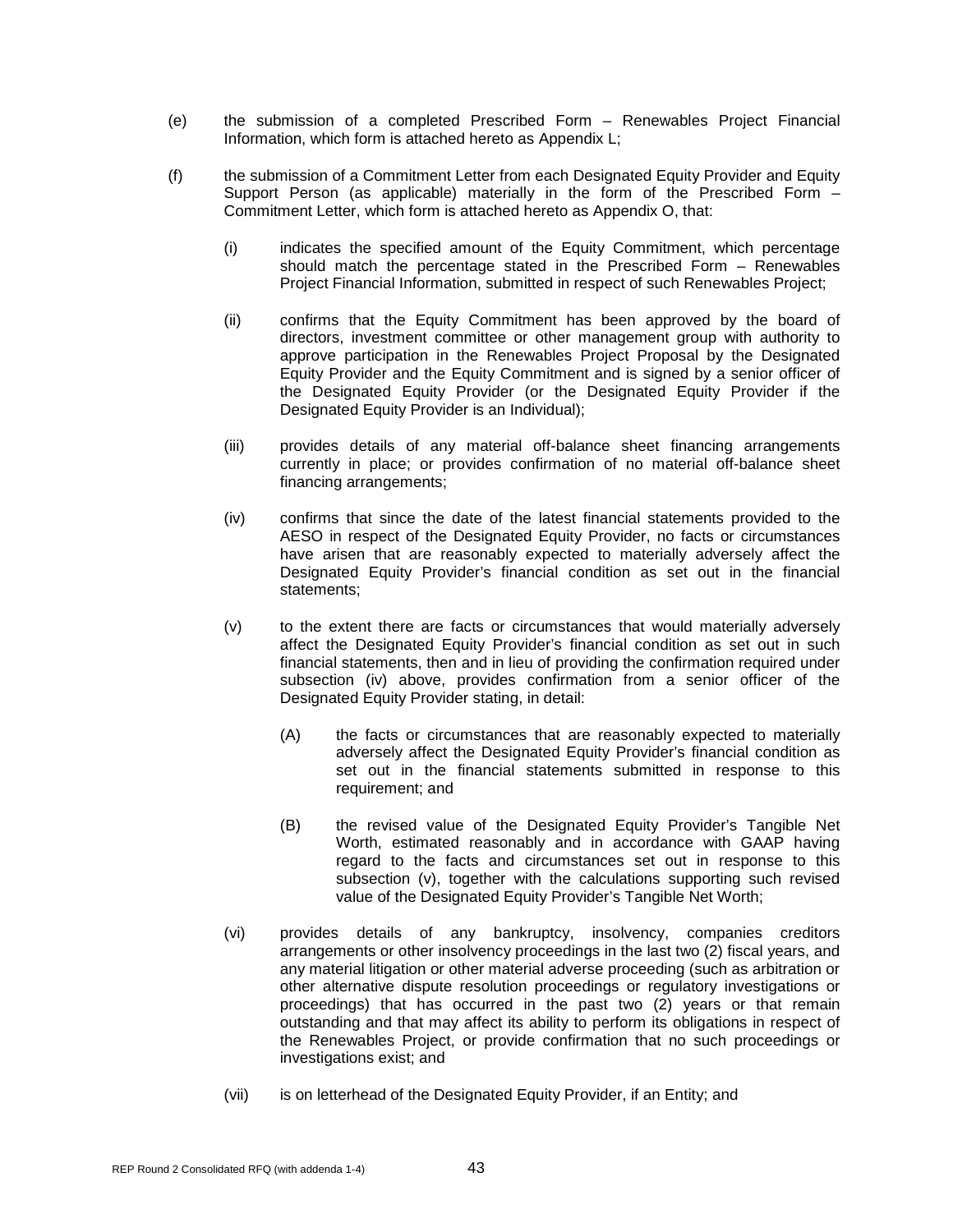(g) the submission of a financing plan, not exceeding two (2) pages in length, for the Delivery of the Renewables Project. The financing plan should reflect: the status of progress for securing each source of capital; specifics as to the source of debt financing (i.e.: bank/bond); descriptions of the execution risks associated with successfully delivering the planned financing; summaries of material risks to the financing plan (including interest rate and foreign exchange exposure, as applicable); and provide descriptions of the manners in which the financing is structured to address the material risks retained by the Renewables Project (the "**Financing Plan Narrative**").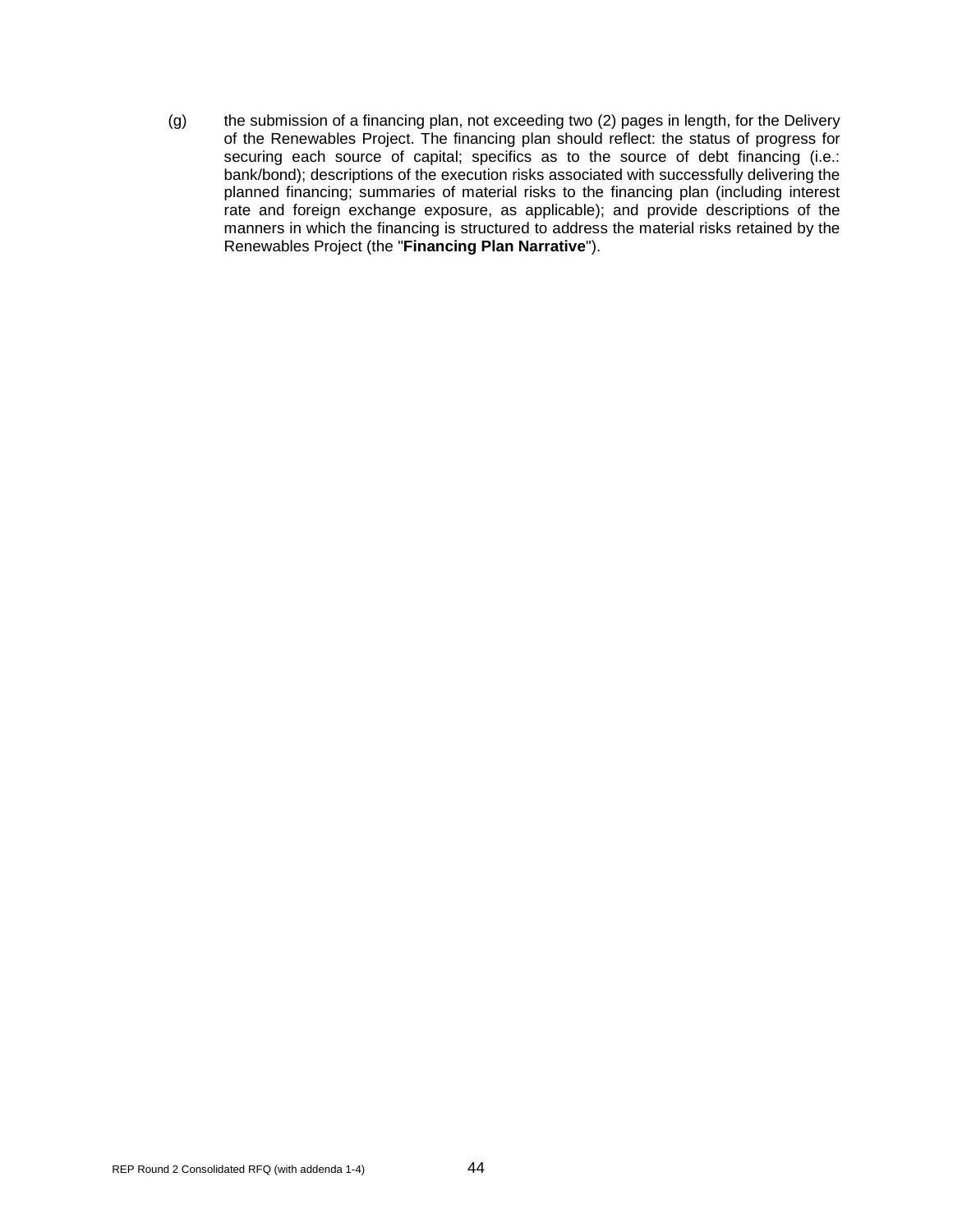# **4 QUALIFICATION SUBMISSION – TANGIBLE NET WORTH REQUIREMENTS**

The Qualification Submission must provide the AESO with assurance that each Designated Equity Provider has the Tangible Net Worth to support the Equity Commitment made by it for each and all of the Renewables Project Proposals in respect of which it is a Designated Equity Provider (the "**TNW Requirement**").

To satisfy the TNW Requirement, a Designated Equity Provider must have a Tangible Net Worth, calculated at the end of each of its last two (2) fiscal years and at the end of its most recently completed interim fiscal period (if interim financial statements are available), which in each instance is at least equal to a threshold amount calculated as follows:

• In respect of each Renewables Project Proposal contained in the Qualification Submission (which has not otherwise been Disqualified), an amount equal to:

# **CC \* EC \* \$200,000**

Where:

**CC** = the Contract Capacity of the applicable Renewables Project Proposal; and

**EC** = the Equity Commitment made by the Designated Equity Provider in respect of the applicable Renewables Project Proposal.

• In respect of the Qualification Submission, an amount equal to the aggregate of the amounts calculated in (a) above in respect of such Designated Equity Provider.

If the TNW of such Person is not at least equal to the threshold amount calculated above across all of the Renewables Project Proposals in respect of which it is a Designated Equity Provider, the AESO will Disqualify Renewables Project Proposals in respect of which such Person is a Designated Equity Provider, in order, in the priority (lowest to highest) provided by the Respondent, in the Priority for Evaluation, and following each such Disqualification, re-assess TNW with respect to the remaining applicable Renewables Project Proposals until TNW, as reassessed, is sufficient to support the remaining Renewables Project Proposals.

If a Designated Equity Provider stipulated in a Renewables Project Proposal requires the financial assistance or credit support of an Equity Support Person (including its parent, subsidiary, or other Affiliate) in order to be able to provide its Committed Equity for a Renewables Project, then such Equity Support Person, rather than the stipulated Designated Equity Provider, shall be considered to be the Designated Equity Provider for purposes of the TNW Requirement and this Section 4 of Part B, and the TNW Requirement and the submission requirements below will need to be satisfied with respect to such Equity Support Person and not for the stipulated Designated Equity Provider.

As part of the Qualification Submission, the Tangible Net Worth requirements of the Designated Equity Provider will be addressed by:

- (a) Submission of the Designated Equity Provider(s) audited (if available) financial statements for each of its last two (2) fiscal years for which financial statements have been issued.
- (b) Submission of the Designated Equity Provider's financial statements for its most recently completed interim fiscal period (audited if available) if issued, or a certificate of an officer of the Designated Equity Provider confirming that the Designated Equity Provider issues financial statements on an annual basis only, or a certificate of an officer of the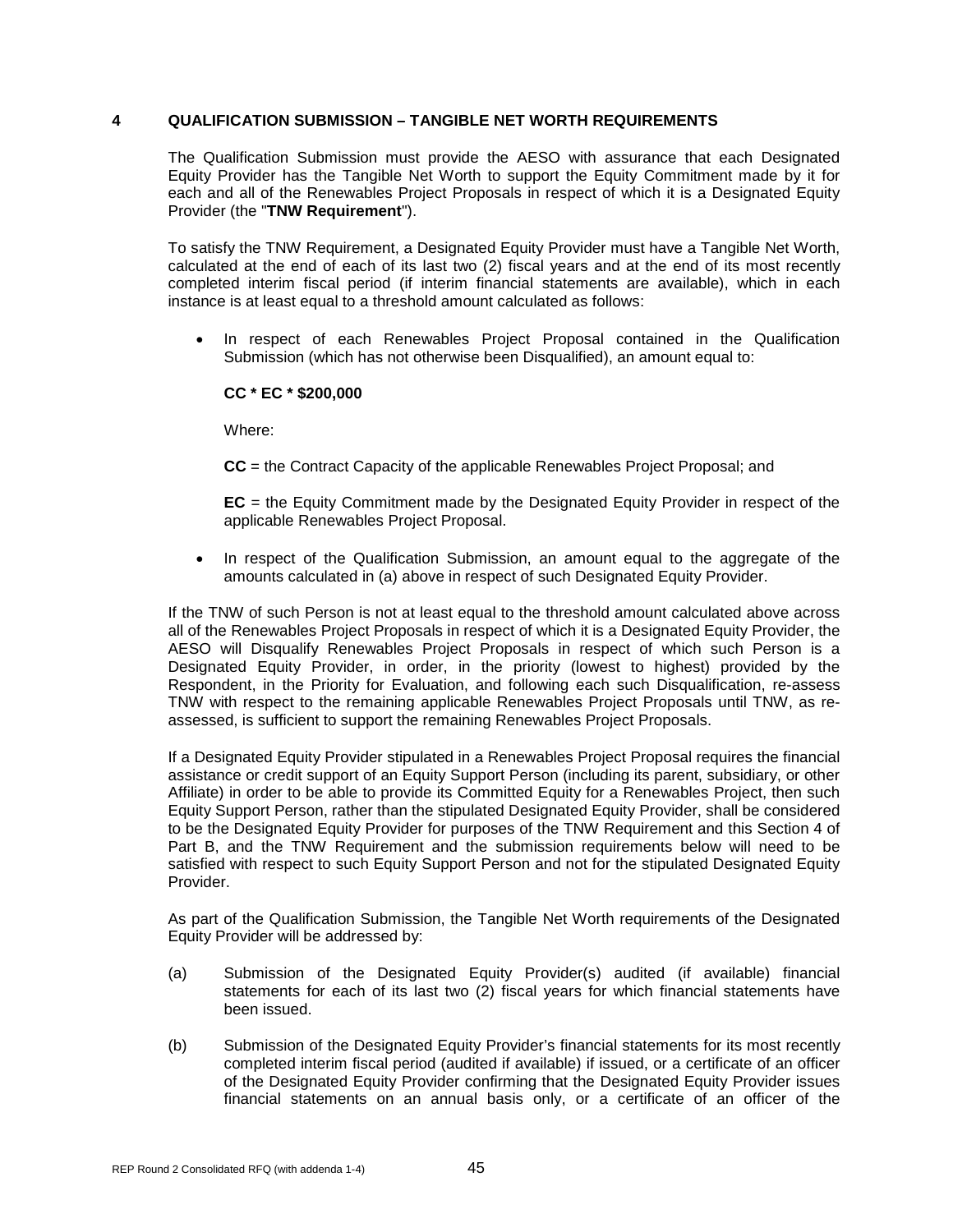Designated Equity Provider confirming that completed interim financial statements are not available at the Qualification Submission Deadline accompanied by an explanation as to why such interim financial statements are not available.

- (c) Specifying in the applicable Prescribed Forms Renewables Project Financial Information included in the Respondent's Qualification Submission, the TNW values of the Designated Equity Provider at the end of each of the last two fiscal years and, if applicable, the last interim fiscal period.
- (d) Submission of a summary outlining and describing the methodology / calculations ("**TNW Methodology**") used to determine the TNW of the Designated Equity Provider based on the information provided and in accordance with the definition of Tangible Net Worth. The summary must clearly explain the methodology used to link each applicable line item contained in the financial statements submitted with the TNW value of the Designated Equity Provider(s). To the extent that there are any relevant line items, including any assets or liabilities that are identified in the Financial Statements, which the Respondent believes should not be included in the Tangible Net Worth calculations, the summary must clearly identify those amounts and explain the rationale for excluding such amounts.
- (e) If any applicable line item contained in the financial statement submitted with the TNW value is not determined in accordance with GAAP, then as part of the TNW Methodology, such line item should be recalculated to be in accordance with GAAP and a reconciliation provided to support such recalculation.

If any of the financial statements provided in response to this requirement are not audited, then they must be submitted together with a statutory declaration of an officer of the Designated Equity Provider(s) (or the Designated Equity Provider itself, if it is an Individual) stating that such financial statements present fairly, in all material respects, the financial position of the party whose financial statements they are, prepared in conformity with GAAP.

The AESO may, in its sole and absolute discretion recalculate or reconsider TNW based on a calculation the AESO deems appropriate in a situation where the TNW Methodology submitted, having regard to the definition of Tangible Net Worth in Appendix A, appears, to the AESO, to calculate TNW incorrectly or inconsistently with the financial statements submitted.

If, at the RFP stage of the Competition, one or more of the Respondent's Designated Equity Providers or Equity Support Persons for a Renewables Project has experienced Adverse Facts or Circumstances since the date of the Qualification Submission, the Proponent will be required to provide the AESO with assurance that each such Designated Equity Provider and/or Equity Support Person continues to meet the applicable TNW Requirement, and in such circumstances, the AESO may recalculate or reconsider the TNW of such Designated Equity Providers or Equity Support Persons, all as will be further described and set out in the RFP.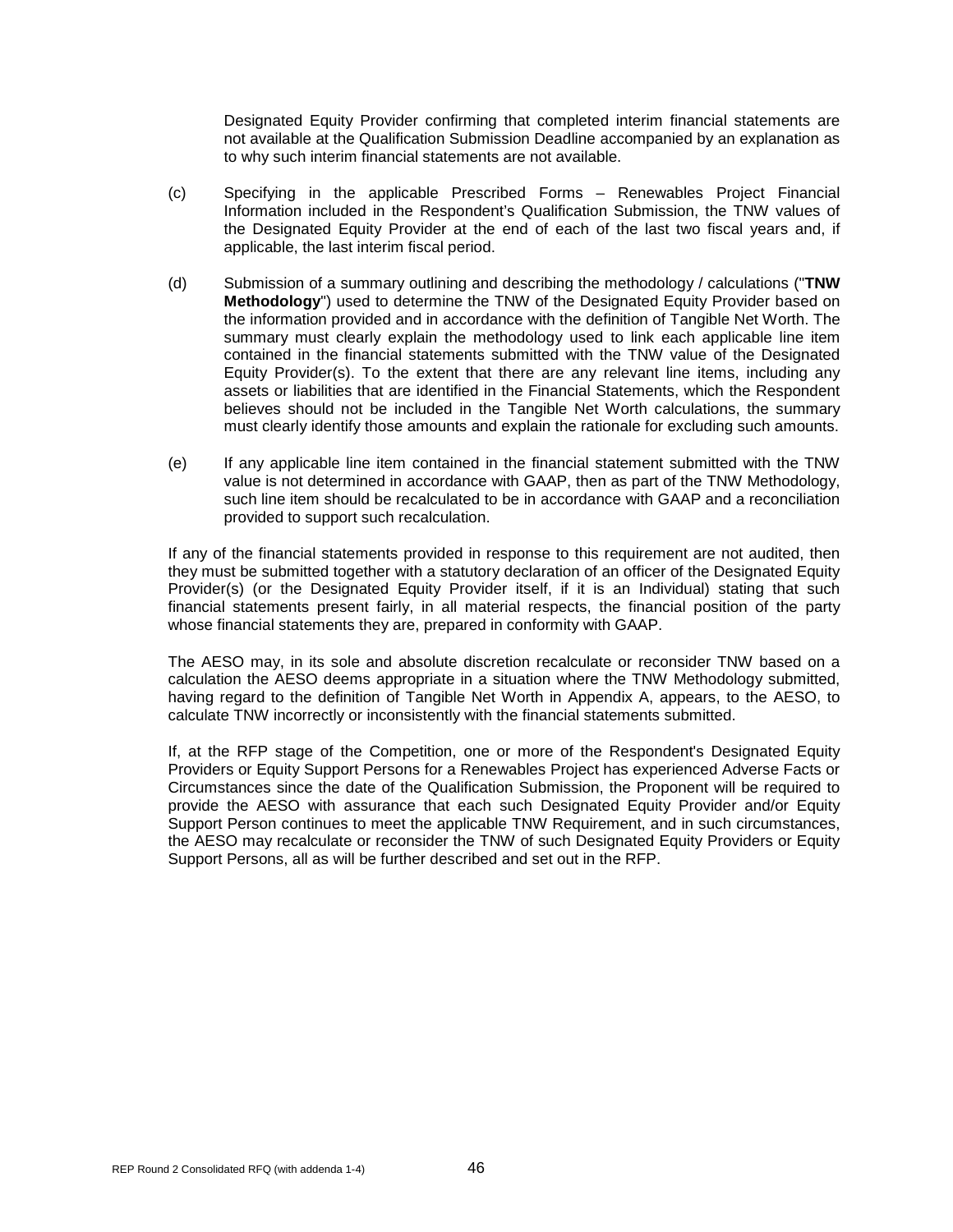# **AESO REP ROUND 2**

# **REQUEST FOR QUALIFICATIONS**

# **APPENDIX A**

# **GLOSSARY OF TERMS AND RFQ INTERPRETATION PROVISIONS**

# 1 **Glossary of Terms**

In addition to capitalized terms otherwise defined herein, in this RFQ each of the following capitalized terms (and their root terms and derivations) and acronyms has the meaning set out below corresponding to such term or acronym.

| <b>TERM OR ACRONYM</b>                | <b>MEANING</b>                                                                                                                                                                                                                                                                                                                                                                                                                                                                                                                                                                |
|---------------------------------------|-------------------------------------------------------------------------------------------------------------------------------------------------------------------------------------------------------------------------------------------------------------------------------------------------------------------------------------------------------------------------------------------------------------------------------------------------------------------------------------------------------------------------------------------------------------------------------|
| Addenda                               | Means the written documents expressly identified as addenda and<br>issued by the AESO pursuant to this RFQ and "Addendum" means<br>any one of such documents.                                                                                                                                                                                                                                                                                                                                                                                                                 |
| <b>Adverse Facts or Circumstances</b> | Means, in respect of a Designated Equity Provider or Equity Support<br>Person, that since the date of the applicable Qualification<br>Submission, facts or circumstances have arisen which are<br>reasonably expected to materially adversely affect its credit quality<br>or financial condition as set out in its financial statements as<br>provided in the Qualification Submission or which would require<br>such financial statements to be qualified or restated, or which should<br>be disclosed in order to keep such financial statements from being<br>misleading. |
| AESO and "ISO"                        | Has the meaning given the term "independent system operator" in<br>the EUA.                                                                                                                                                                                                                                                                                                                                                                                                                                                                                                   |
| Affiliate                             | Means, with respect to any Person, any other Person directly or<br>indirectly controlling, or directly or indirectly controlled by, or under<br>direct or indirect common control with, such Person.                                                                                                                                                                                                                                                                                                                                                                          |
| <b>AIES</b>                           | Has the meaning given the term "interconnected electric system" in<br>the EUA.                                                                                                                                                                                                                                                                                                                                                                                                                                                                                                |
| Appendix or Appendices                | Means each Appendix and all Appendices that form part of this RFQ<br>and includes each and all of them as submitted in a Qualification<br>Submission.                                                                                                                                                                                                                                                                                                                                                                                                                         |
| Approvals                             | Means all applicable provincial, municipal and federal permits and<br>approvals, in necessary form and substance, which if not obtained<br>would prohibit or prevent the Respondent carrying out all stages of<br>Project Delivery of the Renewables Project, or if not obtained when<br>anticipated could reasonably be expected to prevent the<br>Renewables Project from achieving Commercial Operation by the<br>Target COD.                                                                                                                                              |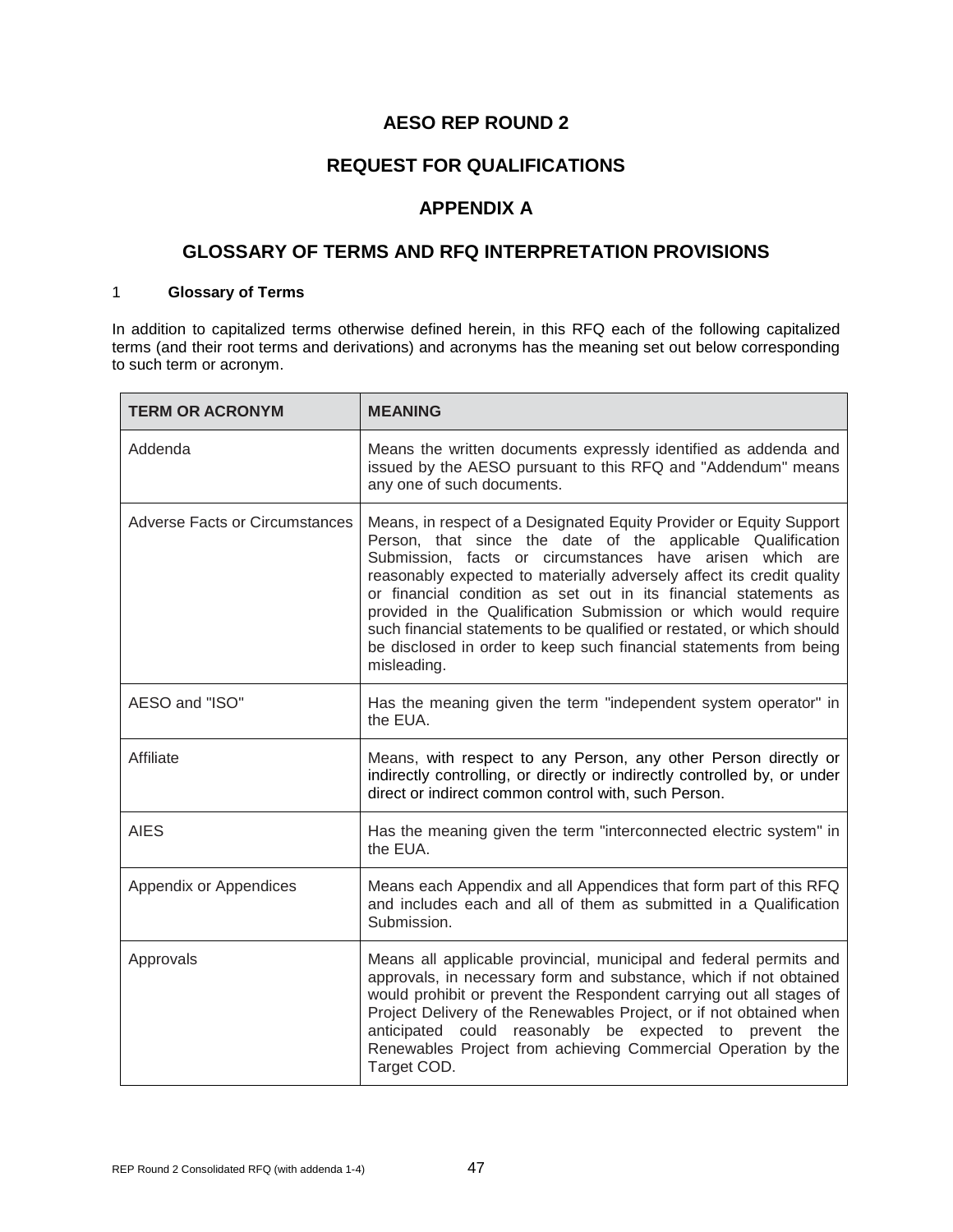| <b>TERM OR ACRONYM</b>                      | <b>MEANING</b>                                                                                                                                                                                                                                                                                                                                                                                                                                                                                 |
|---------------------------------------------|------------------------------------------------------------------------------------------------------------------------------------------------------------------------------------------------------------------------------------------------------------------------------------------------------------------------------------------------------------------------------------------------------------------------------------------------------------------------------------------------|
| <b>AUC</b>                                  | Means the Alberta Utilities Commission or its successor.                                                                                                                                                                                                                                                                                                                                                                                                                                       |
| <b>BAPA</b>                                 | Means the Bonfirehub Access and Participant Agreement between a<br>user of the REP Bonfirehub Site and the AESO.                                                                                                                                                                                                                                                                                                                                                                               |
| <b>Board</b>                                | Means the board of Members of the AESO.                                                                                                                                                                                                                                                                                                                                                                                                                                                        |
| <b>Business Day</b>                         | Means a day, other than a Saturday or Sunday, or a statutory<br>holiday recognized in Alberta.                                                                                                                                                                                                                                                                                                                                                                                                 |
| <b>Cancellation Notice</b>                  | Means a notice delivered to a Respondent by the AESO, through<br>the Bonfirehub Site, cancelling this RFQ.                                                                                                                                                                                                                                                                                                                                                                                     |
| <b>Capacity Factor</b>                      | Means the expected annual production of Electricity from a<br>Renewables Project measured at or connected to the Connection<br>Point calculated in MWh per year and expressed as a percentage of<br>maximum annual production of Electricity from such<br>the<br>Renewables Project, where such maximum annual production is the<br>calculated to be the result of the Contract Capacity of the<br>Renewables Project multiplied by the number of hours in a year<br>which is not a leap year. |
| Change                                      | Means, in respect of a Respondent or a Respondent Team, a<br>redesignation, modification, removal, reorganization, addition,<br>substitution or change to such Respondent or Respondent Team<br>and includes any Change in Control of an Entity that is part of the<br>Respondent Team, and "Changed" shall have a corresponding<br>meaning.                                                                                                                                                   |
| Change in Control                           | Means, with respect to any Person, that Control of such Person has<br>changed to a Person(s) which is not its Affiliate.                                                                                                                                                                                                                                                                                                                                                                       |
| Claim                                       | Means any claim, demand, suit, action, or cause of action, whether<br>arising in contract, tort or otherwise, and all costs and expenses<br>relating thereto.                                                                                                                                                                                                                                                                                                                                  |
| Clarification                               | Means the response of a Respondent to a Request for Clarification.                                                                                                                                                                                                                                                                                                                                                                                                                             |
| <b>Commencement of Construction</b>         | Means<br>the<br>deemed<br>commencement<br>construction<br>of<br>οf<br>a<br>Renewables Project pursuant to Section 2.2(d) of the draft RESA<br>attached hereto as Appendix M.                                                                                                                                                                                                                                                                                                                   |
| <b>Commercial Operation</b>                 | Means the deemed commercial operation of a Renewables Project<br>pursuant to Section 2.6(a) of the draft RESA attached hereto as<br>Appendix M.                                                                                                                                                                                                                                                                                                                                                |
| <b>Commercial Operation Date and</b><br>COD | Means the date on which Commercial Operation is achieved.                                                                                                                                                                                                                                                                                                                                                                                                                                      |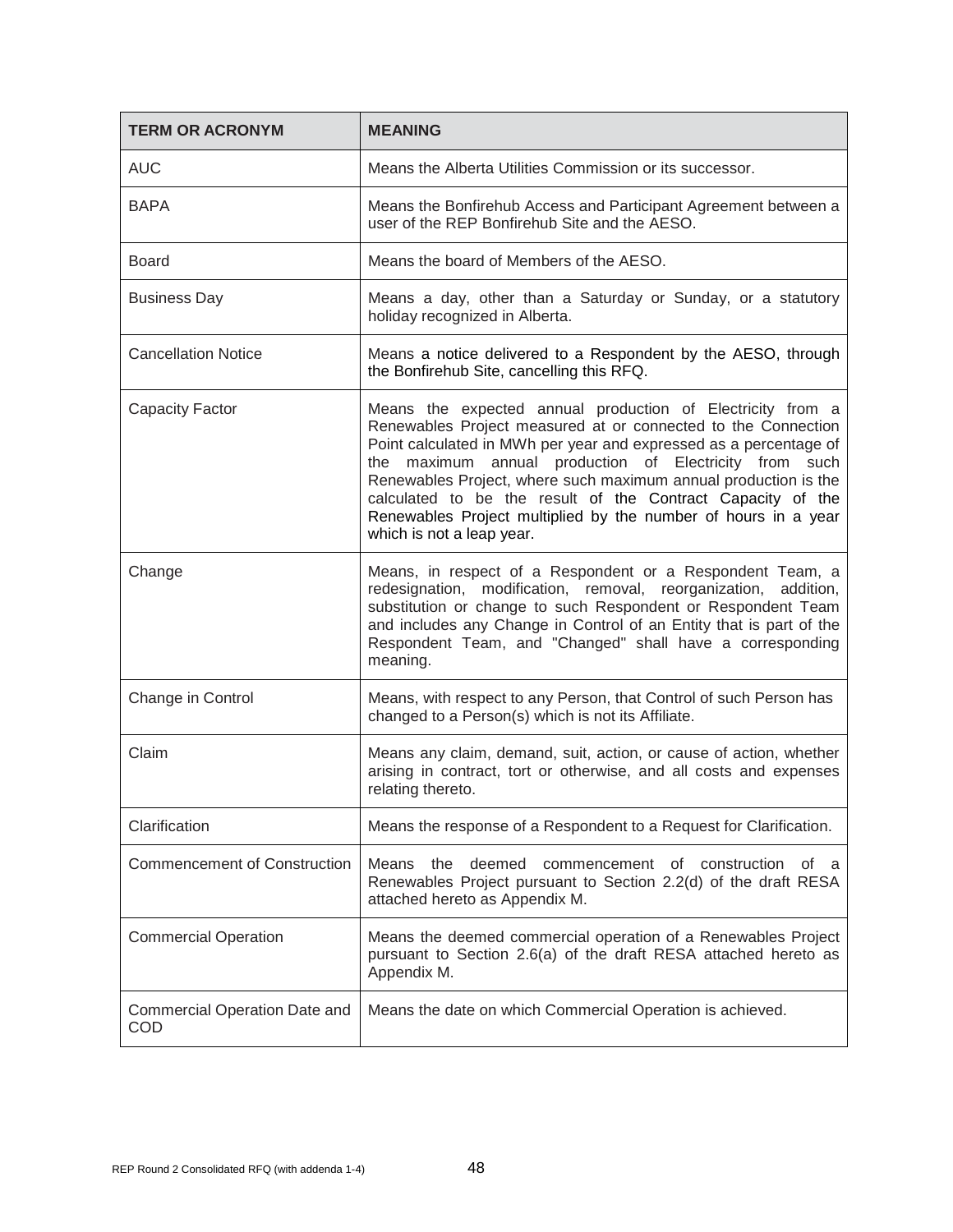| <b>TERM OR ACRONYM</b>       | <b>MEANING</b>                                                                                                                                                                                                                                                                                                                                                                                                                                                                                                                                                                                                                                                                                                                                                                                                                                                     |
|------------------------------|--------------------------------------------------------------------------------------------------------------------------------------------------------------------------------------------------------------------------------------------------------------------------------------------------------------------------------------------------------------------------------------------------------------------------------------------------------------------------------------------------------------------------------------------------------------------------------------------------------------------------------------------------------------------------------------------------------------------------------------------------------------------------------------------------------------------------------------------------------------------|
| <b>Commitment Letter</b>     | Means a letter of intent from a Designated Equity Provider or Equity<br>Support Person to the AESO committing to provide its Committed<br>Equity portion of Total Equity required for the Renewables Project,<br>substantially in the form set out in Appendix O.                                                                                                                                                                                                                                                                                                                                                                                                                                                                                                                                                                                                  |
| <b>Committed Equity</b>      | Committed Equity means that portion of the Total Equity of a<br>Renewables Project, expressed in dollars, which a Designated<br>Equity Provider intends to provide. For clarity, the total of all<br>Committed Equity is equal to the total of all Designated Equity.                                                                                                                                                                                                                                                                                                                                                                                                                                                                                                                                                                                              |
| <b>Common Interest Lands</b> | Means lands forming part of the Site upon which components of the<br>Renewables Project, other than Generating Equipment, are to be<br>located, which lands are held by the Respondent or any Respondent<br>Team Member (as lessee, sub-lessee, or optionee) for purposes of<br>such Renewables Project pursuant to a lease, sub-lease, or<br>option/agreement to lease or sublease from the Respondent or from<br>the same or another Respondent Team Member (as lessor, sub-<br>lessor or optionor, and in in circumstances where such lessor's, sub-<br>lessor's, or optionor's interest in such lands are held by it in<br>connection with a different Renewables Project, but do not form part<br>of the Site for such project).                                                                                                                              |
| Common Ownership             | Is a reference to participation by a Person as a Control Group<br>Member of more than one Respondent.                                                                                                                                                                                                                                                                                                                                                                                                                                                                                                                                                                                                                                                                                                                                                              |
| <b>Comparable Facility</b>   | Has the meaning given that term in Section 3.7(a) of Part B.                                                                                                                                                                                                                                                                                                                                                                                                                                                                                                                                                                                                                                                                                                                                                                                                       |
| Competition                  | Means the stages and procedures, including the REOI, this RFQ<br>and, if applicable the RFP, consultations and information sessions<br>that make up the AESO's process for REP Round 2, which process<br>will end upon Counterparties entering into RESAs with the AESO.                                                                                                                                                                                                                                                                                                                                                                                                                                                                                                                                                                                           |
| Conflict of Interest         | Means: (i) the inclusion in any Respondent Team of a Restricted<br>Party, and (ii) any situation or circumstance where, in relation to this<br>RFQ or the Competition, the Respondent engages in conduct,<br>directly or indirectly, that may give it an unfair advantage, including:<br>(a) having access to information in the preparation of its<br>Qualification Submission that is confidential to the AESO or the<br>Government of Alberta and not available to other Respondents;<br>(b) communicating with any official or representative of the AESO or<br>the Government of Alberta with a view to influencing preferred<br>treatment in this RFQ process; or (c) engaging in conduct that<br>compromises or could be seen to compromise the integrity of a fair<br>and transparent Competition or render the Competition non-<br>competitive or unfair. |
| <b>Connection Point</b>      | Means the high voltage side of the electrical point of connection<br>between the Renewables Project and a Distribution System or the<br>Transmission System where Electricity is injected into a Distribution<br>System or the Transmission System (as applicable).                                                                                                                                                                                                                                                                                                                                                                                                                                                                                                                                                                                                |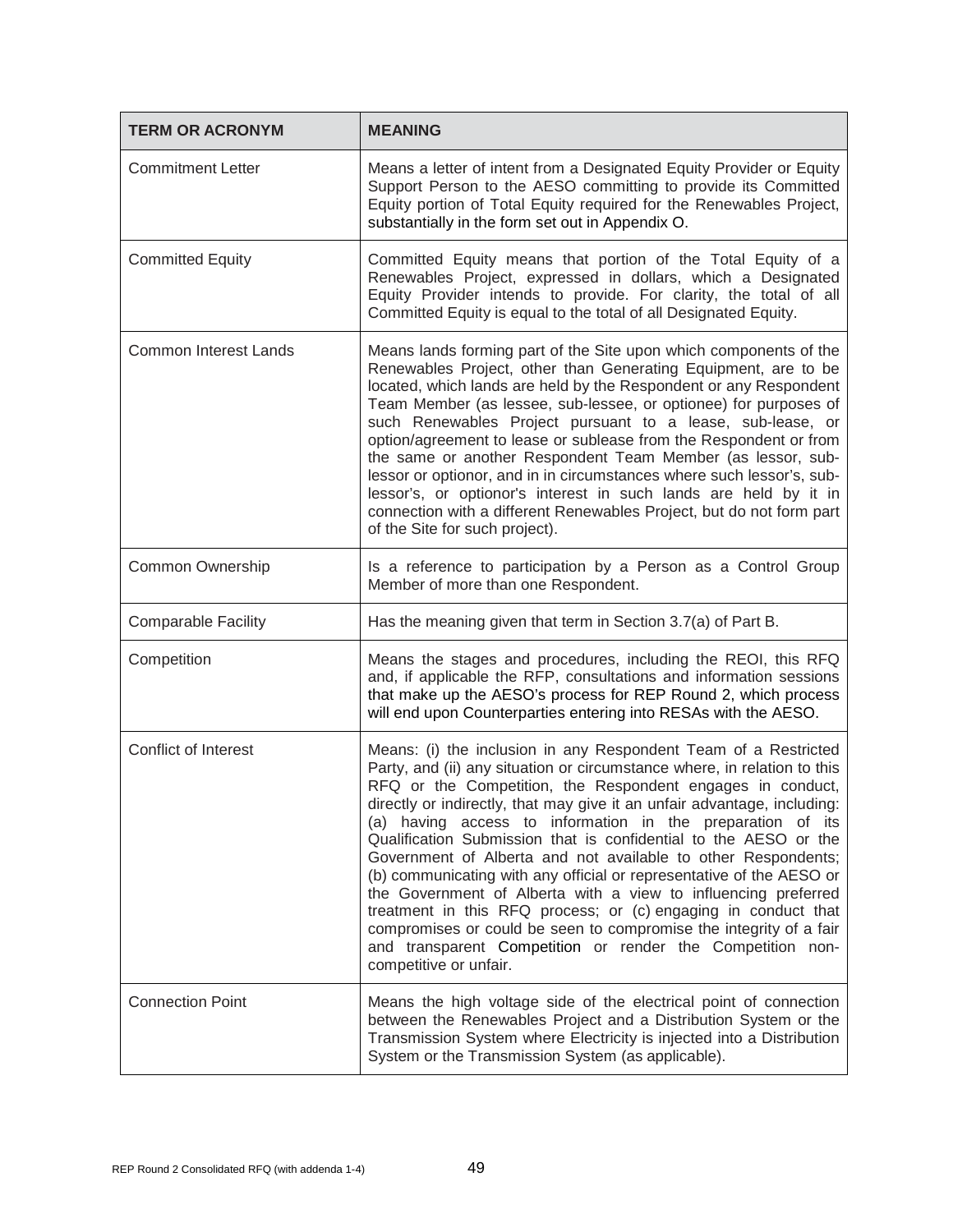| <b>TERM OR ACRONYM</b>      | <b>MEANING</b>                                                                                                                                                                                                                                                                                                                                                                                                                                                                                                                                                                            |
|-----------------------------|-------------------------------------------------------------------------------------------------------------------------------------------------------------------------------------------------------------------------------------------------------------------------------------------------------------------------------------------------------------------------------------------------------------------------------------------------------------------------------------------------------------------------------------------------------------------------------------------|
| Construction                | Means the stage of Project Delivery which entails engineering,<br>construction, installation, testing, start-up and commissioning of<br>Comparable Facilities.                                                                                                                                                                                                                                                                                                                                                                                                                            |
| <b>Contract Capacity</b>    | Means with respect to a Renewables Project identified in a<br>Renewables Project Proposal, other than a solar Renewables<br>Project, the aggregate Nameplate Capacities of all generating units<br>forming part thereof, and means in respect of a solar Renewables<br>Project, the Nameplate Capacity of such Renewables Project.                                                                                                                                                                                                                                                        |
| Control                     | Means, with respect to any Person at any time, the possession,<br>directly or indirectly, of the power to either (i) elect a majority of the<br>directors of that Person, or (ii) direct or cause the direction of the<br>management or policies of that Person whether through ownership<br>of securities or partnership or other ownership interests, by contract<br>or otherwise; and includes, with correlative meanings, the terms<br>"controlling", "controlled by" and "under common control with".                                                                                |
| <b>Control Group Member</b> | Means in respect of a Respondent: (i) the Respondent, (ii) the<br>Counterparty in respect of each Renewables Project Proposal of the<br>Respondent and each Person that does or will own fifty percent<br>(50%) or more of the ownership interest in or will Control such<br>Counterparty, (iii) the Project Team Lead for each Renewables<br>Project Proposal of the Respondent, (iv) the Designated Equity<br>Provider(s) and Equity Support Person(s) for each Renewables<br>Project Proposal of the Respondent, and (v) each Person which is<br>an Affiliate of any of the foregoing. |
| Corporation                 | Means any corporation, company or other body corporate<br>howsoever formed or incorporated.                                                                                                                                                                                                                                                                                                                                                                                                                                                                                               |
| Counterparty                | Means a Selected Proponent, if an SPV, or the SPV of a Selected<br>Proponent which executes a RESA.                                                                                                                                                                                                                                                                                                                                                                                                                                                                                       |
| Debt                        | Means in respect of a Renewables Project, the estimate of all funds<br>to be borrowed by the Counterparty to finance the Renewables<br>Project, but excludes all borrowed funds provided by shareholders<br>or other owners of the Counterparty and the Affiliates of any of<br>them.                                                                                                                                                                                                                                                                                                     |
| <b>Delivery</b>             | Means as regards a Renewables Project in a Renewables Project<br>Proposal all of the stages of development, financing, construction,<br>operation and maintenance of such Renewables Project; and for<br>purposes of the foregoing, each such stage shall draw its meaning,<br>mutatis mutandis, from the terms, Development, Financing,<br>Construction, and Operation and Maintenance.                                                                                                                                                                                                  |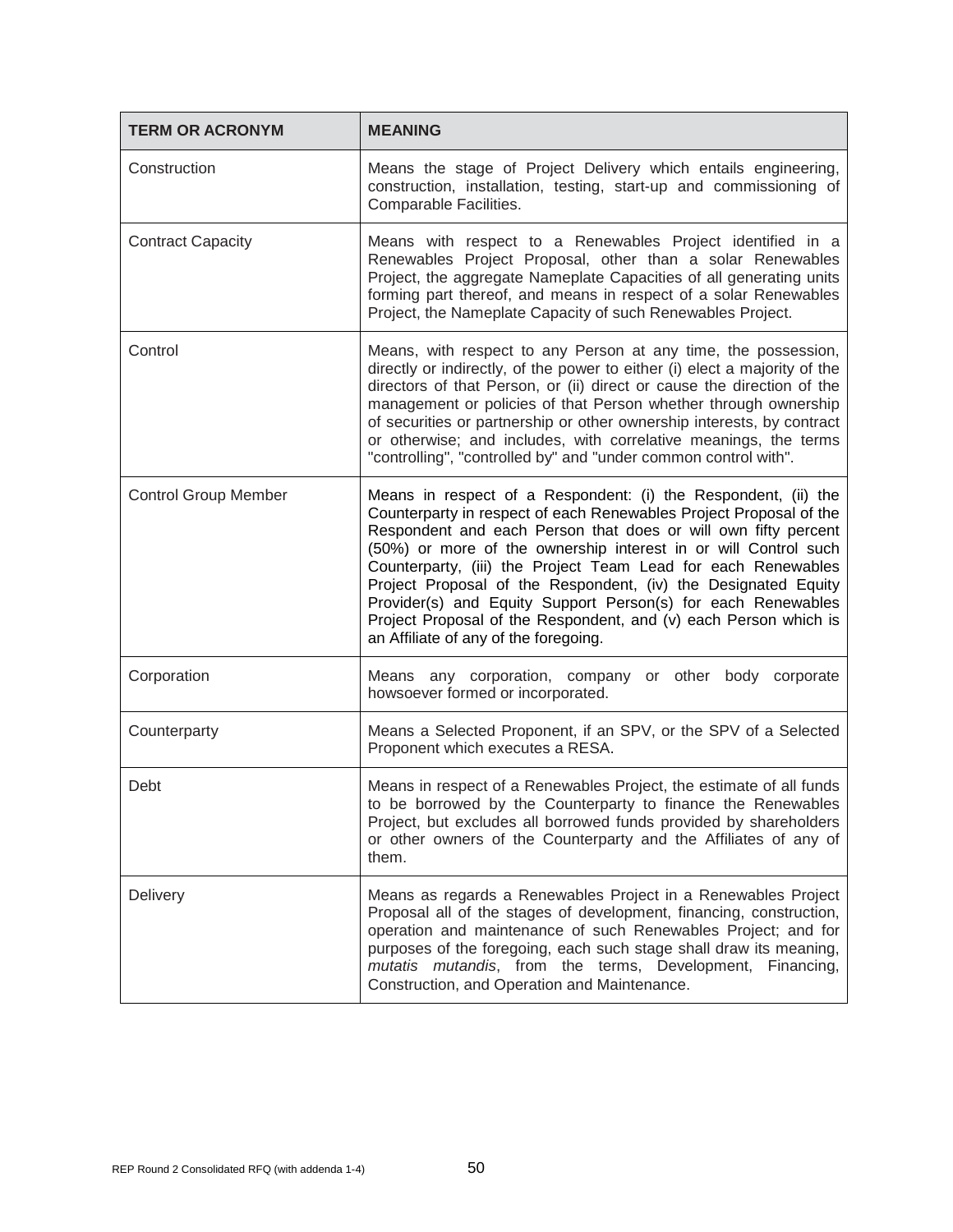| <b>TERM OR ACRONYM</b>                            | <b>MEANING</b>                                                                                                                                                                                                                                                                                                                                                                                                                                                                                                                                |
|---------------------------------------------------|-----------------------------------------------------------------------------------------------------------------------------------------------------------------------------------------------------------------------------------------------------------------------------------------------------------------------------------------------------------------------------------------------------------------------------------------------------------------------------------------------------------------------------------------------|
| <b>Delivery Address</b>                           | Means:<br>Alberta Electric System Operator<br><b>Calgary Place</b><br>2500, 330 - 5th Ave SW<br>Calgary, AB T2P 0L4                                                                                                                                                                                                                                                                                                                                                                                                                           |
| <b>Designated Equity</b>                          | Means in respect of a Renewables Project, 51% of the Total Equity<br>required for such Renewables Project.                                                                                                                                                                                                                                                                                                                                                                                                                                    |
| Designated Equity Provider and<br><b>DEP</b>      | Means, in respect of a Renewables Project Proposal, the sole equity<br>provider to the Renewables Project, or if more than one equity<br>provider, then each and all, as the context allows, those equity<br>providers to the Renewables Project who, in aggregate, have<br>committed to provide the Designated Equity for the Renewables<br>Project, and are stipulated as such by the Respondent in its<br>Qualification Submission; but means also, if the context requires the<br>Equity Support Person of a Designated Equity Provider.  |
| Development                                       | Means, the stage of Project Delivery which entailed project<br>conceptualization, development, planning, engaging in community,<br>municipal and other consultations, undertaking stakeholder<br>engagement, obtaining Site Control, obtaining Approvals and the<br>other development activities necessary for Construction and<br>Operation of Comparable Facilities.                                                                                                                                                                        |
| Disqualification or Disqualified or<br>Disqualify | Means the exclusion by the AESO of a Proponent, Respondent,<br>Qualification Submission or Renewables Project Proposal (as the<br>context requires) from, or from further participation in, the<br>Competition.                                                                                                                                                                                                                                                                                                                               |
| <b>Distribution Entity</b>                        | Means the owner or operator of a Distribution System including a<br>rural electrification association which has an approved service area<br>under the Hydro and Electric Energy Act (Alberta).                                                                                                                                                                                                                                                                                                                                                |
| <b>Distribution System</b>                        | Means the distribution system of a Distribution Entity with a service<br>area established under the Hydro and Electric Energy Act (Alberta)<br>and includes any structures, equipment or other things used for that<br>purpose.                                                                                                                                                                                                                                                                                                               |
| Dollar, dollar or \$                              | Means Canadian currency unless otherwise specifically set out to<br>the contrary.                                                                                                                                                                                                                                                                                                                                                                                                                                                             |
| <b>Economic Interest</b>                          | Means, with respect to any Person other than an Individual, the right<br>to receive or the opportunity to participate in any payments arising<br>out of or return from, and an exposure to a loss or a risk of loss by,<br>the business activities of such Person, by means, directly or<br>indirectly, of an equity interest in a Corporation, limited partnership<br>interest in a limited partnership, partnership interest in a partnership,<br>or, in the sole and absolute discretion of the AESO, other similar<br>ownership interest. |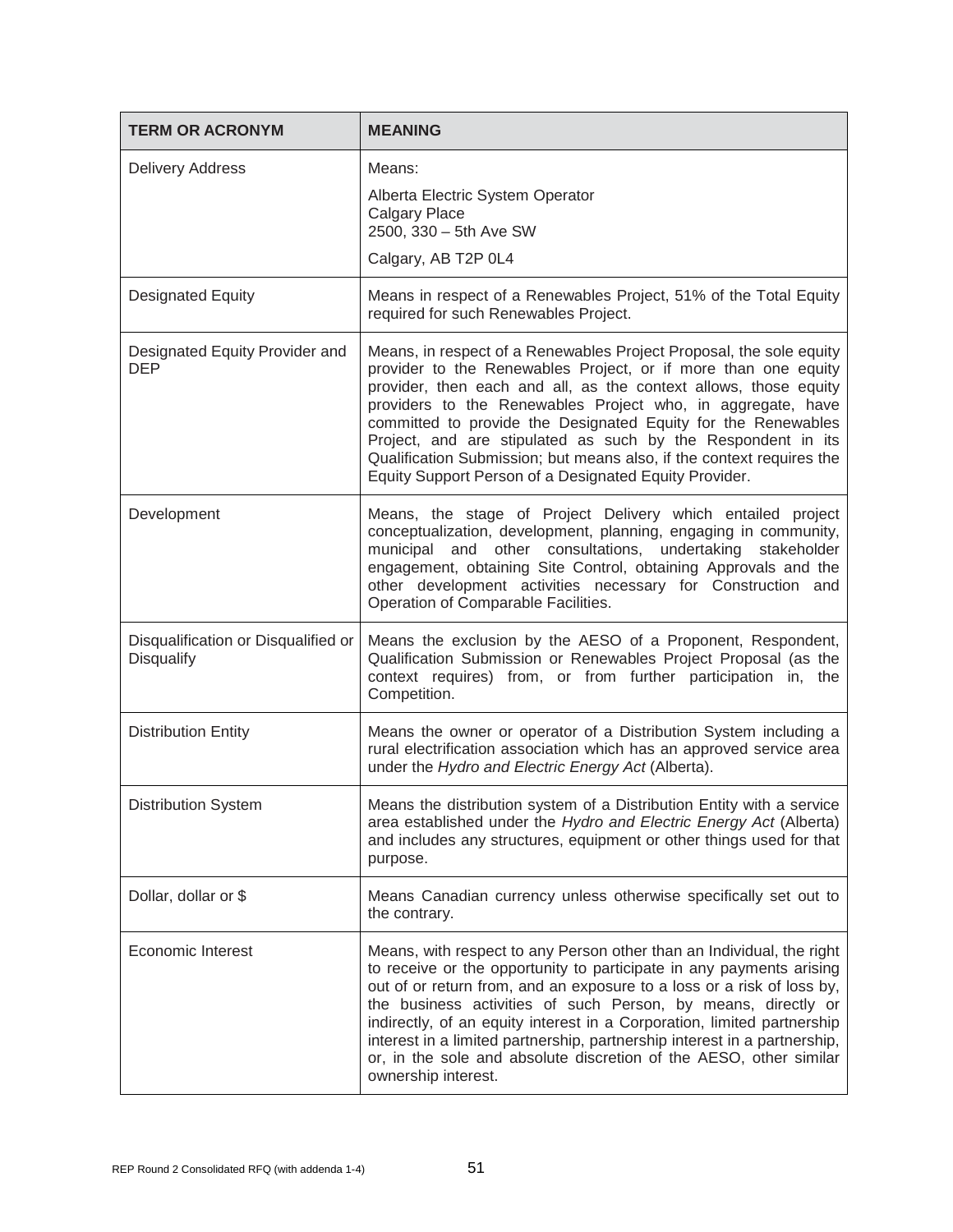| <b>TERM OR ACRONYM</b>             | <b>MEANING</b>                                                                                                                                                                                                                                                                                                                                                                                                                                                     |
|------------------------------------|--------------------------------------------------------------------------------------------------------------------------------------------------------------------------------------------------------------------------------------------------------------------------------------------------------------------------------------------------------------------------------------------------------------------------------------------------------------------|
| Electricity                        | Has the meaning given the term "electricity" in the EUA.                                                                                                                                                                                                                                                                                                                                                                                                           |
| <b>Eligibility Criteria</b>        | Has the meaning given such term in Section 3.1 of Part B.                                                                                                                                                                                                                                                                                                                                                                                                          |
| Enquiry                            | Means a request by a Respondent to the AESO for information or<br>clarification.                                                                                                                                                                                                                                                                                                                                                                                   |
| Entity                             | Means a Corporation or Unincorporated Association.                                                                                                                                                                                                                                                                                                                                                                                                                 |
| <b>Equity Commitment</b>           | Means in respect of a Designated Equity Provider and a<br>Renewables Project Proposal, the portion of the Designated Equity,<br>expressed as a percentage of the Designated Equity, which such<br>Designated Equity Provider intends to provide for the Renewables<br>Project.                                                                                                                                                                                     |
| <b>Equity Support</b>              | Means financial assistance or credit support provided by a Person to<br>or in favour of a Designated Equity Provider.                                                                                                                                                                                                                                                                                                                                              |
| <b>Equity Support Person</b>       | Means a Person providing Equity Support to a Designated Equity<br>Provider.                                                                                                                                                                                                                                                                                                                                                                                        |
| <b>EUA</b>                         | Means the Electric Utilities Act (Alberta).                                                                                                                                                                                                                                                                                                                                                                                                                        |
| <b>Excluded Purposes</b>           | Has the meaning given to that term in Section 5.5 of Part A.                                                                                                                                                                                                                                                                                                                                                                                                       |
| <b>Existing Renewable Facility</b> | Means a Renewable Generating Facility with commercially<br>operational Generating Equipment which is connected to the AIES<br>or to facilities owned by an industrial customer, and for greater<br>certainty a Renewable Generating Facility will be deemed to have<br>commercially operational Generating Equipment if, at any time, it<br>has generated Renewable Electricity and received Power Pool<br>revenues in the previous one hundred eighty (180) days. |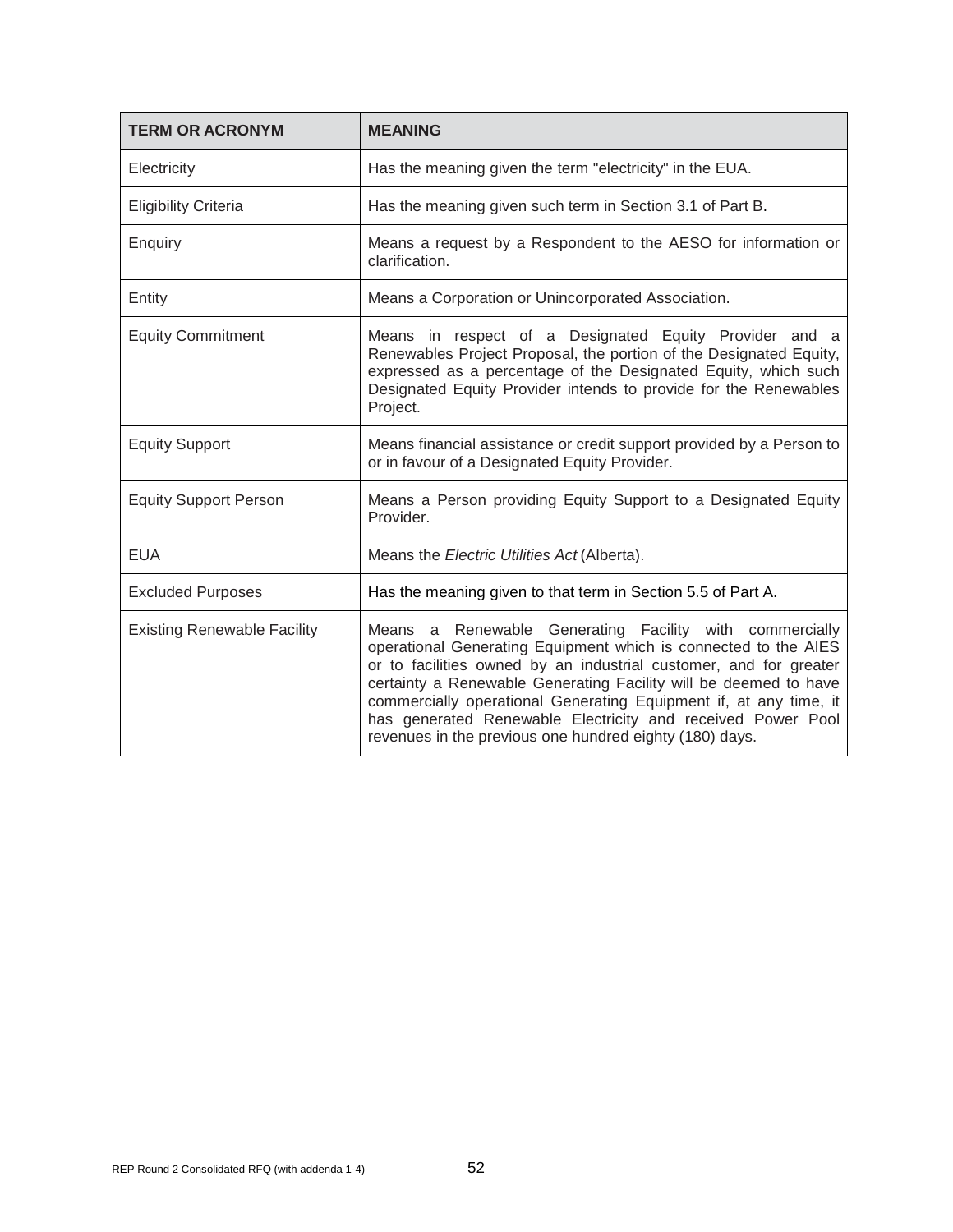| <b>TERM OR ACRONYM</b>                                                | <b>MEANING</b>                                                                                                                                                                                                                                                                               |
|-----------------------------------------------------------------------|----------------------------------------------------------------------------------------------------------------------------------------------------------------------------------------------------------------------------------------------------------------------------------------------|
| Expansion                                                             | Means, in respect of a Renewables Project Proposal, the addition of<br>new Generating Equipment to an Existing Renewable Facility which:                                                                                                                                                     |
|                                                                       | (a) is not intended to replace any Generating Equipment that<br>operates at the Existing Renewable Facility or has operated at<br>the Existing Renewable Facility at any time since September 1,<br>2017;                                                                                    |
|                                                                       | generates Electricity output in addition to the Electricity output<br>(b)<br>of other Generating Equipment that operates or operated at the<br><b>Existing Renewable Facility;</b>                                                                                                           |
|                                                                       | does not include any of the Electricity generating capacity<br>(c)<br>available from the Existing Renewable Facility;                                                                                                                                                                        |
|                                                                       | has separate revenue class meters that conform with the<br>(d)<br>requirements of the draft RESA attached as Appendix M<br>(including Section 2.4 thereof) and are dedicated to measuring<br>the electrical output of the added Generating Equipment and<br>that are accessible to the AESO; |
|                                                                       | has a design life equal to or greater than the Term.<br>(e)                                                                                                                                                                                                                                  |
| <b>Fairness Advisor</b>                                               | Means the Person who is retained by the AESO to provide:<br>(a) assurance that the evaluation process is fair and transparent,<br>and (b) a written report attesting that the Competition was<br>conducted in a fair and transparent manner.                                                 |
| <b>Financial Strength and Equity</b><br><b>Commitment Requirement</b> | Has the meaning given such term in Section 3.8 of Part B.                                                                                                                                                                                                                                    |
| Financing                                                             | Means, as regards a Comparable Facility, arranging project<br>financing (in respect of both debt and equity), bank financing or<br>balance sheet financing sufficient to complete Construction of such<br>Comparable Facility.                                                               |
| <b>Financing Plan Narrative</b>                                       | Has the meaning given such term in Section 3.8(g) of Part B.                                                                                                                                                                                                                                 |
| <b>First Nation</b>                                                   | Means "band" as defined in the Indian Act (Canada).                                                                                                                                                                                                                                          |
| <b>First Nation Land</b>                                              | Means land situated within the geographic boundaries of a<br>"reserve", as such term is defined in the Indian Act (Canada).                                                                                                                                                                  |
| <b>First Nation Land Designation</b>                                  | Means, in respect of any First Nation Land, that such land has been<br>designated for lease by the applicable First Nation under Section<br>38(2) of the Indian Act (Canada).                                                                                                                |
| <b>FOIP</b>                                                           | Has the meaning given such term in Section 5.7 of Part A.                                                                                                                                                                                                                                    |
| Forgone TC Energy                                                     | Means the notional amount of Electricity, expressed in MWhs, that<br>would have been generated and delivered by a Renewables Project<br>when it is synchronized to the AIES but for the issuance of a<br>transmission constraint directive issued by the AESO.                               |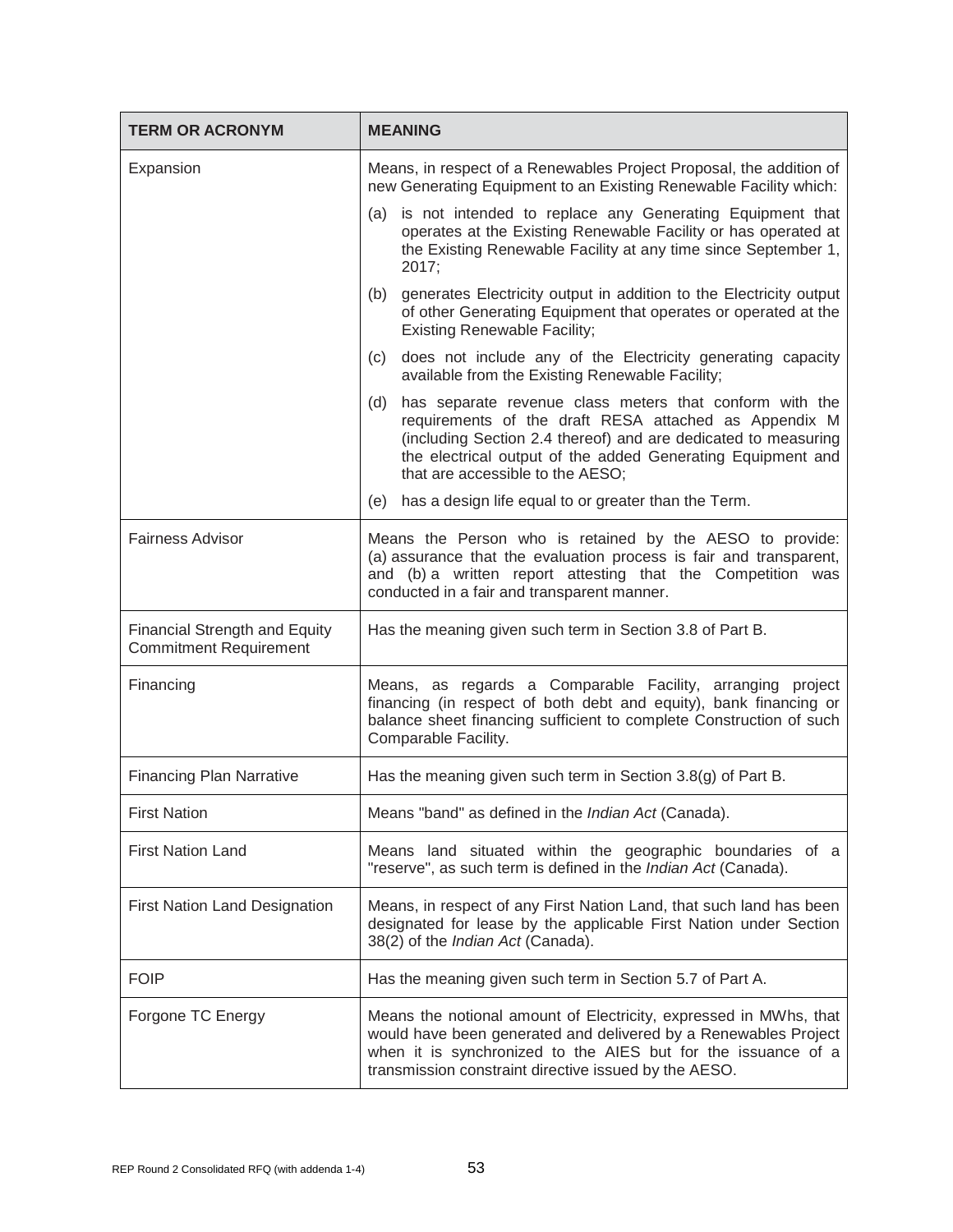| <b>TERM OR ACRONYM</b>                  | <b>MEANING</b>                                                                                                                                                                                                                                                                                                                                                                                                                                                                                                                |
|-----------------------------------------|-------------------------------------------------------------------------------------------------------------------------------------------------------------------------------------------------------------------------------------------------------------------------------------------------------------------------------------------------------------------------------------------------------------------------------------------------------------------------------------------------------------------------------|
| <b>GAAP</b>                             | Means Canadian generally accepted accounting principles<br>(including International Financial Reporting Standards, Accounting<br>Standards for Private Enterprises, Public Sector Accounting<br>Standards, and Accounting Standards for Pension Plans) or U.S.<br>generally accepted accounting principles ("US GAAP") or<br>International Financial Reporting Standards.                                                                                                                                                     |
| <b>Generating Equipment</b>             | Means generating units and equipment used by a Renewable<br>Generating Facility in the generation of Electricity, such as wind<br>turbines, solar (PV) modules, hydroelectric turbines, biomass-fired<br>boilers and generating sets for the combustion of biogas or landfill<br>gas, but does not include transformers or other equipment used to<br>collect, transform or transmit such Electricity.                                                                                                                        |
| <b>Generation Facility</b>              | Means a non-renewable generating facility<br>or Renewable<br>Generating Facility.                                                                                                                                                                                                                                                                                                                                                                                                                                             |
| Glossary of Terms                       | Means this Glossary of Terms appended as Appendix A to, and<br>forming part of, this RFQ.                                                                                                                                                                                                                                                                                                                                                                                                                                     |
| Government of Alberta                   | Means Her Majesty the Queen in Right of Alberta.                                                                                                                                                                                                                                                                                                                                                                                                                                                                              |
| Governmental Authority                  | Means any federal, provincial, regional, municipal or local<br>government, parliament or legislature, or any regulatory authority,<br>agency, organization, tribunal, commission, board, department or<br>political or other subdivision of any such government, parliament or<br>legislature, or any court or other law, regulation or rule-making<br>entity, having jurisdiction in the relevant circumstances, including the<br>AUC, the AESO; and any Person acting under the authority of any<br>Governmental Authority. |
| <b>GST</b>                              | Means the goods and services tax provided for in Part IX of the<br>Excise Tax Act (Canada).                                                                                                                                                                                                                                                                                                                                                                                                                                   |
| Incentive Program                       | Has the meaning given such term "Incentive Program" in the draft<br>RESA attached as Appendix M.                                                                                                                                                                                                                                                                                                                                                                                                                              |
| Indigenous Land                         | Means land which is First Nation Land or Métis Land.                                                                                                                                                                                                                                                                                                                                                                                                                                                                          |
| Indigenous Participation<br>Requirement | Means the requirement that not less than twenty-five percent (25%)<br>of the Economic Interest in respect of the applicable SPV is held by<br>one or more Qualifying Indigenous Communities or Qualifying<br>Indigenous Entities.                                                                                                                                                                                                                                                                                             |
| Individual                              | Means a natural person, but does not include a natural person in his<br>or her capacity as trustee, executor, administrator or other legal<br>representative.                                                                                                                                                                                                                                                                                                                                                                 |
| <b>ISO Rules</b>                        | Means the ISO rules which are promulgated pursuant to the EUA.                                                                                                                                                                                                                                                                                                                                                                                                                                                                |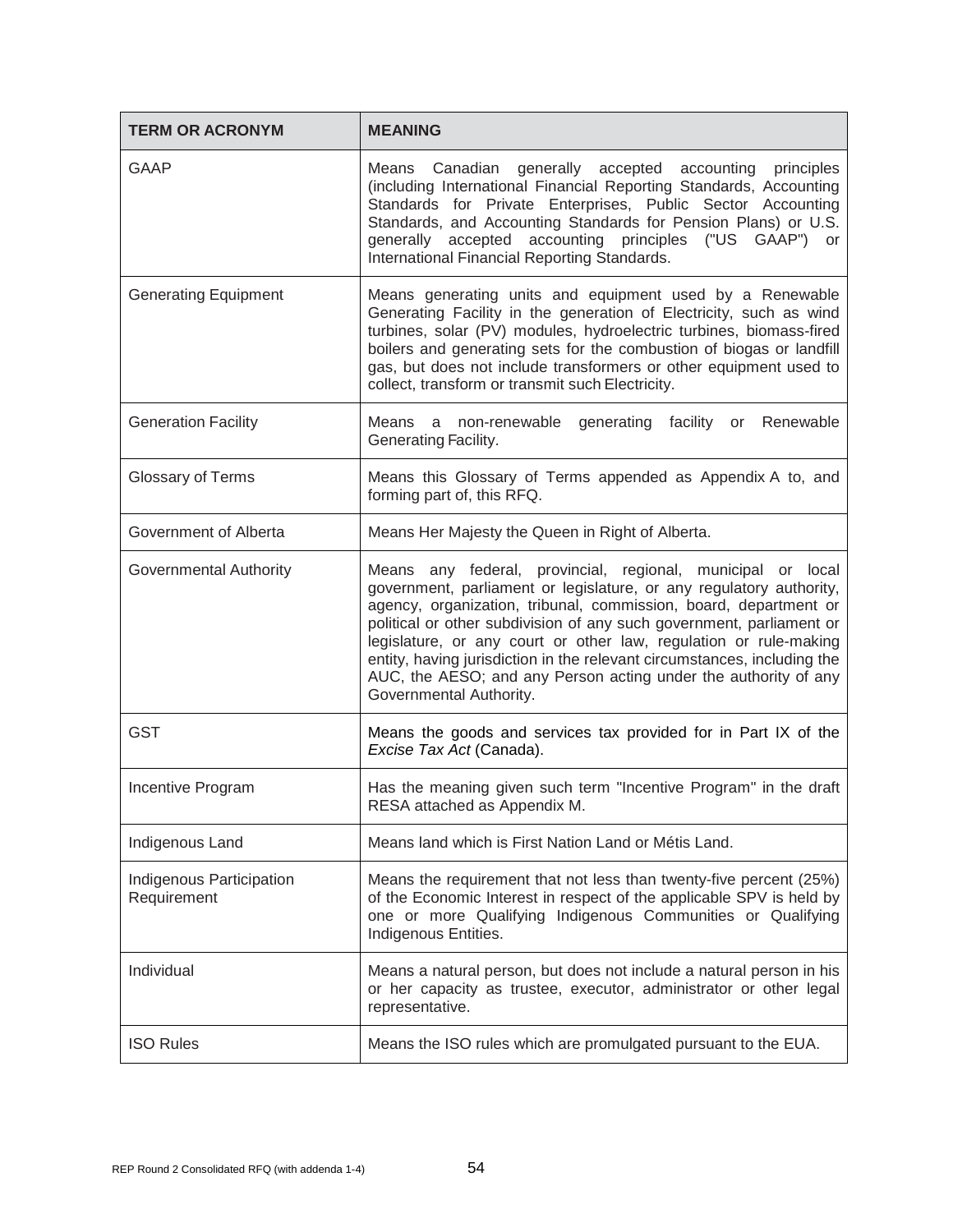| <b>TERM OR ACRONYM</b>     | <b>MEANING</b>                                                                                                                                                                                                                                                                                                                                                                                                                             |
|----------------------------|--------------------------------------------------------------------------------------------------------------------------------------------------------------------------------------------------------------------------------------------------------------------------------------------------------------------------------------------------------------------------------------------------------------------------------------------|
| Laws                       | Means:                                                                                                                                                                                                                                                                                                                                                                                                                                     |
|                            | all applicable federal, provincial or municipal laws, orders-in<br>(a)<br>council, bylaws, codes, rules, policies, regulations and statutes;                                                                                                                                                                                                                                                                                               |
|                            | all applicable orders, decisions, codes, judgments, injunctions,<br>(b)<br>decrees, awards and writs of any court, tribunal, arbitrator,<br>Governmental Authority or other Person having jurisdiction;                                                                                                                                                                                                                                    |
|                            | all applicable rulings and conditions of any licence, permit,<br>(c)<br>certificate, registration, authorization, consent and approval<br>issued by a Governmental Authority;                                                                                                                                                                                                                                                              |
|                            | (d)<br>all applicable requirements under or prescribed by applicable<br>common law; and                                                                                                                                                                                                                                                                                                                                                    |
|                            | the ISO Rules, as well as any manuals or interpretation<br>(e)<br>bulletins issued by the AESO from time to time that are binding<br>on a Selected Proponent.                                                                                                                                                                                                                                                                              |
| <b>Legal Description</b>   | Means, with respect to each Property forming part of a Site, the<br>legal description of the Property in the following format:                                                                                                                                                                                                                                                                                                             |
|                            | (a) in the case of Properties in respect of which no plan of<br>subdivision has been registered, Meridian, Range, Township,<br>Section, 1/4 Section or Legal Subdivision;                                                                                                                                                                                                                                                                  |
|                            | in the case of Properties in respect of which a plan of<br>(b)<br>subdivision has been registered: (i) Plan, Block, Lot; and (ii)<br>Meridian, Range, Township, Section, 1/4 Section or Legal<br>Subdivision; or                                                                                                                                                                                                                           |
|                            | in the case of Properties that constitute Indigenous Land, the<br>(c)<br>parcel identification number, any information under (a) or (b)<br>above that can reasonably be provided, and such other<br>information as would generally constitute the legal description<br>of such Properties or that would reasonably be required to allow<br>the AESO to determine the physical location of such Properties.                                 |
| <b>Longstop Dates</b>      | Means either or both, as the context permits, the Commencement of<br>Construction Longstop Date and COD Longstop Date as each such<br>term is defined in the draft RESA in Appendix M.                                                                                                                                                                                                                                                     |
| Maintenance                | Means the stage of Project Delivery which entailed monitoring,<br>maintaining, inspecting and repairing Comparable Facilities.                                                                                                                                                                                                                                                                                                             |
| <b>Managerial Capacity</b> | Means, in respect of an Individual, that the Individual personally,<br>and with respect to the identified Comparable Facility for Project<br>Delivery experience, was responsible or managed those that were<br>responsible for the applicable stages of Project Delivery for the<br>Comparable Facility and exercised discretion over the day-to-day<br>operations of the activity or function for which the Individual had<br>authority. |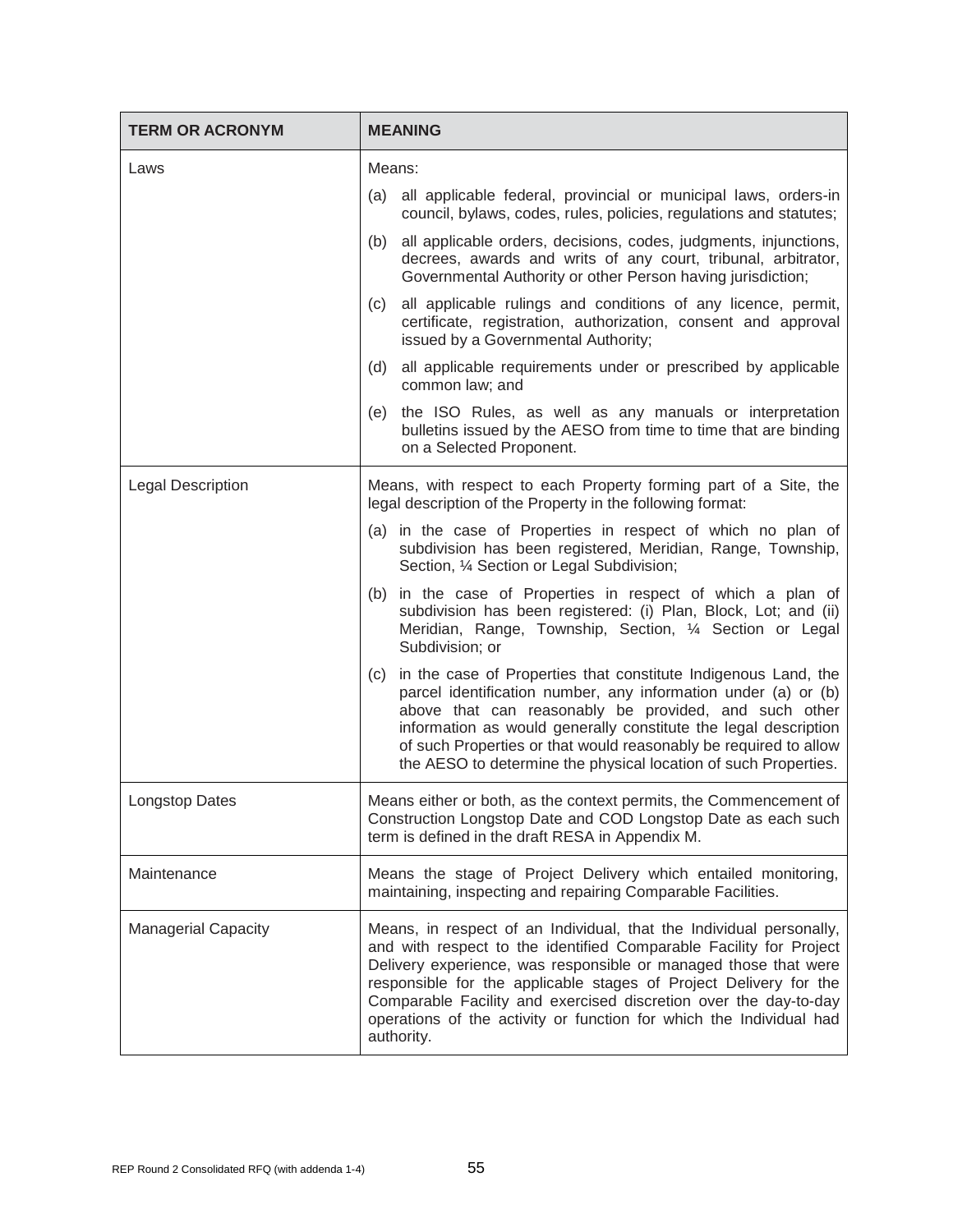| <b>TERM OR ACRONYM</b>      | <b>MEANING</b>                                                                                                                                                                                                                                                                                                                                                                                                                                                                                                                                                                                                                                                                                                                       |
|-----------------------------|--------------------------------------------------------------------------------------------------------------------------------------------------------------------------------------------------------------------------------------------------------------------------------------------------------------------------------------------------------------------------------------------------------------------------------------------------------------------------------------------------------------------------------------------------------------------------------------------------------------------------------------------------------------------------------------------------------------------------------------|
| <b>Material Deviation</b>   | Means a deviation, including an omission, from the requirements of<br>this RFQ, including as contained in the Appendices which, in the<br>opinion of the AESO, results in a Qualification Submission or any<br>Renewables Project Proposal contained in such Qualification<br>Submission being in non-compliance in a material way with a<br>material component of this RFQ or any requirement set out in this<br>RFQ.                                                                                                                                                                                                                                                                                                               |
| Member                      | Means each Individual appointed by the Minister as a member of the<br>AESO.                                                                                                                                                                                                                                                                                                                                                                                                                                                                                                                                                                                                                                                          |
| Métis Land                  | Means land situated within the geographic boundaries of a<br>"settlement area", as such term is defined in the Metis Settlements<br>Act (Alberta).                                                                                                                                                                                                                                                                                                                                                                                                                                                                                                                                                                                   |
| Métis Settlement            | Has the meaning given the term "settlement" under the Metis<br>Settlements Act (Alberta).                                                                                                                                                                                                                                                                                                                                                                                                                                                                                                                                                                                                                                            |
| Minister                    | has the meaning given such term in the REA.                                                                                                                                                                                                                                                                                                                                                                                                                                                                                                                                                                                                                                                                                          |
| Moving Water                | Has the meaning given the term "Moving Water" in the draft RESA<br>attached as Appendix M.                                                                                                                                                                                                                                                                                                                                                                                                                                                                                                                                                                                                                                           |
| <b>MW</b>                   | Means megawatt.                                                                                                                                                                                                                                                                                                                                                                                                                                                                                                                                                                                                                                                                                                                      |
| <b>MWh</b>                  | Means megawatt hour.                                                                                                                                                                                                                                                                                                                                                                                                                                                                                                                                                                                                                                                                                                                 |
| Nameplate Capacity          | Means, in respect of a generating unit, the manufacturer's installed<br>rated capacity of the generating unit to generate Electricity,<br>expressed in MW; and means for solar Generation Facilities the<br>manufacturer's total installed rated capacity in MW as determined by<br>taking the lesser of: (a) the sum of the manufacturer's capacity<br>ratings (in direct current MW) for normal operation (e.g. continuous<br>output ratings) of the installed solar modules (i.e. panels) of the<br>Generation Facility; and (b) the sum of the manufacturer's capacity<br>ratings (in alternating current MW) for normal operation (e.g.<br>continuous output ratings) of the installed inverters of the<br>Generation Facility. |
| <b>Narrative Statements</b> | Means the Project Plan Narrative, the Stakeholder Relations<br>Narrative, the Team Member Roles Narrative and the Financing<br>Plan Narrative.                                                                                                                                                                                                                                                                                                                                                                                                                                                                                                                                                                                       |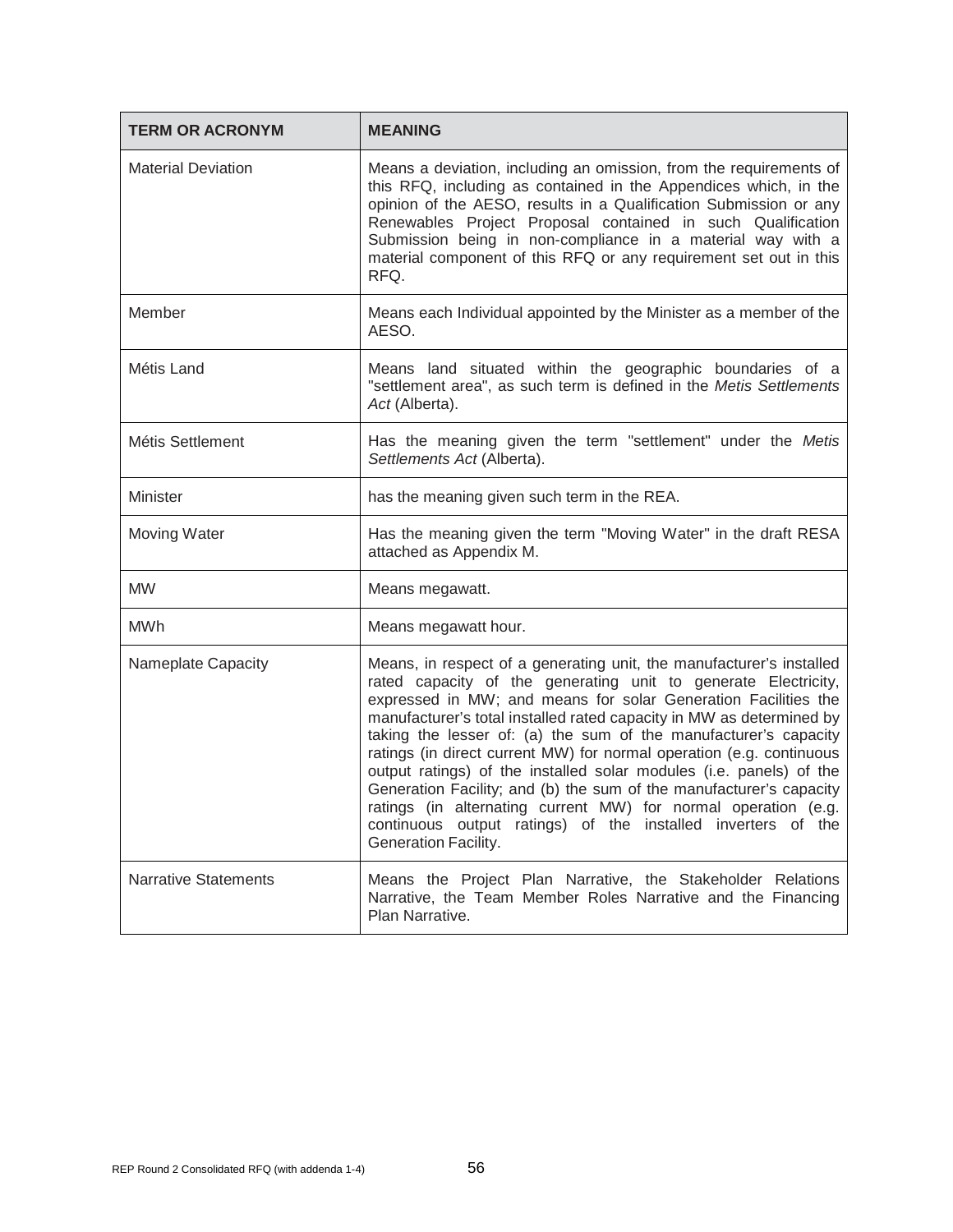| <b>TERM OR ACRONYM</b>            | <b>MEANING</b>                                                                                                                                                                                                                                                                                                                                                                                                                                                                                                                                                                                                                                                                                                                                                                                                 |
|-----------------------------------|----------------------------------------------------------------------------------------------------------------------------------------------------------------------------------------------------------------------------------------------------------------------------------------------------------------------------------------------------------------------------------------------------------------------------------------------------------------------------------------------------------------------------------------------------------------------------------------------------------------------------------------------------------------------------------------------------------------------------------------------------------------------------------------------------------------|
| New Build                         | Means a yet to be constructed Renewable Generating Facility<br>proposed as a Renewables Project in a Qualification Submission<br>that is not an Expansion, which may include the construction of a<br>Renewable Generating Facility on the site of a previously operating<br>renewable or non-renewable generating facility if: (a) no Electricity<br>has been generated on such site with the use of any Renewable<br>Fuel at any time since September 1, 2017, (b) all Generating<br>Equipment is new, (c) all other equipment, facilities and physical<br>infrastructure is new or substantially new, except transmission<br>facilities and site infrastructure such as roads and utilities services,<br>and (d) such Renewable Generating Facility has a design life equal<br>to or greater than the Term. |
| <b>Non-Collusion Requirements</b> | Means the requirement that a Respondent Team:                                                                                                                                                                                                                                                                                                                                                                                                                                                                                                                                                                                                                                                                                                                                                                  |
|                                   | (a) not coordinate its Qualification Submission with any other<br>Respondent Team or with any team participating in REP Round<br>3 (except in the case where all members of the Respondent<br>Team and the team participating in REP Round 3 are the<br>same);                                                                                                                                                                                                                                                                                                                                                                                                                                                                                                                                                 |
|                                   | keep its Qualification Submissions confidential;<br>(b)                                                                                                                                                                                                                                                                                                                                                                                                                                                                                                                                                                                                                                                                                                                                                        |
|                                   | ensure that no member of its Respondent Team has entered<br>(c)<br>into any agreement or arrangement with any member of<br>another Respondent Team or with any member of a team<br>participating in REP Round 3 (except in the case where all<br>members of the Respondent Team and the team participating<br>in REP Round 3 are the same) which may affect the<br>Qualification Submission submitted by either Respondent; and                                                                                                                                                                                                                                                                                                                                                                                |
|                                   | not engage in any activity or communication that results in a<br>(d)<br>Conflict of Interest, collusion or a violation of any of the civil or<br>criminal provisions of the Competition Act (Canada).                                                                                                                                                                                                                                                                                                                                                                                                                                                                                                                                                                                                          |
| Operation                         | Means the stage of Project Delivery which entailed operating<br>Comparable Facilities.                                                                                                                                                                                                                                                                                                                                                                                                                                                                                                                                                                                                                                                                                                                         |
| Part A                            | Means Part A of this RFQ.                                                                                                                                                                                                                                                                                                                                                                                                                                                                                                                                                                                                                                                                                                                                                                                      |
| Part B                            | Means Part B of this RFQ.                                                                                                                                                                                                                                                                                                                                                                                                                                                                                                                                                                                                                                                                                                                                                                                      |
| Person(s)                         | Means an Entity and an Individual.                                                                                                                                                                                                                                                                                                                                                                                                                                                                                                                                                                                                                                                                                                                                                                             |
| <b>Permitted Purposes</b>         | Has the meaning given that term in Section 5.5 of Part A.                                                                                                                                                                                                                                                                                                                                                                                                                                                                                                                                                                                                                                                                                                                                                      |
| Pool Price                        | Has the meaning given the term "pool price" in the EUA.                                                                                                                                                                                                                                                                                                                                                                                                                                                                                                                                                                                                                                                                                                                                                        |
| Power Pool                        | Has the meaning given the term "power pool" in the EUA.                                                                                                                                                                                                                                                                                                                                                                                                                                                                                                                                                                                                                                                                                                                                                        |
| <b>Prescribed Form</b>            | Means each form described herein as a prescribed form and<br>attached hereto as an Appendix.                                                                                                                                                                                                                                                                                                                                                                                                                                                                                                                                                                                                                                                                                                                   |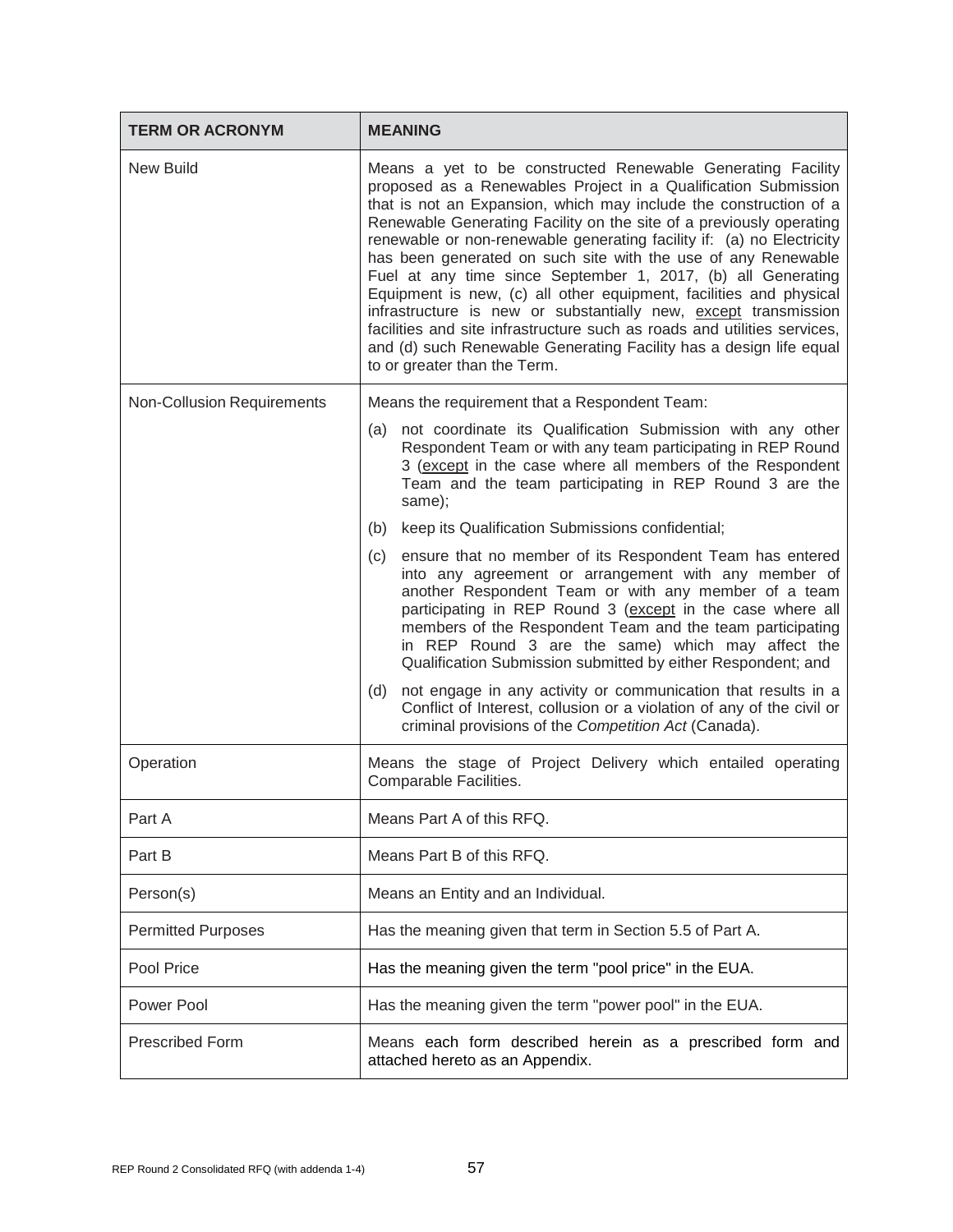| <b>TERM OR ACRONYM</b>                         | <b>MEANING</b>                                                                                                                                                                                                                                                                                                                                                                                                                                                                                                                                                                                                                              |
|------------------------------------------------|---------------------------------------------------------------------------------------------------------------------------------------------------------------------------------------------------------------------------------------------------------------------------------------------------------------------------------------------------------------------------------------------------------------------------------------------------------------------------------------------------------------------------------------------------------------------------------------------------------------------------------------------|
| <b>Priority for Evaluation</b>                 | Means the priority ranking, in respect of a Qualification Submission<br>with multiple Renewables Project Proposals, established by the<br>Respondent in the Prescribed Form - Priority for Evaluation<br>included in its Qualification Submission, which will be followed by<br>the AESO in relation to the evaluation of Qualification Submissions<br>to Disqualify Renewables Project Proposals in the event the TNW of<br>a Designated Equity Provider(s) is determined insufficient to support<br>the Equity Commitment of it in respect of all Renewables Project<br>Proposals in respect of which it is a Designated Equity Provider. |
| <b>Procurement Target</b>                      | Means Renewables Projects awarded RESAs pursuant to this<br>Competition with aggregate Contract Capacity of up to 300 MW.                                                                                                                                                                                                                                                                                                                                                                                                                                                                                                                   |
| <b>Project Delivery</b>                        | Means, as regards Comparable Facilities, all the stages of<br>Development, Financing, Construction, and Operation and<br>Maintenance of Comparable Facilities and, if the context permits,<br>also means each such stage.                                                                                                                                                                                                                                                                                                                                                                                                                   |
| Project Delivery Experience<br>Requirement     | Has the meaning given such term in Section 3.7 of Part B.                                                                                                                                                                                                                                                                                                                                                                                                                                                                                                                                                                                   |
| <b>Project Plan Narrative</b>                  | Has the meaning given such term in Section 3.4 of Part B.                                                                                                                                                                                                                                                                                                                                                                                                                                                                                                                                                                                   |
| Project Plan Requirement                       | Has the meaning given such term in Section 3.4 of Part B.                                                                                                                                                                                                                                                                                                                                                                                                                                                                                                                                                                                   |
| Project Team Lead and Team<br>Lead             | Means an Entity, which may be the Respondent, which is a<br>Respondent Team Member and which will lead the Respondent and<br>Respondent Team with respect to the applicable Renewables<br>Project and will have overall responsibility for the Delivery of such<br>Renewables Project.                                                                                                                                                                                                                                                                                                                                                      |
| Properties                                     | Means either or both, as the context permits, real property and title,<br>lease or sublease interests in such real property.                                                                                                                                                                                                                                                                                                                                                                                                                                                                                                                |
| Proponent                                      | Means a Respondent whose Qualification Submission and at least<br>one of its Renewables Project Proposals has not been Disqualified<br>by the AESO under this RFQ and who may then participate in the<br>RFP stage, if any, of this Competition.                                                                                                                                                                                                                                                                                                                                                                                            |
| <b>Qualification Submission</b>                | Means a submission made by a Respondent pursuant to this RFQ<br>for REP Round 2, containing the information and other requirements<br>set out and stipulated in Part B, including each of the Renewables<br>Project Proposals associated with such Qualification Submission.                                                                                                                                                                                                                                                                                                                                                                |
| <b>Qualification Submission</b><br>Certificate | Means a certificate in the form attached as Appendix D.                                                                                                                                                                                                                                                                                                                                                                                                                                                                                                                                                                                     |
| <b>Qualification Submission</b><br>Deadline    | Means 3:00 p.m. Mountain Daylight Time on June 21, 2018, as such<br>time may be amended by Addendum.                                                                                                                                                                                                                                                                                                                                                                                                                                                                                                                                        |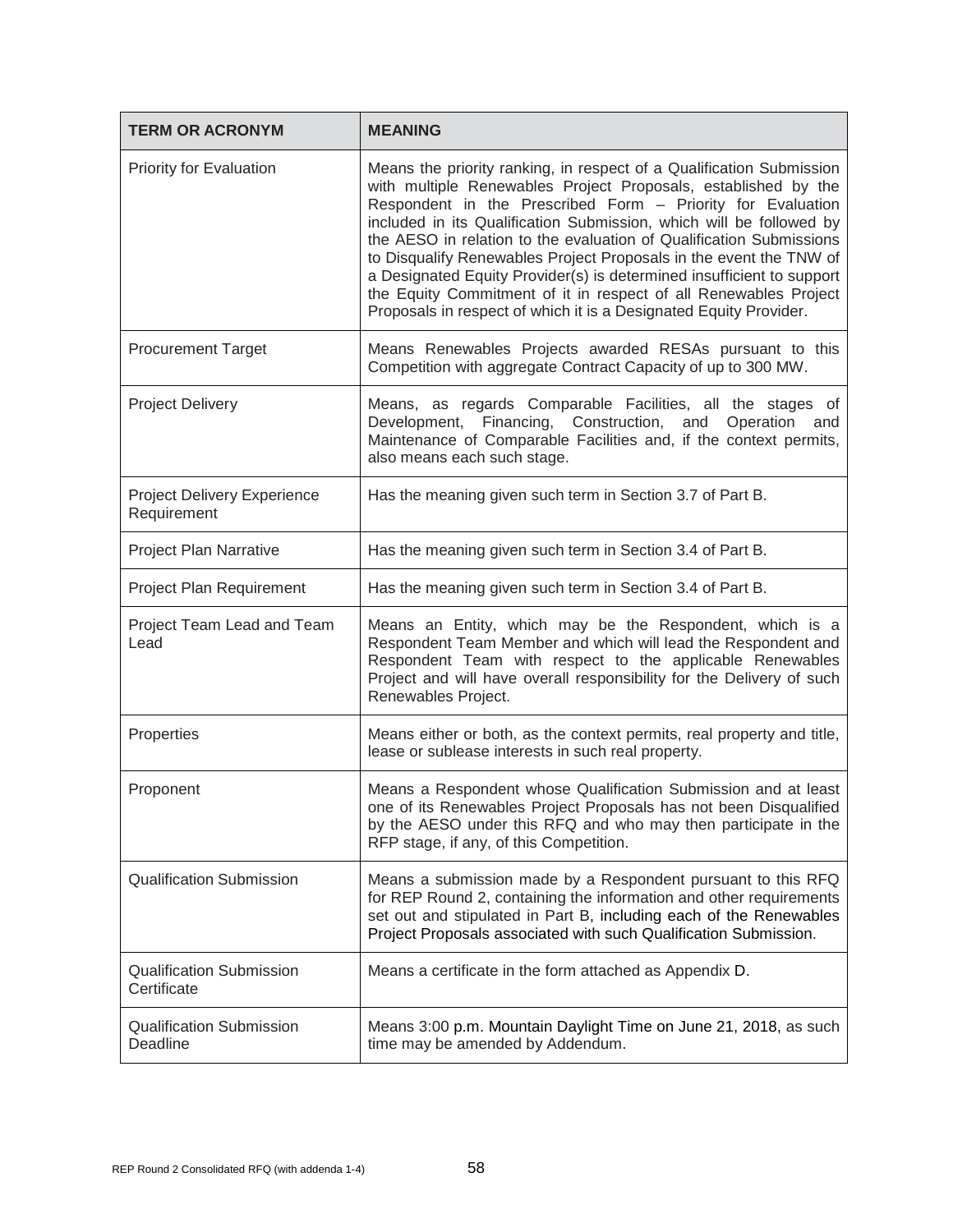| <b>TERM OR ACRONYM</b>                      | <b>MEANING</b>                                                                                                                                                                                                                                                                                                                                                                                                                                                                       |
|---------------------------------------------|--------------------------------------------------------------------------------------------------------------------------------------------------------------------------------------------------------------------------------------------------------------------------------------------------------------------------------------------------------------------------------------------------------------------------------------------------------------------------------------|
| Qualifying Indigenous<br>Community          | Means a First Nation located in the Province of Alberta, a Métis<br>Settlement, the Métis Nation of Alberta, or the Aseniwuche Winewak<br>Nation.                                                                                                                                                                                                                                                                                                                                    |
| Qualifying Indigenous Entity                | Means: (i) a corporation, partnership, association, company, or other<br>legal entity which is wholly-owned, directly or indirectly, legally or<br>beneficially, by one or more Qualifying Indigenous Communities; or<br>(ii) a trust in respect of which all beneficial interests are wholly-<br>owned or held by one or more Qualifying Indigenous Communities.                                                                                                                    |
| <b>REFA</b>                                 | Means a Renewable Electricity Funding Agreement between the<br>AESO and the Government of Alberta entered into in respect of<br>RESAs awarded pursuant to this RFQ.                                                                                                                                                                                                                                                                                                                  |
| <b>Renewable Attributes</b>                 | Means those attributes existing or coming into existence in the<br>future, associated with a Generation Facility having decreased<br>environmental impacts due to or through the generation of Electricity<br>through the generation of Renewable Electricity, and includes:                                                                                                                                                                                                         |
|                                             | rights to any fungible or non-fungible attributes, whether arising<br>(a)<br>from the Generation Facility itself, from the interaction of the<br>Generation Facility with the AIES or because of applicable<br>legislation or voluntary programs established by Governmental<br>Authorities or agencies thereof;                                                                                                                                                                     |
|                                             | any and all rights relating to the nature of the energy source as<br>(b)<br>may be defined and awarded through applicable legislation or<br>voluntary programs, including ownership rights to any emission<br>reduction credits or entitlements resulting from interaction of<br>the Generation Facility with the AIES or as specified by<br>applicable legislation or voluntary programs, and the right to<br>quantify and register such credits with competent authorities;<br>and |
|                                             | all revenues, entitlements, benefits, and other proceeds arising<br>(c)<br>from or related to the foregoing,                                                                                                                                                                                                                                                                                                                                                                         |
|                                             | but which excludes:                                                                                                                                                                                                                                                                                                                                                                                                                                                                  |
|                                             | (d)<br>any tax or other benefit under the Government of Canada's<br>Canadian Renewable and Conservation Expenses (CRCE)<br>or successor program which may be available in connection<br>with a Renewables Project.                                                                                                                                                                                                                                                                   |
| <b>Renewable Electricity</b>                | Means "renewable electricity" as defined in the REA.                                                                                                                                                                                                                                                                                                                                                                                                                                 |
| <b>Renewable Electricity</b><br>Act and REA | Means the Renewable Electricity Act (Alberta).                                                                                                                                                                                                                                                                                                                                                                                                                                       |
| <b>Renewable Electricity</b><br>Program     | Means any "renewable electricity program" established by the<br>AESO and approved by the Minister pursuant to the REA.                                                                                                                                                                                                                                                                                                                                                               |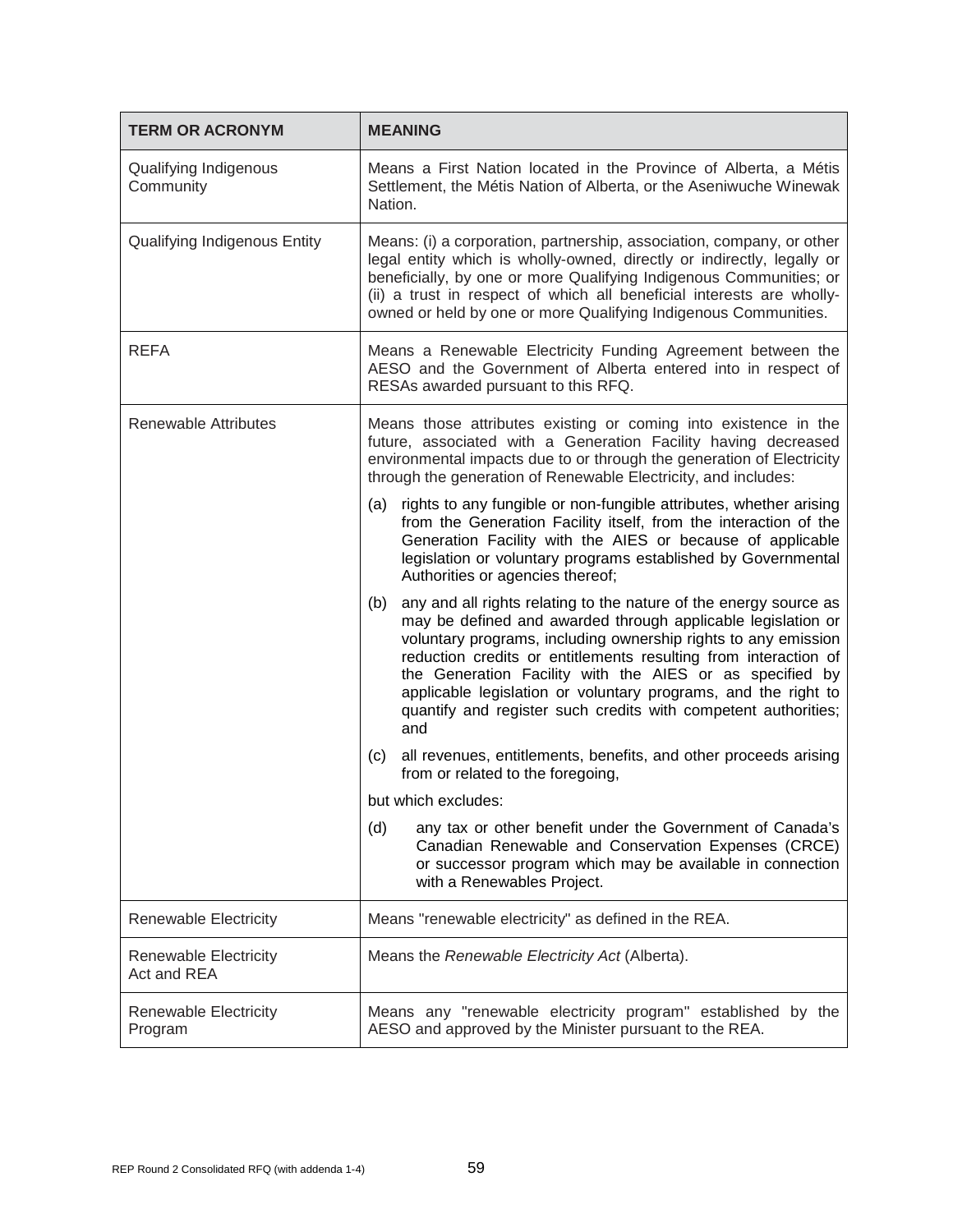| <b>TERM OR ACRONYM</b>                                        | <b>MEANING</b>                                                                                                                                                                                                                                                                                                                                                                                                                                                                  |
|---------------------------------------------------------------|---------------------------------------------------------------------------------------------------------------------------------------------------------------------------------------------------------------------------------------------------------------------------------------------------------------------------------------------------------------------------------------------------------------------------------------------------------------------------------|
| Renewable Electricity<br>Support Agreement and<br><b>RESA</b> | Means the Renewable Electricity Support Agreement in the form set<br>out in Appendix M to this RFQ.                                                                                                                                                                                                                                                                                                                                                                             |
| Renewable Fuel                                                | Means an energy resource that occurs naturally and that can be<br>replenished or renewed within a human lifespan, including: (i)<br>Moving Water, (ii) wind, (iii) heat from the earth, (iv) sunlight, and (v)<br>Sustainable Biomass.                                                                                                                                                                                                                                          |
| <b>Renewable Generating Facility</b>                          | Means an Electricity generating facility which generates Electricity<br>exclusively from one or more Renewable Fuels (except in the case<br>of a facility utilizing Sustainable Biomass to generate Electricity) and<br>delivers that Electricity through its own meter connected to the AIES<br>in accordance with all Laws; provided that for purposes of the<br>definition of "Comparable Facility" such generating facility is not<br>required to be connected to the AIES. |
| Renewables Project                                            | Means the Delivery of the Renewable Generating Facility or the<br>Expansion set out in a Renewables Project Proposal in a<br>Qualification Submission, prepared and submitted pursuant to the<br>RFQ; and, when the context also allows, means a Renewable<br>Generating Facility including, the Renewables Generating Facility or<br>the Expansion which is the subject of a Renewables Project<br>Proposal.                                                                   |
| Renewables Project Proposal                                   | Means a proposal made by a Respondent in respect of a<br>Renewables Project contained in a Qualification Submission, as<br>further described in Section 3 of Part B.                                                                                                                                                                                                                                                                                                            |
| <b>REP Bonfirehub Site</b>                                    | Means the electronic information sharing site maintained by the<br>AESO for purposes of this Competition.                                                                                                                                                                                                                                                                                                                                                                       |
| <b>REP Round 1</b>                                            | Has the meaning given such term in Section 1.2 of Part A.                                                                                                                                                                                                                                                                                                                                                                                                                       |
| REP Round 2                                                   | Means this second competition being carried out by the AESO<br>pursuant to the REA to promote the development of up to 300 MW<br>of Renewables Projects and, where the context allows, also means<br>"Competition".                                                                                                                                                                                                                                                             |
| <b>REP Round 3</b>                                            | Has the meaning given such term in Section 1.2 of Part A.                                                                                                                                                                                                                                                                                                                                                                                                                       |
| <b>Request for Clarifications</b>                             | Means requests made by the AESO to a Respondent or<br>Respondent Team Member for Clarification of information already<br>provided to the AESO.                                                                                                                                                                                                                                                                                                                                  |
| Request for Expressions of<br>Interest and REOI               | Means the Request for Expressions of Interest in respect of REP<br>Round 2 issued by the AESO on March 29, 2018.                                                                                                                                                                                                                                                                                                                                                                |
| Request for Proposals or RFP                                  | Means the request for proposals in respect of REP Round 2 which<br>may be issued by the AESO at a later stage of the Competition, as<br>amended from time to time by the AESO in accordance with its<br>terms.                                                                                                                                                                                                                                                                  |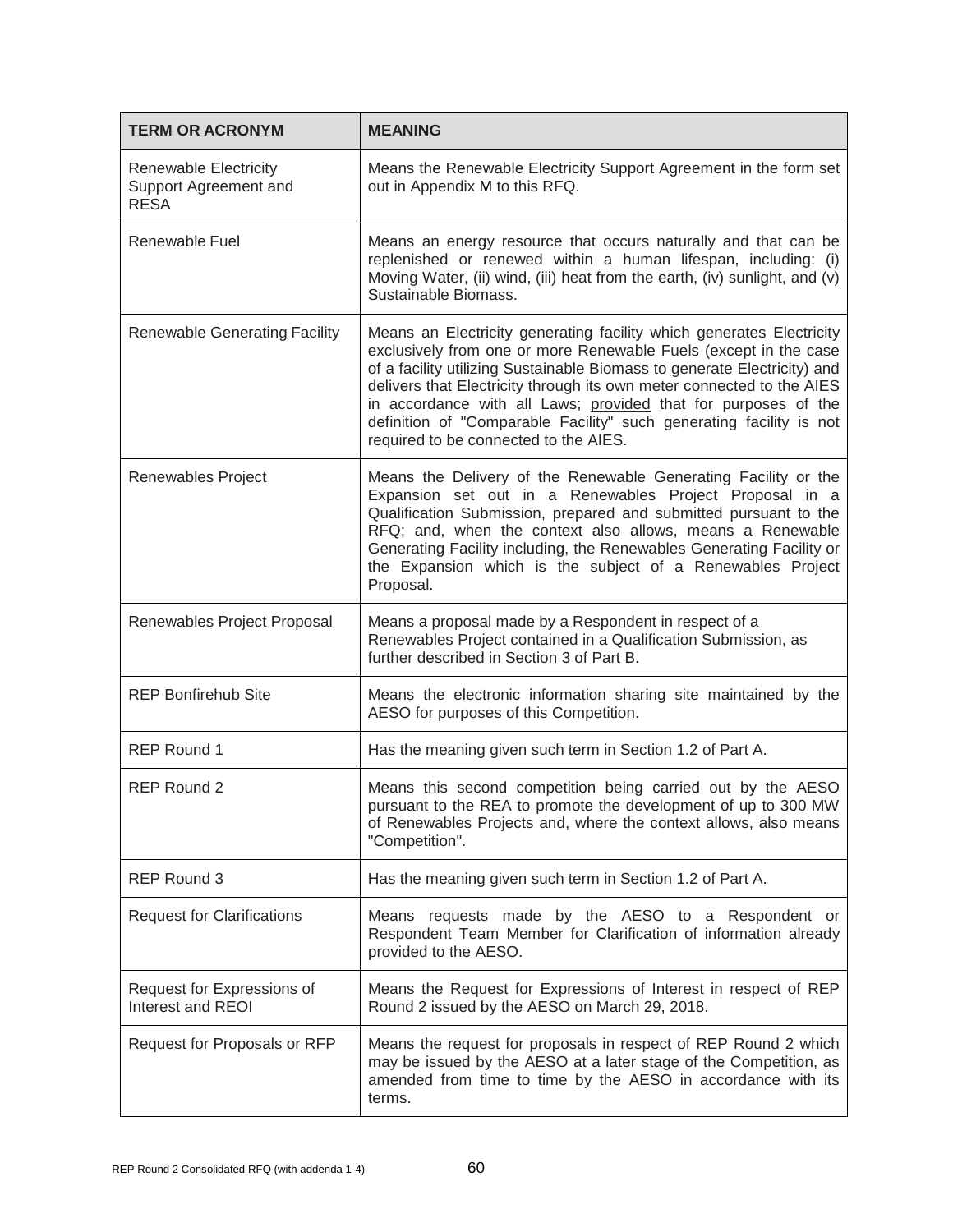| <b>TERM OR ACRONYM</b>                      | <b>MEANING</b>                                                                                                                                                                                                                                                                                                                                                                                                                                                                                                   |
|---------------------------------------------|------------------------------------------------------------------------------------------------------------------------------------------------------------------------------------------------------------------------------------------------------------------------------------------------------------------------------------------------------------------------------------------------------------------------------------------------------------------------------------------------------------------|
| Request for Qualifications or<br><b>RFQ</b> | Means this request for qualifications in respect of REP Round 2, as<br>amended by Addenda that may be issued from time to time in<br>connection with this RFQ.                                                                                                                                                                                                                                                                                                                                                   |
| Respondent                                  | Means a Person or group of Persons that submits a Qualification<br>Submission in response to this RFQ and, as the context permits, the<br>Counterparty respecting a Renewables Project.                                                                                                                                                                                                                                                                                                                          |
| <b>Respondent Name</b>                      | Means the name by which the Respondent will be identified as<br>specified in the Prescribed Form - Respondent Declarations.                                                                                                                                                                                                                                                                                                                                                                                      |
| Respondent Team                             | Means the Respondent and the Respondent's Designated Equity<br>Providers, Equity Support Persons and Project Team Leads as well<br>as any other Persons identified as Respondent Team Members in<br>the Qualification Submission of the Respondent.                                                                                                                                                                                                                                                              |
| <b>Respondent Team Member</b>               | Means each Person that is a member of the Respondent Team.                                                                                                                                                                                                                                                                                                                                                                                                                                                       |
| Respondent's Account                        | Has the meaning given such term in Section 5.1 of Part A.                                                                                                                                                                                                                                                                                                                                                                                                                                                        |
| Respondent's Representative                 | Means the Individual who is identified as fully and duly authorized to<br>represent, and is the duly authorized signatory to legally bind, the<br>Respondent Team Members in any and all matters related to this<br>RFQ and a Respondent's Qualification Submission.                                                                                                                                                                                                                                             |
| <b>Restricted Party</b>                     | Means a Person who had, or currently has, participation or<br>involvement in:                                                                                                                                                                                                                                                                                                                                                                                                                                    |
|                                             | the Competition on behalf of the AESO;<br>(i)                                                                                                                                                                                                                                                                                                                                                                                                                                                                    |
|                                             | the design, planning or implementation of the<br>(ii)<br>Competition for the AESO; or                                                                                                                                                                                                                                                                                                                                                                                                                            |
|                                             | (iii)<br>any other relationship with the AESO related to the<br>Competition;                                                                                                                                                                                                                                                                                                                                                                                                                                     |
|                                             | and who, as a result, and in the opinion of the AESO in relation to<br>the Competition has an actual conflict of interest or creates the<br>perception of a conflict of interest or may provide a material unfair<br>advantage to any Respondent or confidential information to any<br>Respondent that is not, or would not reasonably be expected to be,<br>available to other Respondents, and includes the Persons listed in<br>Section 6.1 of Part A; and Restricted Party means any one of such<br>Persons. |
| <b>RFP Connection Assessment</b>            | Has the meaning given such term in Section 2.3 of Part A.                                                                                                                                                                                                                                                                                                                                                                                                                                                        |
| <b>RFQ Documentation</b>                    | Means this RFQ and all of its Appendices, all of which may be<br>amended in accordance with Section 5.2 of Part A.                                                                                                                                                                                                                                                                                                                                                                                               |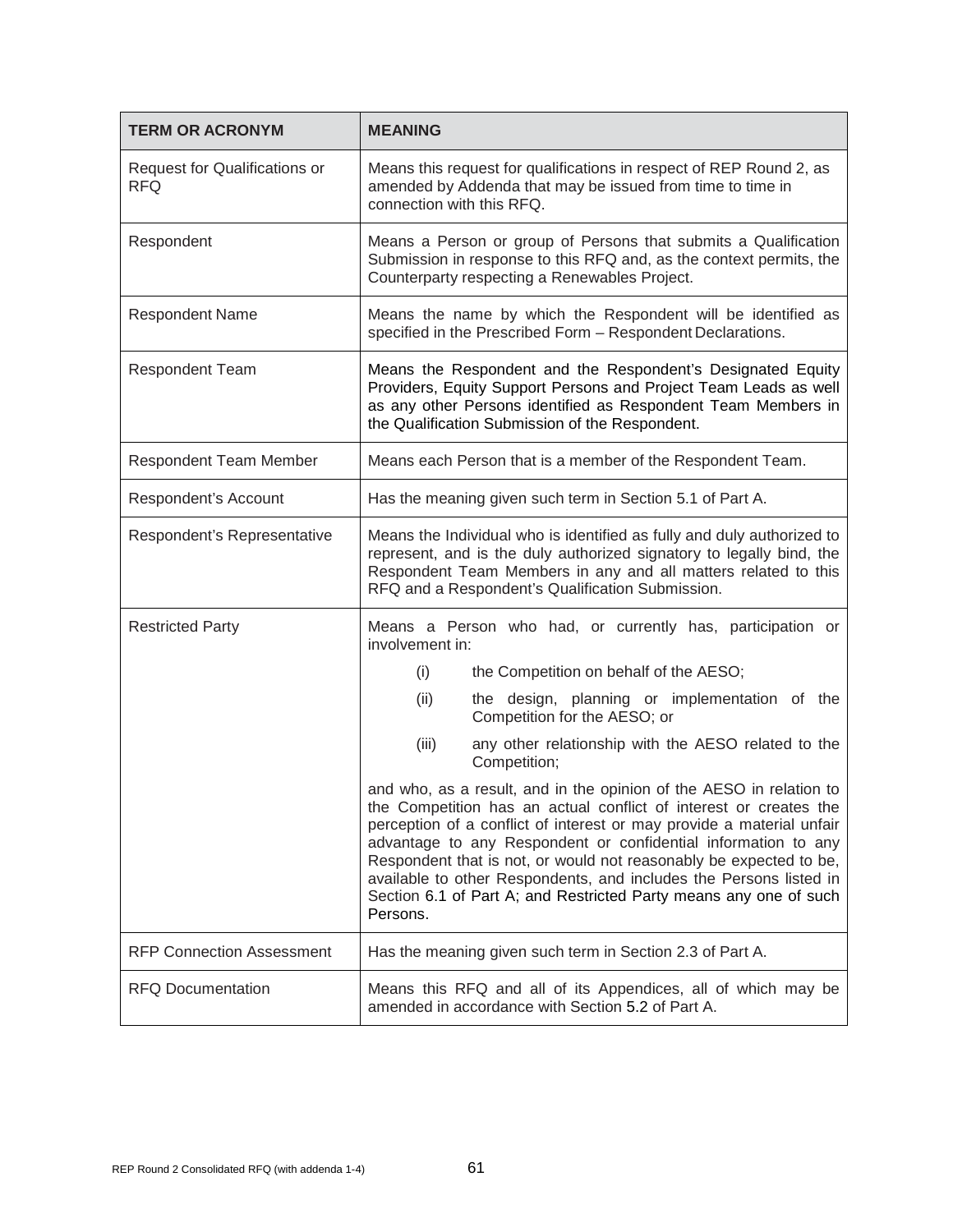| <b>TERM OR ACRONYM</b>                      | <b>MEANING</b>                                                                                                                                                                                                                                                                                                                                                                                                                                                                                          |
|---------------------------------------------|---------------------------------------------------------------------------------------------------------------------------------------------------------------------------------------------------------------------------------------------------------------------------------------------------------------------------------------------------------------------------------------------------------------------------------------------------------------------------------------------------------|
| <b>Ringfence Covenants</b>                  | Means the covenants of the Counterparty contained in the RESA<br>requiring the Counterparty:                                                                                                                                                                                                                                                                                                                                                                                                            |
|                                             | (a) not to undertake any business other than that associated with<br>the Renewables Project;                                                                                                                                                                                                                                                                                                                                                                                                            |
|                                             | not modify the Renewables Project without consent of the<br>(b)<br>AESO; and                                                                                                                                                                                                                                                                                                                                                                                                                            |
|                                             | other than in respect of its business, not incur indebtedness,<br>(c)<br>including indebtedness on behalf of, or a guarantee of the<br>obligations of any other Person.                                                                                                                                                                                                                                                                                                                                 |
| Selected Proponent                          | Means a Proponent that, pursuant to evaluation under the terms of<br>the RFP and the approvals of the Minister required under the REA,<br>becomes entitled to enter into (but has not yet executed) a RESA<br>with the AESO for a Renewables Project.                                                                                                                                                                                                                                                   |
| <b>Settlement Council</b>                   | Means a "settlement council" as such term in defined in the Metis<br>Settlements Act (Alberta).                                                                                                                                                                                                                                                                                                                                                                                                         |
| Site                                        | Means, in respect of a Renewables Project, the lands and/or other<br>physical location on, over, in, under or in respect of which such<br>project is, or is to be, situated as such location is identified in the<br>completed Prescribed Form - Renewables Project Profile for such<br>Renewables Project.                                                                                                                                                                                             |
| <b>Site Control</b>                         | Has the meaning given to that term in Section 3.3 of Part B.                                                                                                                                                                                                                                                                                                                                                                                                                                            |
| <b>SPV</b>                                  | Means with respect to a Renewables Project Proposal a special<br>purpose vehicle whether in the form of a Corporation or<br>Unincorporated Association, controlled by one of or a combination of<br>the Respondent, Designated Equity Providers or Project Team Lead<br>created for the purpose of entering into the RESA with respect to the<br>corresponding Renewables Project which is awarded a RESA under<br>the RFP and which will comply with the Ringfence Covenants<br>contained in the RESA. |
| <b>Stakeholder Relations Narrative</b>      | Has the meaning given such term in Section 3.5 of Part B.                                                                                                                                                                                                                                                                                                                                                                                                                                               |
| <b>Stakeholder Relations</b><br>Requirement | Has the meaning given such term in Section 3.5 of Part B.                                                                                                                                                                                                                                                                                                                                                                                                                                               |
| <b>Strike Price</b>                         | Means the amount (in \$/MWh) bid by a Proponent in the RFP stage<br>of the Competition in respect of a Renewables Project Proposal as<br>the amount which, subject to the terms of the RESA, will be used to<br>determine (based on the difference between such amount and the<br>Pool Price) the amount the AESO will pay to or will be entitled to<br>receive from the Counterparty for each MWh of Electricity<br>generation up to the Contract Capacity, from the Renewables<br>Project.            |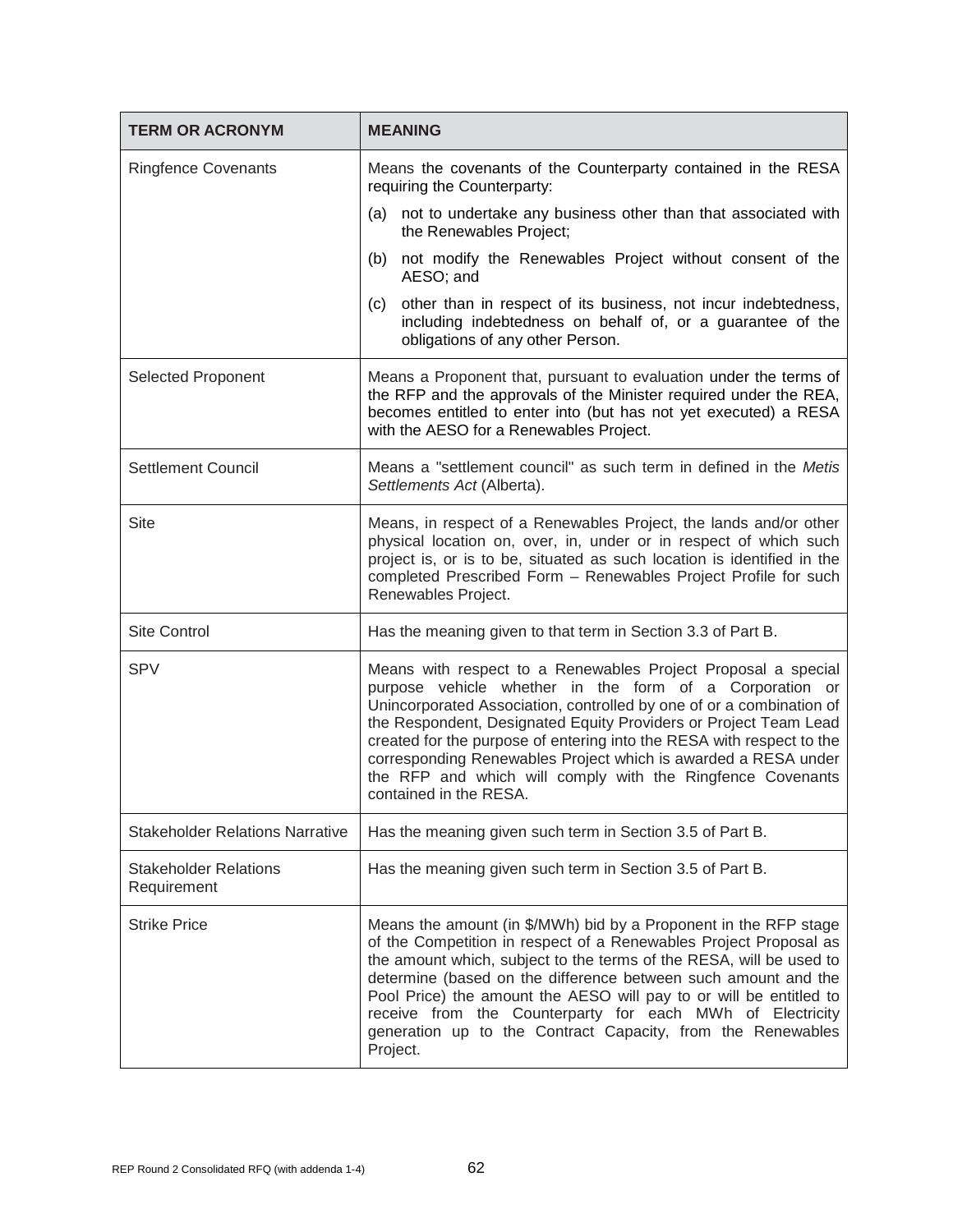| <b>TERM OR ACRONYM</b>  | <b>MEANING</b>                                                                                                                                                                                                                                                                                                                                                                                                                                                                                                                                                                                                |
|-------------------------|---------------------------------------------------------------------------------------------------------------------------------------------------------------------------------------------------------------------------------------------------------------------------------------------------------------------------------------------------------------------------------------------------------------------------------------------------------------------------------------------------------------------------------------------------------------------------------------------------------------|
| <b>Submission Fee</b>   | Means the fee payable by a Respondent to the AESO as a<br>precondition to the AESO accepting and evaluating the Qualification<br>Submission of the Respondent, in the amount equal to \$1000/MW<br>for the aggregate Contract Capacities of all Renewables Project<br>Proposals submitted in Qualification Submissions together with<br>\$2,500 for each Renewables Project Proposal in excess of one;<br>provided that the Submission Fee will, in all cases, not be less than<br>\$10,000 and not more than \$50,000 plus, in all events, \$2,500 for<br>each Renewables Project Proposal in excess of one. |
| <b>Substation Lands</b> | Means that part of the Site upon which the Renewables Project<br>substation that transforms the voltage at the Connection Point is<br>located, and for certainty includes contiguous lands within its fenced<br>area upon which isolators, bus bars, lightning arrestors, circuit<br>breakers, relays and conductors are situated.                                                                                                                                                                                                                                                                            |
| Sustainable Biomass     | Has the meaning given to the term "Sustainable Biomass" set out in<br>the draft RESA attached as Appendix M.                                                                                                                                                                                                                                                                                                                                                                                                                                                                                                  |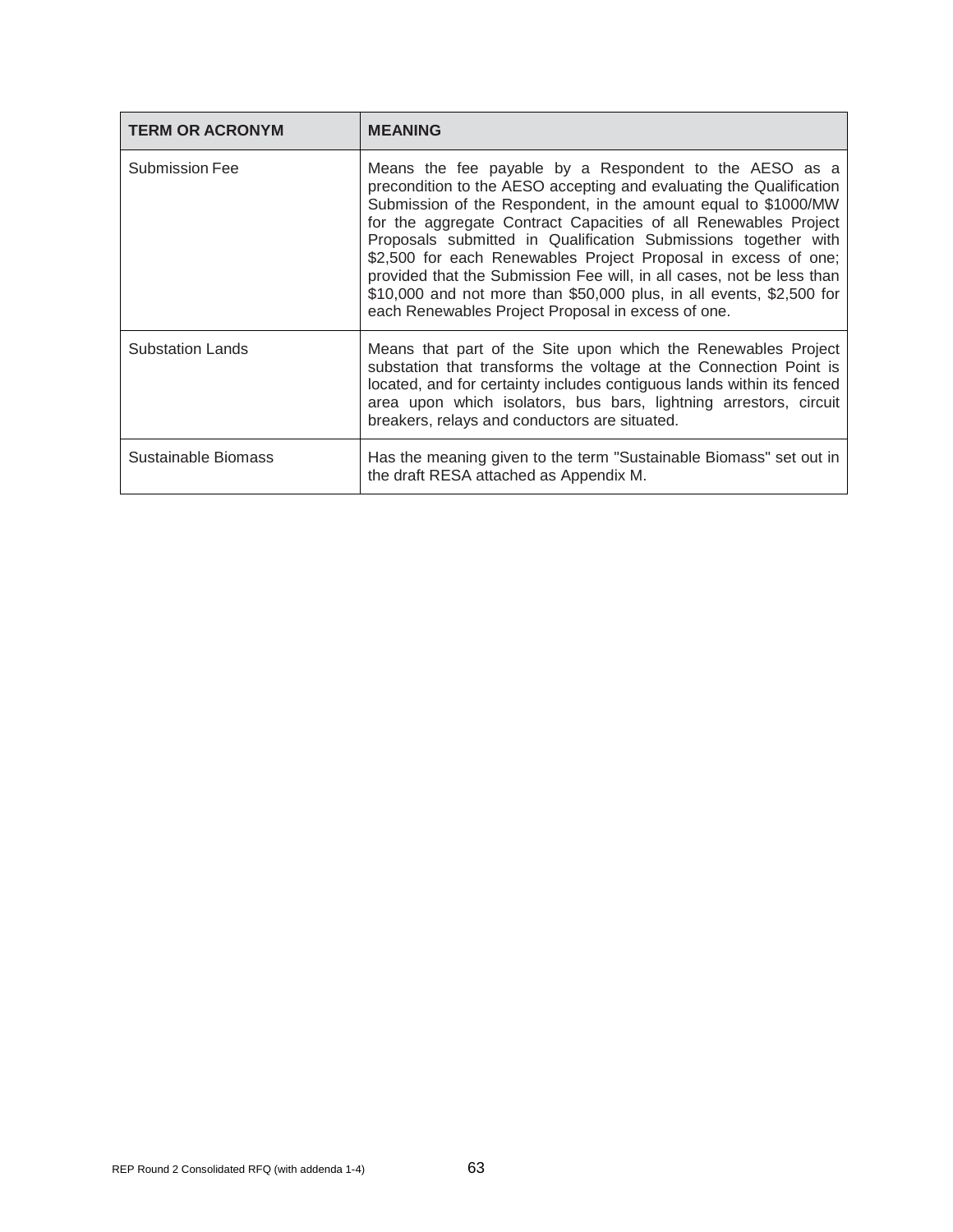| <b>TERM OR ACRONYM</b>             | <b>MEANING</b>                                                                                                                                                                                                                                                                                                                                                                                                                                                                                                                                                                                                                                                                                                                                                                                                                                                                                                                                                                                                                                                                                                                                                                                                                                              |                                                                                                                                                                                                                                                                                                                                                                                                                                                                                                          |
|------------------------------------|-------------------------------------------------------------------------------------------------------------------------------------------------------------------------------------------------------------------------------------------------------------------------------------------------------------------------------------------------------------------------------------------------------------------------------------------------------------------------------------------------------------------------------------------------------------------------------------------------------------------------------------------------------------------------------------------------------------------------------------------------------------------------------------------------------------------------------------------------------------------------------------------------------------------------------------------------------------------------------------------------------------------------------------------------------------------------------------------------------------------------------------------------------------------------------------------------------------------------------------------------------------|----------------------------------------------------------------------------------------------------------------------------------------------------------------------------------------------------------------------------------------------------------------------------------------------------------------------------------------------------------------------------------------------------------------------------------------------------------------------------------------------------------|
| Tangible Net Worth or TNW          | Means, in respect of a Designated Equity Provider, at any time and<br>without duplication, an amount determined in accordance with<br>GAAP, and calculated as: (a) the sum of capital stock, preferred<br>stock (unless presented as temporary equity under US GAAP), paid-<br>in capital, contributed surplus, retained earnings (minus any deficit,<br>accumulated deficit or negative retained earnings), capital reserves,<br>cumulative translation adjustment (whether positive or negative),<br>and accumulated other comprehensive income (whether positive or<br>negative), minus (b) the sum of any amounts shown on account of<br>any common stock reacquired by the Designated Equity Provider or<br>guarantor as applicable, the Designated Equity Provider as a<br>parent's interest in all intangible assets (including but not limited to:<br>patents, patent applications, service marks, industrial designs,<br>copyrights, trademarks and trade names, licenses, development<br>assets and goodwill), prepaid assets, deferred tax assets, prepaid<br>employee benefits, defined benefit pension fund assets, and<br>leasehold improvements as presented in the Designated Equity<br>Provider's consolidated financial statements where: |                                                                                                                                                                                                                                                                                                                                                                                                                                                                                                          |
|                                    | (i)                                                                                                                                                                                                                                                                                                                                                                                                                                                                                                                                                                                                                                                                                                                                                                                                                                                                                                                                                                                                                                                                                                                                                                                                                                                         | all intangible assets shall be net of any accumulated<br>amortization related to those intangible assets;                                                                                                                                                                                                                                                                                                                                                                                                |
|                                    | (ii)                                                                                                                                                                                                                                                                                                                                                                                                                                                                                                                                                                                                                                                                                                                                                                                                                                                                                                                                                                                                                                                                                                                                                                                                                                                        | assets attributable to non-controlling interest ("NCI")<br>are to be excluded from (b) provided that NCIs are<br>included in calculating (a),<br>unless<br>the<br>not<br>Designated Equity Provider as parent has entered<br>into an arrangement to fund, either directly or<br>indirectly, minority investments made in the<br>subsidiary;                                                                                                                                                              |
|                                    | (iii)                                                                                                                                                                                                                                                                                                                                                                                                                                                                                                                                                                                                                                                                                                                                                                                                                                                                                                                                                                                                                                                                                                                                                                                                                                                       | the full amounts of goodwill, intangible assets and<br>defined benefit pension fund assets are to be<br>deducted in the calculation of Tangible Net Worth,<br>net of any associated deferred tax liability which<br>would be extinguished if the asset on the balance<br>sheet becomes impaired or is derecognized under<br>GAAP; and                                                                                                                                                                    |
|                                    | (iv)                                                                                                                                                                                                                                                                                                                                                                                                                                                                                                                                                                                                                                                                                                                                                                                                                                                                                                                                                                                                                                                                                                                                                                                                                                                        | deferred tax assets may be netted with associated<br>deferred tax liabilities only if the deferred tax assets<br>and deferred tax liabilities relate to taxes levied by<br>the same taxation authority and offsetting is<br>permitted by the relevant tax authorities. The<br>deferred tax liabilities permitted to be netted against<br>the deferred tax assets should exclude amounts<br>already netted against the deduction of goodwill,<br>intangible assets and defined benefit pension<br>assets. |
| <b>Target COD</b>                  | Means June 30, 2021.                                                                                                                                                                                                                                                                                                                                                                                                                                                                                                                                                                                                                                                                                                                                                                                                                                                                                                                                                                                                                                                                                                                                                                                                                                        |                                                                                                                                                                                                                                                                                                                                                                                                                                                                                                          |
| <b>Team Member Roles Narrative</b> |                                                                                                                                                                                                                                                                                                                                                                                                                                                                                                                                                                                                                                                                                                                                                                                                                                                                                                                                                                                                                                                                                                                                                                                                                                                             | Has the meaning given such term in Section 3.6 of Part B.                                                                                                                                                                                                                                                                                                                                                                                                                                                |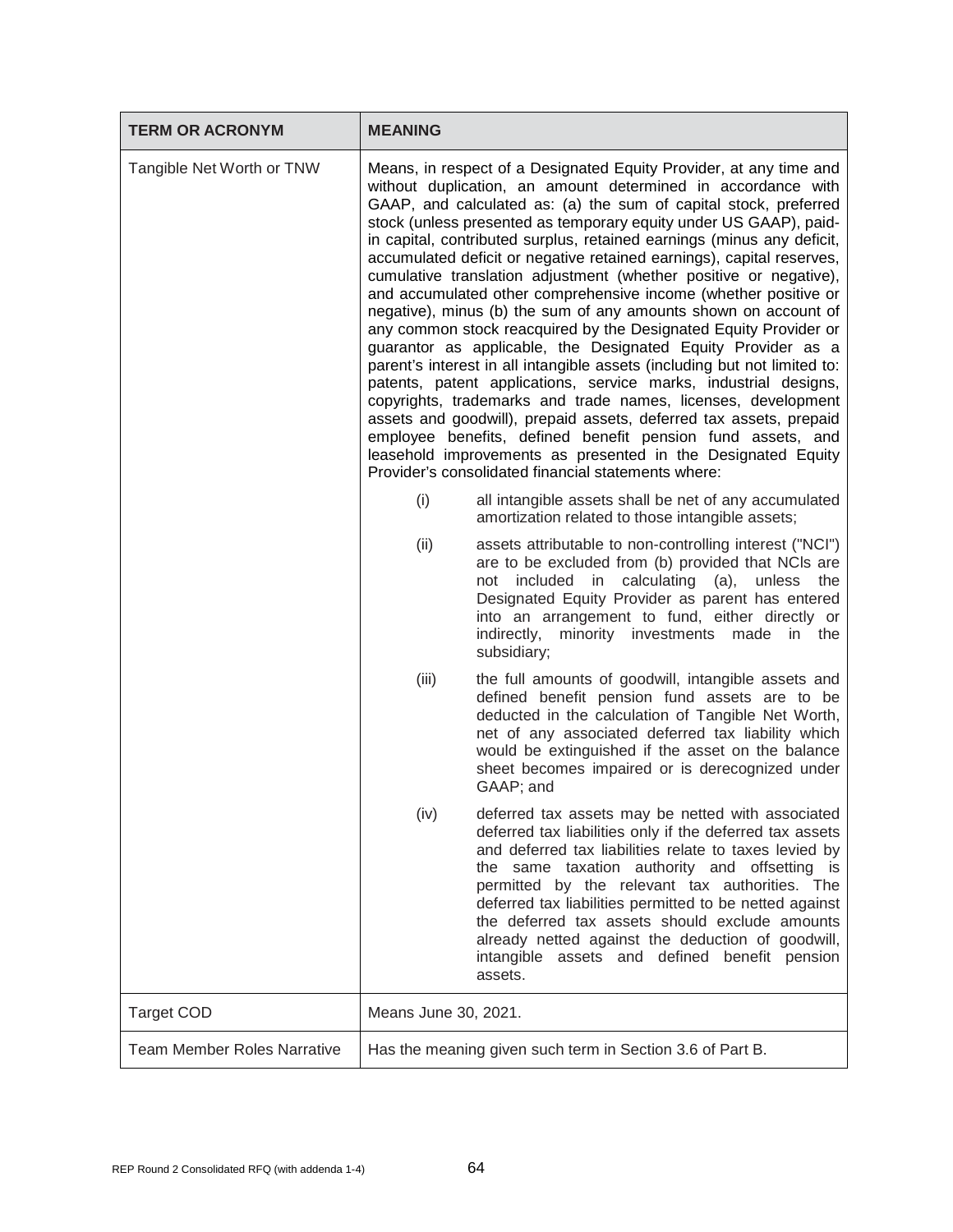| <b>TERM OR ACRONYM</b>                  | <b>MEANING</b>                                                                                                                                                                                                                                                                               |
|-----------------------------------------|----------------------------------------------------------------------------------------------------------------------------------------------------------------------------------------------------------------------------------------------------------------------------------------------|
| <b>Team Member Roles</b><br>Requirement | Has the meaning given such term in Section 3.6 of Part B.                                                                                                                                                                                                                                    |
| Term                                    | Means term of the RESA, being the period from the date of its<br>execution through the period ending on the earlier of twenty (20)<br>years following the COD of the Renewables Project or Target COD.                                                                                       |
| Timetable                               | Means the timetable set forth in Section 3.7 of Part A.                                                                                                                                                                                                                                      |
| <b>TNW Methodology</b>                  | Has the meaning given such term in Section 4(d) of Part B.                                                                                                                                                                                                                                   |
| <b>TNW Requirement</b>                  | Has the meaning given such term in Section 4 of Part B.                                                                                                                                                                                                                                      |
| <b>Total Costs</b>                      | Means in respect of a Renewables Project the aggregate of the<br>Total Equity and Debt for such Renewables Project.                                                                                                                                                                          |
| <b>Total Equity</b>                     | Means the estimated aggregate amount of all funds required for<br>Delivery of a Renewables Project identified in a Renewables Project<br>Proposal other than the amount of the Debt, in relation thereto.                                                                                    |
| <b>Transmission Entity</b>              | Means the "owner" of a "transmission facility" as each such term in<br>quotations is defined in the Electric Utilities Act.                                                                                                                                                                  |
| <b>Transmission System</b>              | Has the meaning given the term "transmission system" in the EUA.                                                                                                                                                                                                                             |
| Unincorporated Association              | Means a trust, pension fund, partnership, joint venture or other<br>unincorporated association however formed and structured and for<br>purposes of this RFQ and the Competition includes any Person who<br>is a partner, joint-venturer or associate in such Unincorporated<br>Association. |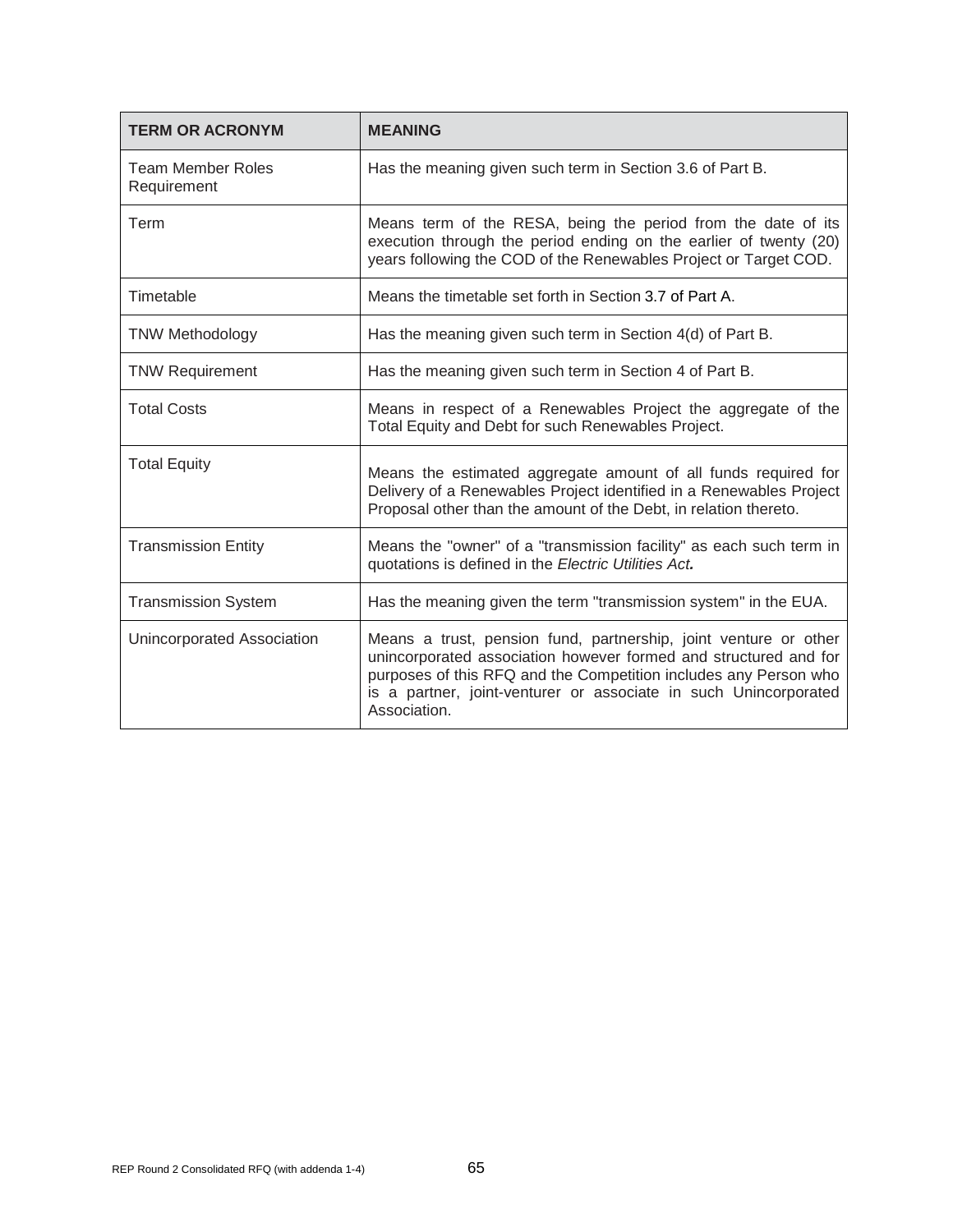# 2 **Interpretation Provisions**

This RFQ shall be interpreted in accordance with the following:

- (a) the headings, captions, and formatting in this RFQ are inserted for convenience only and do not form a part of this RFQ and in no way define, limit, alter or enlarge the scope or meaning of any term of this RFQ;
- (b) references in this RFQ to "at the discretion", "in its discretion", "at its discretion", "in its opinion", "in the opinion", "in the AESO's sole opinion"; and "the exercise of discretion" when used in respect of the AESO will be, in each instance, interpreted to mean the sole, absolute and unfettered (including unfettered by any implied or express duties of good faith or of fairness), right, discretion or opinion, as the case may be, of the AESO;
- (c) references in this RFQ to "comply" and "compliance", and references to "must" and "should" when used in connection with a submission requirement, shall be interpreted as set forth in Section 4.2 of Part A;
- (d) in this RFQ, wherever the singular or masculine is used it will be construed as if the plural, the feminine or the neuter, and wherever the plural or the feminine or the neuter is used it will be construed as the singular or masculine, as the case may be, had been used where the context may require;
- (e) each Appendix, and table, contained in or attached to this RFQ is an integral part of this RFQ;
- (f) all monetary amounts referred to in this RFQ are to the lawful currency of Canada;
- (g) a reference in this RFQ to Mountain Time includes a reference to Mountain Daylight Time if then applicable;
- (h) a reference in this RFQ to a statue whether or not that statute has been defined, means a statute of Alberta unless otherwise stated;
- (i) a reference to а statute includes the statute as amended from time to time, and in the event that statute is repealed includes any successor legislation thereto including amendments to the successor legislation, and includes all regulations, by-laws and codes enacted thereunder as such regulations or by-laws, codes or rules may be amended from time to time;
- (j) in this RFQ, the words "including" and "includes", when following any general term or statement, are not to be construed as limiting the general term or statement to the specific items or matters set forth or to similar items or matters, but rather as permitting the general term or statement to refer to all other items or matters that could reasonably fall within the broadest possible scope of the general term or statement;
- (k) capitalized terms and acronyms used in this RFQ but not defined in this Appendix A have the meanings assigned to the same capitalized terms and acronyms used in the RESA or within the text of this RFQ;
- (l) a reference to this RFQ or the RESA, or to the documents which make up the appendices to this RFQ or the RESA, or to any part of the documents, shall be deemed to be a reference to the most current version of those documents, including all modifications and amendments thereto made and issued by the AESO to Respondents;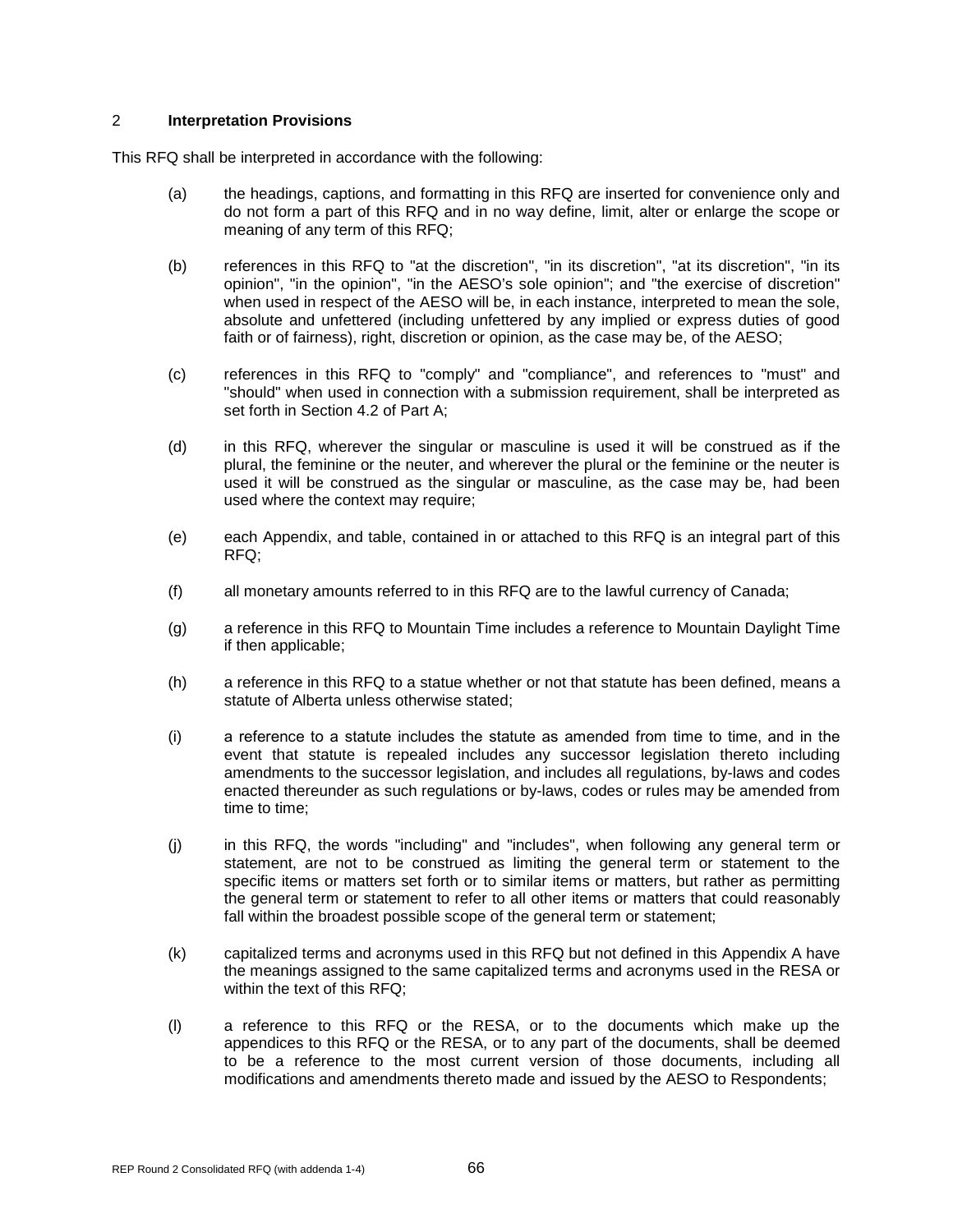- (m) a reference to а part, section or article, without а further reference to another document or to а specific Appendix to this RFQ, shall be deemed to be a reference to that part, section or article of this RFQ, exclusive of appendices, unless the context otherwise expressly requires;
- (n) a reference to an Appendix by letter in this RFQ or in an Appendix to this RFQ shall be deemed to be а reference to an Appendix of this RFQ unless the context otherwise expressly indicates; and
- (o) where а section, subsection, paragraph or other part of any document includes а list of items, whether or not enumerаted, the list of items will be construed and interpreted conjunctively as if each was connected to the other by the word "and", unless the context specifically indicates the terms are to be construed and interpreted disjunctively by the use of the word "or" at the end of each item or at the end of that list.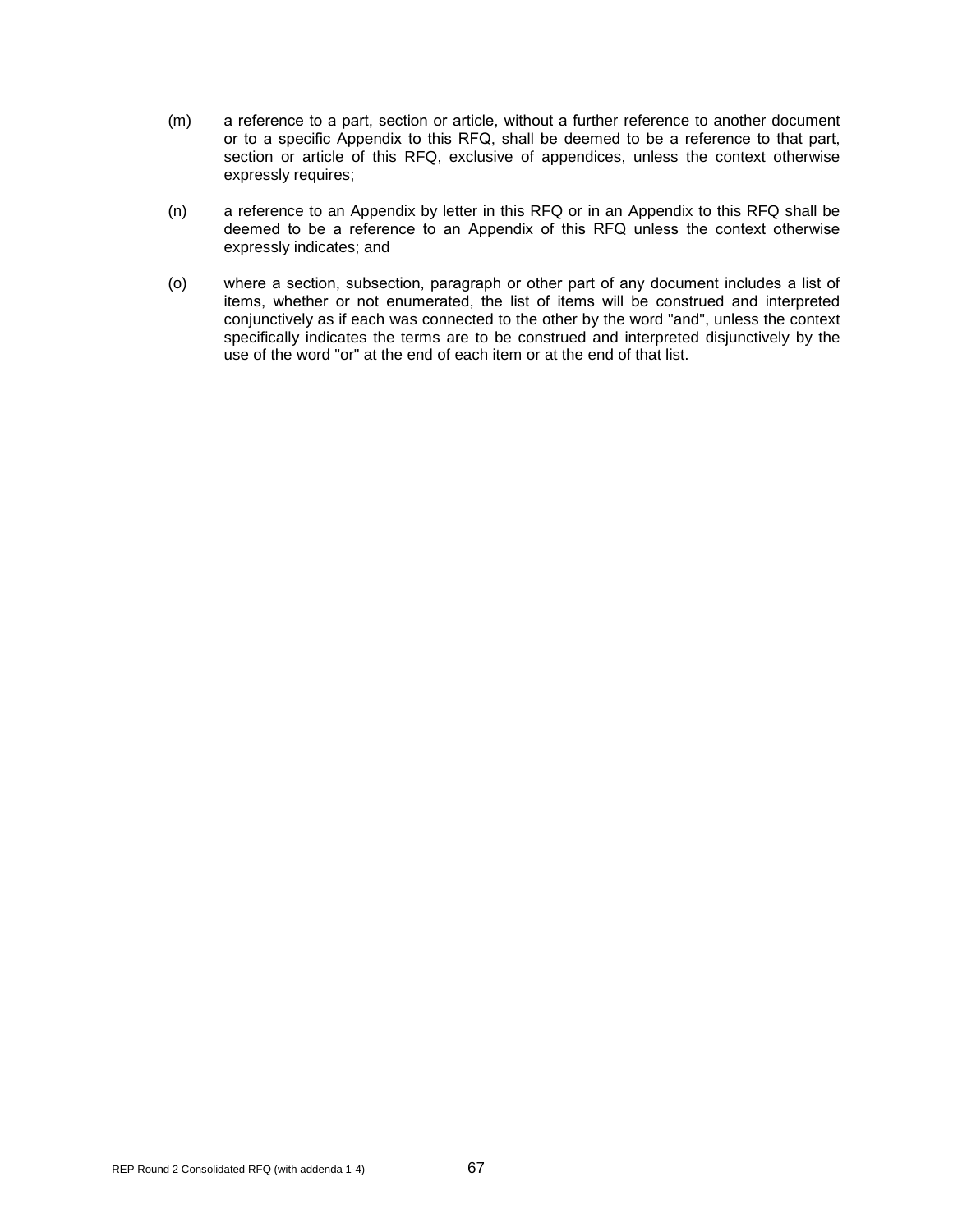# **REQUEST FOR QUALIFICATIONS**

# **APPENDIX B**

## **RESPONDENT AGREEMENT**

**THIS RESPONDENT AGREEMENT** made as of \_\_\_\_\_\_\_\_\_\_\_\_\_\_, 2018 (the "**Agreement**").

#### **BETWEEN:**

### **ALBERTA ELECTRIC SYSTEM OPERATOR ("AESO")**

- and -

#### [Insert Respondent Name] ("**Respondent**")

#### **RECITALS:**

- А. The AESO has implemented REP Round 2 to procure Renewable Attributes from Renewables Projects pursuant to a Request for Qualification issued by the AESO on April 27, 2018 (the "**RFQ**").
- B. The Respondent has provided a Qualification Submission in REP Round 2.

NOW THEREFORE THIS AGREEMENT WITNESSES THAT the AESO and the Respondent for good and valuable consideration, the receipt and sufficiency of which is hereby acknowledged, agree as follows:

#### **1 DEFINITIONS AND INTERPRETATION**

- 1.1 In this Agreement, unless the context otherwise expressly requires, capitalized terms and acronyms used herein have the meaning given to the same capitalized terms and acronyms in the RFQ.
- 1.2 The obligations and liabilities and the covenants, agreements, undertakings and acknowledgements, of or relating to the Respondent in this Agreement or relating to or affecting the Respondent as described in this Agreement are those of each Respondent Team Member collectively and individually and jointly and severally; and any breach or non-performance or failure by one of them in relation to this Agreement or the RFQ shall be, and shall be deemed to be so as to all of the Respondent Team.
- 1.3 If there are conflicts or inconsistencies between this Agreement and any part of the RFQ, the provisions of the RFQ will prevail; provided that, for certainty, it is acknowledged and agreed that the RFQ and this Agreement are intended to be complementary and, accordingly, it is only in cases of direct irresolvable conflict that the RFQ prevails, and in all other cases this Agreement will be interpreted to best achieve the intent evidenced by RFQ and this Agreement.

### **2 DUE AUTHORIZATION AND AGREEMENT TO RFQ TERMS**

2.1 The Respondent represents and warrants that it is duly authorized by each of the Respondent Team Members to bind each to this Agreement.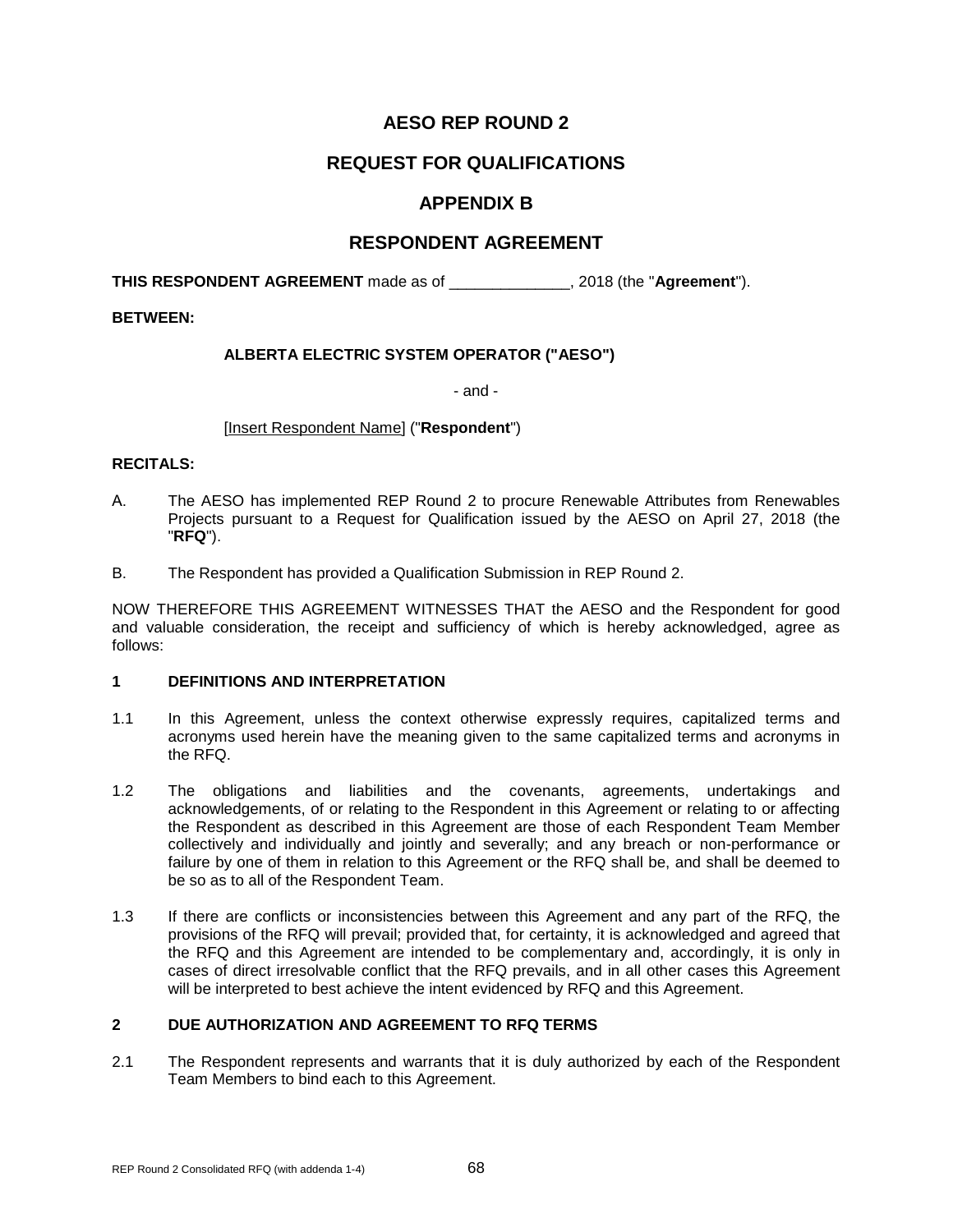2.2 The Respondent and Respondent Team Members acknowledge and agree that they are bound by, as covenants, undertakings, acknowledgements and agreements, all provisions of the RFQ.

### **3 SUBMISSION FEE**

- 3.1 The Respondent acknowledges that it has or will before or concurrent with the delivery of the Qualification Submission and this Agreement to the AESO, delivered the Submission Fee (plus GST) to the AESO, and in any event that it will deliver the Submission Fee (plus GST) to the AESO prior to the Submission Fee Deadline.
- 3.2 The Respondent acknowledges and agrees that the Submission Fee is delivered to the AESO absolutely and for the AESO's own benefit and that the AESO may retain the Submission Fee in all events, save only that the AESO will refund the Submission Fee to the Respondent if, but only if, the AESO issues a Cancellation Notice cancelling the Competition prior to the AESO evaluating any of the Qualification Submissions of all Respondents.

#### **4 GENERAL**

- 4.1 The Respondent hereby designates [insert name of Individual] as its Respondent's Representative and confirms that such Respondent's Representative is fully and duly authorized to represent, and is the duly authorized signatory to legally bind, the Respondent and all Respondent Team Members to this Agreement and in any and all disclosures, agreements and matters related to this RFQ and Respondent's Qualification Submission.
- 4.2 The Respondent will not by agreement, operation of law or otherwise, transfer or assign the whole or any part of this Agreement or any right, title, obligation, benefit, or interest of the Respondent without the prior written consent of the AESO, which consent may be arbitrarily withheld or may be subject to such terms and conditions as the AESO in its sole discretion may impose. Any such transfer or assignment shall be deemed to be a material breach and shall entitle the AESO to Disqualify the Respondent.
- 4.3 This Agreement will enure to the benefit of and be binding upon the AESO and the Respondent and their respective successors and permitted assigns.
- 4.4 Each provision of this Agreement will be valid and enforceable to the fullest extent permitted by law. If any provision of this Agreement is held to be unenforceable or invalid in respect of any Person or circumstance, then such provision may be severed and such unenforceability or invalidity will not affect any other provision of this Agreement, and this Agreement will be construed and enforced as if such invalid or unenforceable provision had never been contained herein and such unenforceability or invalidity will not affect or impair the application of such provision to any other Person or circumstance but such provision will be valid and enforceable to the extent permitted by law.
- 4.5 This Agreement may only be amended by instrument in writing signed by both parties.
- 4.6 This Agreement and the obligations of the parties hereunder will be interpreted, construed and enforced in accordance with the laws of the Province of Alberta and the laws of Canada applicable therein and each party to this Agreement irrevocably attorns to the jurisdiction of the courts of the Province of Alberta.
- 4.7 Time is of the essence of this Agreement.
- 4.8 Any additional Person that becomes а Respondent Team Member pursuant to a Change subsequent to the execution and delivery of this Agreement by the Respondent will execute an agreement to be bound by the terms of this Agreement.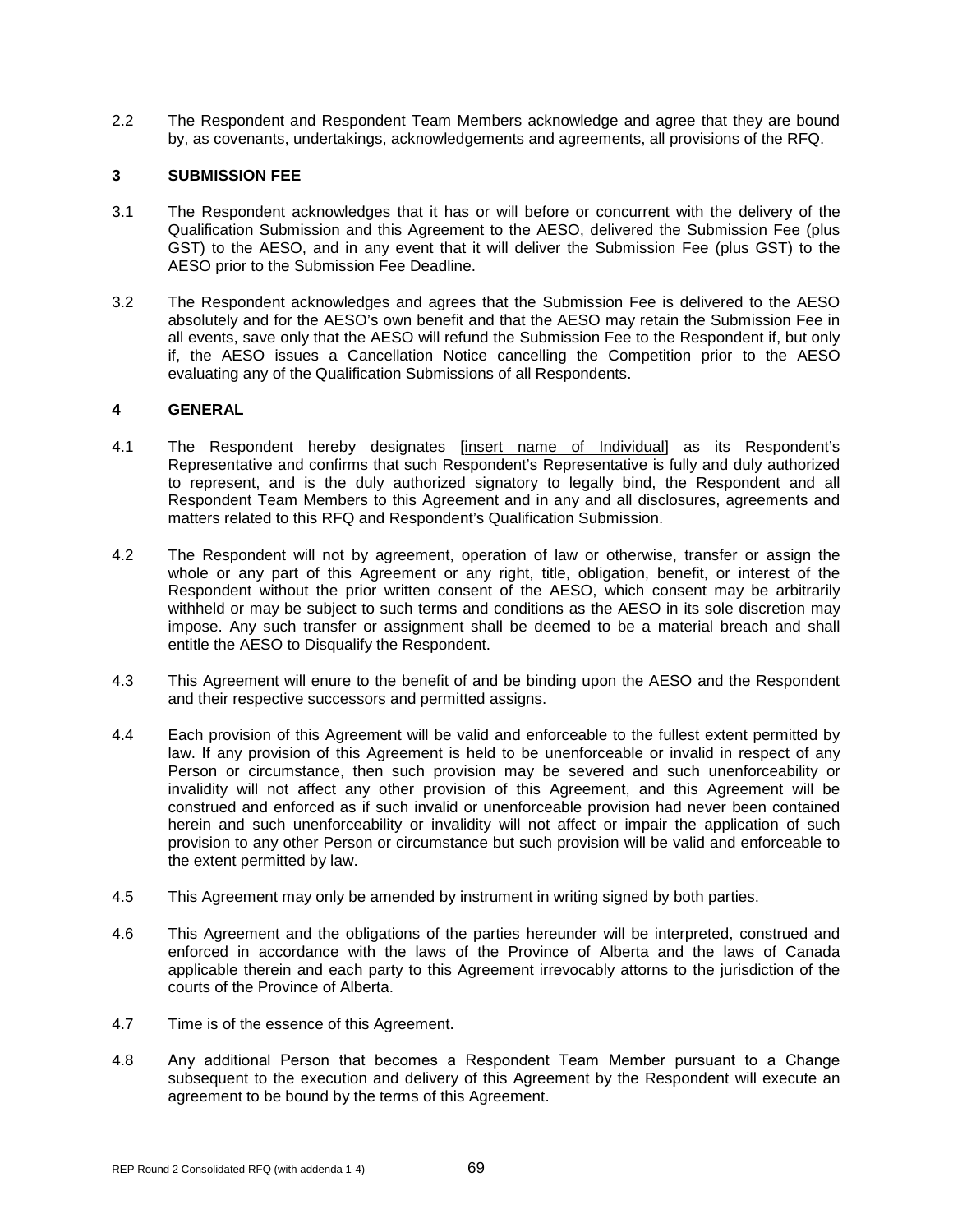- 4.9 The Respondent hereby represents and warrants, that:
	- (a) it has the requisite power, authority and capacity to execute and deliver this Agreement for itself and for and on behalf of all Respondent Team Members;
	- (b) this Agreement has been duly and validly executed by it or on its behalf by its duly authorized representatives; and
	- (c) this Agreement constitutes a legal, valid and binding agreement enforceable against it in accordance with its terms.
- 4.10 This Agreement, and all terms of the RFQ which may be construed as acknowledgments, covenants, undertakings and warranties on the part of the Respondent and which by their nature can survive the determination of Proponents and the completion of the Competition will so survive.

**IN WITNESS WHEREOF** the parties hereto have executed and delivered this Agreement effective as of the day and year first above written.

### **[RESPONDENT NAME]**

Signature: experience of the state of the state of the state of the state of the state of the state of the state of the state of the state of the state of the state of the state of the state of the state of the state of th

Respondent's Representative Name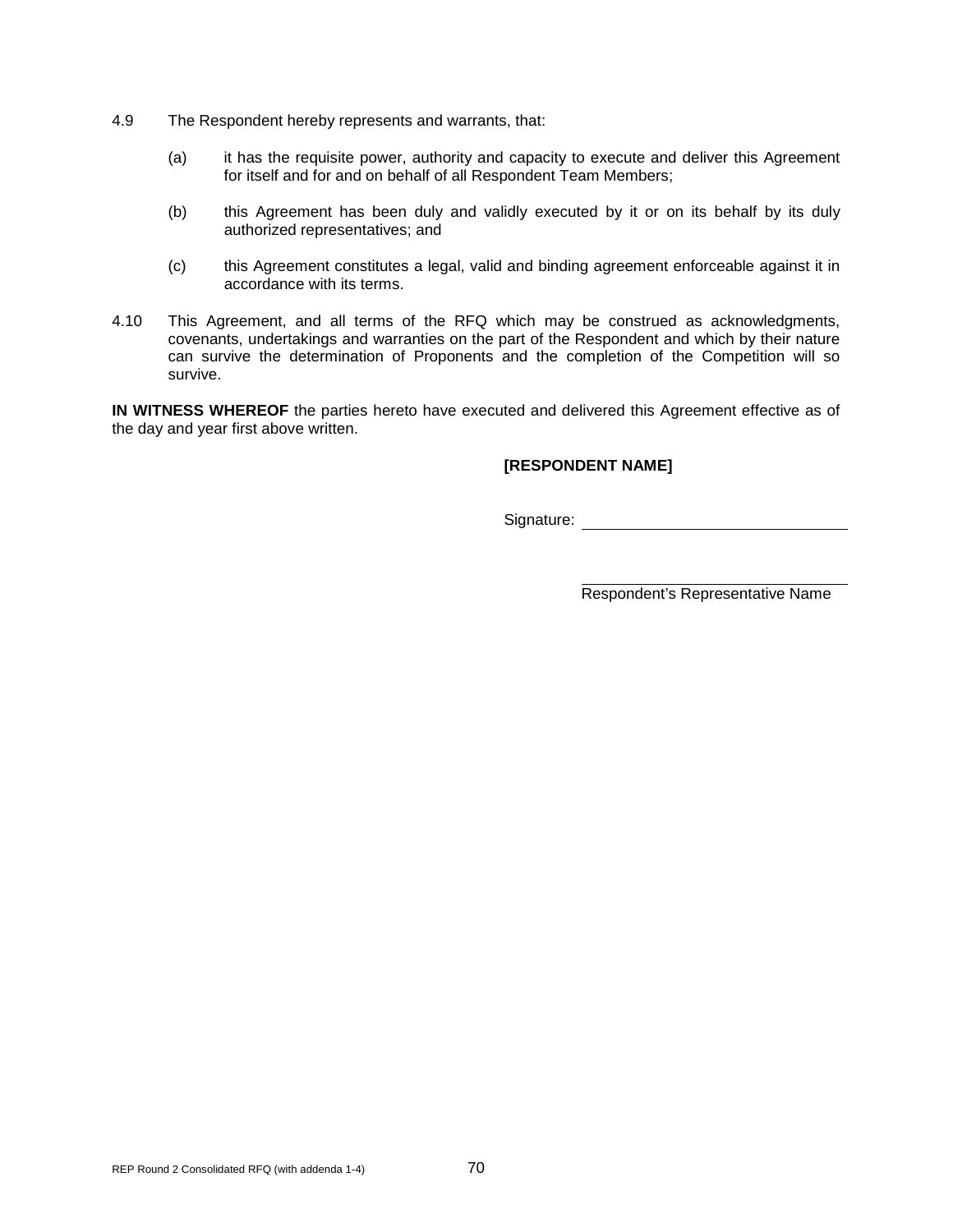# **REQUEST FOR QUALIFICATIONS**

# **APPENDIX C**

# **RELATIONSHIP DISCLOSURE FORM**

This form must be completed by the Respondent on its own behalf and on behalf of each Respondent Team Member

#### [Respondent's Letterhead]

To: Alberta Electric System Operator  $2500, 330 - 5<sup>th</sup>$  Avenue SW Calgary, AB T2P 0L4

Attention: REP Office

#### **Re: AESO REP Round 2 – [insert Respondent name] - Qualification Submission**

The Respondent hereby declares, for itself and on behalf of each Respondent Team Member, that:

- (a) This declaration is made to the best of the knowledge of the Respondent, and to the best of the knowledge of each Respondent Team Member.
- (b) The Respondent and each Respondent Team Member has reviewed the definition of Restricted Parties, and the non-exhaustive list of Restricted Parties in Section 6.1 of Part A of the RFQ.
- (c) The following is a full disclosure of all known relationships, material to the Competition, that the Respondent and each Respondent Team Member has or has had with:
	- (i) AESO Financial Advisor KPMG LLP;
	- (ii) AESO Legal Counsel Norton Rose Fulbright Canada LLP;
	- (iii) Fairness Advisor P1 Consulting Inc.; and
	- (v) AESO Board members and staff, any former AESO Board members, and all former AESO staff and other Individuals who, in the sole opinion of the AESO, were principally involved in the development or implementation of REP Round 2 (including as evaluation panel members) or are in possession of non-public information, the disclosure of which to anyone would give a potential participant in the Competition any material advantage in REP Round 2.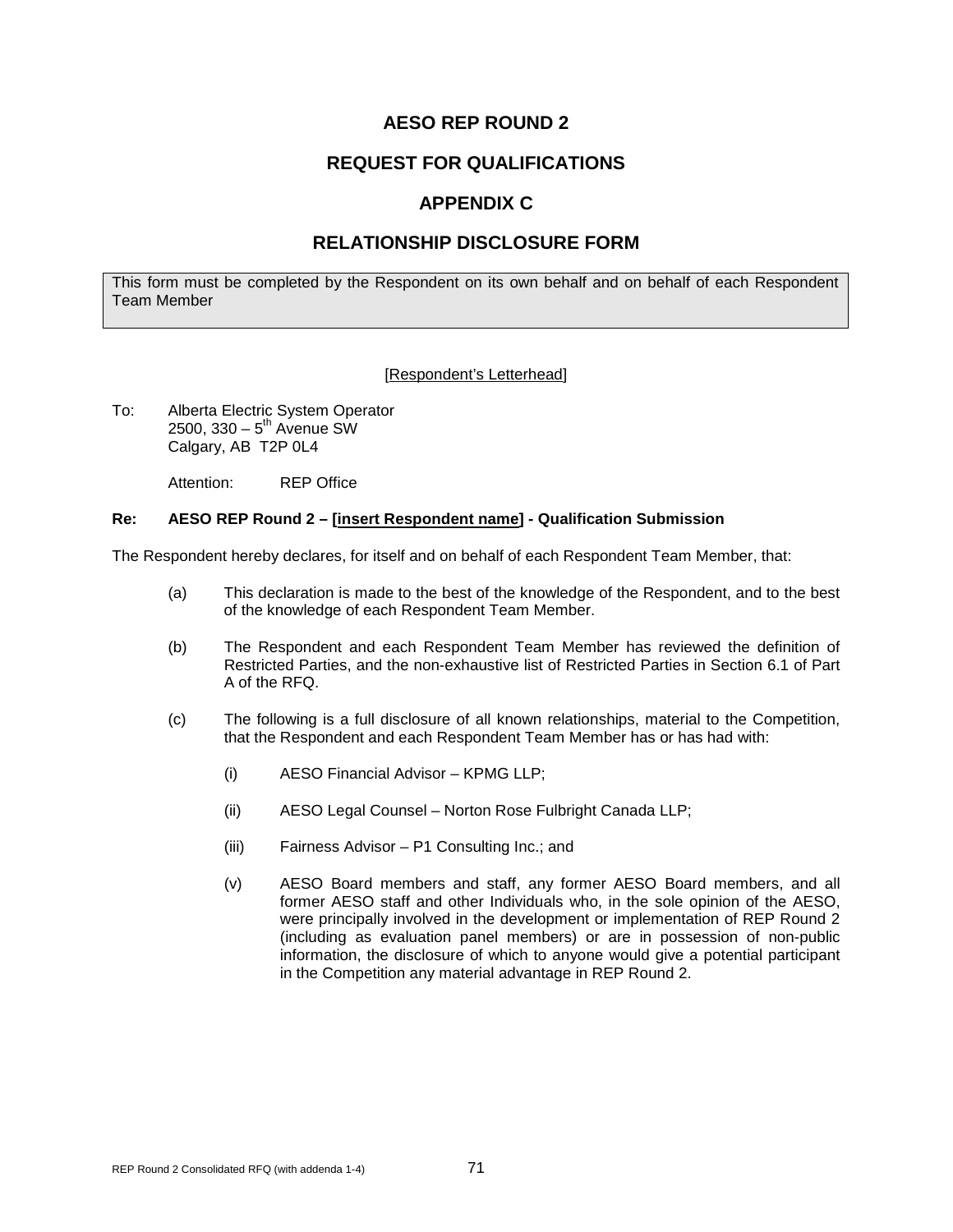| <b>Name of Respondent Team</b><br><b>Member</b> | <b>Name of Restricted Party with</b><br>whom the Respondent Team<br>Member has a relationship<br>(e.g. AESO Board Member) | Details of the nature of the<br>relationship with the listed<br><b>Restricted Party/Person (e.g.</b><br><b>Respondent Team Member</b><br>was an advisor to the<br><b>Restricted Party from ____</b><br>to |
|-------------------------------------------------|---------------------------------------------------------------------------------------------------------------------------|-----------------------------------------------------------------------------------------------------------------------------------------------------------------------------------------------------------|
|                                                 |                                                                                                                           |                                                                                                                                                                                                           |
|                                                 |                                                                                                                           |                                                                                                                                                                                                           |
|                                                 |                                                                                                                           |                                                                                                                                                                                                           |
|                                                 |                                                                                                                           |                                                                                                                                                                                                           |
|                                                 |                                                                                                                           |                                                                                                                                                                                                           |
|                                                 |                                                                                                                           |                                                                                                                                                                                                           |

(Add additional pages as may be required)

If the Respondent has not disclosed any relationships in the table contained in paragraph (c) above, the Respondent hereby declares, for itself and on behalf of each Respondent Team Member, that it and its Respondent Team Members have no such relationships to disclose.

\_\_\_\_\_\_\_\_\_\_\_\_\_\_\_\_\_\_\_\_\_\_\_\_\_\_\_\_\_\_\_\_\_\_\_\_\_\_\_\_\_\_\_\_\_\_\_\_\_\_\_\_\_\_\_\_\_\_\_\_\_\_\_\_\_\_\_\_\_\_\_\_\_\_\_\_\_\_\_

\_\_\_\_\_\_\_\_\_\_\_\_\_\_\_\_\_\_\_\_\_\_\_\_\_\_\_\_\_\_\_\_\_\_\_\_\_\_\_\_\_\_\_\_\_\_\_\_\_\_\_\_\_\_\_\_\_\_\_\_\_\_\_\_\_\_\_\_\_\_\_\_\_\_\_\_\_\_\_

\_\_\_\_\_\_\_\_\_\_\_\_\_\_\_\_\_\_\_\_\_\_\_\_\_\_\_\_\_\_\_\_\_\_\_\_\_\_\_\_\_\_\_\_\_\_\_\_\_\_\_\_\_\_\_\_\_\_\_\_\_\_\_\_\_\_\_\_\_\_\_\_\_\_\_\_\_\_\_

\_\_\_\_\_\_\_\_\_\_\_\_\_\_\_\_\_\_\_\_\_\_\_\_\_\_\_\_\_\_\_\_\_\_\_\_\_\_\_\_\_\_\_\_\_\_\_\_\_\_\_\_\_\_\_\_\_\_\_\_\_\_\_\_\_\_\_\_\_\_\_\_\_\_\_\_\_\_\_

\_\_\_\_\_\_\_\_\_\_\_\_\_\_\_\_\_\_\_\_\_\_\_\_\_\_\_\_\_\_\_\_\_\_\_\_\_\_\_\_\_\_\_\_\_\_\_\_\_\_\_\_\_\_\_\_\_\_\_\_\_\_\_\_\_\_\_\_\_\_\_\_\_\_\_\_\_\_\_

\_\_\_\_\_\_\_\_\_\_\_\_\_\_\_\_\_\_\_\_\_\_\_\_\_\_\_\_\_\_\_\_\_\_\_\_\_\_\_\_\_\_\_\_\_\_\_\_\_\_\_\_\_\_\_\_\_\_\_\_\_\_\_\_\_\_\_\_\_\_\_\_\_\_\_\_\_\_\_

\_\_\_\_\_\_\_\_\_\_\_\_\_\_\_\_\_\_\_\_\_\_\_\_\_\_\_\_\_\_\_\_\_\_\_\_\_\_\_\_\_\_\_\_\_\_\_\_\_\_\_\_\_\_\_\_\_\_\_\_\_\_\_\_\_\_\_\_\_\_\_\_\_\_\_\_\_\_\_

NAME OF RESPONDENT

Address:

E-mail Address:

Telephone:

Name of Respondent's Representative:

Signature of Respondent's Representative: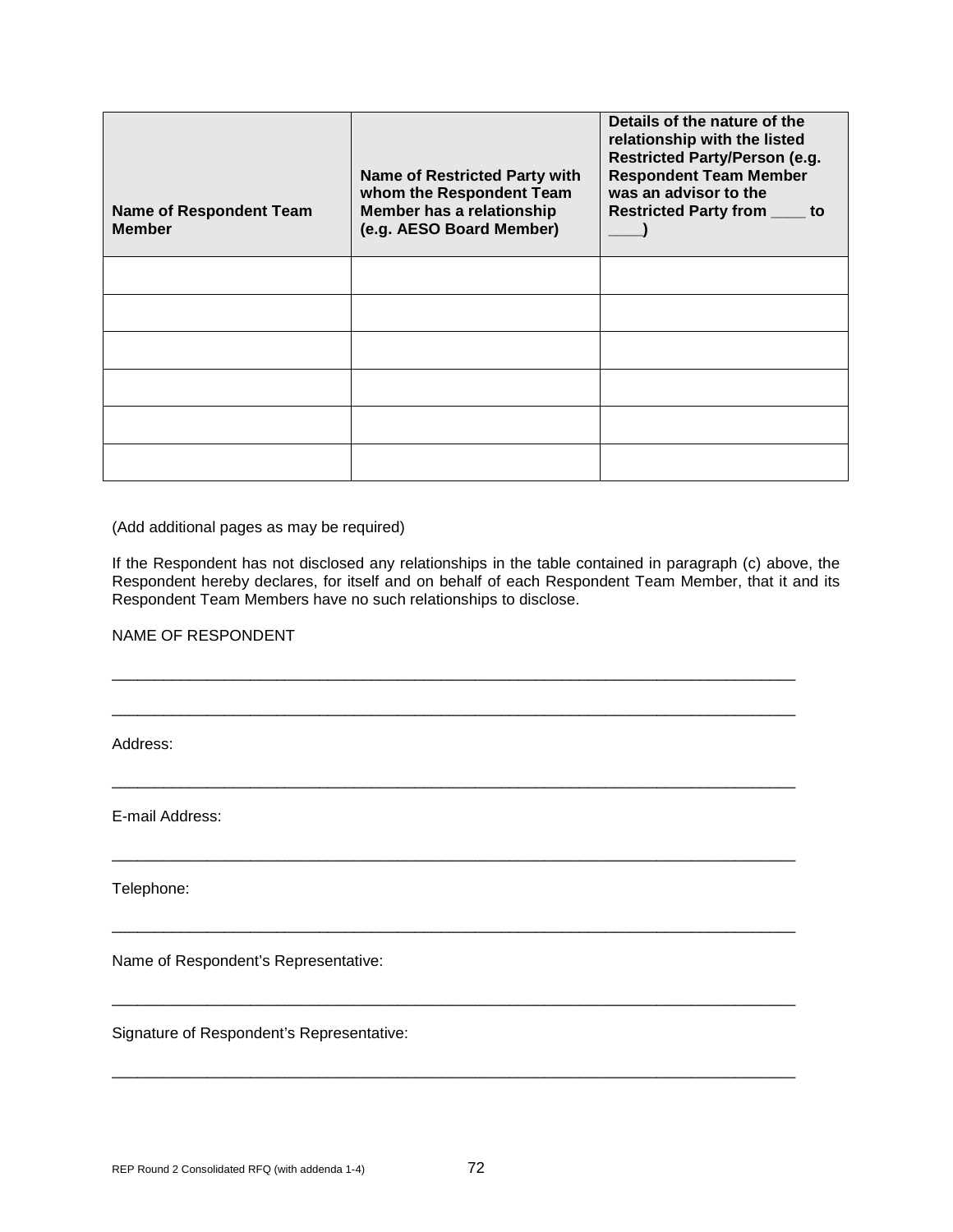### **REQUEST FOR QUALIFICATIONS**

### **APPENDIX D**

### **QUALIFICATION SUBMISSION CERTIFICATION**

[Respondent's Letterhead]

#### **TO: Independent System Operator of Alberta (the "AESO") REP Office**

#### **RE: AESO REP Round 2 Request for Qualifications issued April 27, 2018 ("RFQ")**

**[insert Respondent name] Qualification Submission – [insert each Renewables Project Proposal name, Contract Capacity and Renewable Fuel(s)] (the "Qualification Submission"]**

I, [insert name], in my capacity as Respondent's Representative of [insert name of Respondent], on behalf of the Respondent and on behalf of all of the Respondent's Respondent Team Members:

- 1 hereby represent, warrant and certify in connection with the RFQ and the Qualification Submission, including any consideration and evaluation by the AESO of the Qualification Submission, that:
	- (a) I am duly authorized to deliver this certification on behalf of, and which is binding upon, each of the Respondent Team Members;
	- (b) the Respondent has received and reviewed a full copy of the RFQ (and all Addenda) and all the terms and conditions contained therein including, without limitation, all appendices attached thereto, and has had sufficient time, opportunity and resources to investigate and consider and has investigated and considered and satisfied itself as to conditions and risks relating to the Renewables Projects described in the Qualification Submission, and relating to the RFQ and the Qualification Submission; and the Qualification Submission is based on the independent investigations, experience, interpretation, knowledge, information, analysis and judgment undertaken, obtained, or formed, by or on behalf of the Respondent and not in reliance on information provided through or in connection with this RFQ by the AESO; and
	- (c) the Qualification Submission was prepared without collusion by the Respondent and its Respondent Team Members with other Respondents and their Respondent Team Members or any team participating in REP Round 3 (except in the case where all members of the Respondent Team and the team participating in REP Round 3 are the same);
- 2 hereby acknowledge that the AESO may or may cause to be undertaken, in connection with the Qualification Submission or the RFQ, any one or more of the reference, credit and other checks, the independent verifications, and the background investigations described in the RFQ or otherwise, including criminal record investigations, credit enquiries, litigation searches, bankruptcy registrations and taxpayer information investigations on all or any of the Respondent Team Members (collectively, the "**Investigations**");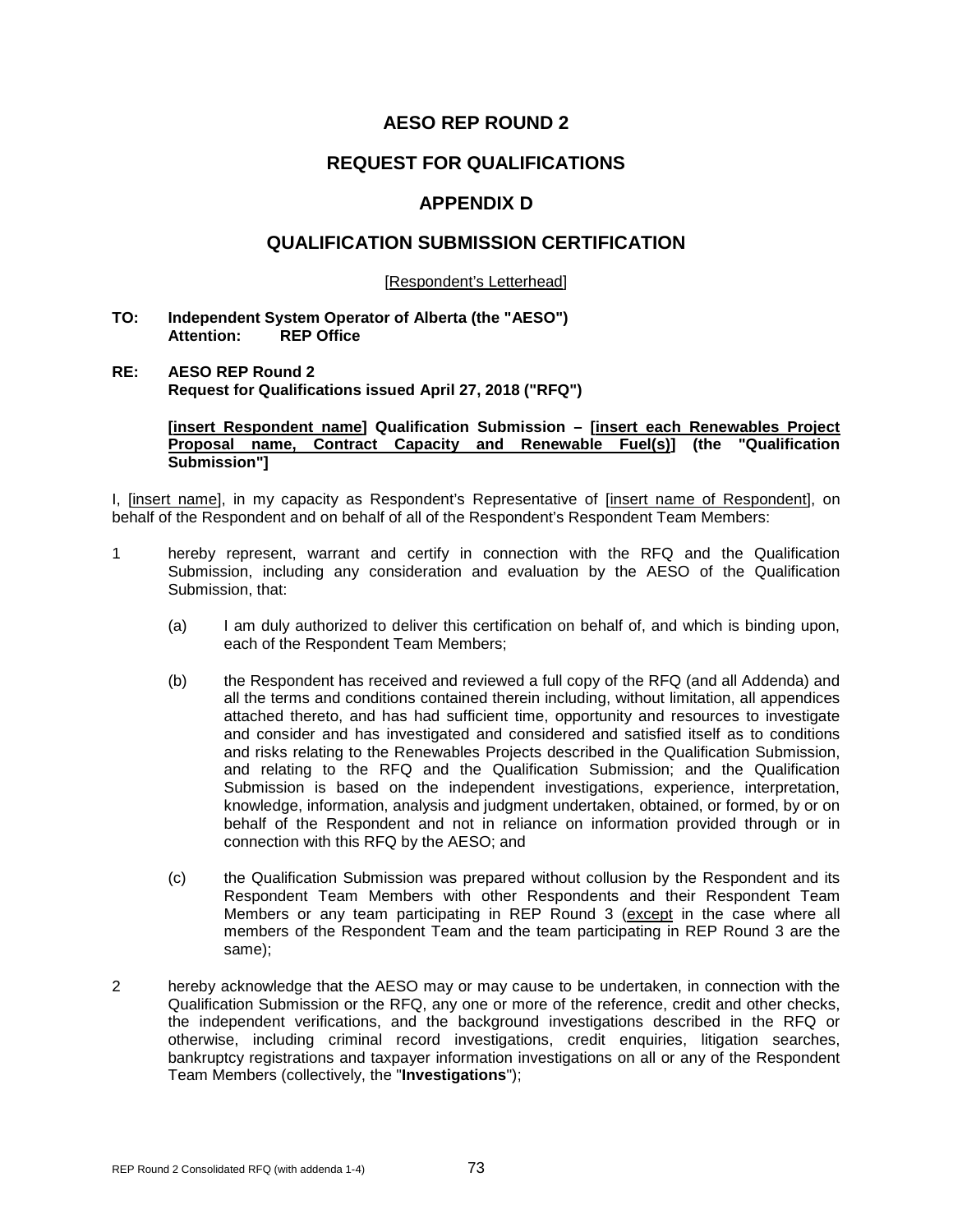- 3 hereby irrevocably consent and authorize AESO and the authorized representatives of the AESO to undertake any and all such Investigations and provide consent to all parties which the AESO or the authorized representatives of the AESO contact, in connection with any investigation, to disclose to the AESO and its authorized representatives all requested information in relation to such Investigation;
- 4 hereby acknowledge and agree that the representations, warranties, certifications and consents set out herein are made with the knowledge and intention that the AESO will rely on them and that despite any prior or subsequent investigation the AESO will be deemed to have relied upon them; and
- 5 hereby acknowledge and agree that unless otherwise expressly defined, the capitalized terms and acronyms used herein have the meanings given to them in the RFQ.

**THIS CERTIFICATE** dated as of the \_\_\_\_\_\_ day of \_\_\_\_\_\_\_\_\_\_\_, 2018.

#### **NAME OF RESPONDENT**

Signature of Respondent's Representative

Name of Respondent's Representative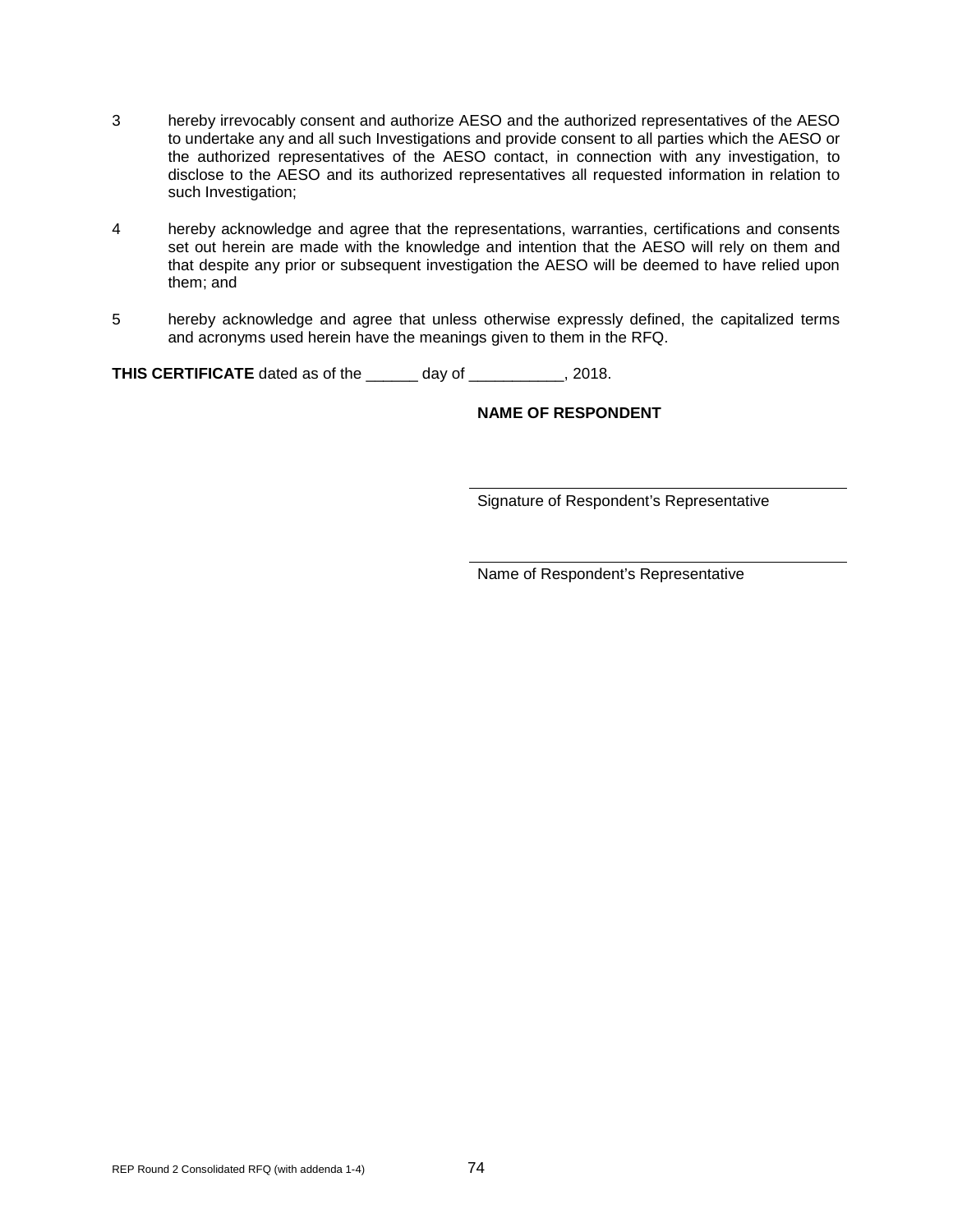## **REQUEST FOR QUALIFICATIONS**

## **APPENDIX E**

### **PRESCRIBED FORM – RESPONDENT INFORMATION**

All capitalized terms and acronyms used in these instructions and the Prescribed Form – Respondent Information, unless otherwise stated, have the meanings ascribed to them in the RFQ.

#### **Instructions applicable to Prescribed Form – Respondent Information**

- The pages of this Prescribed Form should be kept together in the Qualification Submission in sequential order.
- If this Prescribed Form contains an insufficient number of rows or columns within which to provide information requested, then the Respondent may add rows or columns as needed to ensure a sufficient number are available to provide the information requested or required. Apart from the addition of rows or columns as contemplated in the foregoing sentence or the completion of any blanks, check boxes or similar uncompleted information, no amendments should be made to the wording of this Prescribed Form.
- Information provided in this Prescribed Form should be consistent with the information otherwise provided in the Qualification Submission.
- This Prescribed Form should be completed in its entirety. If fields are not applicable, they should be marked "not applicable".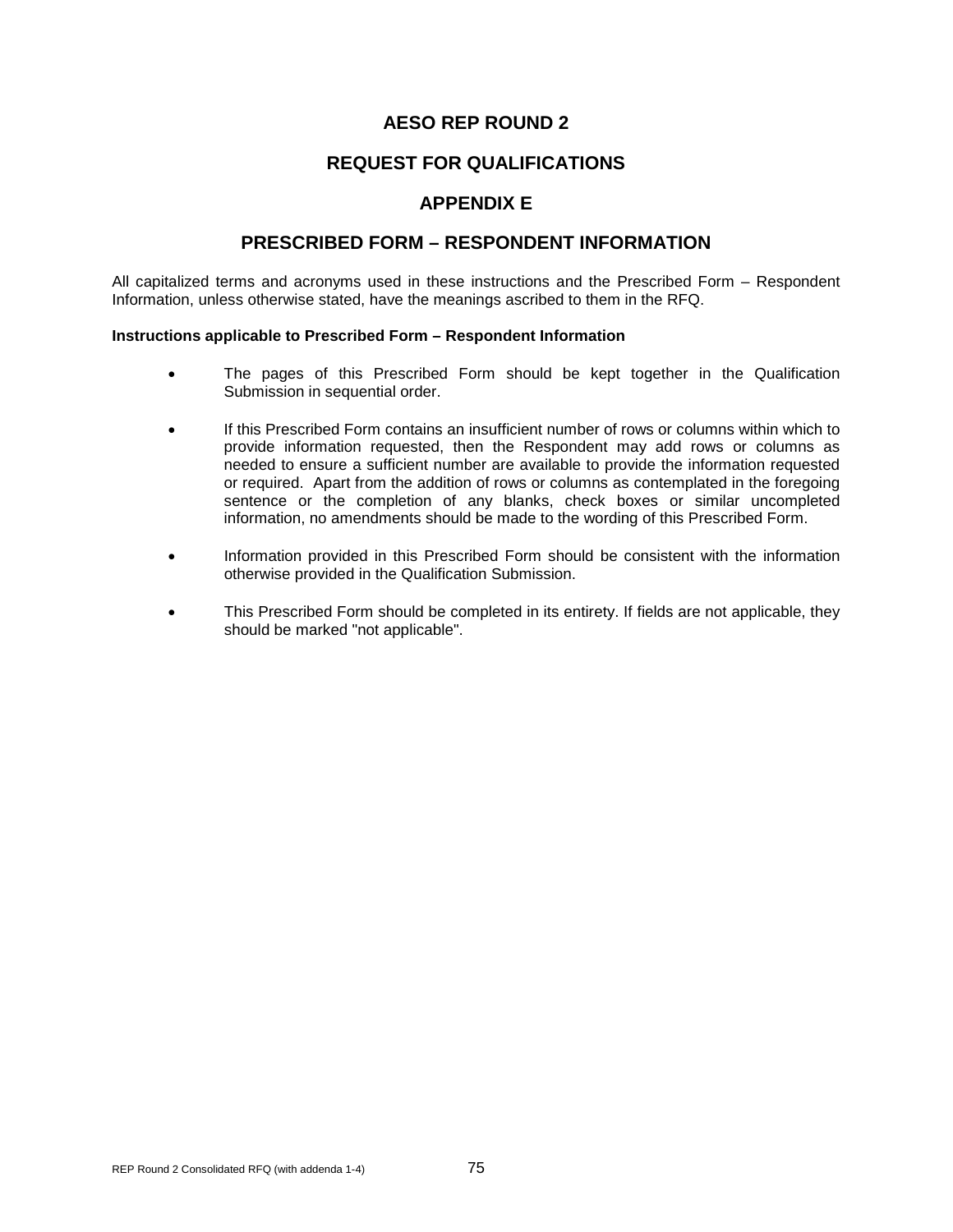### **Prescribed Form – Respondent Information**

### **Section 1**

#### **Respondent Information**

| Legal status of Respondent     |  |
|--------------------------------|--|
| Legal names of SPVs, if formed |  |

# **Contact Information for Respondent**

| Respondent phone number:                     |  |
|----------------------------------------------|--|
| Respondent email address:                    |  |
| Respondent mailing address:                  |  |
| Respondent website address:                  |  |
| Name of Respondent's Representative:         |  |
| Respondent's Representative phone number:    |  |
| Respondent's Representative email address:   |  |
| Respondent's Representative mailing address: |  |
| Secondary contact name:                      |  |
| Secondary contact phone number:              |  |
| Secondary contact email address:             |  |
| Secondary contact mailing address:           |  |

# **Submission Fee**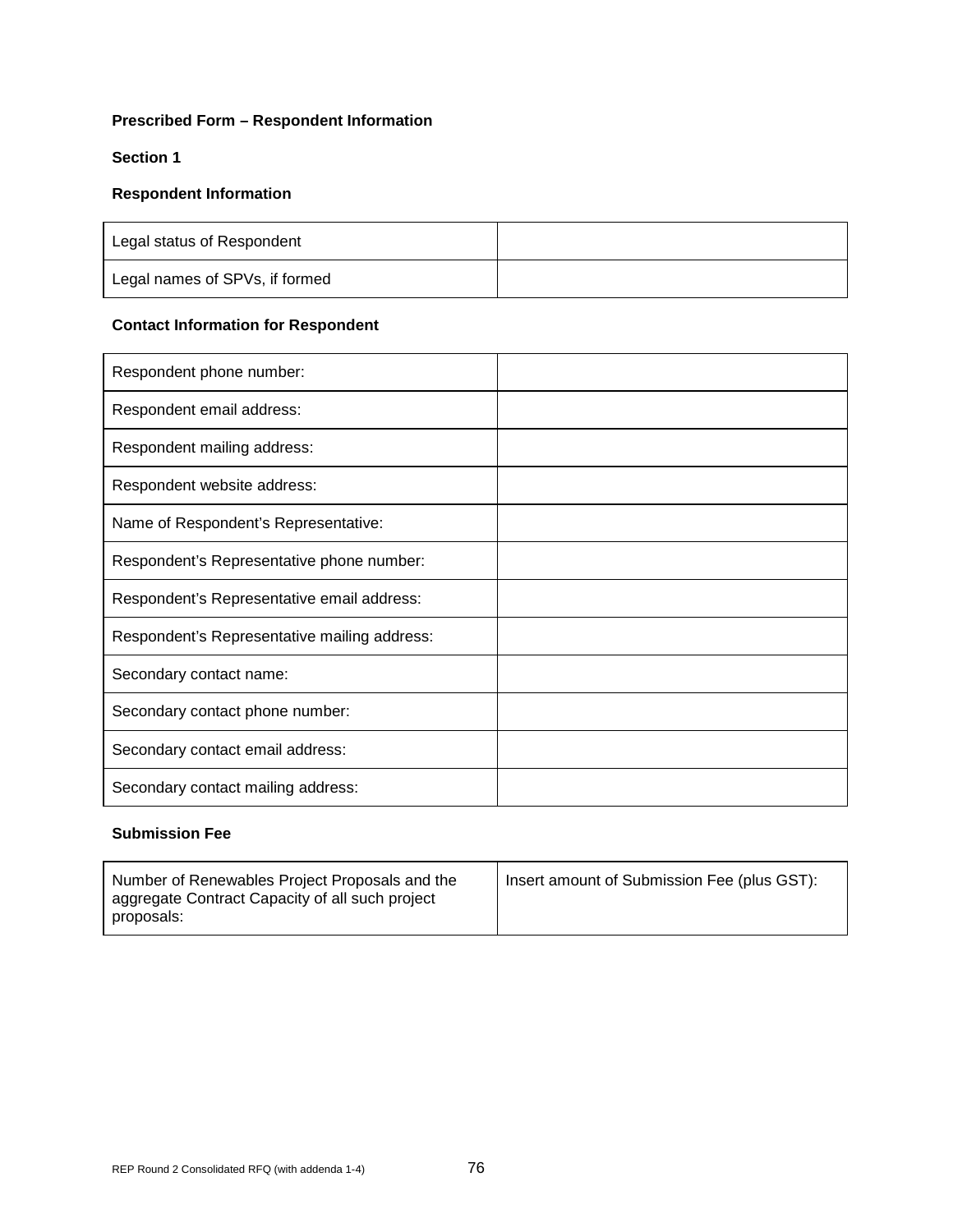#### **Section 2**

SPV Status – Sections 2 and 3 of Prescribed Form Respondent Information, is to be completed separately in respect of each Renewables Project Proposal.

The Respondent must indicate in respect of its Renewables Project Proposal its SPV's legal status below and, if required, provide supporting evidence attached as Exhibit "A" to this Prescribed Form: *(Check the applicable box below.)*

- 1 **I** The SPV has not yet been formed.
- 2 The SPV is a corporation incorporated under the *Business Corporations Act* (Alberta), the *Canada Business Corporations Act*, the *Co-operatives Act* (Alberta), the Canada Corporations*,*  the *Canada Not-For-Profit Corporations Act*, *Canada Cooperatives Act*, or other similar Alberta or Canadian federal legislation in respect of business corporations, not-for-profit corporations, corporations without share capital, or co-operative corporations.

*If this box is checked the Respondent must attach in Exhibit "A" hereto an original or copy certified as a true copy by a Commissioner for Taking Affidavits or a Notary Public of a certificate of status, certificate of compliance, or similar instrument under applicable legislation, with a production date no earlier than two months prior to the Qualification Submission Deadline.*

3  $\Box$ The SPV is a corporation (whether a business corporation, not-for-profit corporation, corporation without share capital, or cooperative corporation) incorporated in any jurisdiction other than Alberta or federally in Canada.

*If this box is checked the Respondent must attach in Exhibit "A" (i) an original or a copy certified as a true copy by a Commissioner for Taking Affidavits or a Notary Public of its registration as an extra-provincial corporation under the Business Corporations Act (Alberta) or other applicable Alberta statute.*

4  $\Box$  The SPV is a special or statutory corporation or other entity created under special legislation and such legislation is:

˂Insert name of legislation˃

 $5$   $\Box$  The SPV is a partnership.

*If this box is checked the Respondent must attach in Exhibit "A" hereto evidence of the name of the partnership by attaching an original or a copy certified as a true copy by a Commissioner for Taking Affidavits or a Notary Public of a business name report with a production date no earlier than two months prior to the Qualification Submission Deadline.*

6 The SPV is a limited partnership or limited liability partnership registered in Alberta.

*If this box is checked the Respondent must attach in Exhibit "A" hereto an original or copy certified as a true copy by a Commissioner for Taking Affidavits or a Notary Public of its limited partnerships or limited liability partnership certificate or certificate of registration with a production date no earlier than two months prior to the Qualification Submission Deadline.*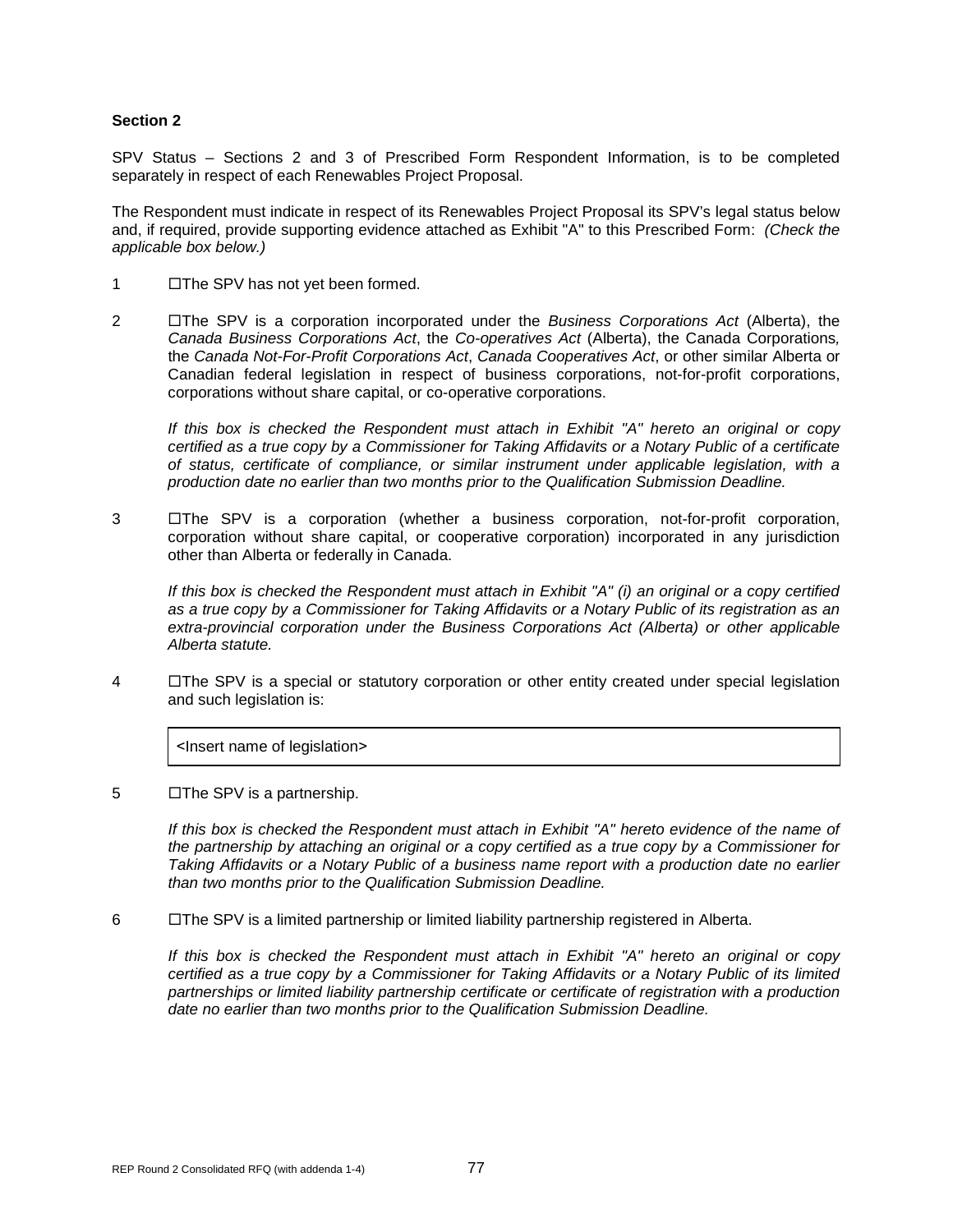7 **The SPV** is an extra-provincial limited liability company, extra-provincial limited partnership or extra-provincial partnership.

*If this box is checked the Respondent must attach in Exhibit "A" hereto an original or a copy certified as a true copy by a Commissioner for Taking Affidavits or a Notary Public of a business name report with a production date no earlier than two months prior to the Qualification Submission Deadline.*

8 Mone of the options above apply to the SPV. The SPV is:

<Insert description of the nature of the legal entity>

*If this box is checked the Respondent must provide evidence of the name of the SPV, or of each entity constituting the SPV, and attach it to this form as Exhibit "A". Attach the evidence of the name of the legal entity, e.g. registration, legislation, regulation, etc.*

9 Evidence of the name of the SPV, if formed.

*Note: Respondents are required to provide evidence, as applicable, of the name of the SPV or of each Entity constituting the SPV and attach it to this Prescribed Form.*

#### **Section 3**

The Respondent hereby agrees and warrants to the AESO that if the Renewables Project described in this Renewables Project Proposal is, following any RFP stage of the Competition, offered a RESA the Respondent will ensure that the SPV identified in this Prescribed Form – Respondent Information (if any) in respect of such Renewables Project, or otherwise an SPV will be Counterparty to such RESA.

#### **Section 4**

The Respondent should provide a table, in the form below, in respect of all of Respondent's Comparable Facilities identified and referred to in all Renewables Project Proposals. Such table should identify the stages of Project Delivery experience that each Comparable Facility is intended to evidence (and should identify not less than two (2) Comparable Facilities for each such stage).

| Comparable<br><b>Facility</b><br><b>Number</b> | 4 | $\overline{2}$ | 3 | 4 | 5 | 6 | $\overline{7}$ | 8 |
|------------------------------------------------|---|----------------|---|---|---|---|----------------|---|
| <b>Facility Name</b>                           |   |                |   |   |   |   |                |   |
| <b>Facility</b><br>Location                    |   |                |   |   |   |   |                |   |
| Technology;<br>Renewable<br>Fuel(s)            |   |                |   |   |   |   |                |   |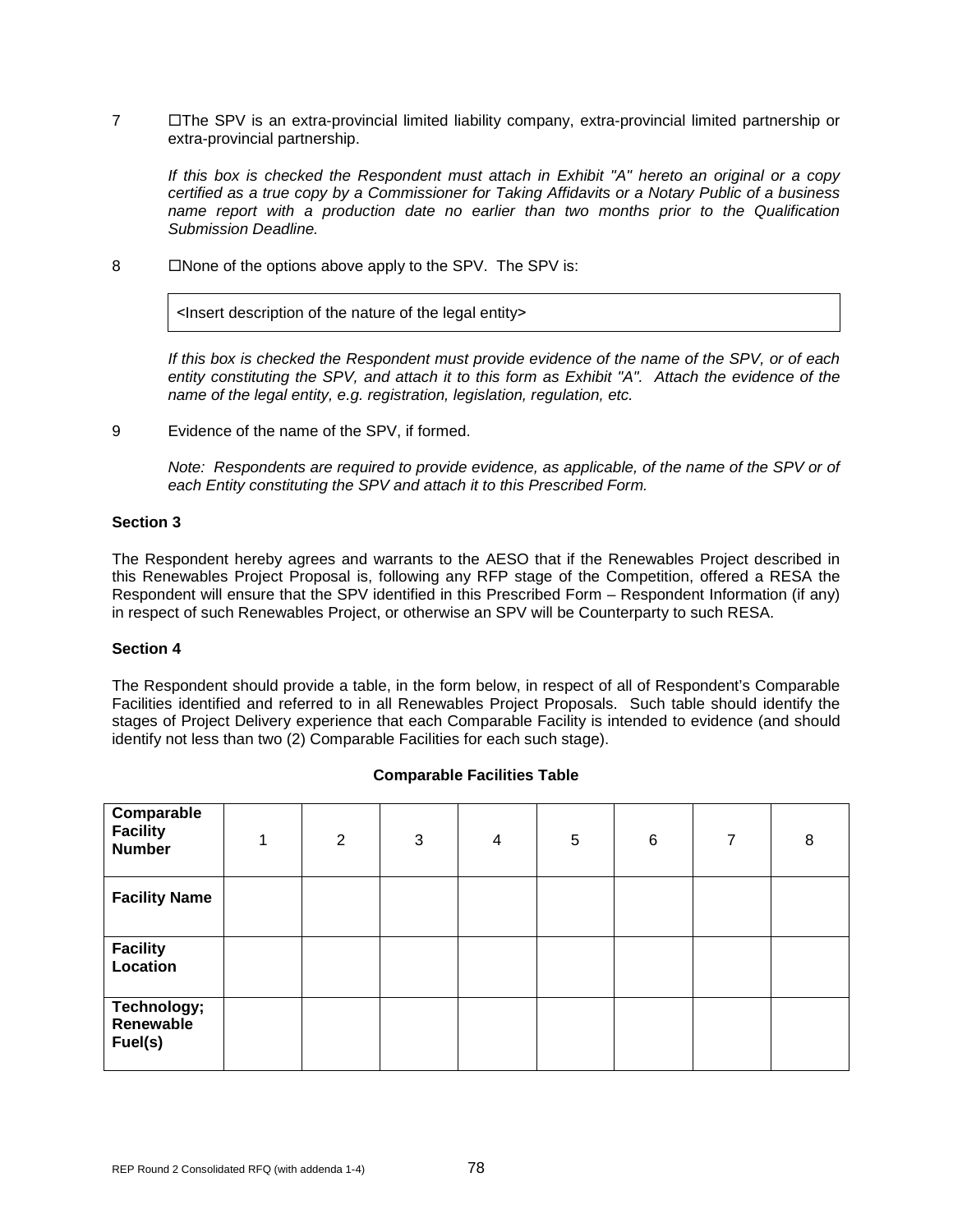| <b>Contract</b><br>Capacity <sup>1</sup>                       |               |        |  |  |  |
|----------------------------------------------------------------|---------------|--------|--|--|--|
| <b>Development</b>                                             | $\mathcal{L}$ | $\sim$ |  |  |  |
| <b>Construction</b>                                            |               |        |  |  |  |
| Operation<br>and<br><b>Maintenance</b>                         |               | $\Box$ |  |  |  |
| <b>Financing</b>                                               |               |        |  |  |  |
| <b>Relevant</b><br><b>Respondent</b><br><b>Team</b><br>Member: |               |        |  |  |  |

<span id="page-83-0"></span> $<sup>1</sup>$  As such term is defined in the Glossary of Terms.</sup>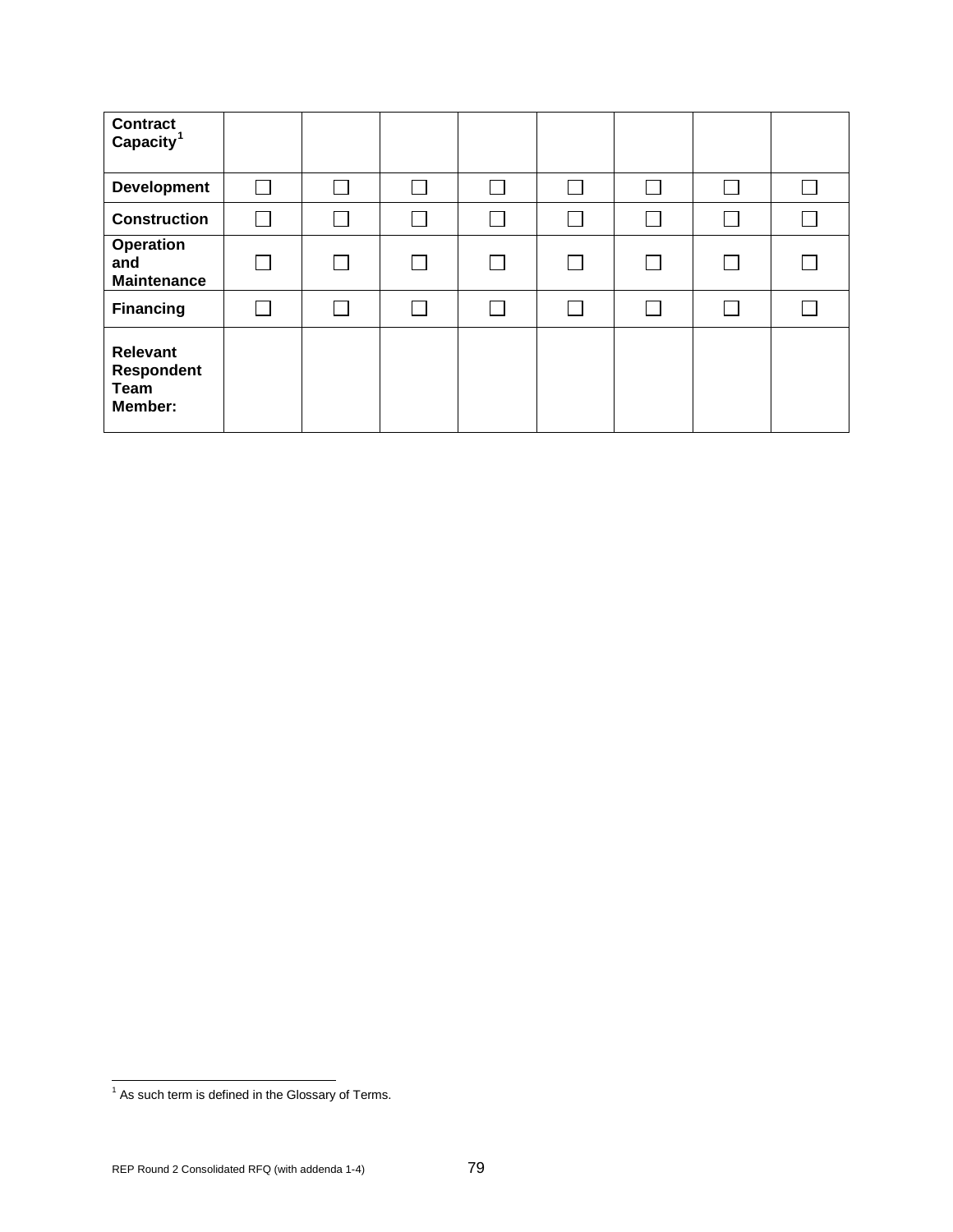## **REQUEST FOR QUALIFICATIONS**

### **APPENDIX F**

### **PRESCRIBED FORM – CONTROL GROUP INFORMATION**

All capitalized terms and acronyms used in these instructions and the Prescribed Form – Control Group Information, unless otherwise stated herein have the meanings ascribed to them in the RFQ.

#### **Instructions applicable to Prescribed Form – Control Group Information**

- The pages of this Prescribed Form should be kept together in the Qualification Submission in sequential order.
- If this Prescribed Form contains an insufficient number of rows or columns within which to provide information requested, then the Respondent may add rows or columns as needed to ensure a sufficient number are available to provide the information requested or required. Apart from the addition of rows or columns as contemplated in the foregoing sentence or the completion of any blanks, check boxes or similar uncompleted information, no amendments should be made to the wording of this Prescribed Form.
- Information provided in this Prescribed Form should be consistent with the information otherwise provided in the Qualification Submission.
- This Prescribed Form should be completed in its entirety. If fields are not applicable, they should be marked "not applicable".
- The Respondent must complete this Prescribed Form to identify all of the Respondent's Designated Equity Providers and Project Team Leads. This Prescribed Form should include the required information in respect of each Renewables Project Proposal included in the Respondent's Qualification Submission.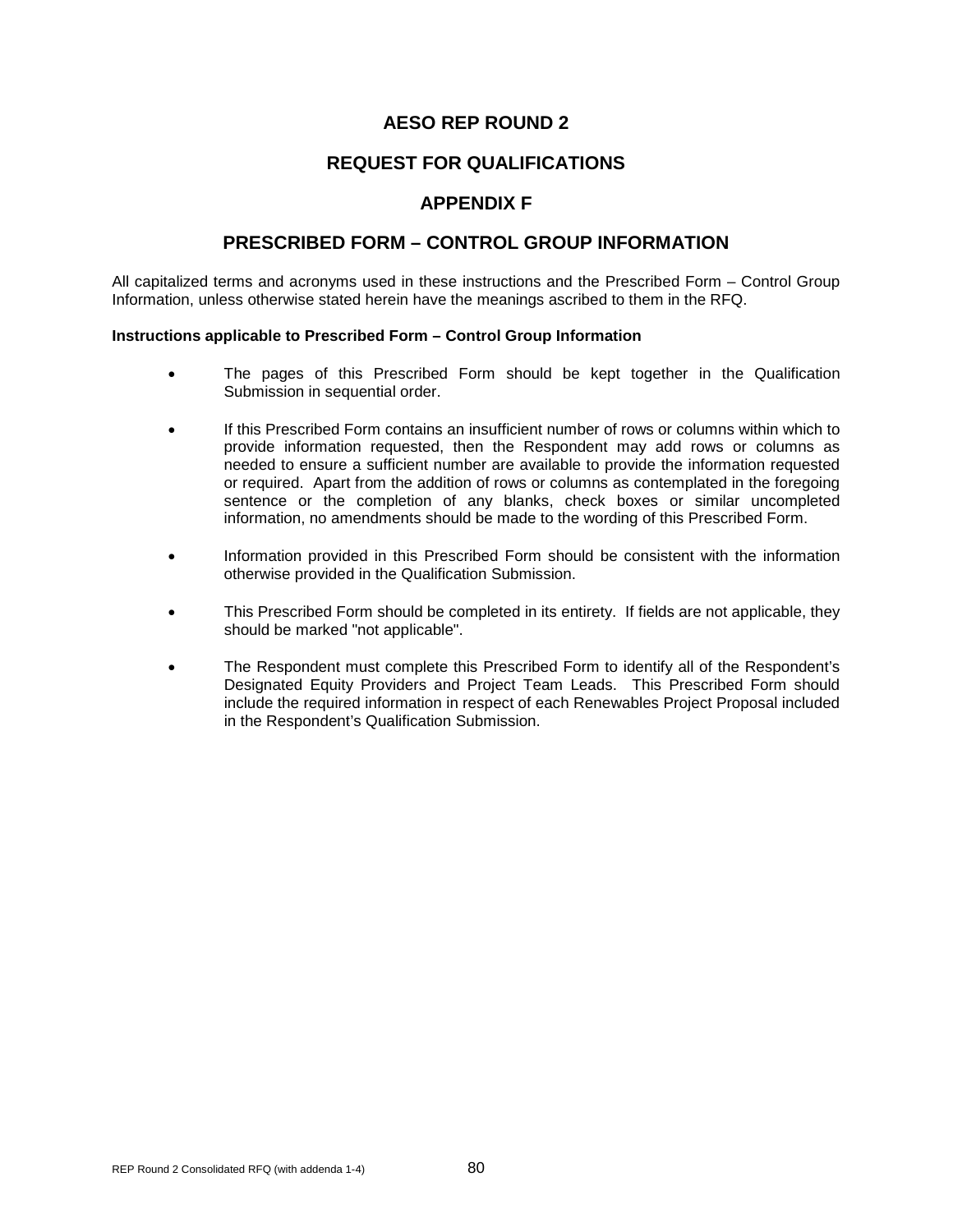# **Prescribed Form – Control Group Information**

| No.            | <b>Information Item</b>                                                                          | <b>Content and Information Requirements</b> |                                                                     |                                                                                              |
|----------------|--------------------------------------------------------------------------------------------------|---------------------------------------------|---------------------------------------------------------------------|----------------------------------------------------------------------------------------------|
| 1              | Respondent<br><b>Information</b>                                                                 |                                             |                                                                     |                                                                                              |
| (a)            | Respondent name as<br>specified on the<br>Prescribed Form -<br>Respondent<br>Information         |                                             |                                                                     |                                                                                              |
| $\overline{2}$ | <b>Control Group</b><br><b>Member Information</b>                                                |                                             |                                                                     |                                                                                              |
|                | <b>Renewables Project</b><br>Proposal                                                            | <b>Project Team Lead</b>                    | Designated Equity Provider(s) <sup>2</sup><br>and Equity Commitment | <b>Designated</b><br><b>Equity</b><br>Provider's<br><b>Equity Support</b><br>Person (if any) |
| (a)            | Name of Renewables<br>Project Proposal -<br>Priority for<br>Evaluation <sup>3</sup> Ranking<br>1 |                                             |                                                                     |                                                                                              |
| (b)            | Name of Renewables<br>Project Proposal -<br>Priority for Evaluation<br>Ranking 2                 |                                             |                                                                     |                                                                                              |
| (c)            | Name of Renewables<br>Project Proposal -<br>Priority for Evaluation<br>Ranking 3                 |                                             |                                                                     |                                                                                              |
| (d)            | Name of Renewables<br>Project Proposal -<br>Priority for Evaluation<br>Ranking 4                 |                                             |                                                                     |                                                                                              |

<span id="page-85-1"></span><span id="page-85-0"></span> $\frac{2}{3}$  As stipulated in each applicable Prescribed Form – Renewables Project Financing Information.  $\frac{3}{3}$  As such term is defined in the Glossary of Terms.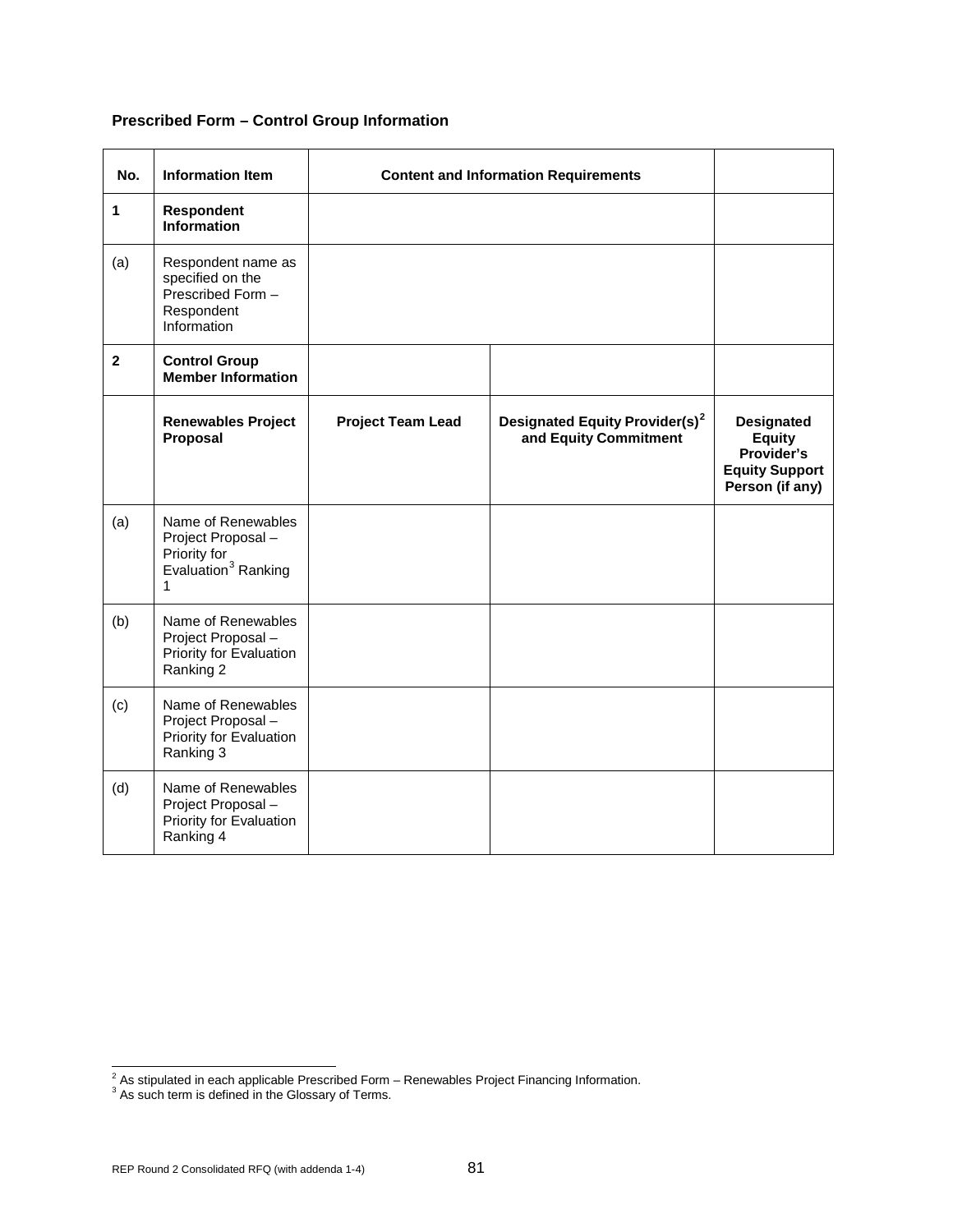## **REQUEST FOR QUALIFICATIONS**

## **APPENDIX G**

## **PRESCRIBED FORM – PRIORITY FOR EVALUATION**

All capitalized terms and acronyms used in these instructions and the Prescribed Form – Priority for Evaluation, unless otherwise stated, have the meanings ascribed to them in the RFQ.

#### **Instructions applicable to Prescribed Form - Priority for Evaluation**

- The pages of this Prescribed Form should be kept together in the Qualification Submission in sequential order.
- If this Prescribed Form contains an insufficient number of rows or columns within which to provide information requested, then the Respondent may add rows or columns as needed to ensure a sufficient number are available to provide the information requested or required. Apart from the addition of rows or columns as contemplated in the foregoing sentence or the completion of any blanks, check boxes or similar uncompleted information, no amendments should be made to the wording of this Prescribed Form.
- This Prescribed Form must be completed in its entirety. If fields are not applicable, they should be marked "not applicable".
- This Prescribed Form should include the required information in respect of each Renewables Project Proposal included in Respondent's Qualification Submission.
- Information provided in this Prescribed Form should be consistent with the information otherwise provided in the Qualification Submission.
- Respondent must complete this Prescribed Form to provide, among other things, an evaluation priority ranking for each Renewables Project Proposal included in its Qualification Submission. Such evaluation priority ranking will establish the order in which Renewables Project Proposals included in the Qualification Submission will be Disqualified (in numerical order from lowest priority to highest priority, with one (1) being the highest priority) from the Qualification Submission in the event the Tangible Net Worth of one or more of the Respondent's Designated Equity Provider(s) is determined by the AESO to be insufficient to support some or all of such Renewables Project Proposals, all as further described in Section 3.4 of Part A and Section 4 of Part B.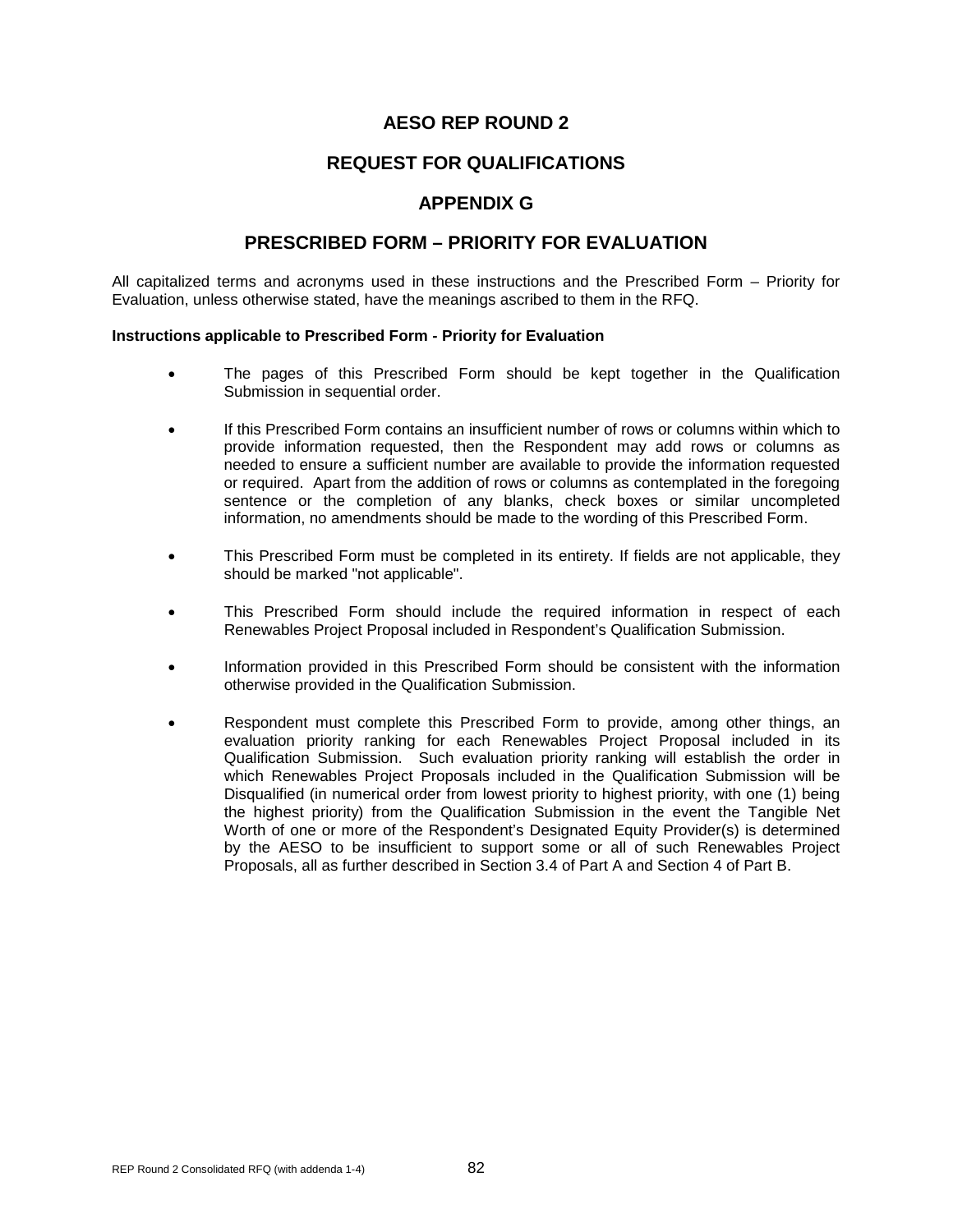# **Prescribed Form - Priority for Evaluation**

| No. | <b>Information Item</b>                                                                                                                                                                       | <b>Content and Information Requirements</b> |                                        |                                        |                                        |
|-----|-----------------------------------------------------------------------------------------------------------------------------------------------------------------------------------------------|---------------------------------------------|----------------------------------------|----------------------------------------|----------------------------------------|
| 1.  | <b>Respondent</b><br><b>Information</b>                                                                                                                                                       |                                             |                                        |                                        |                                        |
| (a) | Respondent<br>name<br>as specified on the<br>Prescribed Form -<br>Respondent<br>Information                                                                                                   |                                             |                                        |                                        |                                        |
|     | <b>Project Evaluation Priority Ranking</b>                                                                                                                                                    |                                             |                                        |                                        |                                        |
| 2.  | <b>Information Item</b>                                                                                                                                                                       |                                             | [Insert<br>Renewables<br>Project Name] | [Insert<br>Renewables<br>Project Name] | [Insert<br>Renewables<br>Project Name] |
| (a) | Project priority for purposes of<br>Worth<br>Tangible<br>Net<br>the<br>evaluation described<br>in.<br>Section 4 of Part B of the RFQ<br>(for clarity, priority 1 is the<br>highest priority). |                                             | Priority 1                             | Priority 2                             | Priority 3                             |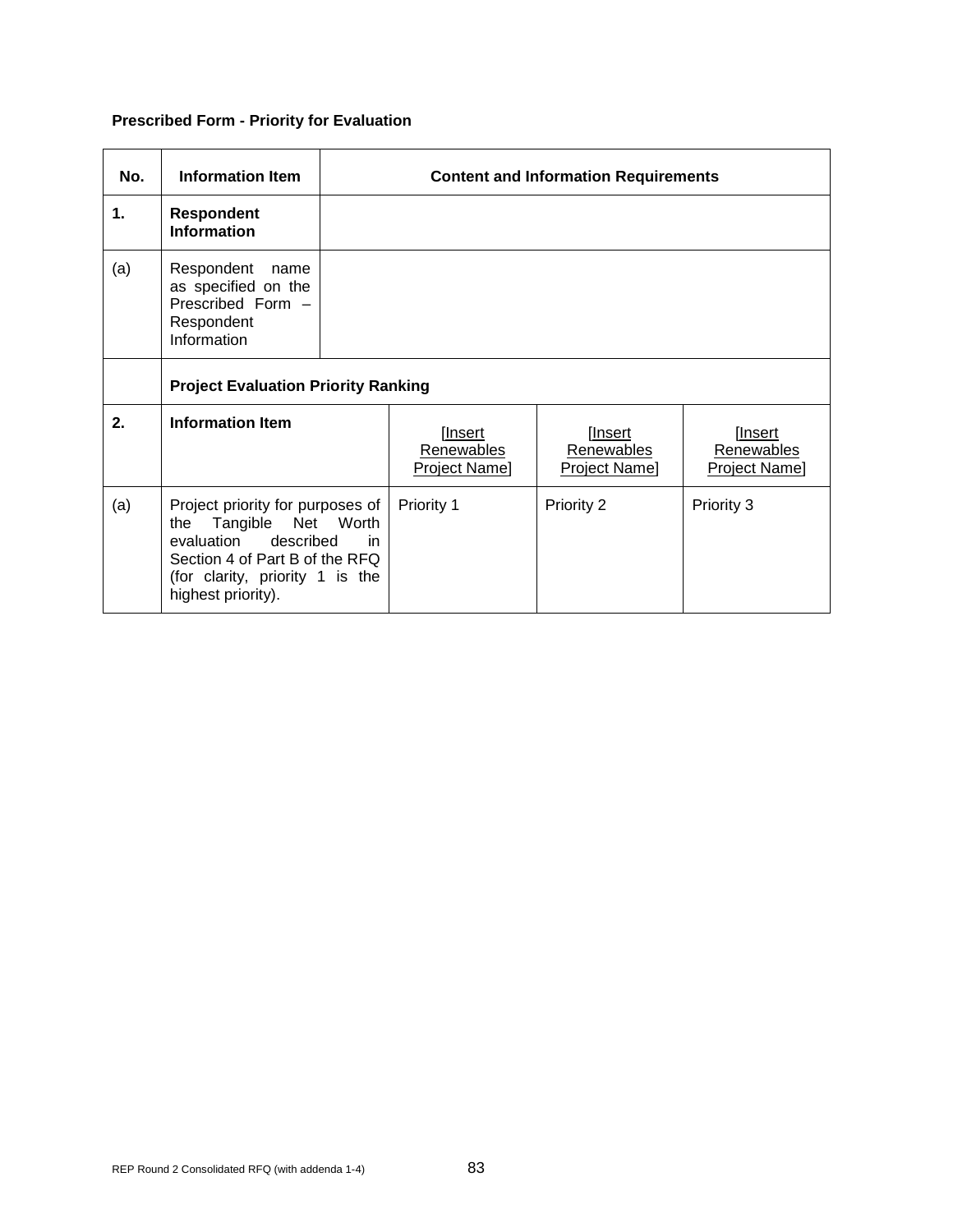## **REQUEST FOR QUALIFICATIONS**

### **APPENDIX H**

### **PRESCRIBED FORM – RESPONDENT DECLARATIONS**

All capitalized terms and acronyms used in these instructions and the Prescribed Form – Respondent Declarations, unless otherwise stated, have the meanings ascribed to them in the RFQ.

#### **Instructions Applicable to Prescribed Form – Respondent Declarations**

- Respondent must complete and submit a separate Prescribed Form Respondent Declarations for each Renewables Project Proposal included in its Qualification Submission.
- This Prescribed Form must be marked with the name of the Renewables Project that is the subject of the Renewables Project Proposal. The Respondent should use the name given to the Renewables Project in the Prescribed Form – Priority for Evaluation.
- Apart from the completion of any blanks, check boxes or similar uncompleted information, no amendments should be made to the wording of this Prescribed Form.
- Information provided in this Prescribed Form should be consistent with the information otherwise provided in the Qualification Submission.
- The signature required for this Prescribed Form must be that of the Respondent's Representative.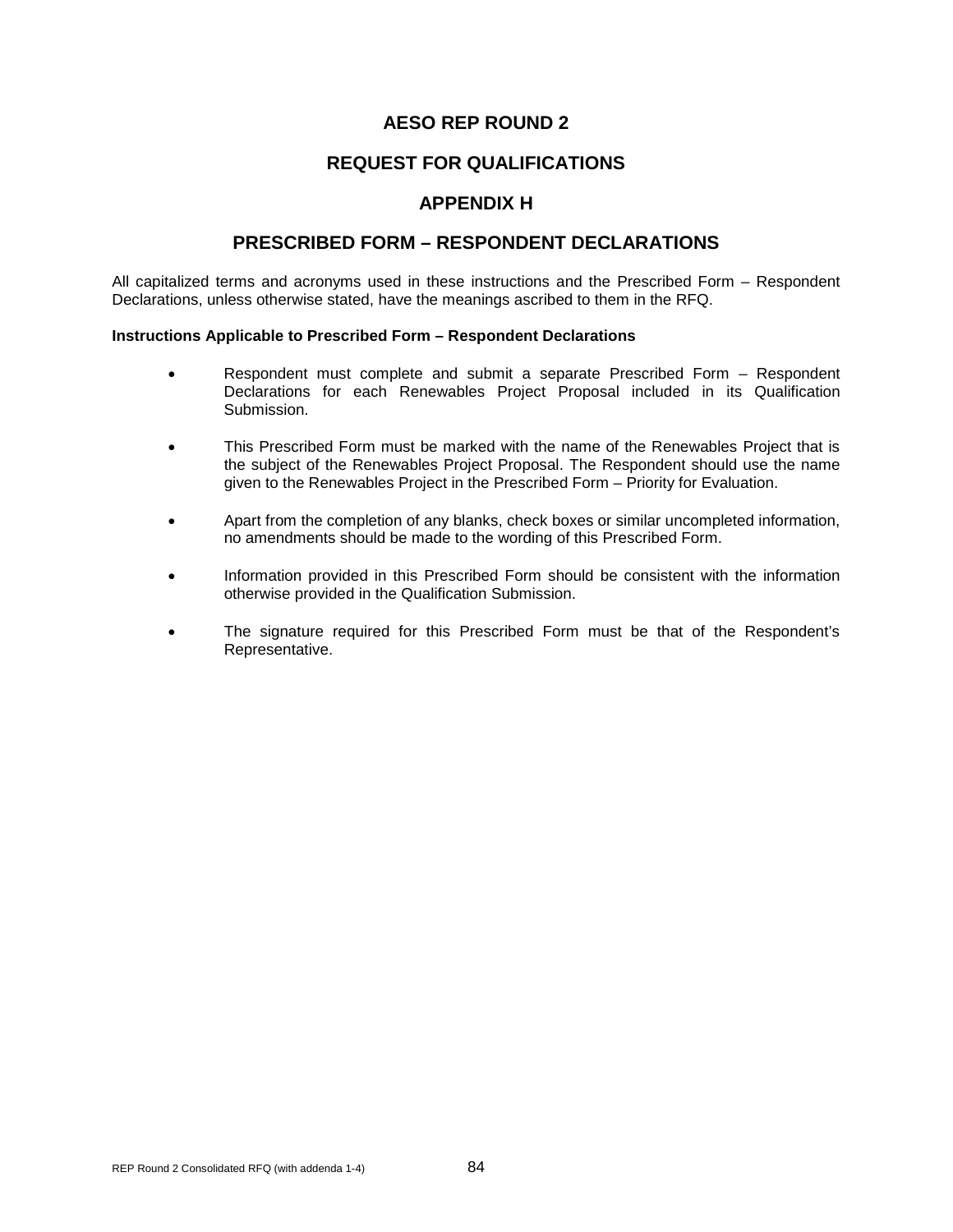### **Prescribed Form – Respondent Declarations**

| Name of Renewables Project:                      | [insert name of Renewables Project]                                     |
|--------------------------------------------------|-------------------------------------------------------------------------|
| Respondent:                                      | [insert name of Respondent]                                             |
| Renewable Fuel(s) of Renewables Project:         | [insert type of Renewable Fuel(s)]                                      |
| Contract Capacity of the Renewables Project (MW) | <b>Insert the Contract Capacity of the Renewables</b><br>Project in MW1 |
| Capacity Factor of Renewables Project            | [insert Capacity Factor]                                                |

**STATUTORY DECLARATION IN THE MATTER OF** the AESO and [insert name of Renewables Project] Renewables Project Proposal included in the Qualification Submission of [insert name of Respondent] under the RFQ.

Capitalized terms not defined herein have the meanings ascribed to them in the RFQ.

I, [insert name of Respondent's Representative], of the [insert City/Town] [insert name of Province or State/Country] DO SOLEMNLY DECLARE, on behalf of the Respondent, without personal liability, the following:

- 1 I am the / an [insert office held, e.g. president, director, etc.] of the Respondent and have knowledge of the matters herein declared.
- 2 The Respondent is submitting the Renewables Project named above in the REP Round 2 Competition.
- 3 The Renewables Project named above is a single facility and will be separately metered.
- 4 The Renewables Project named above has the Contract Capacity and Capacity Factor stated above; and attached hereto is a letter from an independent professional engineer duly qualified and licensed to practice engineering in the Province of Alberta providing a summary of all studies undertaken with reference to the generating units and to the resource data included in such studies and confirming, in favour of the AESO, that such Capacity Factor is reasonable given the Renewables Project's proposed characteristics and location, and where multiple Capacity Factors may be considered reasonable, depending on the equipment ultimately selected or other factors, the Capacity Factor stated above is the highest of those that may be considered reasonable.
- 5 The Renewables Project named above will be located in the Province of Alberta and will be developed and operated in compliance with all Laws.
- 6 The Renewables Project named above is a [select: New Build or Expansion] Renewables Project and if an Expansion, the Contract Capacity will be separately metered.
- 7 The Renewables Project named above is not the subject of a physical or financial power, or capacity contract or derivative, or purchase, premium, support or other contract relating to Electricity generated by, or Renewable Attributes produced from (or to be produced from), such Renewables Project.
- 8 The Renewables Project named above is expected by the Respondent to attain Commercial Operation on or before the Target COD.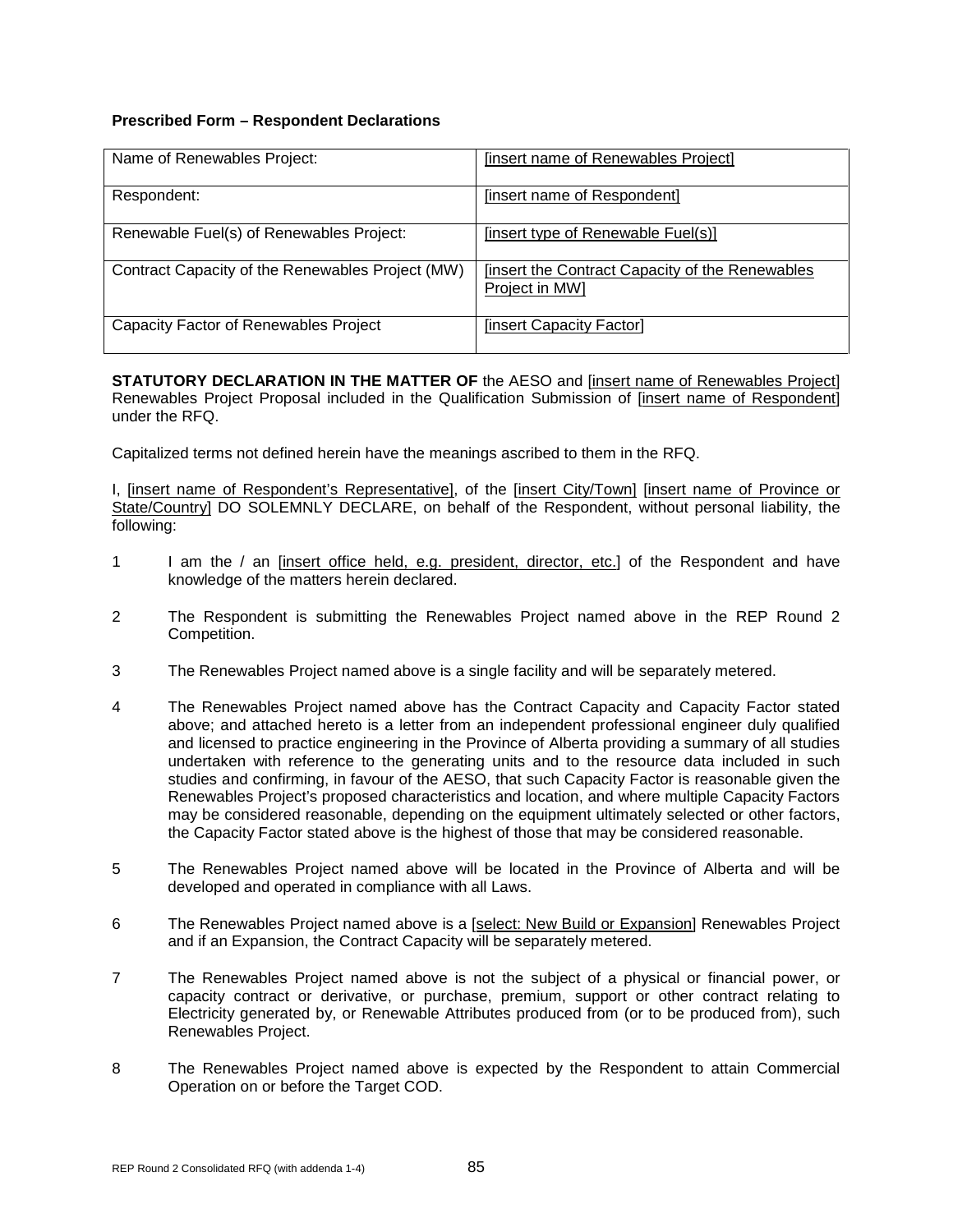- 9 The Renewables Project named above will be connected to [select: the existing Transmission] System or the Distribution System] at the line or at the substation identified by Transmission Entity or Distribution Entity name or number in the Qualification Submission.
- 10 None of the assets forming part of the Renewables Project (excluding collection system assets) will be sited in road allowances.
- 11 The Renewables Project named above will use only the Renewable Fuels stated above as the sole fuels to generate Electricity. **[Note: Delete this provision if the Renewables Project will utilize Sustainable Biomass to generate Electricity.]**
- 12 The Renewables Project named above has a design life equal to or greater than the term of the RESA.
- 13 The Renewables Project named above is subject to such agreements and arrangements as are necessary to ensure that the Respondent has, or the Counterparty will have, Site Control.
- 14 **[Note: Include this provision if applicable.]** Connection of the Renewables Project named above to the Distribution System of [insert name of Distribution Entity] has been confirmed by [insert name of Distribution Entity] as currently feasible.
- 15 The Respondent has only engaged in communications in relation to the RFQ for Permitted Purposes.
- 16 The Respondent has not engaged in any communications in relation to the RFQ for Excluded Purposes.
- 17 The Respondent has not, nor has any Respondent Team Member engaged in any activity or communication that would constitute a Conflict of Interest or engaged in any activity or communication that results in collusion or a violation of any of the civil or criminal code provisions of the *Competition Act* (Canada).
- 18 There is no Common Ownership as between [insert name of Respondent] and its Control Group Members and any other Respondent and its Control Group Members.
- 19 Each Respondent Team Member is, in respect of the Renewables Project named above, in compliance with terms and conditions of any Government of Alberta funding as it relates to its participation in REP Round 2, if applicable.
- 20 To the best of its knowledge, the Respondent is not aware of any facts or circumstances that would prevent it from executing, or complying with the terms and conditions of, the RESA.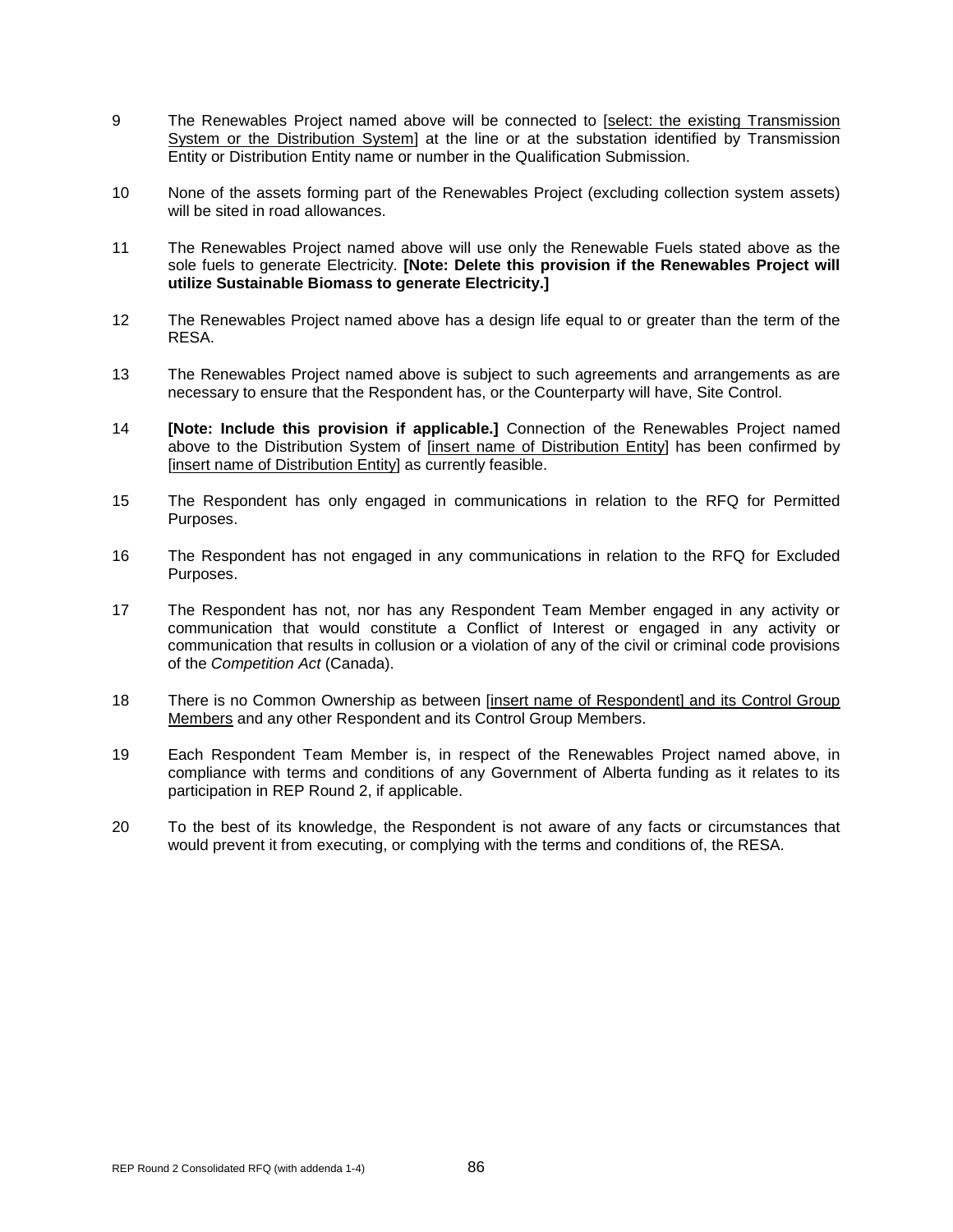#### **AND I MAKE THIS SOLEMN DECLARATION conscientiously believing it to be true, and knowing that it is of the same force and effect as if made under oath by virtue of the** *Canada Evidence Act***.**

| Name of Declarant<br>[insert name of declarant]                                                                                                                                                                        | Declared before me [insert City, Town] in the<br>Province/State of [insert name of Province/State]<br>this day of , 2018 |
|------------------------------------------------------------------------------------------------------------------------------------------------------------------------------------------------------------------------|--------------------------------------------------------------------------------------------------------------------------|
| Signature of Declarant                                                                                                                                                                                                 | Name of Commissioner of Oaths/Notary Public<br>finsert name of Commissioner of Oaths/Notary<br>Public]                   |
| [Note: Statutory declarations must be solemnly<br>declared and signed before a commissioner of<br>oaths or Notary Public if declared in Alberta<br>and declared before a Notary Public if declared<br>outside Alberta] | Signature of Commissioner of Oaths/Notary Public                                                                         |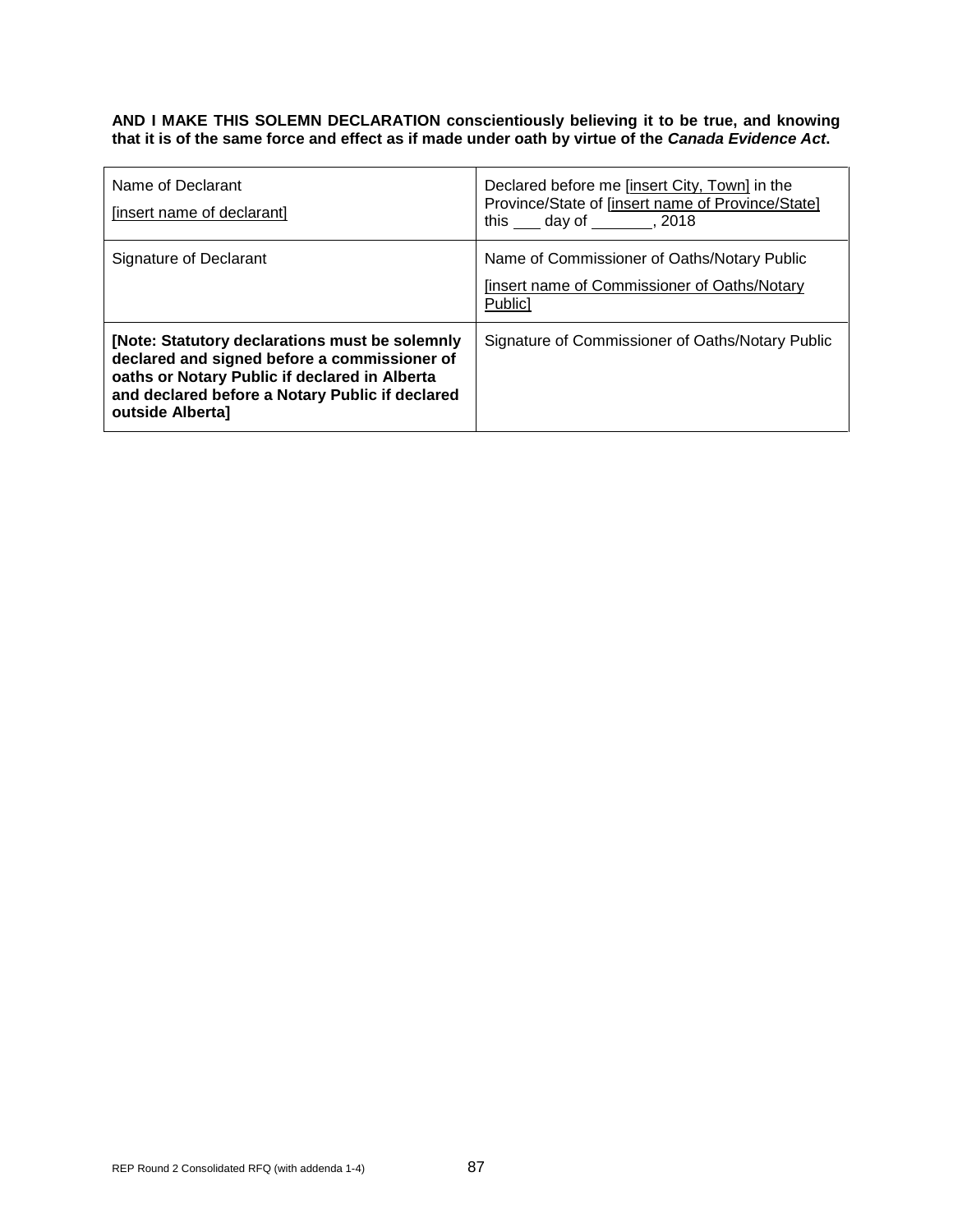## **REQUEST FOR QUALIFICATIONS**

### **APPENDIX I**

### **PRESCRIBED FORM – RENEWABLES PROJECT PROFILE**

All capitalized terms and acronyms used in these instructions and the Prescribed Form – Renewables Project Profile, unless otherwise stated, have the meanings ascribed to them in the RFQ.

#### **Prescribed Form – Renewables Project Profile**

- The Respondent must complete and submit a separate Prescribed Form Renewables Project Profile for each Renewables Project Proposal included in its Qualification Submission.
- The pages of this Prescribed Form should be kept together in the Qualification Submission in sequential order.
- If this Prescribed Form contains an insufficient number of rows or columns within which to provide information requested, then the Respondent may add rows or columns as needed to ensure a sufficient number are available to provide the information requested or required. Apart from the addition of rows or columns as contemplated in the foregoing sentence or the completion of any blanks, check boxes or similar uncompleted information, no amendments should be made to the wording of this Prescribed Form (unless the wording is intended and designed to be deleted).
- Information provided in this Prescribed Form should be consistent with the information otherwise provided in the Qualification Submission.
- This Prescribed Form must be completed in its entirety. If fields are not applicable, they should be marked "not applicable".
- Exhibit 1 and 2 are to be attached as two separate documents.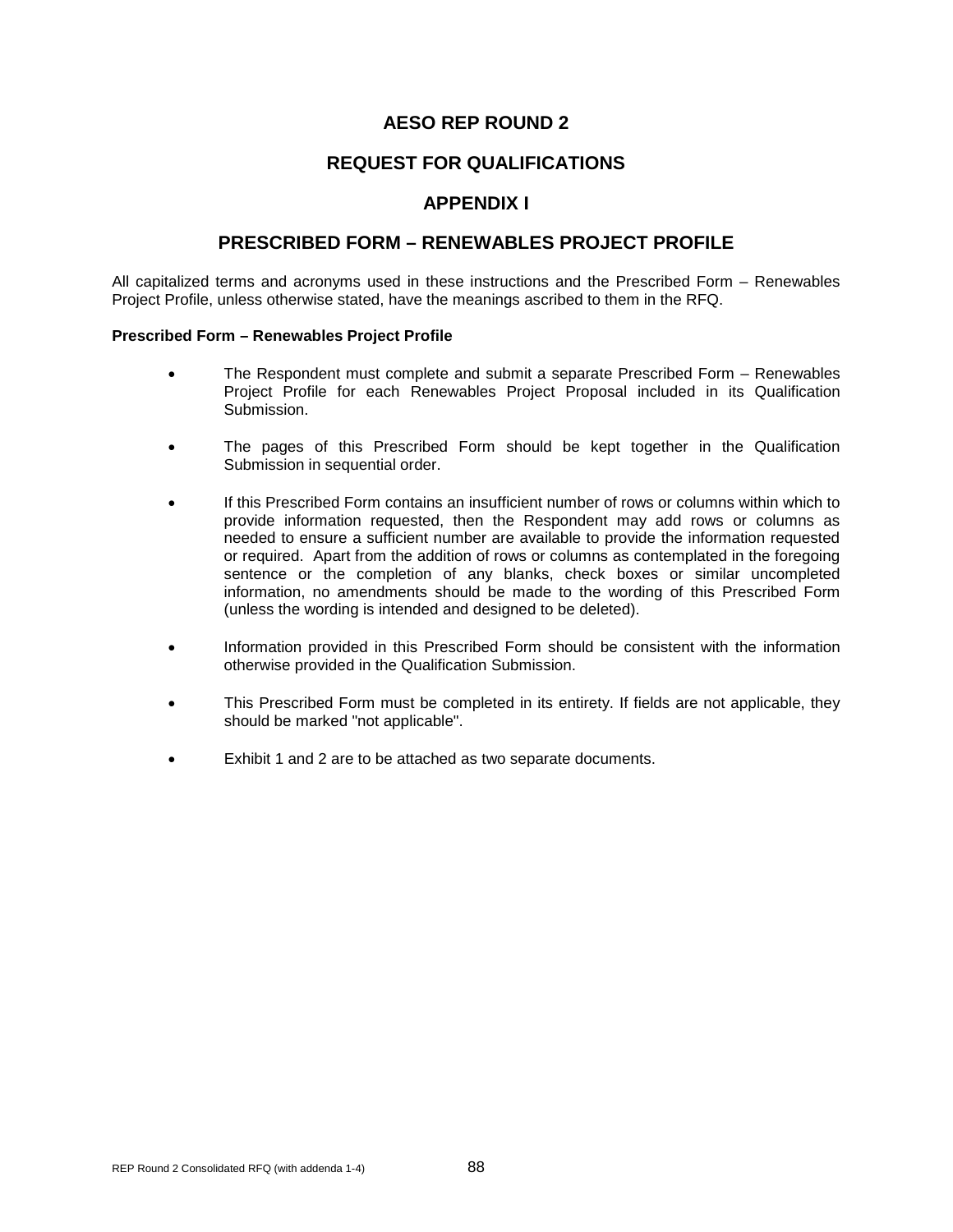# **Prescribed Form – Renewables Project Profile**

| No. | <b>Information Item</b>                                                                   | <b>Content Requirements and Information</b>                                                                                                                  |
|-----|-------------------------------------------------------------------------------------------|--------------------------------------------------------------------------------------------------------------------------------------------------------------|
| 1.  | <b>Respondent</b><br><b>Information</b>                                                   |                                                                                                                                                              |
| (a) | Respondent<br>name<br>as specified on the<br>Prescribed Form<br>Respondent<br>Information |                                                                                                                                                              |
| 2.  | <b>Project Information</b>                                                                |                                                                                                                                                              |
| (a) | Renewables Project<br>Proposal                                                            | Name of Renewables Project                                                                                                                                   |
| (b) | for<br>Priority<br>Evaluation <sup>4</sup><br>number/ranking                              | (Sequentially numbered)<br>$\left[\bullet\right]$ of $\left[\bullet\right]$                                                                                  |
| (c) | Project type                                                                              | (Select one)<br>$\exists$ New Build $\Box$ Expansion                                                                                                         |
| (d) | Renewable Fuel(s)                                                                         | ⊺Wind<br>Sunlight<br>Sustainable<br><b>Biomass</b><br>$\Box$<br>Moving Water   □ Heat from the Earth                                                         |
| (e) | Anticipated COD                                                                           | [•]                                                                                                                                                          |
| (f) | <b>Contract Capacity</b>                                                                  | $\lceil \bullet \rceil$ MW                                                                                                                                   |
| (g) | <b>Capacity Factor</b>                                                                    | [•] %                                                                                                                                                        |
| (h) | Anticipated number<br>of generating units<br>and<br>aggregate<br><b>Contract Capacity</b> | (e.g., number of turbines, biomass generating units, etcetera, and<br>aggregate Contract Capacity)<br>[•]                                                    |
| (i) | Project description                                                                       | (Brief narrative description of the Renewables Project and its key<br>features)                                                                              |
|     |                                                                                           | (e.g. equipment manufacturer, additional details if Expansion, etc.)                                                                                         |
|     |                                                                                           | (e.g. other technology-specific features, including nature of fuel supply,<br>name of waterbody project is utilizing, rooftop/ground-mounted PV,<br>$etc.$ ) |
| 3.  | <b>Site Information</b>                                                                   |                                                                                                                                                              |
| (a) | <b>Connection Point</b>                                                                   | <b>Legal Description</b>                                                                                                                                     |

<span id="page-93-0"></span><sup>&</sup>lt;sup>4</sup> As such term is defined in the Glossary of Terms.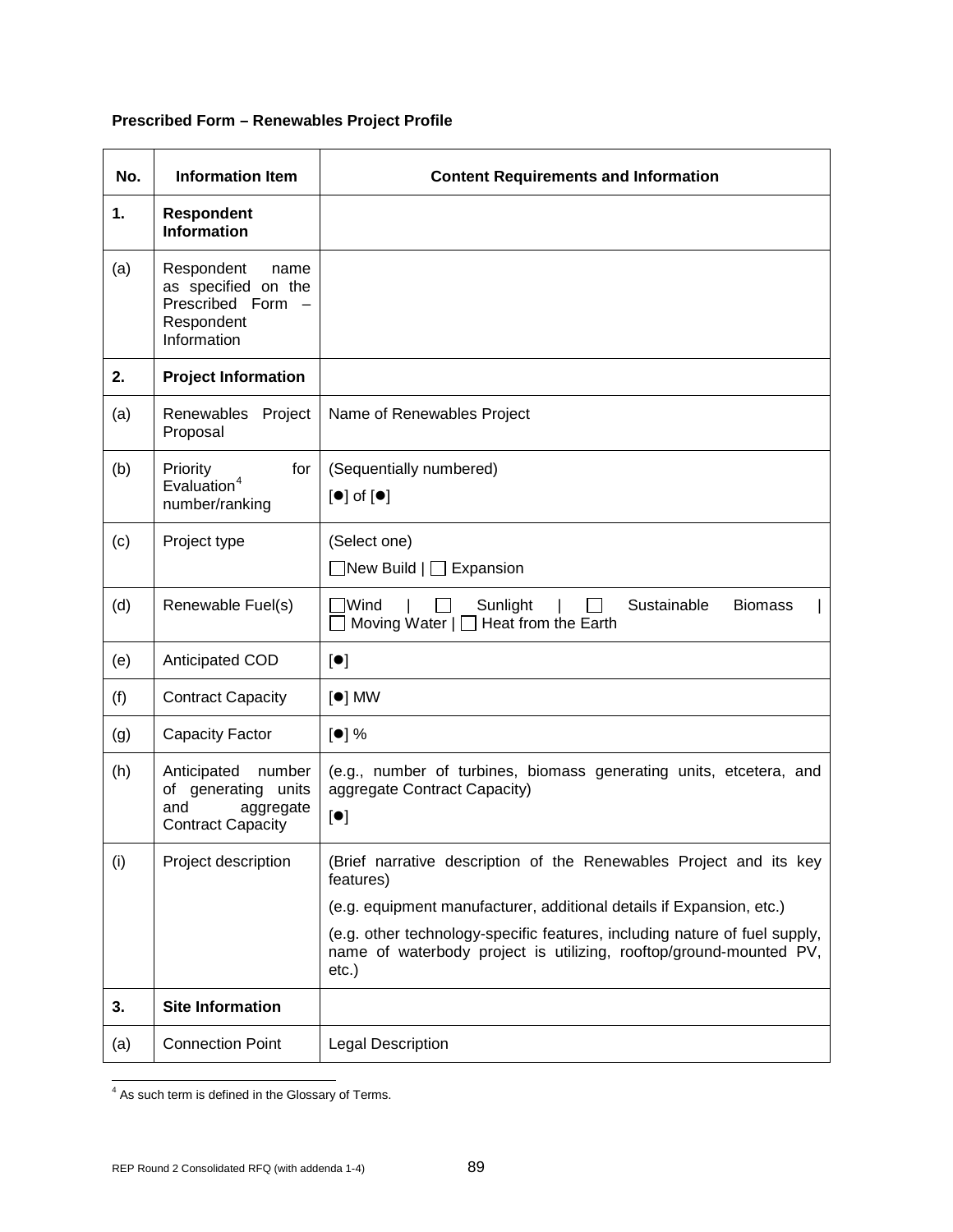|                |                                                                                                                                                                                                  |                                                                                                                                                                                                                                                                                                                                                                                                                                                                                                                                                                                                                                                                                                                                                                                                                                                                                                                                                                                                                                                                                                        | Municipal Address (if applicable)                                                                         |                                                                                                                  |                                                                                                                                                                                                                                                                                              |
|----------------|--------------------------------------------------------------------------------------------------------------------------------------------------------------------------------------------------|--------------------------------------------------------------------------------------------------------------------------------------------------------------------------------------------------------------------------------------------------------------------------------------------------------------------------------------------------------------------------------------------------------------------------------------------------------------------------------------------------------------------------------------------------------------------------------------------------------------------------------------------------------------------------------------------------------------------------------------------------------------------------------------------------------------------------------------------------------------------------------------------------------------------------------------------------------------------------------------------------------------------------------------------------------------------------------------------------------|-----------------------------------------------------------------------------------------------------------|------------------------------------------------------------------------------------------------------------------|----------------------------------------------------------------------------------------------------------------------------------------------------------------------------------------------------------------------------------------------------------------------------------------------|
| (b)            | Site Diagram                                                                                                                                                                                     | (Attach as Exhibit 1 to this Prescribed Form a Site diagram showing<br>location of generating units, transformers, converters, airports,<br>wetlands, residences, roads and highways, First Nation Land, Métis<br>Land, Legal Descriptions, existing Transmission System (or Distribution<br>System if connection to it), etc. as situated on the Properties described<br>in Exhibit A to the Solicitors Confirmation Opinion provided in the form<br>of Appendix J. The Site diagram should include the Connection Point<br>location to the existing AIES. The Site diagram should clearly show the<br>boundary of Site Control and the boundary of each Property<br>constituting the Site diagram should clearly identify those Properties<br>which are Common Interest Lands and those Properties which are<br>Substation Lands and clearly distinguish each from the remaining<br>Properties constituting the Site.) If proposing multiple phases or<br>adjacent projects provide an overall diagram showing all phases. The<br>Site diagram should indicate the Site size in hectares (or acres). |                                                                                                           |                                                                                                                  |                                                                                                                                                                                                                                                                                              |
| 4.             | <b>Connection</b><br><b>Information</b>                                                                                                                                                          |                                                                                                                                                                                                                                                                                                                                                                                                                                                                                                                                                                                                                                                                                                                                                                                                                                                                                                                                                                                                                                                                                                        |                                                                                                           |                                                                                                                  |                                                                                                                                                                                                                                                                                              |
| (a)            | Connection type                                                                                                                                                                                  |                                                                                                                                                                                                                                                                                                                                                                                                                                                                                                                                                                                                                                                                                                                                                                                                                                                                                                                                                                                                                                                                                                        |                                                                                                           | Connecting to the Transmission System or Distribution System                                                     |                                                                                                                                                                                                                                                                                              |
| (b)            | Anticipated<br>connection location                                                                                                                                                               |                                                                                                                                                                                                                                                                                                                                                                                                                                                                                                                                                                                                                                                                                                                                                                                                                                                                                                                                                                                                                                                                                                        | substation or line name or number                                                                         |                                                                                                                  | Legal Description and Transmission Entity or Distribution Entity                                                                                                                                                                                                                             |
| (c)            | Name of connecting<br>authority                                                                                                                                                                  |                                                                                                                                                                                                                                                                                                                                                                                                                                                                                                                                                                                                                                                                                                                                                                                                                                                                                                                                                                                                                                                                                                        |                                                                                                           | Transmission Entity or Distribution Entity, as applicable                                                        |                                                                                                                                                                                                                                                                                              |
| (d)            | Electric<br>single-line<br>diagram<br>and,<br>if<br>applicable,<br>and<br>station                                                                                                                |                                                                                                                                                                                                                                                                                                                                                                                                                                                                                                                                                                                                                                                                                                                                                                                                                                                                                                                                                                                                                                                                                                        | revenue meter.)                                                                                           |                                                                                                                  | (Attach as Exhibit 2 to this Prescribed Form, including the entirety of<br>the connection facilities up to and including the proposed connection<br>and the Transmission Entity or Distribution Entity substation or line<br>name or number. Also include on the diagram the location of the |
| 5.             | <b>Respondent Team Members</b>                                                                                                                                                                   |                                                                                                                                                                                                                                                                                                                                                                                                                                                                                                                                                                                                                                                                                                                                                                                                                                                                                                                                                                                                                                                                                                        | (Summary table indicating the Respondent Team Members<br>that will be involved in the Renewables Project) |                                                                                                                  |                                                                                                                                                                                                                                                                                              |
| No.            | <b>Respondent Team Member</b><br>name (includes Project<br><b>Team Lead and DEPs and</b><br>other members referred to<br>in Respondent's Prescribed<br>Form - Comparable Facility<br>Experience) |                                                                                                                                                                                                                                                                                                                                                                                                                                                                                                                                                                                                                                                                                                                                                                                                                                                                                                                                                                                                                                                                                                        | <b>Entity or</b><br><b>Individual</b>                                                                     | Role (e.g.<br><b>Project Team</b><br>Lead, DEP,<br>demonstrating<br>experience<br>with $\lceil \bullet \rceil$ ) | <b>Name of Affiliate</b><br>whose experience is<br>being relied upon as<br>referred to in<br>Respondent's<br><b>Prescribed Form -</b><br><b>Comparable Facility</b><br><b>Experience (if</b><br>applicable)                                                                                  |
| 1              |                                                                                                                                                                                                  |                                                                                                                                                                                                                                                                                                                                                                                                                                                                                                                                                                                                                                                                                                                                                                                                                                                                                                                                                                                                                                                                                                        |                                                                                                           |                                                                                                                  |                                                                                                                                                                                                                                                                                              |
| $\overline{2}$ |                                                                                                                                                                                                  |                                                                                                                                                                                                                                                                                                                                                                                                                                                                                                                                                                                                                                                                                                                                                                                                                                                                                                                                                                                                                                                                                                        |                                                                                                           |                                                                                                                  |                                                                                                                                                                                                                                                                                              |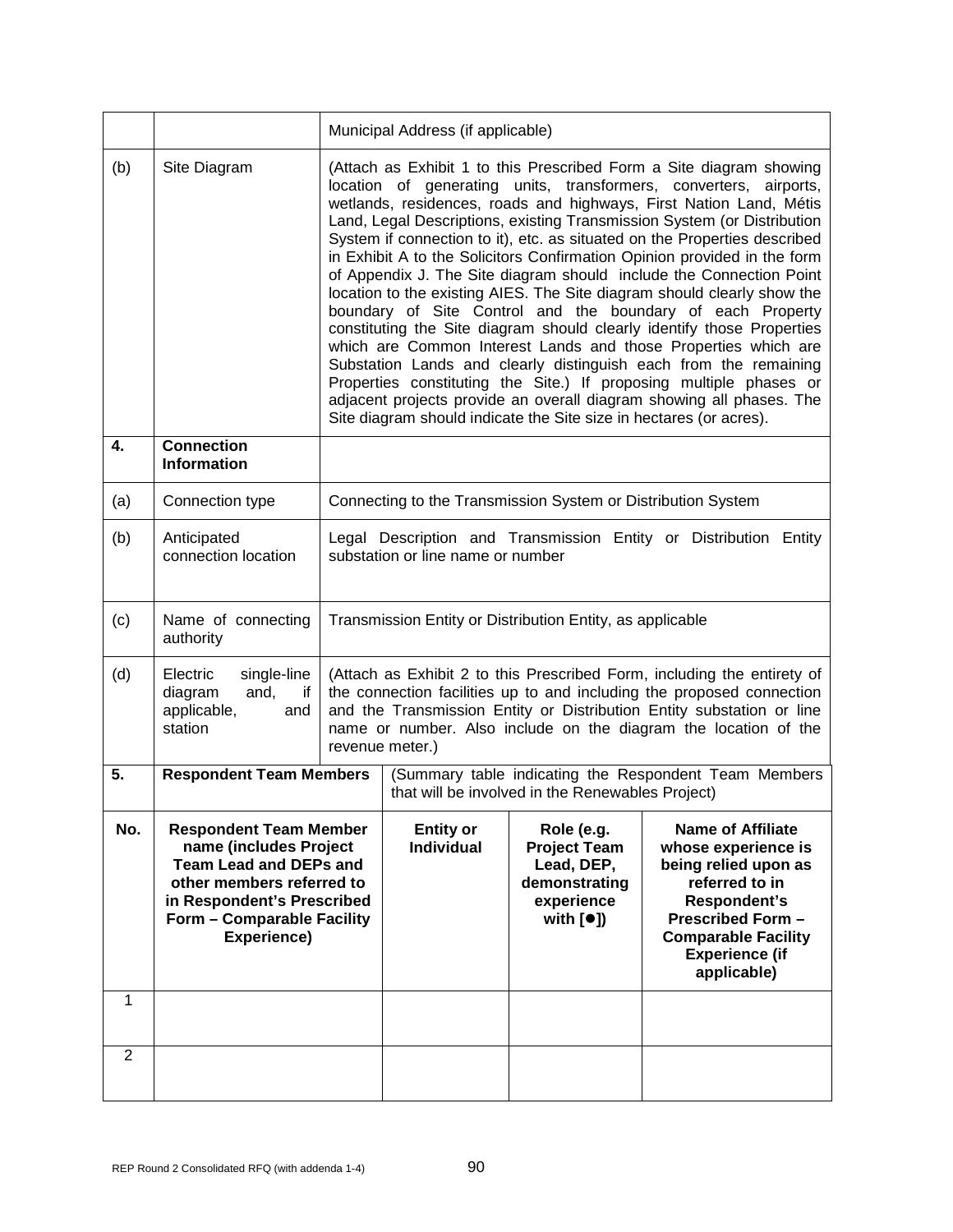| 3                 |  |  |
|-------------------|--|--|
| $\overline{4}$    |  |  |
| $\sqrt{5}$        |  |  |
| $\,6\,$           |  |  |
| $\overline{7}$    |  |  |
| $\boxed{\bullet}$ |  |  |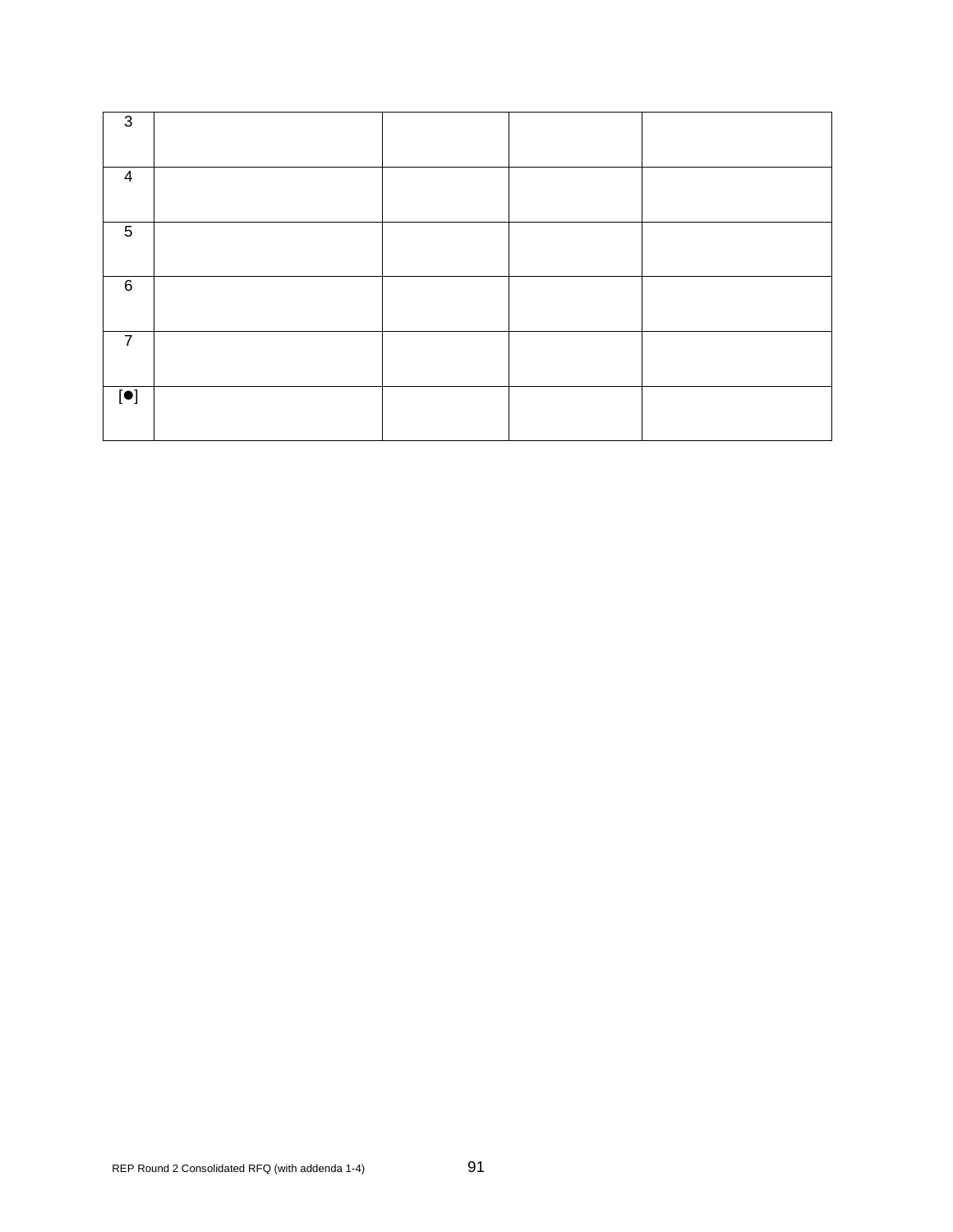### **REQUEST FOR QUALIFICATIONS**

### **APPENDIX J**

### **PRESCRIBED FORM – SOLICITOR'S CONFIRMATION OPINION RESPECTING SITE CONTROL**

All capitalized terms used in this Prescribed Form – Solicitor's Confirmation Opinion Respecting Site Control and its instructions for completion, unless otherwise stated, have the meanings ascribed to them in the RFQ.

#### **Instructions applicable to this Prescribed Form – Solicitor's Confirmation Opinion Respecting Site Control**

- The Prescribed Form Solicitor's Confirmation Opinion Respecting Site Control must be completed and signed by a lawyer licensed to practice law in the province of Alberta ("**Solicitor**"), and be prepared on the letterhead of such Solicitor.
- Information provided in this Prescribed Form should be consistent with the information otherwise provided in the Qualification Submission.
- The site diagram attached as **Exhibit B** to this Prescribed Form must be identical to the site diagram attached as Exhibit 1 to the Prescribed Form – Renewables Project Profile.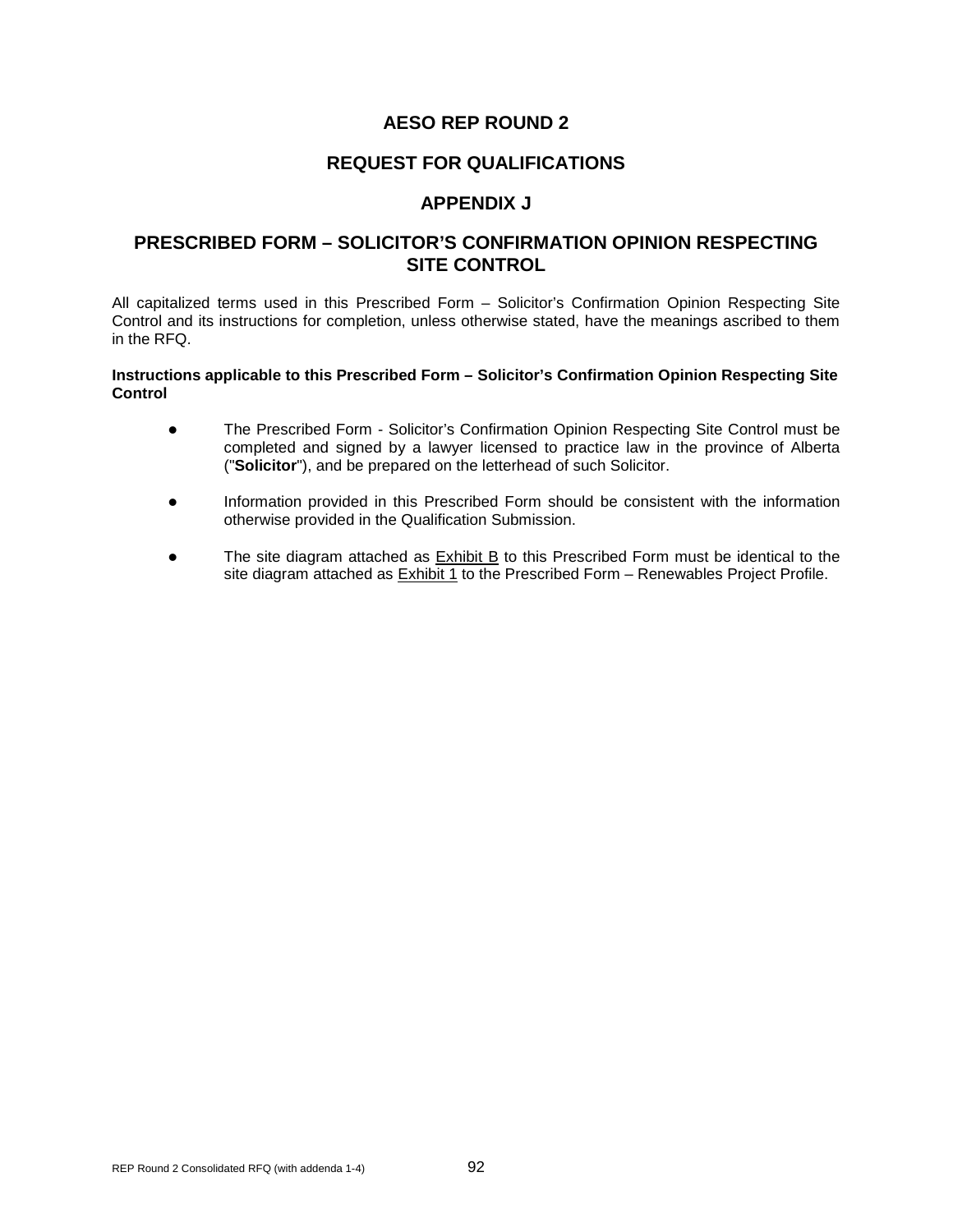#### **For Letterhead of Solicitor**

[insert date]

Alberta Electric System Operator 2500,  $330 - 5^{th}$  Avenue SW Calgary, AB T2P 0L4

Dear Sir/Madam:

#### **Re: AESO REP Round 2 – Renewables Project Proposal Described Below (the "Renewables Project")**

We have acted as legal advisors to [insert name of Respondent] in connection with the Renewables Project Proposal described in the following table:

| Renewables Project:                                    | [insert name of Renewables Project]                |
|--------------------------------------------------------|----------------------------------------------------|
| Respondent Team Member(s) holding interests in         | [insert name of Respondent Team Member(s)          |
| the Site                                               | which hold interests in the Site]                  |
| Renewable Fuel(s) of the Renewables Project:           | [insert Renewable Fuel(s) type]                    |
| Legal Description and municipal address (if            | Complete Exhibit A with the descriptions of the    |
| available) of all Properties collectively constituting | Properties constituting the Site of the Renewables |
| the Site (the "Project Properties")                    | Project]                                           |

Capitalized terms and acronyms not defined in this letter have the meanings ascribed to them in the REP Round 2 Request for Qualifications issued by the AESO on April [ $\bullet$ ], 2018.

### **EXAMINATIONS**

For purposes of this letter, the term "**Documents**" means, collectively:

- 1 all of the following instruments in respect of the Project Properties in which the Respondent, a Respondent Team Member, or the applicable SPV is named owner, or to which the Respondent, a Respondent Team Member, or the applicable SPV, is party (the "**Part 1 Documents**"):
	- (a) any fee simple title or any option or other agreement to acquire fee simple title;
	- (b) in the case of Project Properties which are not Indigenous Land, any lease or any option or other agreement to acquire a lease;
	- (c) in the case of Project Properties which are Common Interest Lands, any lease or sublease or any option or other agreement to acquire a lease or sublease;
	- (d) in the case of Project Properties which are Substation Lands, any fee simple title, any option or other agreement to acquire fee simple title, any lease or sublease, or any option or other agreement to acquire a lease or sublease, either exclusively in favour of the Respondent, Respondent Team Member, or applicable SPV, or in favour of any such party jointly with others;
	- (e) in the case of any Project Properties which are First Nation Land, either:
		- (i) a lease from her Majesty the Queen in Right of Canada, or a sublease thereof, or an option or other agreement to acquire such a lease or sublease; or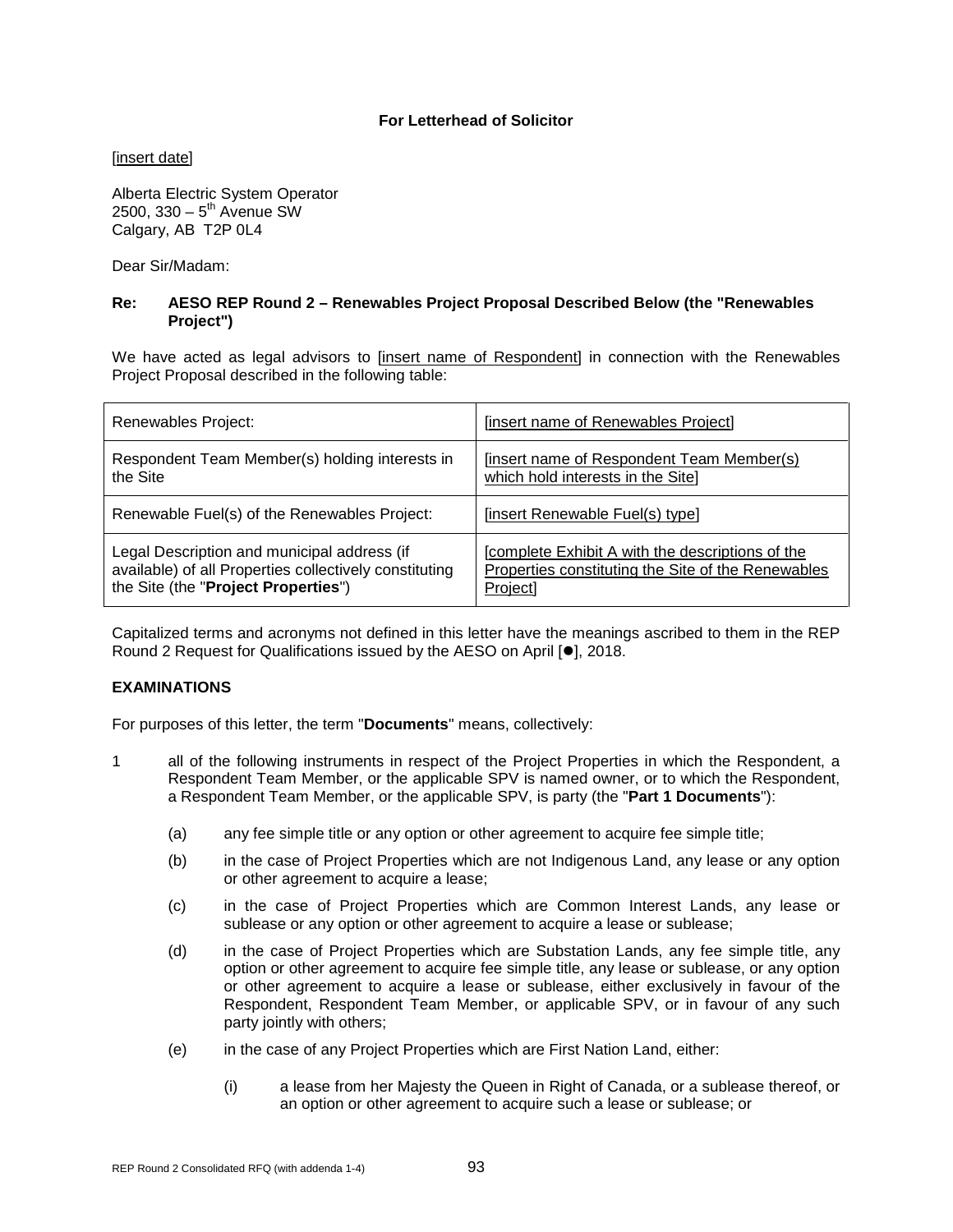- (ii) the Site diagram referred to in Section 3(b) of the applicable Prescribed Form Renewables Project Profile (the "**First Nation Site Diagram**"); and
- (f) in the case of any Project Properties which are Métis Land, either:
	- (i) a lease from the applicable Settlement Council, or a sublease thereof, or an option or other agreement to acquire such a lease or sublease; or
	- $(i)$  the Site diagram referred to in Section 3(b) of the applicable Prescribed Form Renewables Project Profile (the "**Métis Site Diagram**"); and
- 2 all of the following instruments in respect of the Project Properties:
	- (a) in the case of any Project Properties which are First Nation Land:
		- (i) a reserve general abstract report, a parcel abstract report, and/or plans of survey registered in the Canada Lands Survey Records; and
		- (ii) if there is a lease, sub-lease, option or other agreement of the type referenced in section 1(e)(i) above, a First Nation Land Designation; and
	- (b) in the case of any Project Properties which are Métis Land, fee simple title.

For the purposes of this opinion, we have examined a fully executed copy of each of the Documents, if applicable, and have also made such investigations and searches and examined originals or copies, certified or otherwise identified to our satisfaction, of such certificates of public officials and such other certificates, documents, records and matters of law as we have considered necessary or relevant for the purposes of the opinions hereinafter expressed.

#### **APPLICABLE LAW**

This opinion is rendered solely with respect to the laws of Alberta and the federal laws of Canada applicable in Alberta (collectively the "**Laws**") in effect on the date of this opinion.

#### **OPINION**

Subject to our assumptions and disclaimers below, based upon our review of the Documents, including copies of certificates of title, reserve general abstract reports and/or parcel abstract reports in respect of the Project Properties dated not more than 30 days prior to the date of this opinion and copies of the encumbrances registered against title to such Project Properties as of the date of our title search, in our opinion:

- (a) A Part 1 Document exists in respect of each of the Project Properties identified in Exhibit A to this opinion.
- (b) All of the Properties identified as constituting the Site on the site diagram attached as Exhibit B to this opinion are also identified in the list of Properties constituting the Site in Exhibit A to this opinion. All of the Properties identified in the list of Properties constituting the Site in Exhibit A to this opinion are also identified as constituting part of the Site on the site diagram attached as Exhibit B to this opinion;
- (c) The Part 1 Documents (other than any: (i) fee simple title where the Respondent, a Respondent Team Member or the applicable SPV is registered as owner of the subject Properties, or (ii) First Nation Site Diagram or Métis Site Diagram) may, without requiring the consent or approval of the other parties thereto, be assigned by the Respondent or a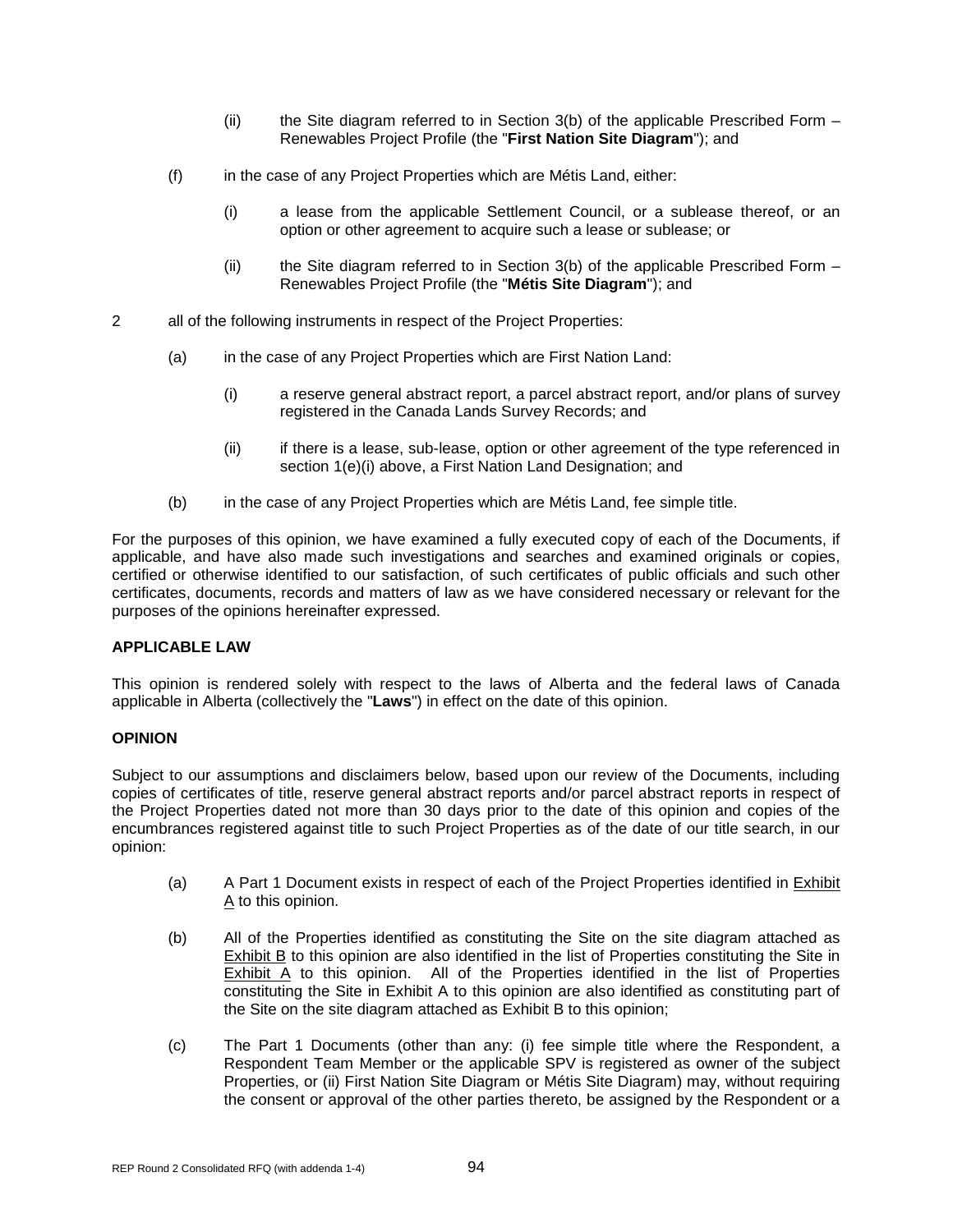Respondent Team Member to the SPV if not already held by the SPV or if the SPV is not already a party thereto. With respect to any fee simple title where the Respondent, a Respondent Team Member is registered as owner of the subject Project Properties, there are no encumbrances registered against title that, from a review solely of the terms of the encumbrance registered against title, would require the consent or approval of any third party to a transfer of the subject Project Properties by such Respondent or a Respondent Team Member to the SPV if not already held by the SPV.

- (d) The provisions of the Part 1 Documents (other than any First Nation Site Diagram or Métis Site Diagram) give the SPV, if the SPV is the party thereto, or give the Respondent or Respondent Team Member, as applicable, if a party thereto and would give the SPV upon the transfer or assignment of the Part 1 Documents by such Respondent or Respondent Team Member to the SPV, the right to construct, operate and maintain (or have constructed, operated and maintained) the Renewables Project (or applicable part thereof) on the Project Properties (other than any Project Properties which are the subject of a First Nation Site Diagram or a Métis Site Diagram), for a period of not less than the term of the RESA.
- (e) In the case of any First Nation Site Diagram or Métis Site Diagram, such Document identifies the Project Properties which are First Nation Land or Métis Land, as the case may be.
- (f) Each of the Project Properties identified in Exhibit A to this opinion as constituting First Nation Land is land within the geographic boundaries of a "reserve", within the meaning of the *Indian Act* (Canada), and if there is a lease, sub-lease, option or other agreement of the type referenced in section  $1(e)(i)$  of the Examinations section above in respect of any of such Project Properties, such Project Properties have been designated by the applicable First Nation under Section 38(2) of the *Indian Act* (Canada) in a manner which permits such lease, sub-lease or other agreement.
- (g) Each of the Project Properties identified in Exhibit A to this opinion as constituting Métis Land is land within the geographic boundaries of a "settlement area", within the meaning of the *Metis Settlements Act* (Alberta).

#### **ASSUMPTIONS**

Our opinions above assume:

- (a) That the Respondent, Respondent Team Member or SPV, as applicable, timely complies with all obligations imposed upon it as contained in the Documents respecting the entitlements including, without limitation, taking all actions necessary to duly and properly exercise all options contained in the Documents;
- (b) The genuineness of all signatures and the authenticity of all certificates and other documents submitted to us as originals and the conformity to originals of all documents submitted to us as photostatic, telecopied, certified or notarial copies;
- (c) The completeness, truth and accuracy and currency of the indices and filing systems maintained at, and the searches conducted by us at, the public offices in which we have conducted searches or inquiries or have caused searches or inquiries to be conducted;
- (d) The legal capacity at all relevant times of any natural person signing any Document;
- (e) The completeness, truth and accuracy and currency of any First Nation Land Designation contained in the Documents;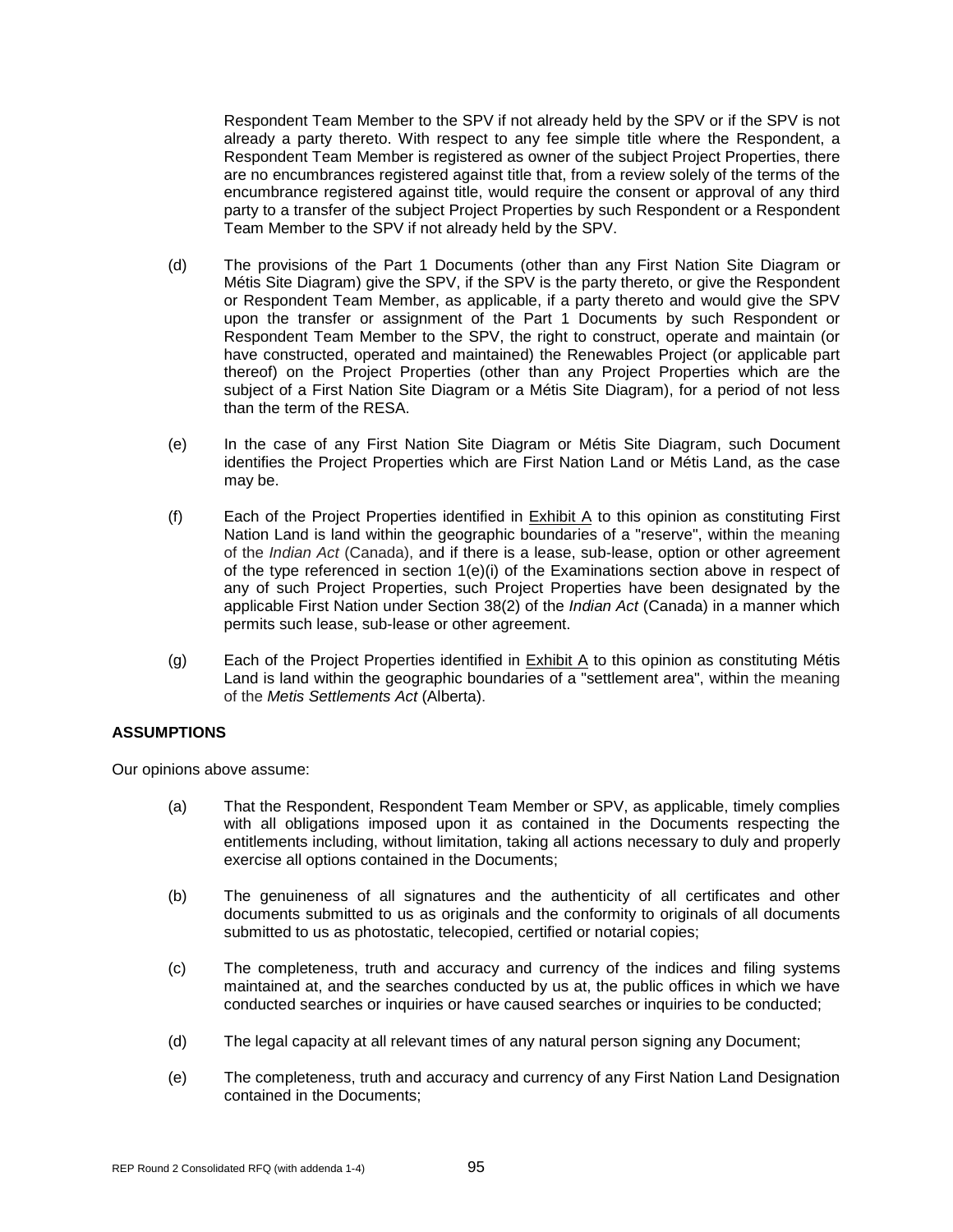- (f) The due execution, authorization and delivery of the Documents by all other parties thereto, other than the Respondent, Respondent Team Member or SPV, as applicable; and.
- (g) the completeness, truth and accuracy of the site diagram attached as Exhibit B to this opinion.

#### **DISCLAIMER**

For clarity, for purposes of this opinion the Renewables Project does not include collection system assets, the Site and the Project Properties do not include any lands and/or other physical location (including, without limitation, road allowances) in respect of which only collection system assets will be situate and the Documents do not include any utility rights of way, easements or other agreements in respect thereof, and we express no opinion with respect thereto.

We express no opinion with respect to the priority of the interests of third parties in and to the Project Properties relative to those contained in the Documents. We express no opinion with respect to title to any of the Project Properties nor the enforceability of any of the Documents.

This opinion is solely for the benefit of the AESO in connection with the Renewables Project and may not be used or relied upon by any other person or for any other purpose, or quoted or made public in any other way without our prior written consent. The opinions stated herein are limited to the matters expressly stated herein and no opinion is implied or is to be inferred beyond the matters expressly stated in this letter.

This opinion is given as of the above date and we expressly disclaim any undertaking or obligation to modify this opinion to reflect changes in facts or developments in the Laws which may occur after the date hereof.

Yours very truly

[insert Name of Firm]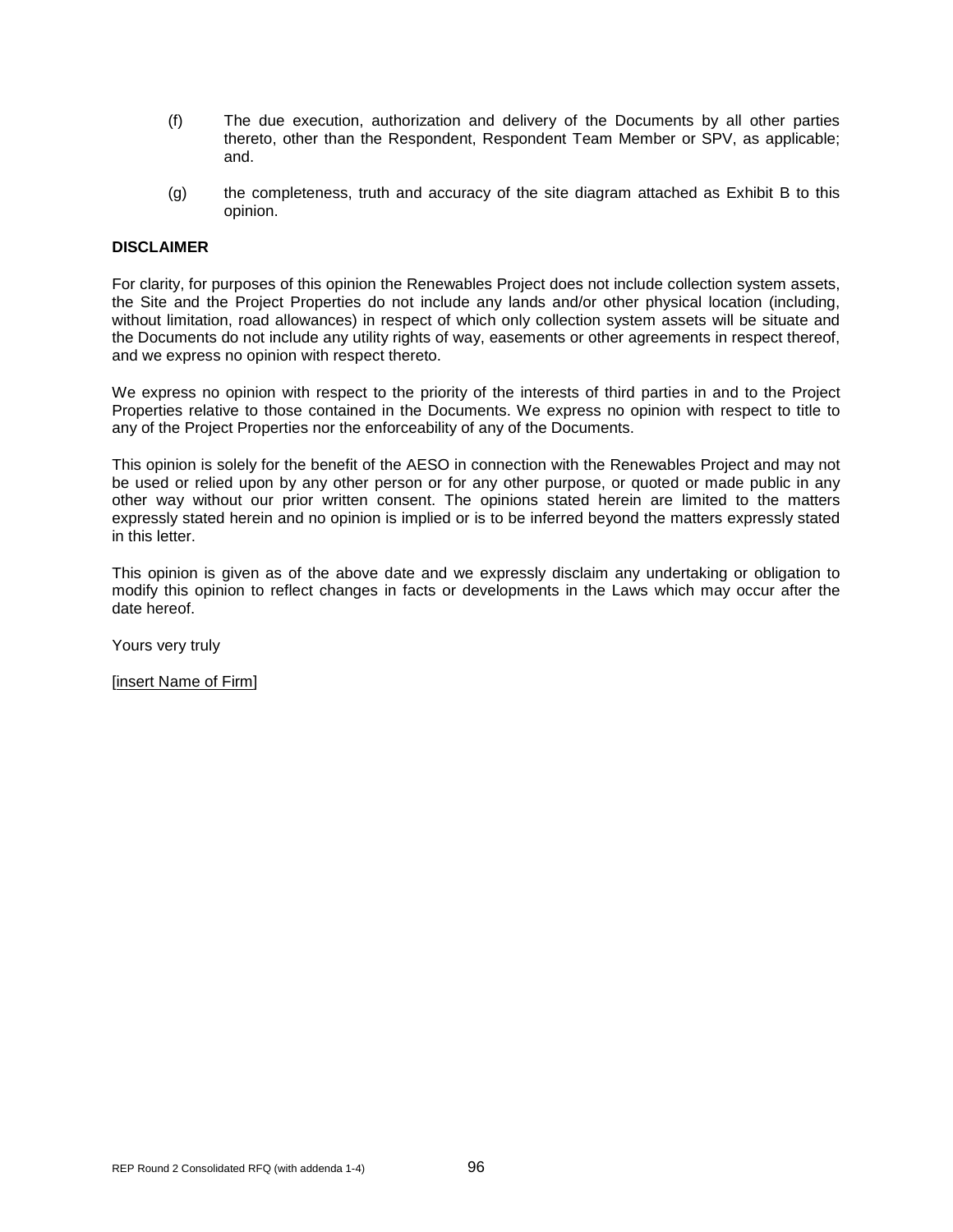### **Exhibit A**

# **LIST OF ALL PROPERTIES CONSTITUTING THE SITE**

| <b>Property</b> | <b>Legal Description:</b> | <b>Municipal address</b><br>(if available): | <b>Property Size</b><br>(hectares or<br>acres) | <b>Property</b><br>constitutes<br><b>First Nation</b><br><b>Land or Métis</b><br>Land<br>(indicate which,<br>if applicable) |
|-----------------|---------------------------|---------------------------------------------|------------------------------------------------|-----------------------------------------------------------------------------------------------------------------------------|
| 1               |                           |                                             |                                                |                                                                                                                             |
| $\overline{2}$  |                           |                                             |                                                |                                                                                                                             |
| 3               |                           |                                             |                                                |                                                                                                                             |
| $\cdots$        |                           |                                             |                                                |                                                                                                                             |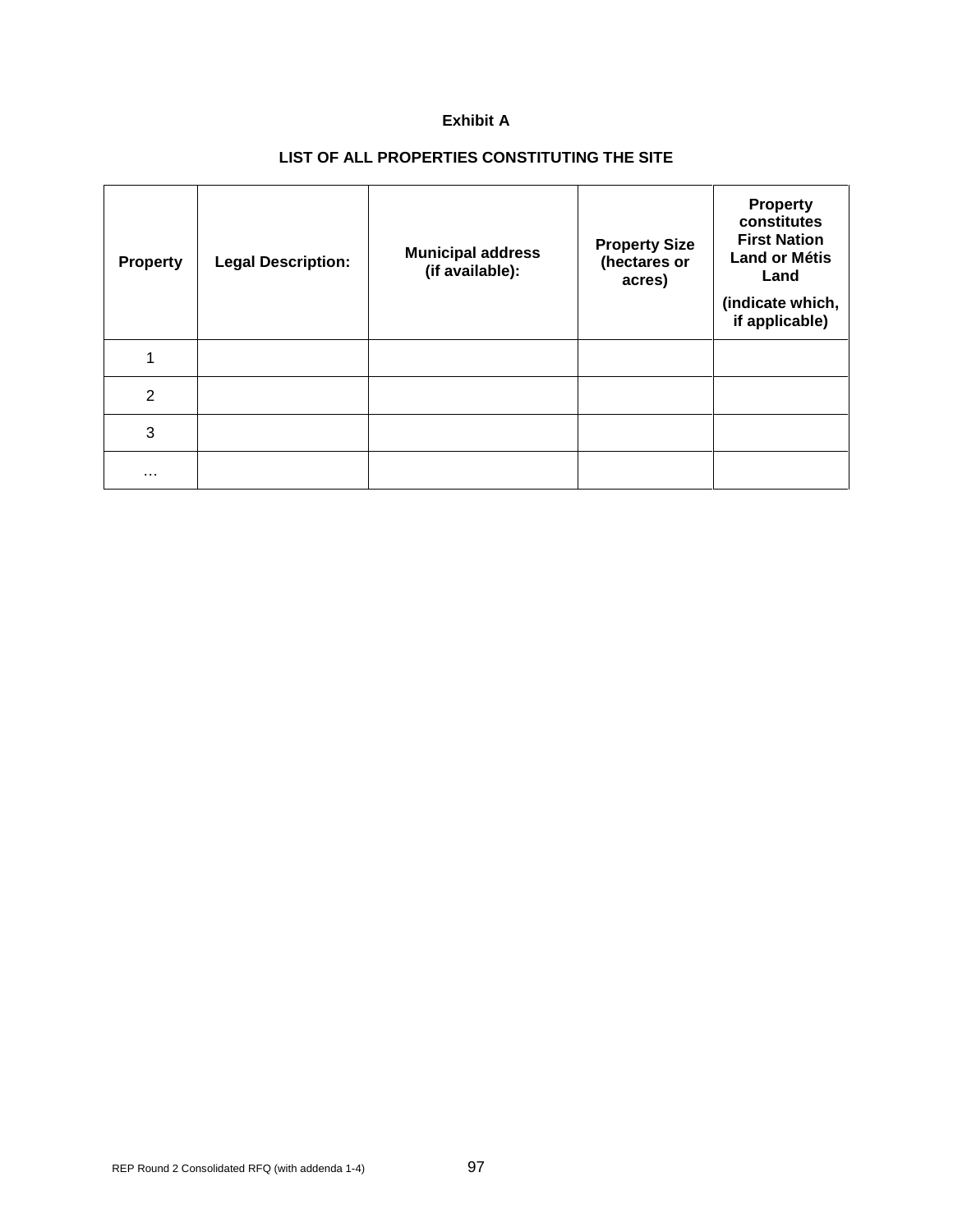### **Exhibit B**

### **SITE DIAGRAM**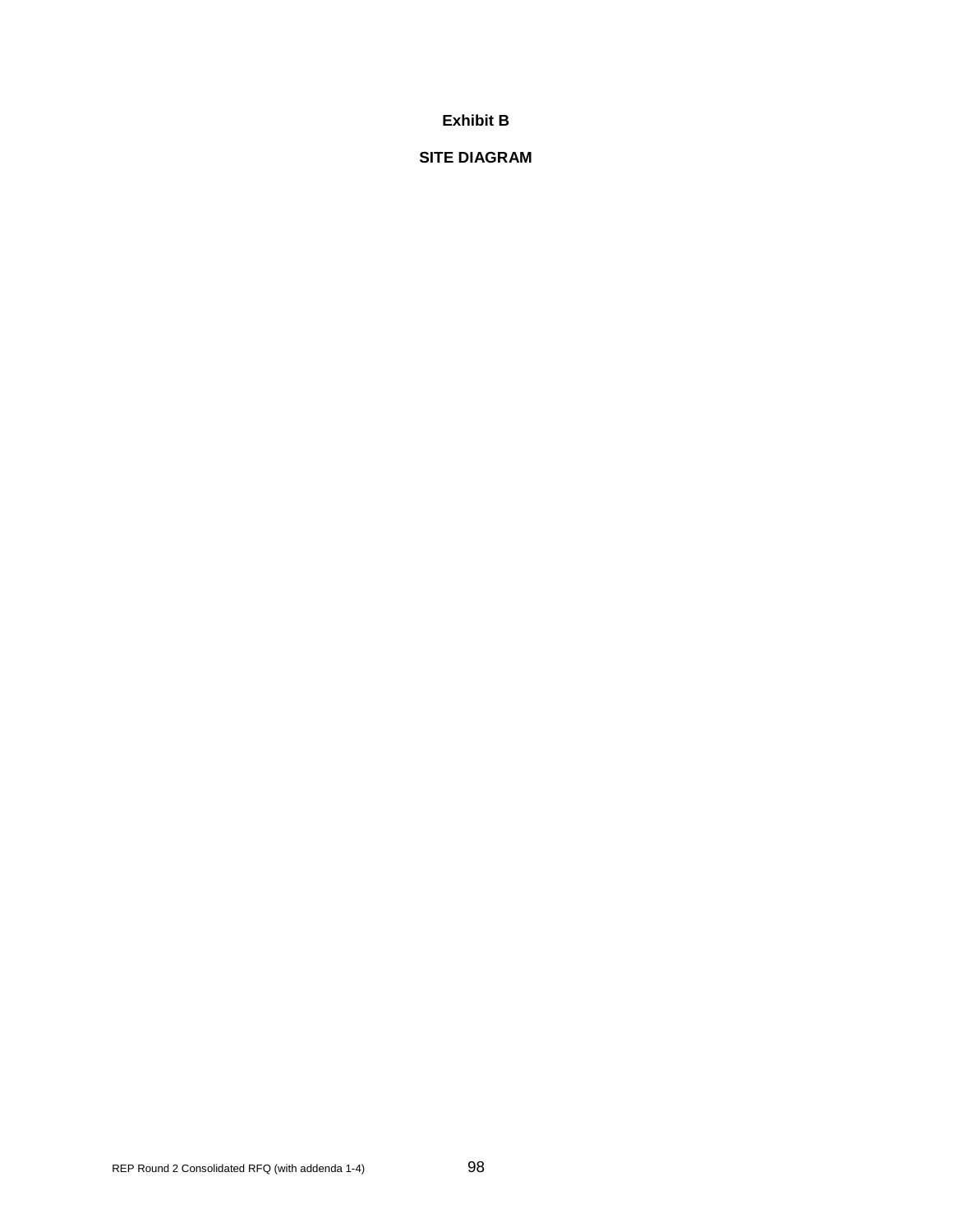# **REQUEST FOR QUALIFICATIONS**

## **APPENDIX K**

## **PRESCRIBED FORM – COMPARABLE FACILITY EXPERIENCE**

All capitalized terms and acronyms used in the Prescribed Form – Comparable Facility Experience and its instructions, unless otherwise stated, have the meanings ascribed to them in the RFQ.

#### **Instructions applicable to Prescribed Form – Comparable Facility Experience**

- The Respondent should complete and submit a separate Prescribed Form Comparable Facility Experience for each Renewables Project Proposal included in its Qualification Submission and identified in the table.
- The pages of this Prescribed Form should be kept together in the Qualification Submission in sequential order.
- If this Prescribed Form contains an insufficient number of rows or columns within which to provide information requested, then the Respondent may add rows or columns as needed to ensure a sufficient number are available to provide the information requested or required. Apart from the addition of rows or columns as contemplated in the foregoing sentence or the completion of any blanks, check boxes or similar uncompleted information, no amendments should be made to the wording of this Prescribed Form (unless the wording is intended and designed to be deleted).
- Information provided in this Prescribed Form should be consistent with the information otherwise provided in the Qualification Submission.

This Prescribed Form should be completed in its entirety. If fields are not applicable, they should be marked "not applicable".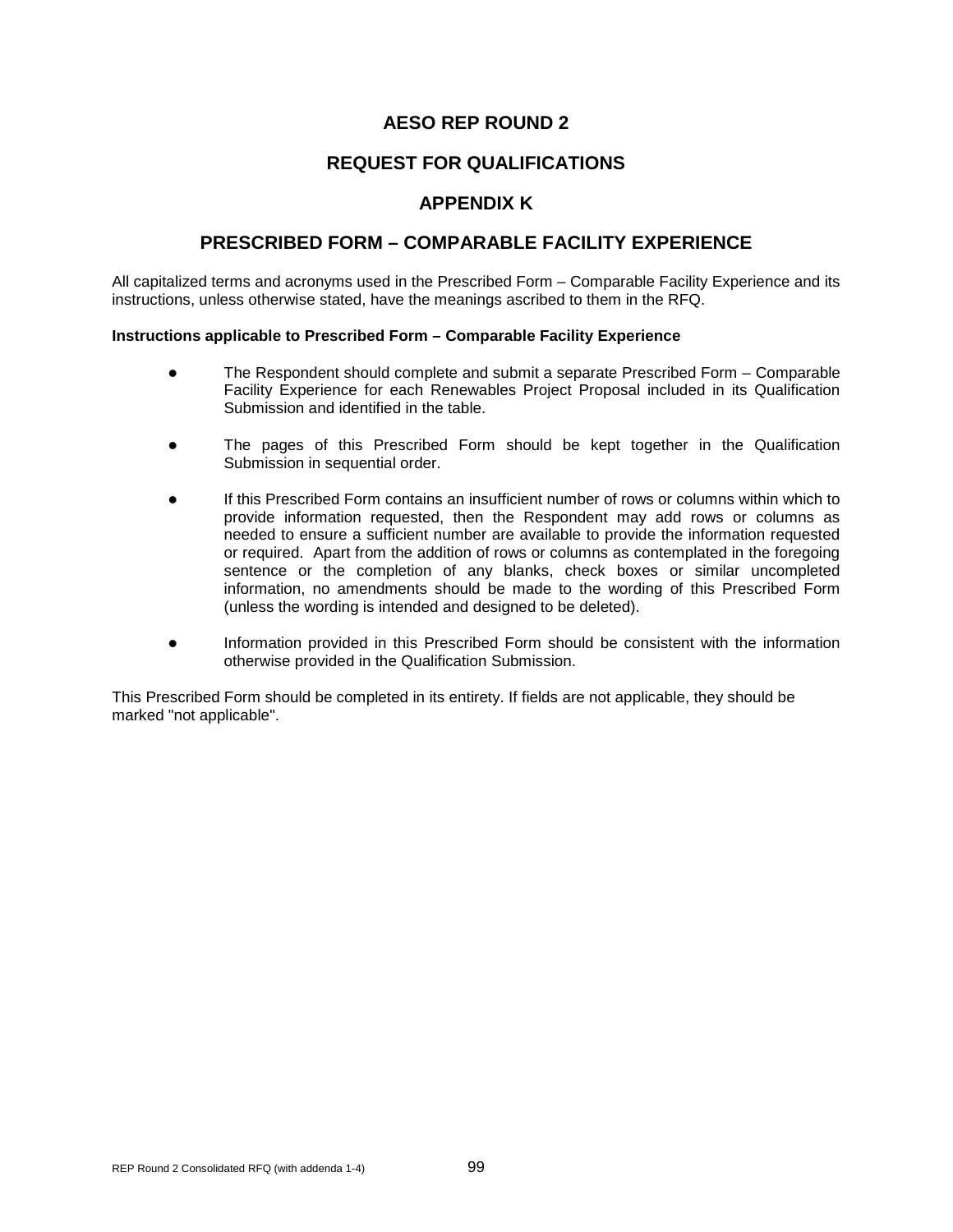# Prescribed Form – Comparable Facility

|     | <b>Submission Information</b>   |                                                                                                                                      |  |  |
|-----|---------------------------------|--------------------------------------------------------------------------------------------------------------------------------------|--|--|
| (a) | <b>Respondent Name:</b>         |                                                                                                                                      |  |  |
| (b) | Renewables Project<br>Proposal: | Name of Renewables Project to which this Prescribed Form -<br>Comparable Facility Experience relates):<br>Name of Renewables Project |  |  |

| <b>Comparable Facility</b><br>Number:                                                                     |                                                                                    | [Insert the Comparable Facility number which corresponds to the<br>number stated in Prescribed Form - Respondent Information]                                                                                                  |  |
|-----------------------------------------------------------------------------------------------------------|------------------------------------------------------------------------------------|--------------------------------------------------------------------------------------------------------------------------------------------------------------------------------------------------------------------------------|--|
| Project Delivery experience<br>claimed<br>with<br>this<br>Comparable Facility (Select<br>all that apply): |                                                                                    | Development<br>Construction<br>Operation & Maintenance<br>Financing                                                                                                                                                            |  |
| 1.                                                                                                        | <b>General Information</b>                                                         |                                                                                                                                                                                                                                |  |
| (a)                                                                                                       | <b>Respondent Team</b><br>Member(s) involved                                       | (Include all Respondent Team Members whose experience in Project<br>Delivery for this Comparable Facility is included)<br>[Insert Names(s) of Respondent Team Member(s) involved or Names<br>of Affiliates of Relevant Entity] |  |
|                                                                                                           |                                                                                    |                                                                                                                                                                                                                                |  |
| (b)                                                                                                       | <b>Brief Description of</b><br><b>Relevant Entity's</b><br><b>Primary Business</b> |                                                                                                                                                                                                                                |  |
| (c)                                                                                                       | <b>Project Delivery</b><br>experience claimed                                      | (Select all that apply)<br>Development $ \Box$ Construction $ \Box$ Operation & Maintenance $ \Box$<br>Financing                                                                                                               |  |
| 2.                                                                                                        | <b>Key Comparable Facility Details</b>                                             |                                                                                                                                                                                                                                |  |
| (a)                                                                                                       | Name of facility                                                                   | Name of project as commonly recognized                                                                                                                                                                                         |  |
| (b)                                                                                                       | Location of facility                                                               | Country, province/state, municipality/city                                                                                                                                                                                     |  |
| (c)                                                                                                       | Generating technology                                                              | Generating technology or Renewable Fuel(s), as applicable                                                                                                                                                                      |  |
| (d)                                                                                                       | Size of facility                                                                   | <b>Installed Nameplate Capacity</b>                                                                                                                                                                                            |  |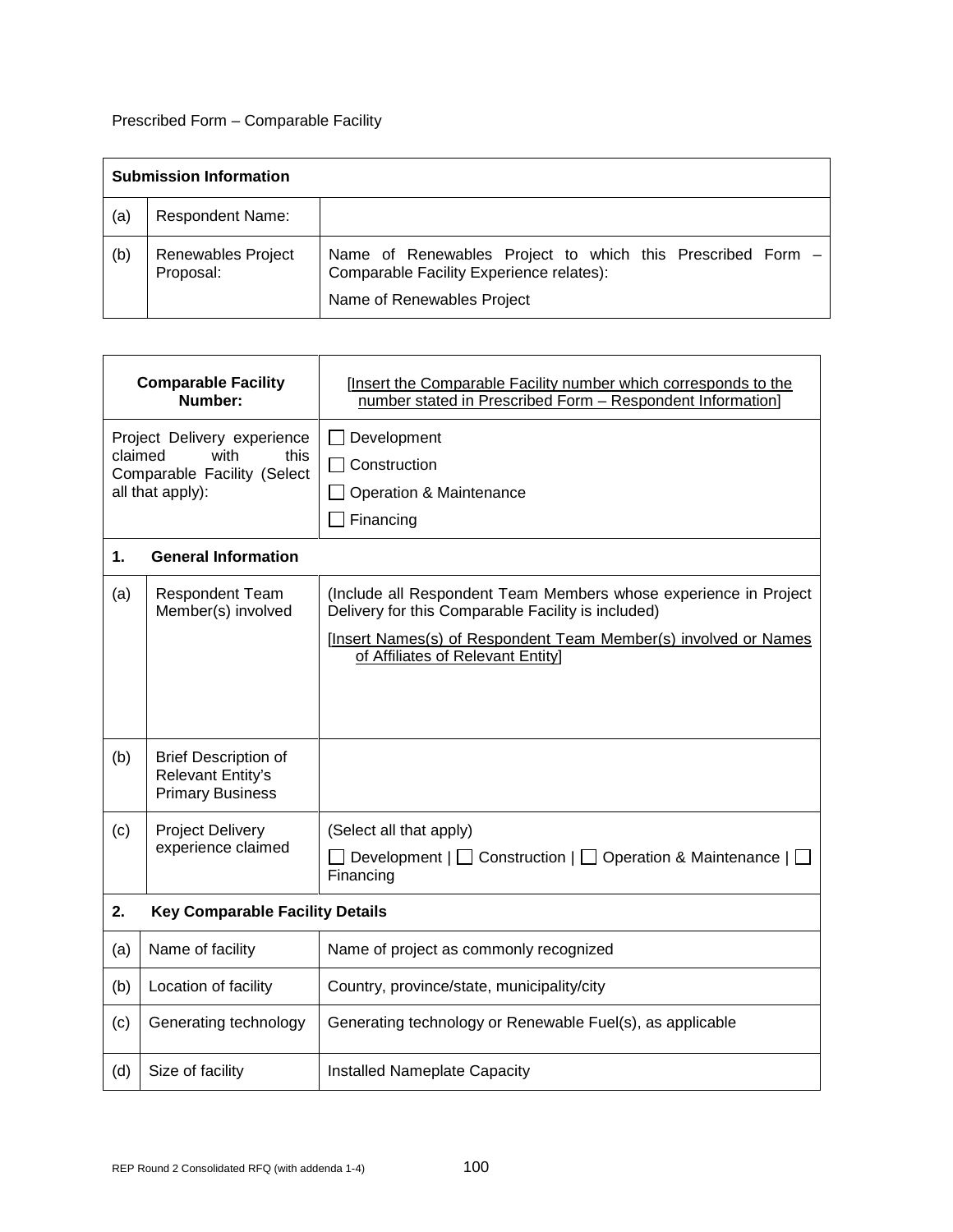| (e) | <b>Facility dates</b>                                                                                                                                                                   | Commencement of construction: [insert date]<br>Commercial operation date: [insert date]                                                                                                                                |  |  |
|-----|-----------------------------------------------------------------------------------------------------------------------------------------------------------------------------------------|------------------------------------------------------------------------------------------------------------------------------------------------------------------------------------------------------------------------|--|--|
| (f) | <b>Connection details</b>                                                                                                                                                               | Connection type: [select:<br>transmission-connected or distribution<br>connected]<br>Connecting authority name: [insert name of the system operator,<br>transmission owner/operator, local distribution company, etc.] |  |  |
| 3.  |                                                                                                                                                                                         | Supplementary information (should not exceed one page)                                                                                                                                                                 |  |  |
| (a) | <b>Facility site</b><br>characteristics                                                                                                                                                 | Nature of site access:<br>(e.g. deed/ownership, lease, etcetera)<br>Description of the land type/class:<br>(e.g. private, crown land, etcetera)                                                                        |  |  |
| (b) | Other facility details                                                                                                                                                                  | Other relevant details:<br>(e.g. project phases, unique project features)                                                                                                                                              |  |  |
| 4.  | <b>Project Delivery Experience: Development</b><br>(Section to be completed if Comparable Facility is being used to satisfy Development experience<br>requirements, otherwise mark N/A) |                                                                                                                                                                                                                        |  |  |
| (a) | Name of Respondent<br>Team Member:                                                                                                                                                      |                                                                                                                                                                                                                        |  |  |
| (b) | Time period during<br>which the Project<br>Delivery experience<br>was attained                                                                                                          | <b>Start Date:</b><br>End Date:                                                                                                                                                                                        |  |  |
| (c) | Roles, duties, and responsibilities of the Respondent Team Member:                                                                                                                      |                                                                                                                                                                                                                        |  |  |
|     |                                                                                                                                                                                         |                                                                                                                                                                                                                        |  |  |
| (d) | If the Respondent Team Member is an Individual, the nature of employment during which the<br>Project Delivery experience was attained:                                                  |                                                                                                                                                                                                                        |  |  |
|     |                                                                                                                                                                                         |                                                                                                                                                                                                                        |  |  |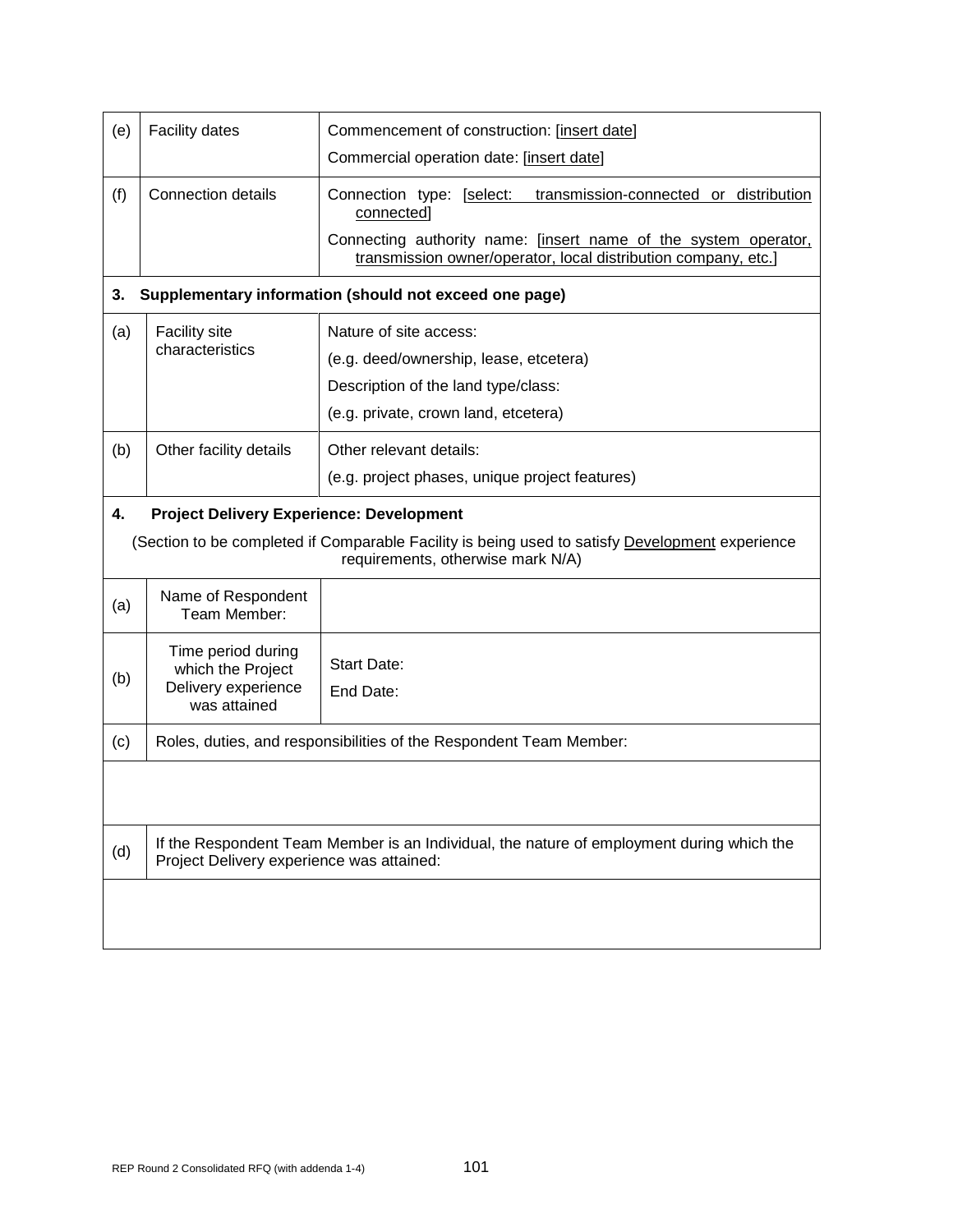|                                                                      | Affiliate experience (if applicable):                                                                                                                                                                                                                                                                                                                                                                                                                                                               |                                                                                                                                       |  |
|----------------------------------------------------------------------|-----------------------------------------------------------------------------------------------------------------------------------------------------------------------------------------------------------------------------------------------------------------------------------------------------------------------------------------------------------------------------------------------------------------------------------------------------------------------------------------------------|---------------------------------------------------------------------------------------------------------------------------------------|--|
| e)                                                                   | (If an Affiliate of a Respondent Team Member is not named as a Respondent Team Member<br>but such Affiliate is being used to demonstrate experience with Development, include an<br>explanation of how this experience will be brought to Delivery of the Renewables Project. For<br>each such Affiliate, append a narrative and organization chart to this Prescribed Form<br>satisfying the requirements of Section 3.7(b)(i) of Part B of the RFQ and not exceeding two (2)<br>pages in length.) |                                                                                                                                       |  |
|                                                                      |                                                                                                                                                                                                                                                                                                                                                                                                                                                                                                     |                                                                                                                                       |  |
| 5.                                                                   | <b>Project Delivery Experience: Construction</b>                                                                                                                                                                                                                                                                                                                                                                                                                                                    |                                                                                                                                       |  |
|                                                                      |                                                                                                                                                                                                                                                                                                                                                                                                                                                                                                     | (Section to be completed if Comparable Facility is being used to satisfy Construction experience<br>requirements, otherwise mark N/A) |  |
| (a)                                                                  | Name of Respondent<br>Team Member:                                                                                                                                                                                                                                                                                                                                                                                                                                                                  |                                                                                                                                       |  |
| (b)                                                                  | Time period during<br>which the Project<br>Delivery experience<br>was attained                                                                                                                                                                                                                                                                                                                                                                                                                      | <b>Start Date:</b><br>End Date:                                                                                                       |  |
| (c)                                                                  |                                                                                                                                                                                                                                                                                                                                                                                                                                                                                                     | Roles, duties, and responsibilities of the Respondent Team Member:                                                                    |  |
|                                                                      |                                                                                                                                                                                                                                                                                                                                                                                                                                                                                                     |                                                                                                                                       |  |
| (d)                                                                  | If the Respondent Team Member is an Individual, the nature of employment during which the<br>Project Delivery experience was attained:                                                                                                                                                                                                                                                                                                                                                              |                                                                                                                                       |  |
|                                                                      |                                                                                                                                                                                                                                                                                                                                                                                                                                                                                                     |                                                                                                                                       |  |
|                                                                      | Affiliate experience (if applicable):                                                                                                                                                                                                                                                                                                                                                                                                                                                               |                                                                                                                                       |  |
| (e)                                                                  | (If an Affiliate of a Respondent Team Member is not named as a Respondent Team Member<br>but such Affiliate is being used to demonstrate experience with Development, include an<br>explanation of how this experience will be brought to Delivery of the Renewables Project. For<br>each such Affiliate, append a narrative and organization chart to this Prescribed Form<br>satisfying the requirements of Section 3.7(b)(i) of Part B of the RFQ and not exceeding two (2)<br>pages in length.) |                                                                                                                                       |  |
|                                                                      |                                                                                                                                                                                                                                                                                                                                                                                                                                                                                                     |                                                                                                                                       |  |
| <b>Project Delivery Experience: Operations and Maintenance</b><br>6. |                                                                                                                                                                                                                                                                                                                                                                                                                                                                                                     |                                                                                                                                       |  |
|                                                                      | (Section to be completed if Comparable Facility is being used to satisfy Operations and Maintenance<br>experience requirements, otherwise mark N/A)                                                                                                                                                                                                                                                                                                                                                 |                                                                                                                                       |  |
| (a)                                                                  | Name of Respondent                                                                                                                                                                                                                                                                                                                                                                                                                                                                                  |                                                                                                                                       |  |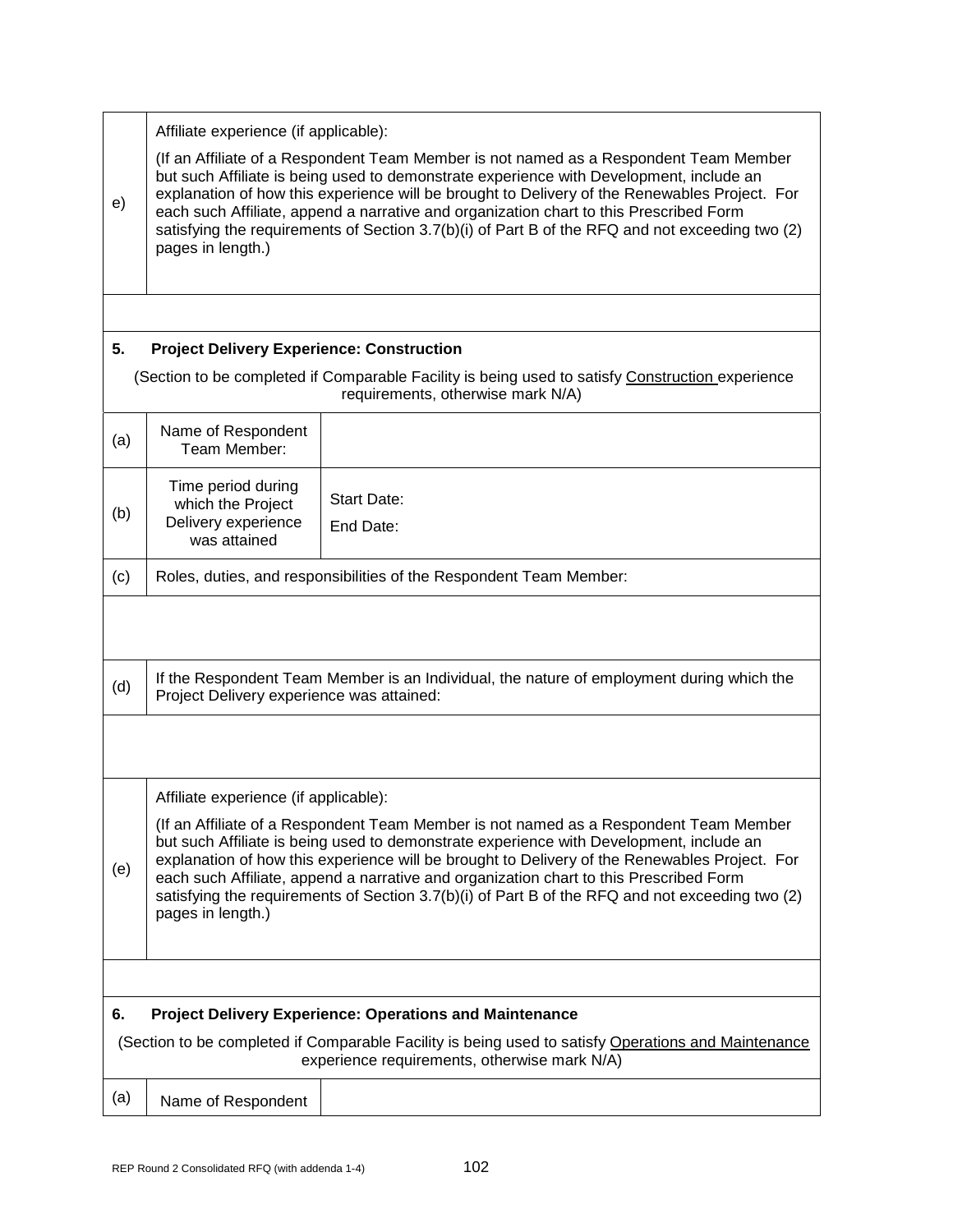|     | Team Member:                                                                                                                                                                                                                                                                                                                                                                                                                                                                                        |                                                                    |  |  |  |
|-----|-----------------------------------------------------------------------------------------------------------------------------------------------------------------------------------------------------------------------------------------------------------------------------------------------------------------------------------------------------------------------------------------------------------------------------------------------------------------------------------------------------|--------------------------------------------------------------------|--|--|--|
| (b) | Time period during<br>which the Project<br>Delivery experience<br>was attained                                                                                                                                                                                                                                                                                                                                                                                                                      | <b>Start Date:</b><br>End Date:                                    |  |  |  |
| (c) |                                                                                                                                                                                                                                                                                                                                                                                                                                                                                                     | Roles, duties, and responsibilities of the Respondent Team Member: |  |  |  |
|     |                                                                                                                                                                                                                                                                                                                                                                                                                                                                                                     |                                                                    |  |  |  |
| (d) | If the Respondent Team Member is an Individual, the nature of employment during which the<br>Project Delivery experience was attained:                                                                                                                                                                                                                                                                                                                                                              |                                                                    |  |  |  |
|     |                                                                                                                                                                                                                                                                                                                                                                                                                                                                                                     |                                                                    |  |  |  |
|     | Affiliate experience (if applicable):                                                                                                                                                                                                                                                                                                                                                                                                                                                               |                                                                    |  |  |  |
| (e) | (If an Affiliate of a Respondent Team Member is not named as a Respondent Team Member<br>but such Affiliate is being used to demonstrate experience with Development, include an<br>explanation of how this experience will be brought to Delivery of the Renewables Project. For<br>each such Affiliate, append a narrative and organization chart to this Prescribed Form<br>satisfying the requirements of Section 3.7(b)(i) of Part B of the RFQ and not exceeding two (2)<br>pages in length.) |                                                                    |  |  |  |
|     |                                                                                                                                                                                                                                                                                                                                                                                                                                                                                                     |                                                                    |  |  |  |
| 7.  | <b>Project Delivery Experience: Finance</b>                                                                                                                                                                                                                                                                                                                                                                                                                                                         |                                                                    |  |  |  |
|     | (Section to be completed if Comparable Facility is being used to satisfy Finance experience<br>requirements, otherwise mark N/A)                                                                                                                                                                                                                                                                                                                                                                    |                                                                    |  |  |  |
| (a) | Name of Respondent<br>Team Member:                                                                                                                                                                                                                                                                                                                                                                                                                                                                  |                                                                    |  |  |  |
| (b) | Time period during<br>which the Project<br>Delivery experience<br>was attained                                                                                                                                                                                                                                                                                                                                                                                                                      | <b>Start Date:</b><br>End Date:                                    |  |  |  |
| (c) | Roles, duties, and responsibilities of the Respondent Team Member:                                                                                                                                                                                                                                                                                                                                                                                                                                  |                                                                    |  |  |  |
|     |                                                                                                                                                                                                                                                                                                                                                                                                                                                                                                     |                                                                    |  |  |  |
| (d) | If the Respondent Team Member is an Individual, the nature of employment during which the<br>Project Delivery experience was attained:                                                                                                                                                                                                                                                                                                                                                              |                                                                    |  |  |  |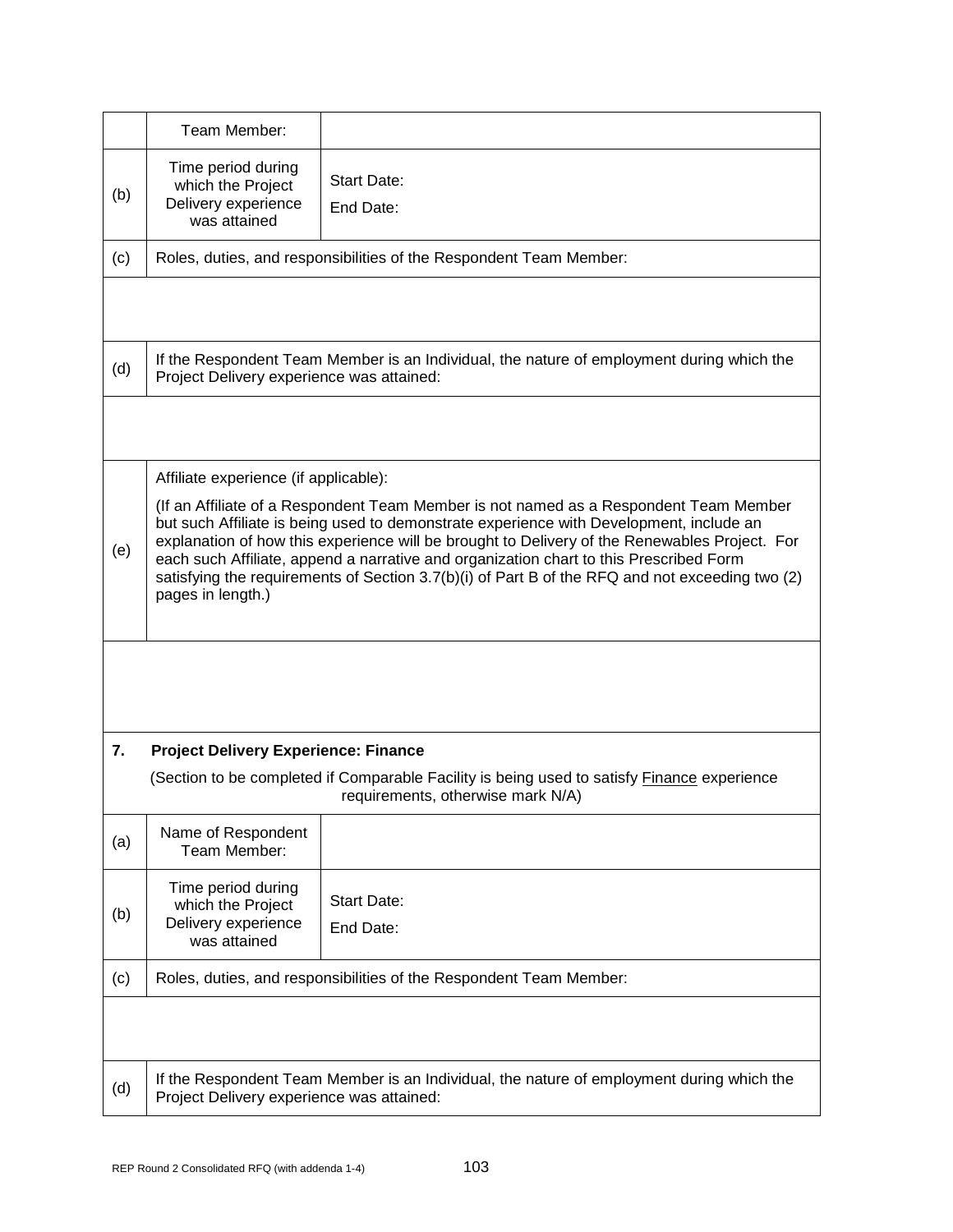|     | Affiliate experience (if applicable):                                                                                                                                                                                                                                                                                                                                                                                                                                                              |
|-----|----------------------------------------------------------------------------------------------------------------------------------------------------------------------------------------------------------------------------------------------------------------------------------------------------------------------------------------------------------------------------------------------------------------------------------------------------------------------------------------------------|
| (e) | If an Affiliate of a Respondent Team Member is not named as a Respondent Team Member<br>but such Affiliate is being used to demonstrate experience with Development, include an<br>explanation of how this experience will be brought to Delivery of the Renewables Project. For<br>each such Affiliate, append a narrative and organization chart to this Prescribed Form<br>satisfying the requirements of Section 3.7(b)(i) of Part B of the RFQ and not exceeding two (2)<br>pages in length.) |
|     |                                                                                                                                                                                                                                                                                                                                                                                                                                                                                                    |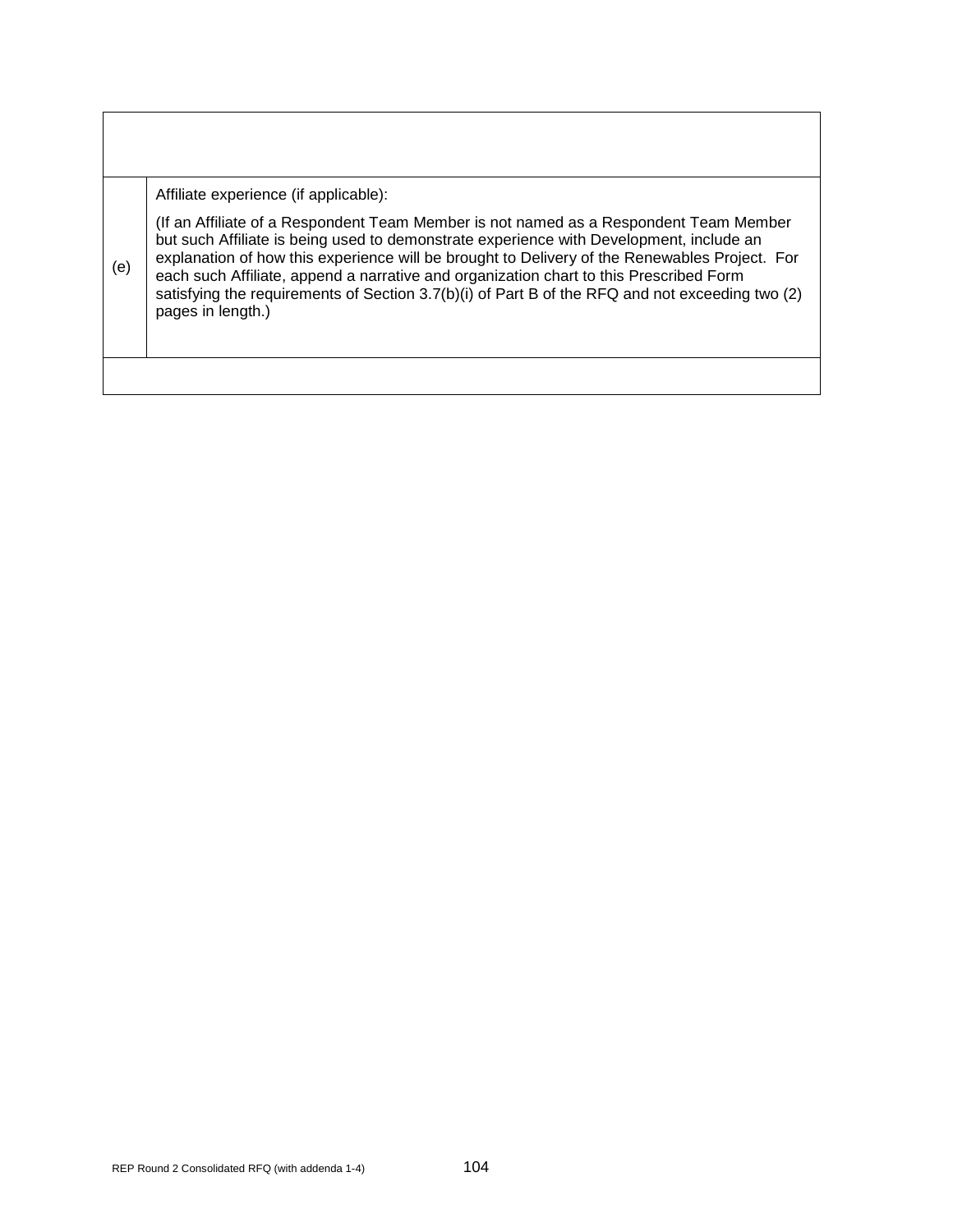## **REQUEST FOR QUALIFICATIONS**

## **APPENDIX L**

### **PRESCRIBED FORM – RENEWABLES PROJECT FINANCIAL INFORMATION**

All capitalized terms and acronyms used in these instructions and the Prescribed Form – Renewables Project Financial Information, unless otherwise stated, have the meanings ascribed to them in the RFQ.

#### **Instructions applicable to Prescribed Form - Renewables Project Financial Information**

- The Respondent should complete and submit a separate Prescribed Form Renewables Project Financial Information for each Renewables Project Proposal included in its Qualification Submission.
- The pages of this Prescribed Form should be kept together in the Qualification Submission in sequential order.
- If this Prescribed Form contains an insufficient number of rows or columns within which to provide information requested, then the Respondent may add rows or columns as needed to ensure a sufficient number are available to provide the information requested or required. Apart from the addition of rows or columns as contemplated in the foregoing sentence or the completion of any blanks, check boxes or similar uncompleted information, no amendments should be made to the wording of this Prescribed Form (unless the wording is intended and designed to be deleted).
- Information provided in this Prescribed Form should be consistent with the information otherwise provided in the Qualification Submission.
- This Prescribed Form should be completed in its entirety. If fields are not applicable, they should be marked "not applicable".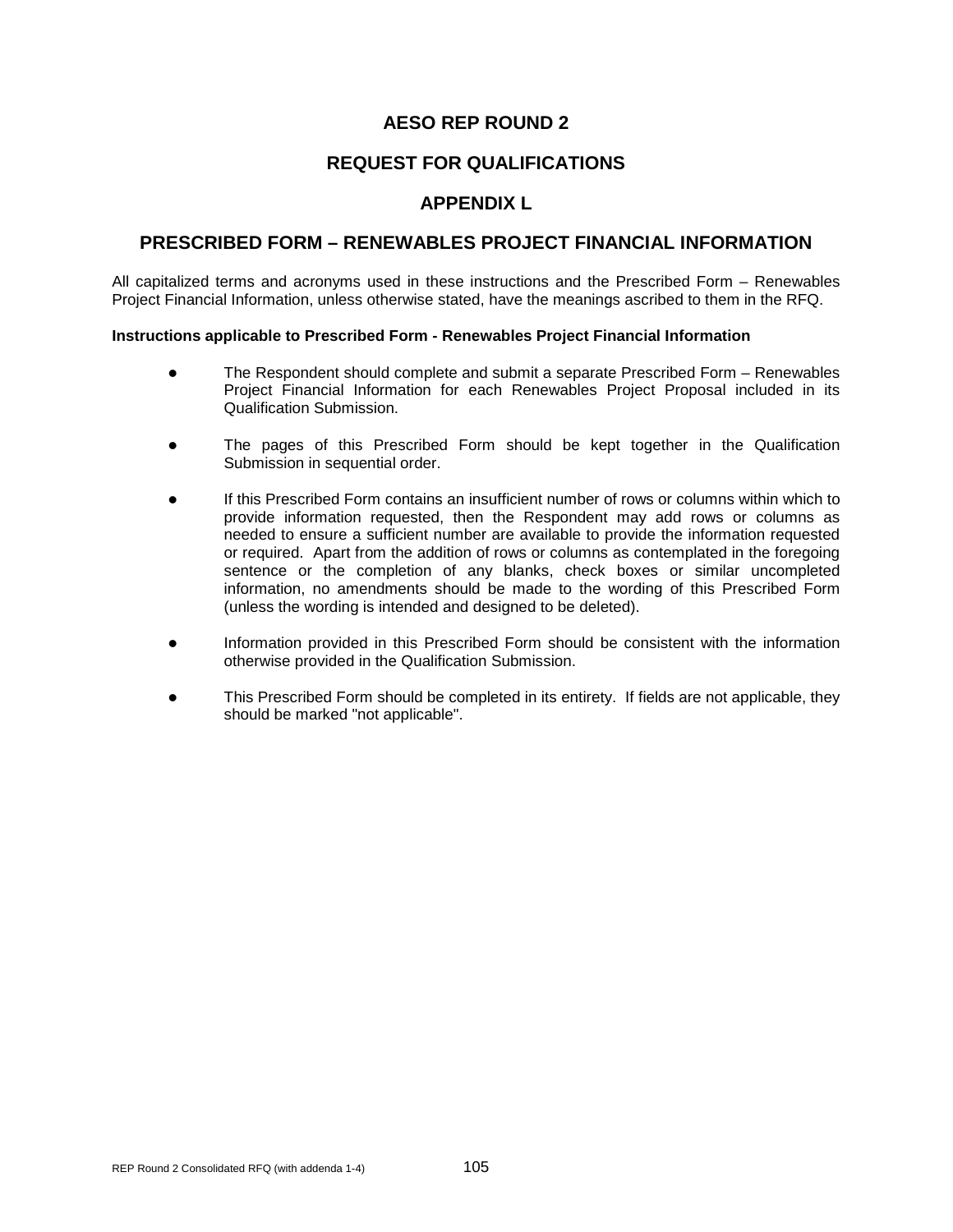Prescribed Form – Renewables Project Financial Information

| No. | <b>Information Item</b>                                                                                                              | <b>Content and Information Requirements</b> |                                        |                                        |  |
|-----|--------------------------------------------------------------------------------------------------------------------------------------|---------------------------------------------|----------------------------------------|----------------------------------------|--|
| 1.  | Respondent<br><b>Information</b>                                                                                                     |                                             |                                        |                                        |  |
| (a) | Respondent name as<br>specified on the<br>Prescribed Form -<br>Respondent<br>Information                                             |                                             |                                        |                                        |  |
| 2.  | <b>Project Information</b>                                                                                                           |                                             |                                        |                                        |  |
| (a) | Renewables Project<br>Proposal                                                                                                       | Name of Renewables Project                  |                                        |                                        |  |
| (b) | Renewable Fuel                                                                                                                       |                                             |                                        |                                        |  |
| (c) | <b>Contract Capacity</b>                                                                                                             | $[•]$ MW                                    |                                        |                                        |  |
| (d) | <b>Total Cost of</b><br>Renewables Project                                                                                           | \$[•]                                       |                                        |                                        |  |
| (e) | <b>Total Equity of</b><br>Renewables Project                                                                                         | \$[•]                                       |                                        |                                        |  |
| (f) | Designated Equity (i.e.<br>51% of Total Equity)                                                                                      | \$[•]                                       |                                        |                                        |  |
| 3.  | <b>Designated Equity</b><br><b>Provider Information</b>                                                                              |                                             |                                        |                                        |  |
|     | <b>Item</b>                                                                                                                          | <b>Designated Equity</b><br>Provider 1      | <b>Designated Equity</b><br>Provider 2 | <b>Designated Equity</b><br>Provider 3 |  |
| (a) | Name of Designated<br><b>Equity Provider</b>                                                                                         |                                             |                                        |                                        |  |
| (b) | <b>Committed Equity</b>                                                                                                              | \$[•]                                       | \$[•]                                  | \$[•]                                  |  |
| (c) | <b>Equity Commitment</b>                                                                                                             | $\left[\bullet\right]\%$                    | $\left[\bullet\right]$ %               | $\left[\bullet\right]$ %               |  |
| (d) | Pro-rata share of<br><b>Contract Capacity</b>                                                                                        | $[•]$ MW                                    | $[•]$ MW                               | $\lceil \bullet \rceil$ MW             |  |
| (e) | TNW required for pro-<br>rata share of Contract<br>Capacity (based on<br>\$200,000/MW of pro-<br>rata share of Contract<br>Capacity) | \$[•]                                       | \$[•]                                  | \$[•]                                  |  |
| (f) | TNW in most recent<br>interim fiscal period (if<br>applicable)                                                                       | Period: [ <sup>●</sup> ]<br>\$[•]           | Period: [ <sup>●</sup> ]<br>\$[•]      | Period: [ <sup>●</sup> ]<br>\$[•]      |  |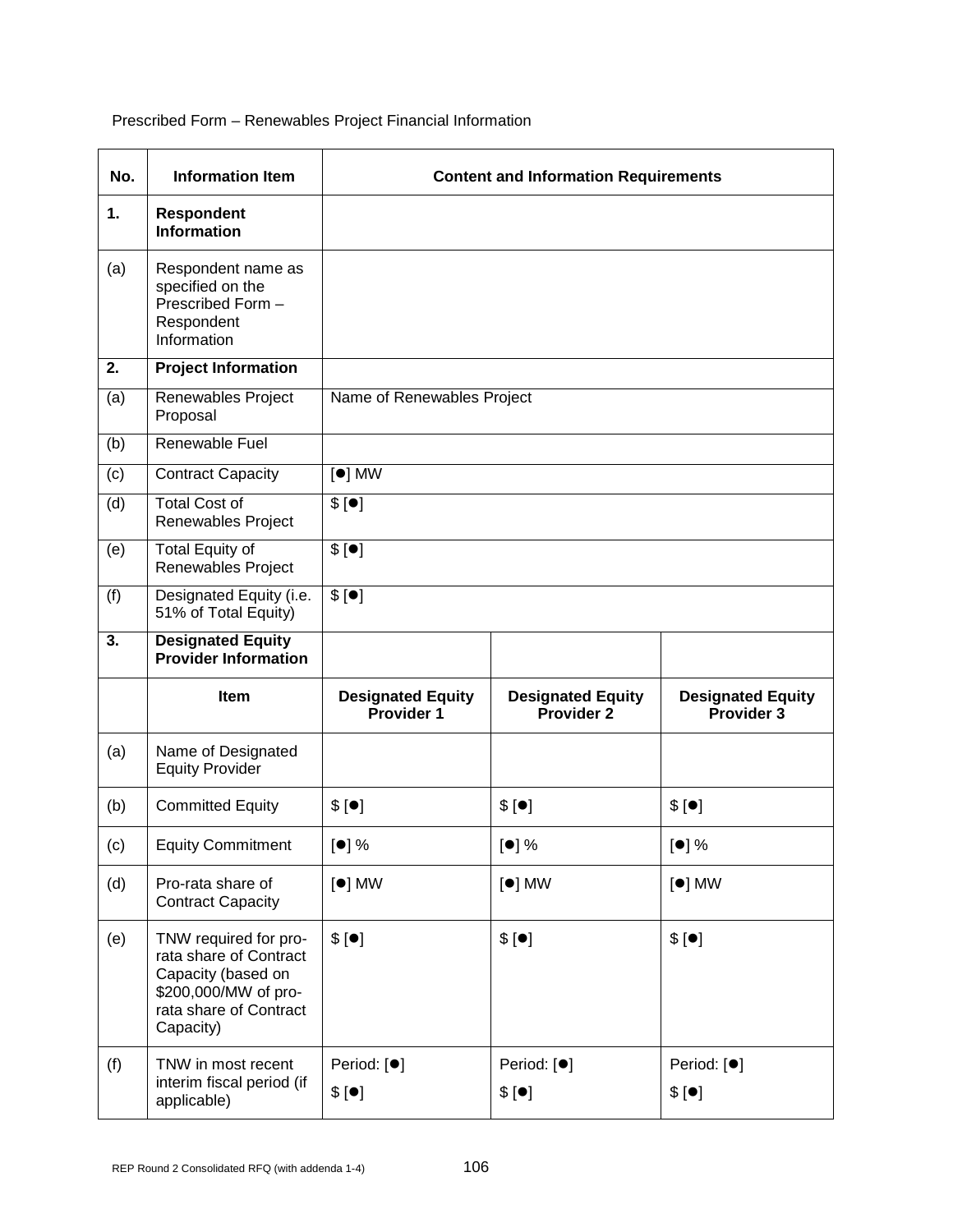| (g) | TNW in last fiscal year                            | Year: $[•]$<br>\$[•] | Year: $[•]$<br>\$[•] | Year: $[•]$<br>\$[•] |
|-----|----------------------------------------------------|----------------------|----------------------|----------------------|
| (h) | TNW in second most<br>recent fiscal year           | Year: $[•]$<br>\$[•] | Year: $[•]$<br>\$[•] | Year: $[•]$<br>\$[•] |
| 4.  | <b>Renewables Project</b><br><b>Financing Plan</b> |                      |                      |                      |

**In the table below, provide the estimated financing amount from each source and the expected timing (i.e. Development, Construction, or Operation phase) of the capital raise.**

|         |           | <b>Stage of Delivery</b> |              |           |
|---------|-----------|--------------------------|--------------|-----------|
| Sources |           | Development              | Construction | Operation |
| Equity  | Common    | \$[•]                    | \$[•]        | \$[•]     |
| Debt    | Corporate | \$[•]                    | \$[•]        | \$[•]     |
|         | Project   | \$[•]                    | \$[•]        | \$[•]     |
| Total   |           | \$[•]                    | \$[•]        | \$[•]     |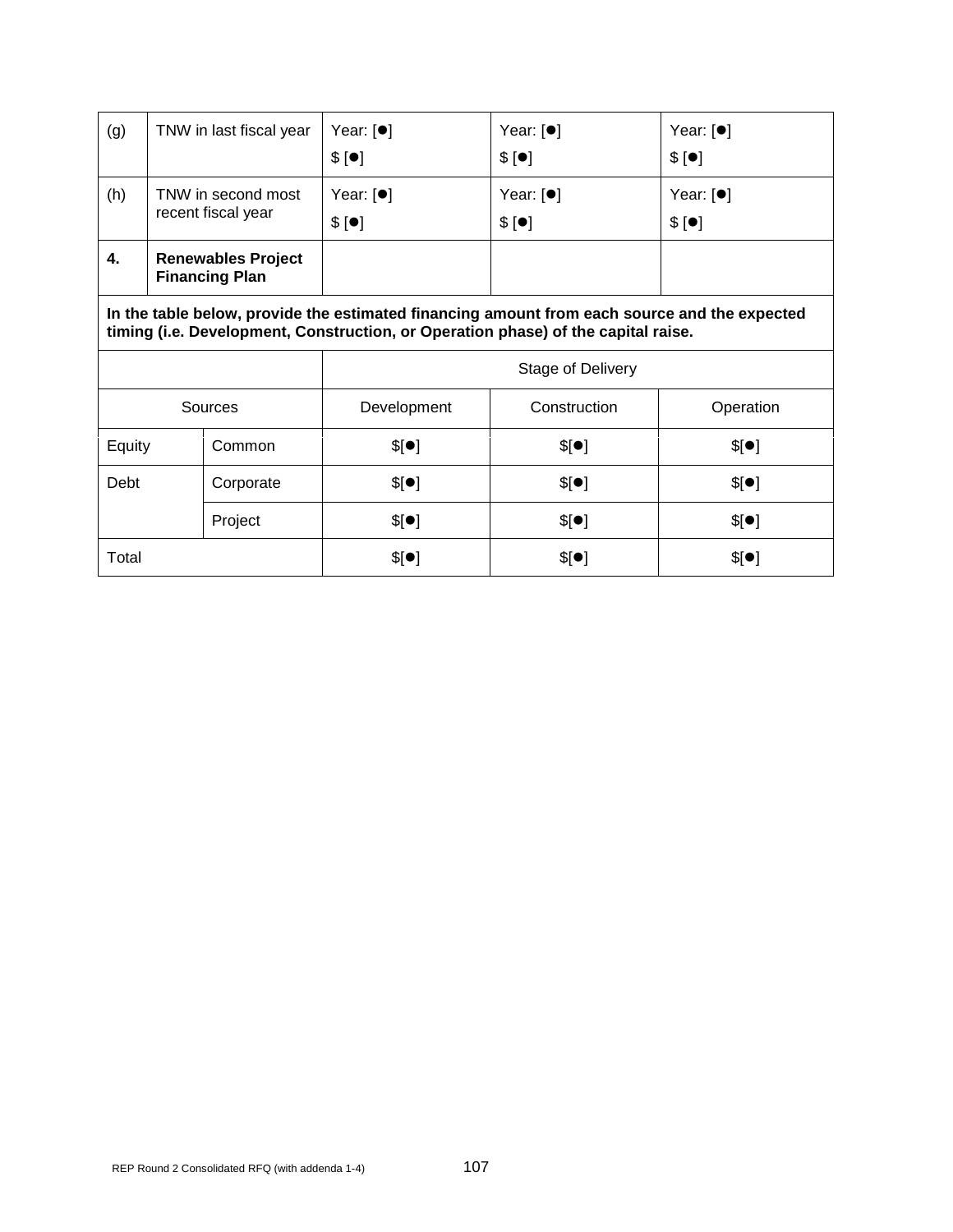**AESO REP ROUND 2 REQUEST FOR QUALIFICATIONS APPENDIX M**

**FORM OF DRAFT RESA**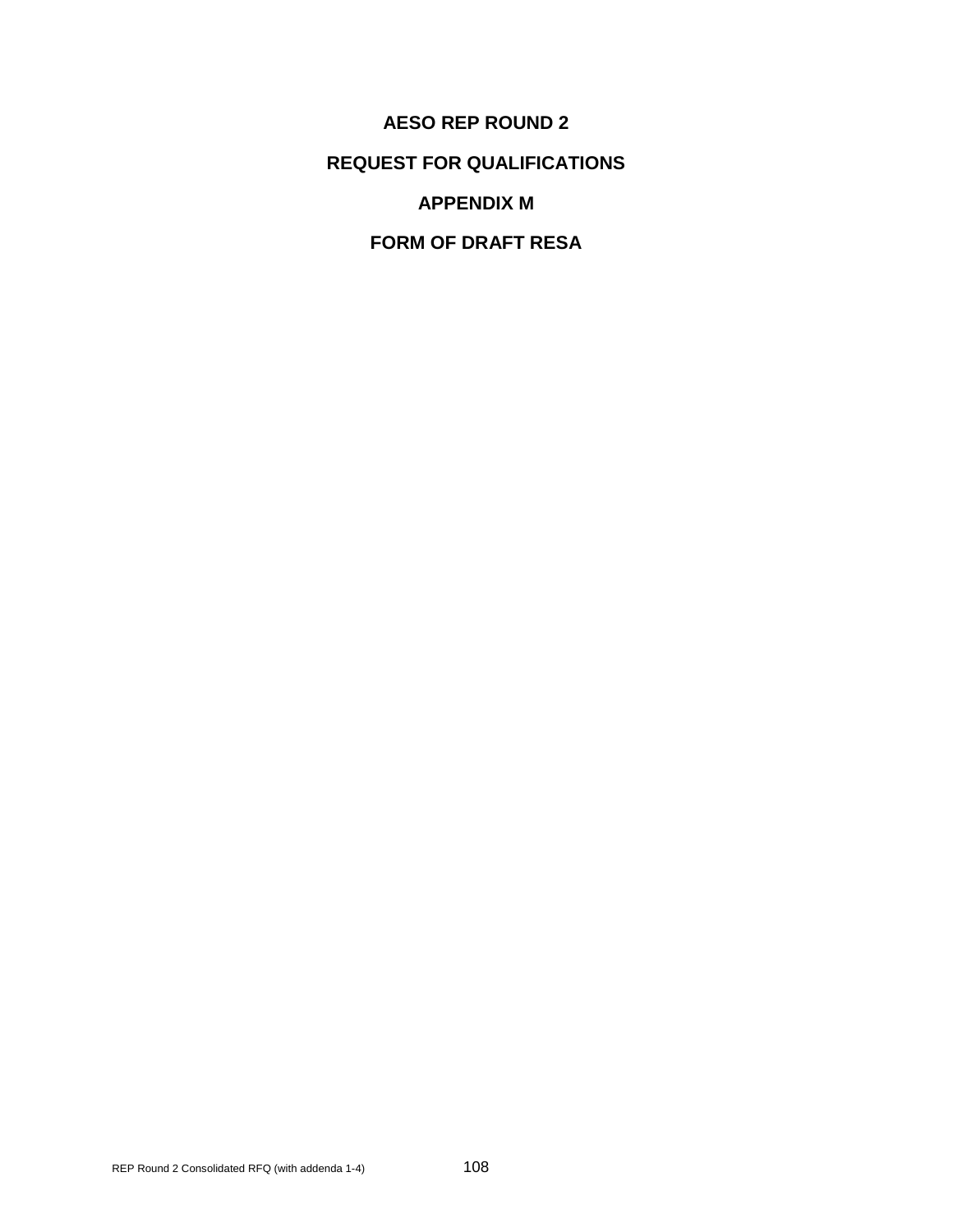### **REQUEST FOR QUALIFICATIONS**

### **APPENDIX N**

### **REPRESENTATIVE ACTIVITIES**

#### **Key Activities of Project Delivery**

- (a) **Development** Activities associated with conceptualizing project, engaging in stakeholder relations, and securing all required approvals and arrangements necessary for proceeding with construction of a facility; including:
	- (i) Concept Conceptualizing project; assessing feasibility; identifying suitable site locations
	- (ii) Renewable Resource Potential Assessing potential renewable energy site potential, and where appropriate, securing fuel resource availability as applicable; evaluating site conditions as they relate to renewable resource development
	- (iii) Project Feasibility Optimizing project configuration; conducting performance estimates and economic analysis; identifying and addressing potential risks and mitigations
	- (iv) Land Rights and Site Entitlement Attaining access rights; negotiating and executing lease/purchase agreements or options
	- (v) Site Considerations Identifying critical site considerations, such as archeological and heritage sites; conducting geotechnical surveys and studies; evaluating site conditions for constructability
	- (vi) Project Connection (System Access) Initiating communication with relevant connecting authority; identifying and assessing suitable connection options; developing connection facility application and filing for approval to secure relevant connection agreements
	- (vii) Environmental Approvals Identifying and conducting all necessary environmental studies to achieve required approvals
	- (viii) Permits and Approvals Identifying, applying, and attaining all other necessary permits, and regulatory approvals
	- (ix) Stakeholder Relations Performing relationship management, communication, and stakeholder relations with affected parties, including indigenous communities
	- (x) Risk Management Identifying, mitigating and/or managing project risks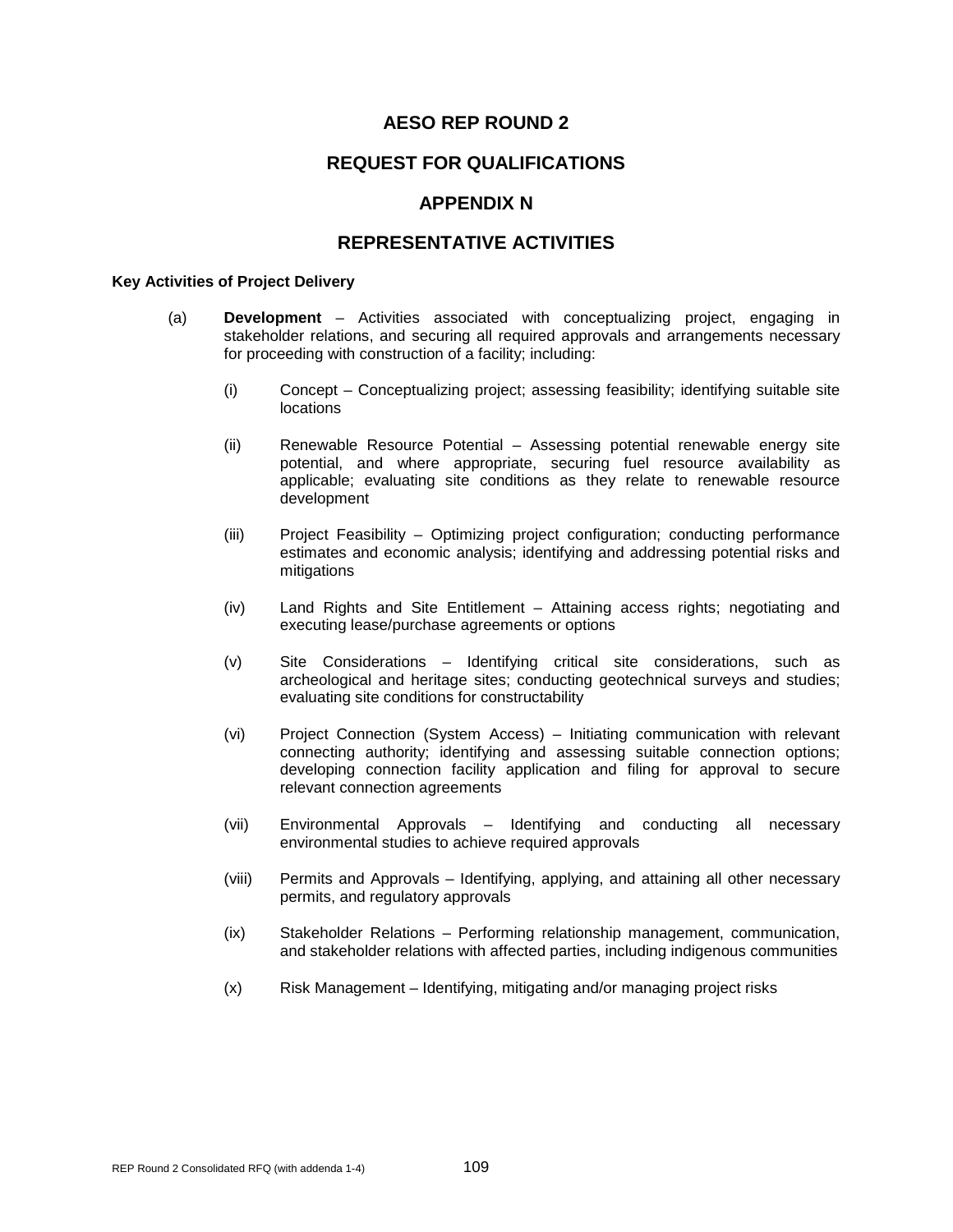- (xi) Planning Activities associated with preparing, designing, scheduling, engineering, procuring of services and equipment necessary to plan for and execute construction of a facility, including:]
	- (A) Managing, scheduling, and coordinating key aspects of project development
	- (B) Retaining all necessary contractors and advisors (e.g. EPC, permitting etc.)
	- (C) Arranging and executing major equipment and component agreements
	- (D) Assessing and managing suitability of transportation infrastructure and access roads for equipment delivery and servicing
- (b) **Construction** Actively managing the performance of the activities associated with building, erecting, constructing, installing, testing, and commissioning of a facility, necessary for attaining commercial operation; including:
	- (i) Managing site preparation and access
	- (ii) Managing timely generation facility equipment delivery, set-up, construction, and erection of facility components
	- (iii) Managing construction activity in respect of ongoing compliance with permits and other relevant bylaws/regulations/standards, e.g. NERC
	- (iv) Managing activities related to delivery, installation & commissioning of connection facilities and equipment for connecting the generating facility to the electrical system/network
	- (v) Managing testing, commissioning of a facility
	- (vi) Managing site clean-up and reclamation to comply with relevant agreements, and permits
	- (vii) Managing site disturbances, spills, and other unplanned construction impacts, including ensuring compliance with permits, applicable law and notifying relevant stakeholders
- (c) **Operation and Maintenance** Actively managing the performance of the activities associated with operating, monitoring, and maintaining a facility, necessary to ensure productive performance over its useful life; including:
	- (i) Managing in-house O&M operations, as applicable
	- (ii) Securing, arranging, and managing agreements with third-party O&M providers, as applicable
	- (iii) Ensuring compliance with operating and reporting requirements of relevant connection authorities
	- (iv) Ensuring compliance with other relevant rules and regulations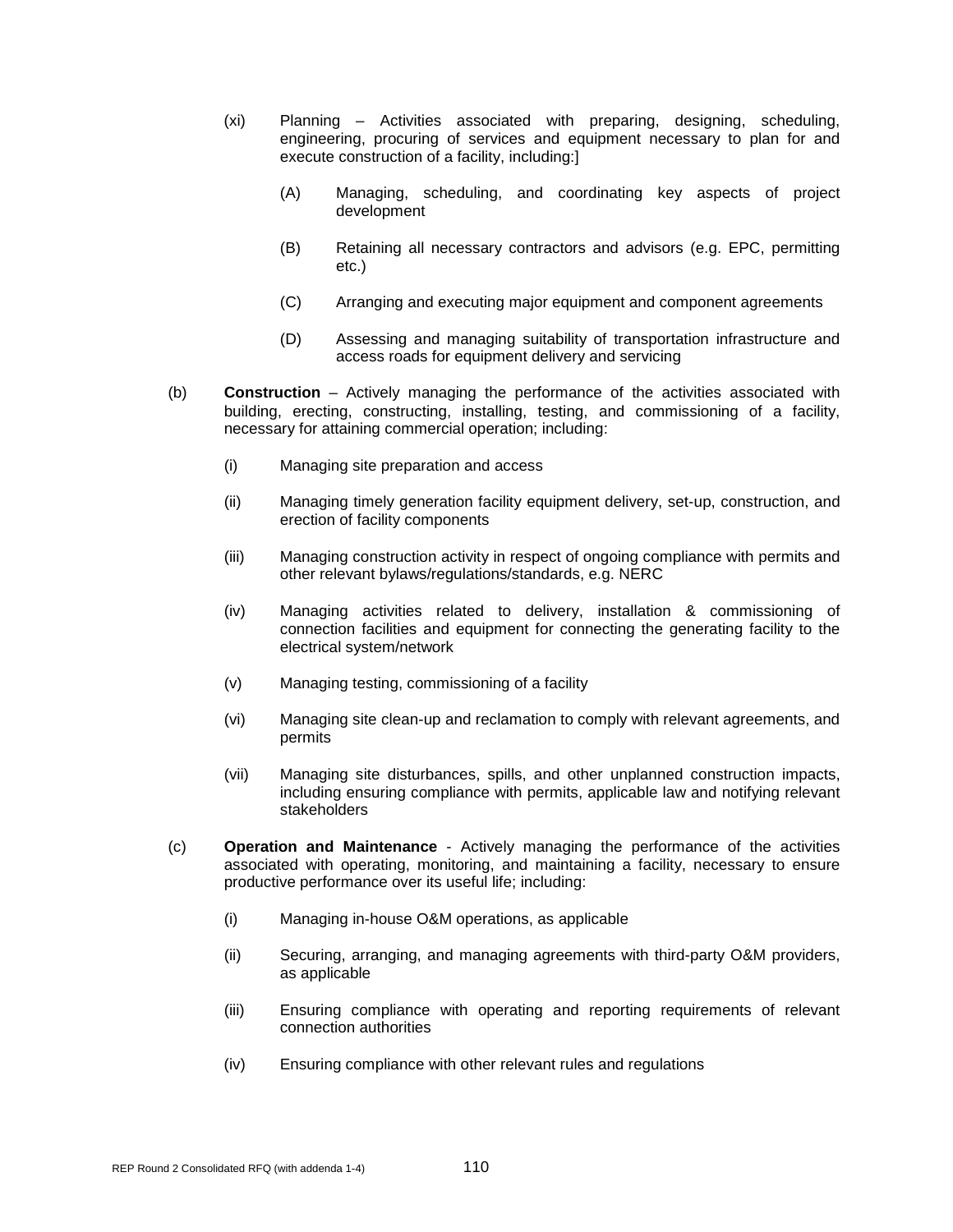- (v) Ensuring monitoring and compliance in relation to environmental and other permits
- (vi) Managing and coordinating ongoing communication with relevant stakeholders
- (d) **Financing** Performing activities associated with arranging the necessary financial resources to develop, construct, operate and maintain a facility; including:
	- (i) Assessing project financing requirements and suitable arrangements
	- (ii) Engaging equity sponsors, lenders, shareholders, and other investors, as applicable
	- (iii) Preparing a prospectus for financing the project, as applicable
	- (iv) Arranging/managing financing competitions, as applicable
	- (v) Arranging and negotiating key terms of financing agreements, as applicable
	- (vi) Securing internal approvals and preparing for final investment decision
	- (vii) Achieving financial close or final investment decision in a timely manner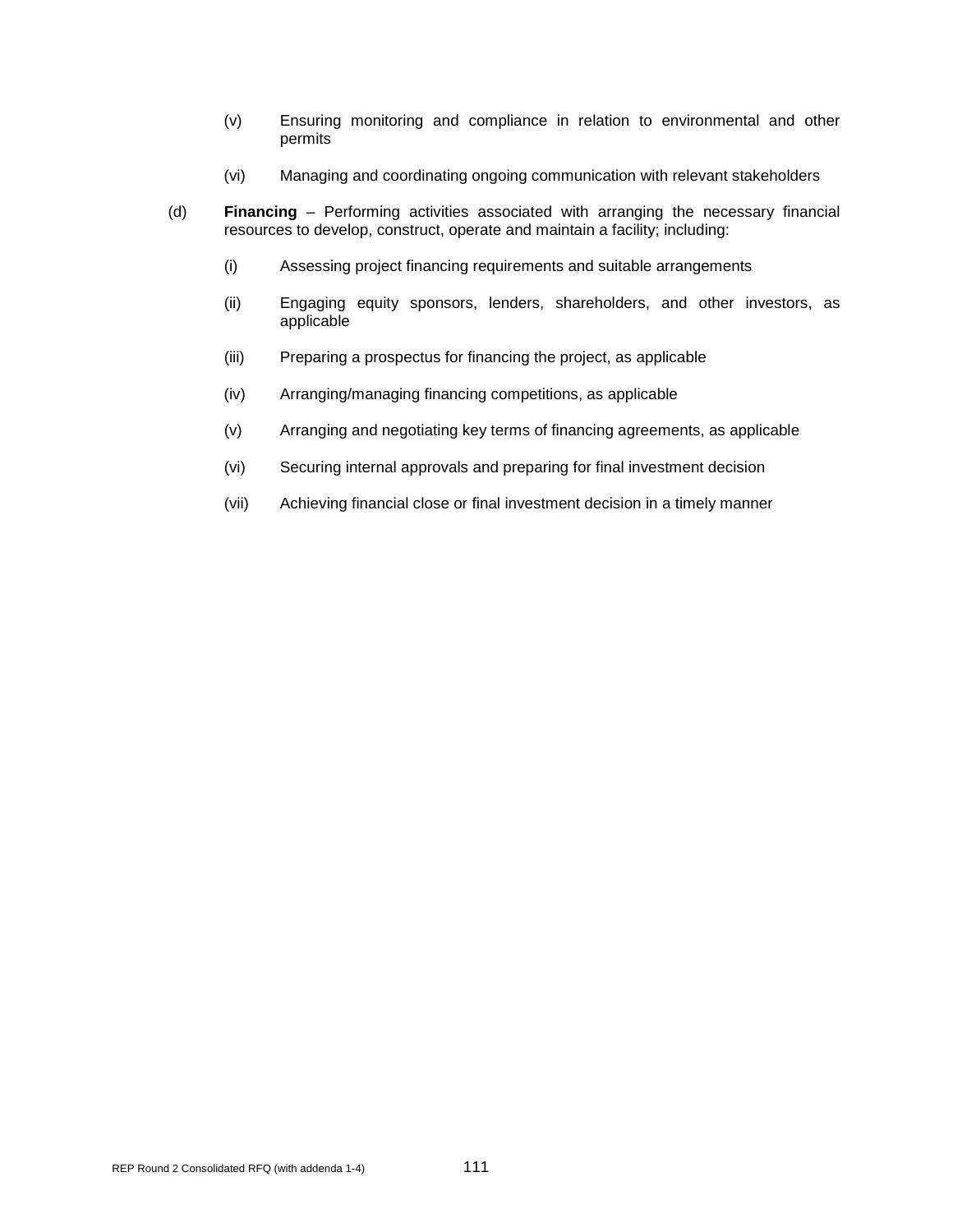## **REQUEST FOR QUALIFICATIONS**

## **APPENDIX O**

## **PRESCRIBED FORM - COMMITMENT LETTER**

All capitalized terms used in this Appendix O and its instructions for completion, unless otherwise stated, have the meanings ascribed to them in the RFQ.

#### **Instructions applicable Commitment Letter**

- If the Designated Equity Provider stipulated in the Renewables Project Proposal is not relying on an Equity Support Person, then such Designated Equity Provider should provide a Commitment Letter in the attached form containing and completed as to all of paragraphs (a) to (i), inclusive.
- If the Designated Equity Provider stipulated in the Renewables Project Proposal is relying upon an Equity Support Person, then:
	- The stipulated Designated Equity Provider should provide a Commitment Letter in the attached form containing and completed as to only paragraphs (a), (b) and (c), and
	- The Equity Support Person should provide a Commitment Letter, identifying itself as the Designated Equity Provider in such letter, containing and completed as to all of paragraphs (a) to (i), inclusive.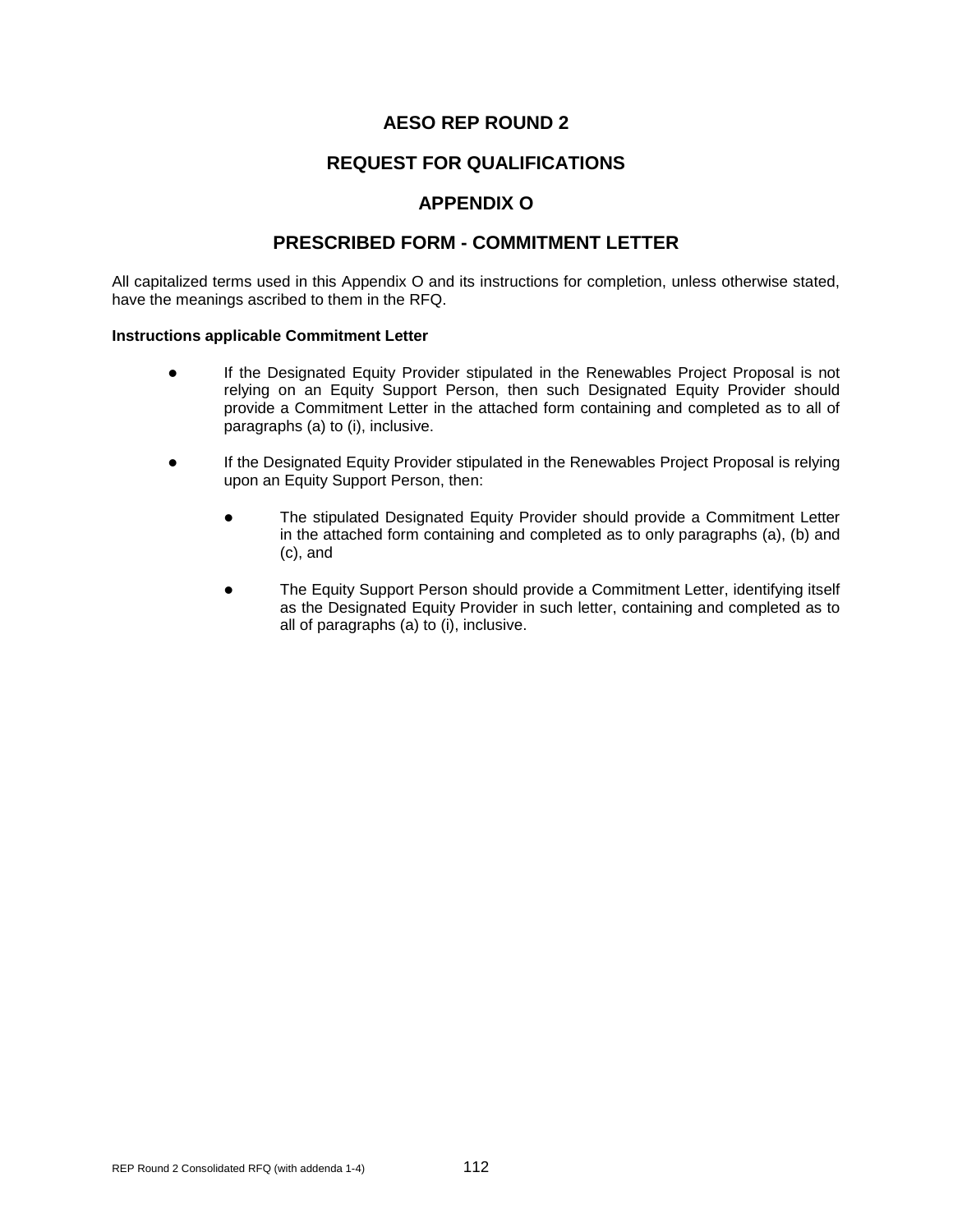## **REQUEST FOR QUALIFICATIONS**

## **APPENDIX O**

### **COMMITMENT LETTER**

#### **[Letterhead of Designated Equity Provider]**

Alberta Electric System Operator #2500, 330 –  $5^{th}$  Avenue SW Calgary, AB T2P 0L4

#### **RE: AESO REP-Round 2 – [insert name of Respondent] – [insert name of Designated Equity Provider] – [insert name of Renewables Project] - Commitment Letter**

Capitalized terms not defined in this letter have the meanings ascribed to them in the RFQ issued April 27, 2018 by Alberta Electric System Operator relating to its REP Round 2 Program.

I am the / a / an [insert office held, e.g. president, director, etc.] of [insert name of the Designated Equity Provider], the / a Designated Equity Provider to the [insert name of Renewables Project], and confirm that:

- (a) the Designated Equity Provider agrees in principle and intends to advance or provide an Equity Commitment of X% of the Designated Equity for the, [insert name of the Renewables Project] subject to the satisfaction of the specific objective conditions listed below. [insert any objective conditions, if applicable];
- (b) appropriate representatives of the Designated Equity Provider have reviewed both the RFQ and the Qualification Submission proposed to be submitted by the Respondent;
- (c) the Designated Equity Provider's Equity Commitment has been approved by the board of directors, investment committee or other management group with authority to approve participation in the Renewables Project Proposal by the Designated Equity Provider and such Equity Commitment;
- (d) if the financial statements of the Designated Equity Provider provided in the Qualification Submission are unaudited, then I certify that **[Note: add the following language, edited as applicable, if the signatory is not the Chief Financial Officer or other officer responsible for financial statements: and confirm to the AESO that the [Chief Financial Officer of the Designated Equity Provider / officer of the Designated Equity Provider which is responsible for the financial statements] has certified that]** such financial statements present fairly, in all material respects, the financial position of the Designated Equity Provider prepared in conformity with GAAP;
- (e) if the financial statements of the Designated Equity Provider provided in the Qualification Statement are not compliant with GAAP, I certify that such components of the financial statements used for the purposes of determining the Tangible Net Worth of the Designated Equity Provider and used in the preparation of the TNW Methodology of the Designated Equity Provider were, in each instance, first reconciled to GAAP.

#### (f) **[Note: Here insert the language from:**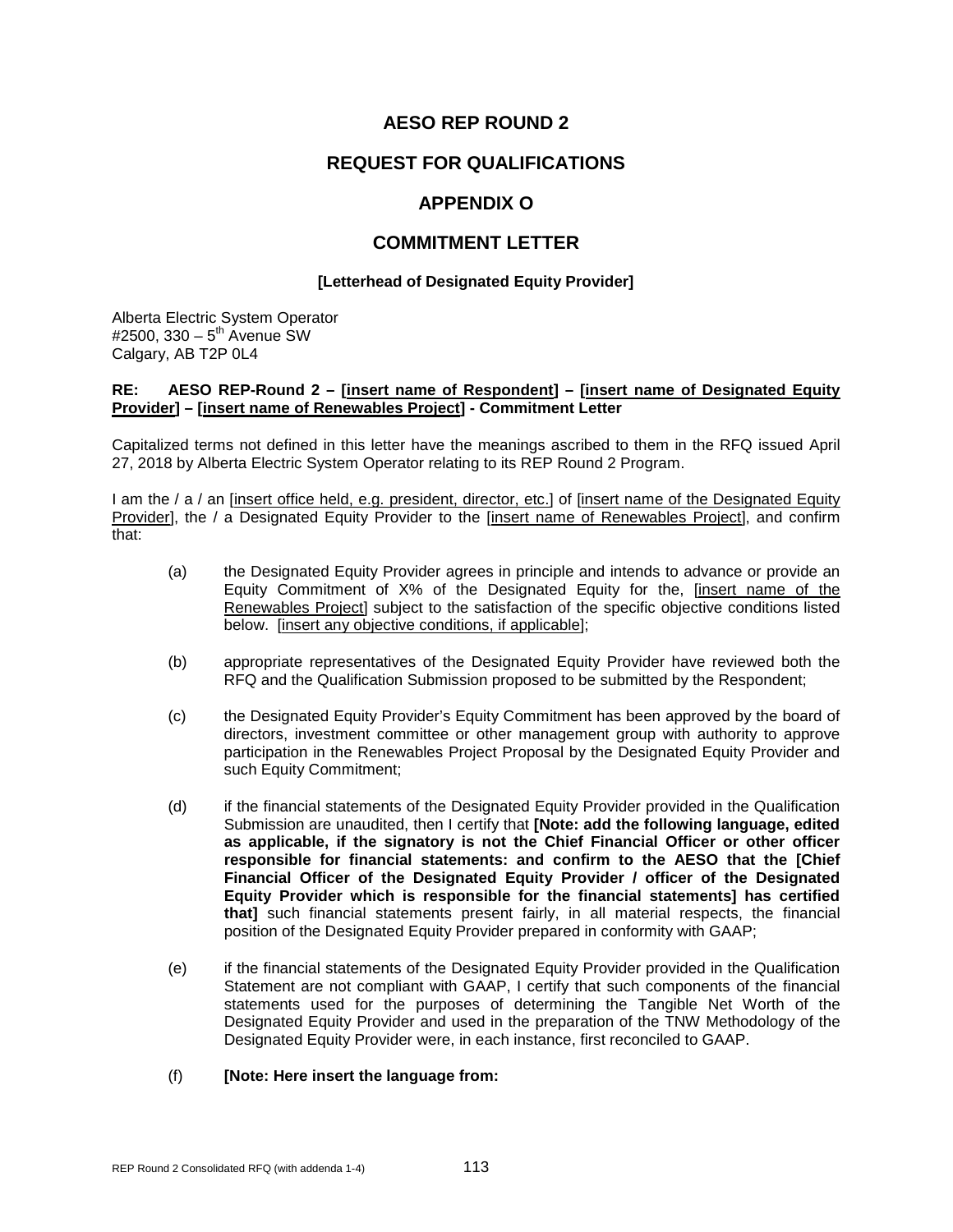**Paragraph (i) if there are no facts or circumstances that would materially adversely affect the Designated Equity Provider's financial condition, or**

#### **Paragraph (ii) if there are facts or circumstances that would materially adversely affect the Designated Equity Provider's financial condition.]**

- (i) to the best of my knowledge, since the date of the latest of the financial statements of the Designated Equity Provider included in the Qualification Submission no facts or circumstances have arisen that are reasonably expected to materially adversely affect the Designated Equity Provider's financial condition as set out in the financial statements of the Designated Equity Provider included in the Qualification Submission;
- (ii) there are facts or circumstances that will materially adversely affect the Designated Equity Provider's financial condition as set out in the financial statements of the Designated Equity Provider included in the Qualification Submission, a detailed description of which are as set out in Exhibit A. I would further confirm that the revised value of the Designated Equity Provider's Tangible Net Worth is now as set out in Exhibit A, together with a description of the calculations and methodology supporting such revised value of the Designated Equity Provider's Tangible Net Worth, and that such revised value has been estimated reasonably and in accordance with GAAP having regard to the foregoing facts and circumstances.

#### (g) **[Note: Here insert the language from (i) or (ii) below, as applicable.]**

- (i) the Designated Equity Provider currently has material off-balance sheet financing arrangements place; and reasonable details in respect of such arrangements are set out in Exhibit B;
- (ii) to the best of my knowledge, the Designated Equity Provider currently has no material off-balance sheet financing arrangements place;]

#### (h) **[Note: Here insert the language from (i) or (ii) below, as applicable.]**

- (i) there has been, in respect of the Designated Equity Provider, bankruptcy, insolvency, companies creditors arrangements or other insolvency proceedings in the last two (2) fiscal years, or material litigation or other material adverse proceedings (such as arbitration or other alternative dispute resolution proceedings or regulatory investigations or proceedings) that have occurred in the past two (2) years or that remain outstanding and that may affect its ability to perform its obligations in respect of the Renewables Projects, and Exhibit C sets out reasonable details with respect to such proceedings;
- (ii) to the best of my knowledge, in respect of the Designated Equity Provider, there have been no bankruptcy, insolvency, companies creditors arrangements or other insolvency proceedings in the last two (2) fiscal years, or any material litigation or other material adverse proceedings (such as arbitration or other alternative dispute resolution proceedings or regulatory investigations or proceedings) that have occurred in the past two (2) years or that remain outstanding and that may affect its ability to perform its obligations in respect of the Renewables Project;]
- (i) I have authority to bind the Designated Equity Provider.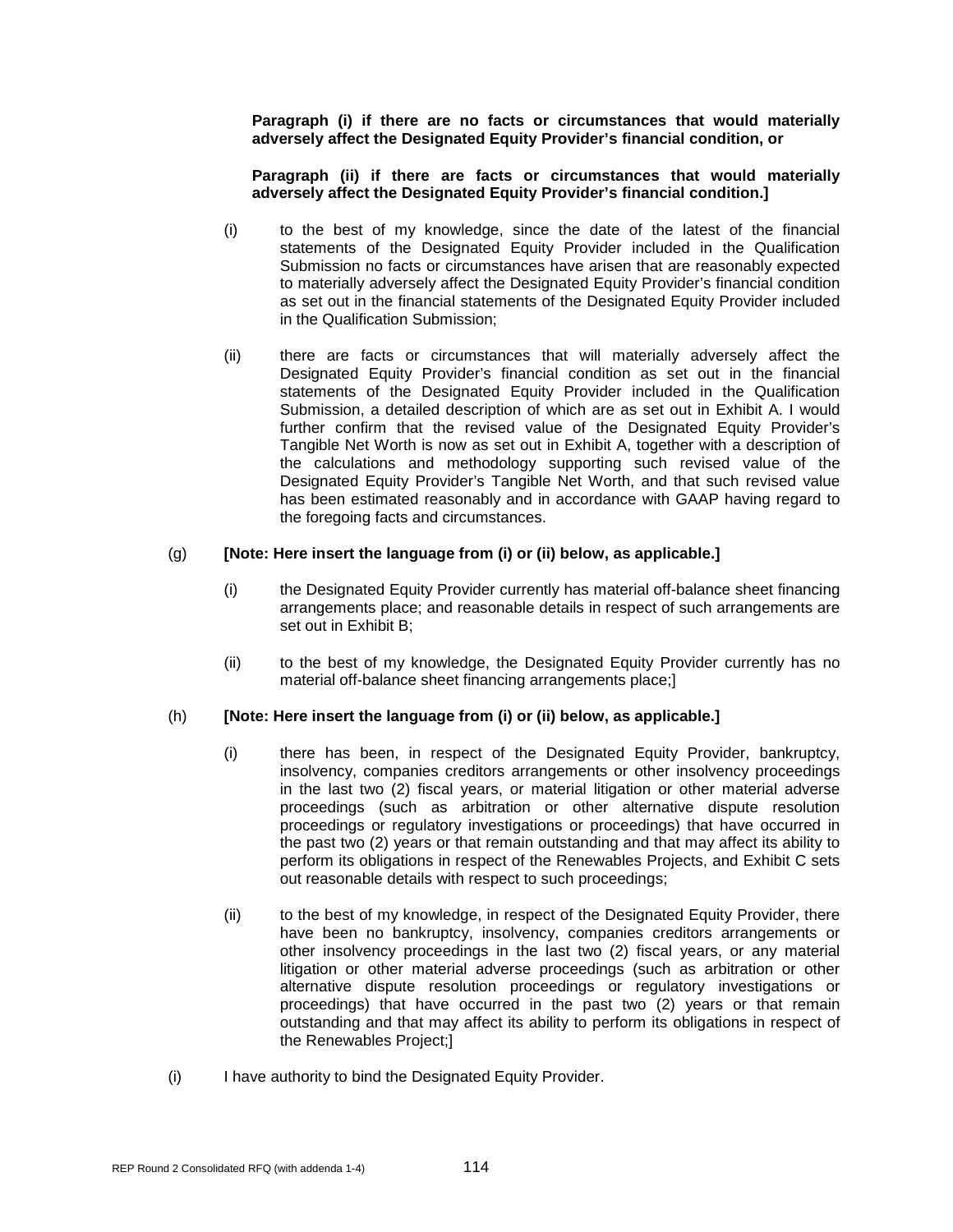| Signature: |  |
|------------|--|
| Name:      |  |
| Title:     |  |